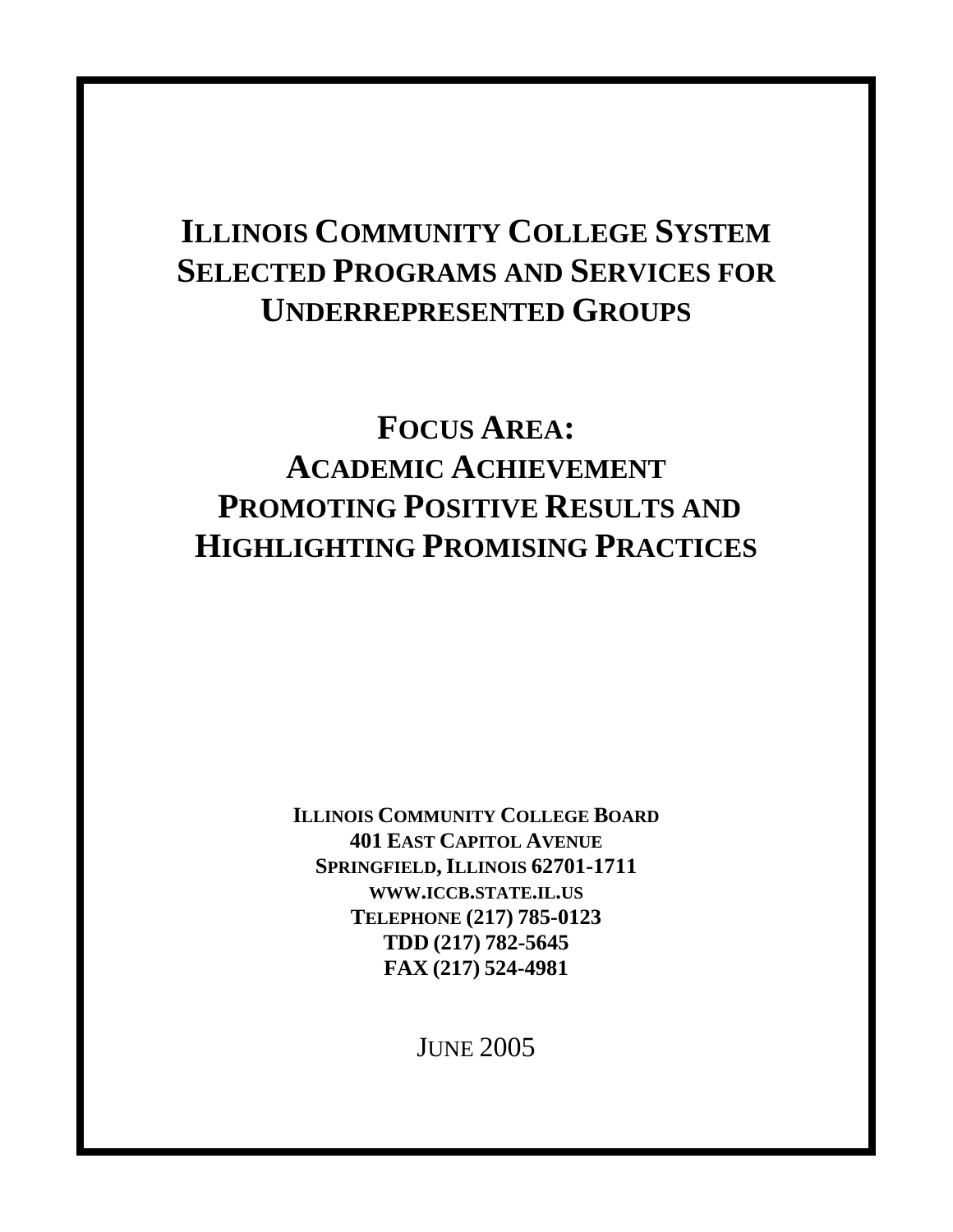#### **ACKNOWLEDGMENTS**

Efforts by Illinois Community College System officials to furnish information for this report are recognized and appreciated. Community College System Coordinators of Student Support/Special Needs Services, Underrepresented Groups Report Coordinators, and MIS Coordinators were particularly helpful in report production.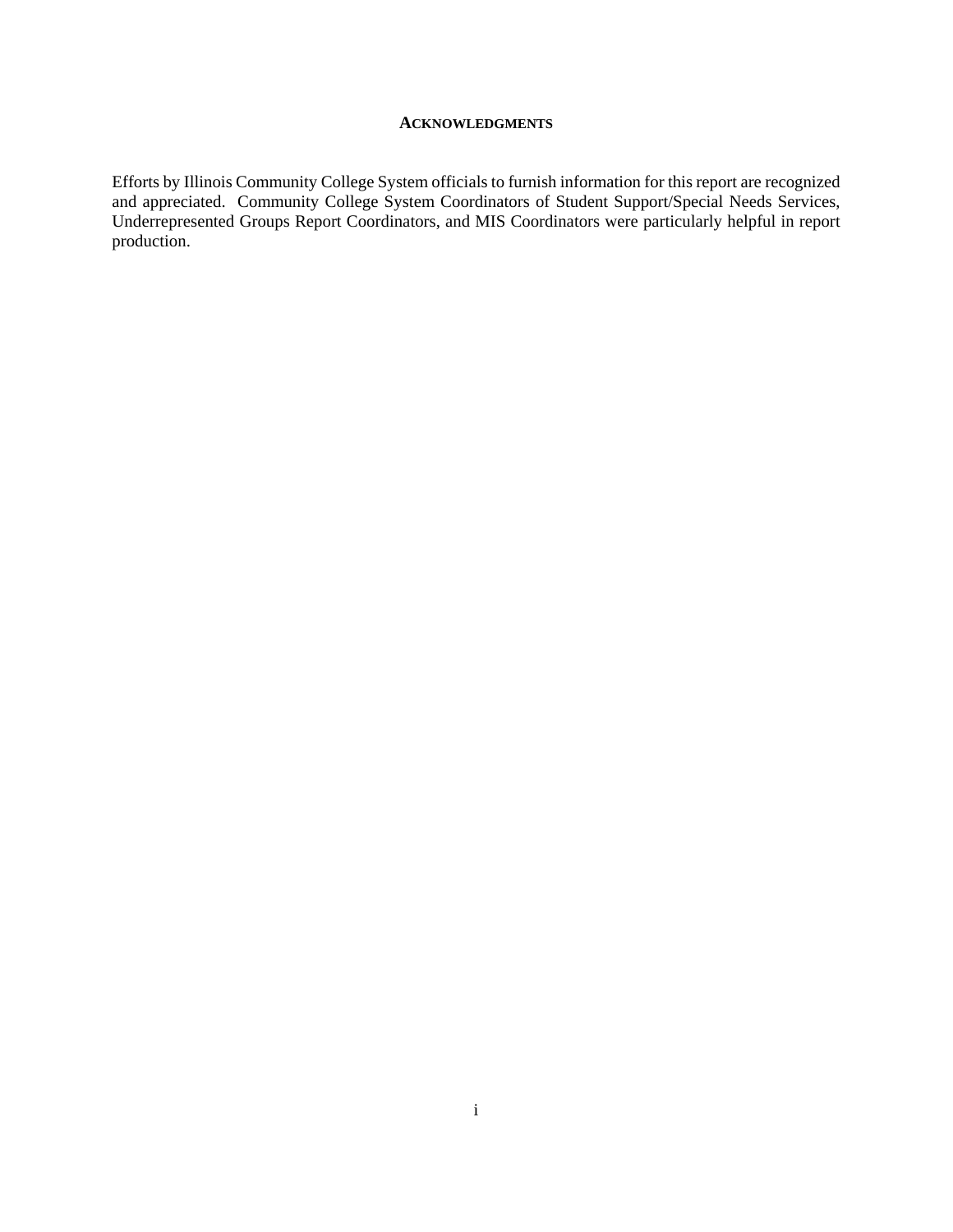# **TABLE OF CONTENTS**

|                                                                                      | Page           |
|--------------------------------------------------------------------------------------|----------------|
|                                                                                      | -1             |
|                                                                                      | $\mathbf{1}$   |
|                                                                                      | $\mathbf{1}$   |
|                                                                                      | $\overline{2}$ |
|                                                                                      | $\overline{2}$ |
|                                                                                      | $\overline{2}$ |
|                                                                                      |                |
| Focus Topic: Academic Achievement of Persons with Disabilities, Women and Minorities | 6              |
|                                                                                      | 8              |
| Average Students with Disabilities Combined Outcome Results                          | 8              |
| Most Recent Students with Disabilities Combined Outcome Results                      | 10             |
| Colleges with Increases, Decreases, or Little Change in Overall                      |                |
| Students with Disabilities Combined Outcomes Over Five Years                         | 10             |
|                                                                                      |                |
|                                                                                      | 10             |
| Average Graduation Students with Disabilities Results                                | 10             |
|                                                                                      |                |
| Latest Graduation Results for Students with Disabilities                             | 11             |
| Colleges with Increases, Decreases, or Little Change in                              |                |
| Students with Disabilities Graduation Rates Over Five Years                          | 11             |
|                                                                                      | 12             |
| Average Combined Student Outcome Results by Gender                                   | 12             |
| Latest Combined Student Outcome Results by Gender                                    | 13             |
|                                                                                      |                |
| Colleges with Increases, Decreases, or Little Change in Female                       |                |
|                                                                                      | 13             |
|                                                                                      | 13             |
|                                                                                      | 13             |
|                                                                                      | 13             |
| Colleges with Increases, Decreases, or Little Change in Female                       |                |
|                                                                                      | 13             |
|                                                                                      |                |
|                                                                                      | 14             |
| Average Overall Minority Student Combined Outcome Rate Results                       | 14             |
| Latest Overall Minority Student Combined Outcomes Rate Results                       | 16             |
| Colleges with Increases, Decreases, or Little Change in                              |                |
| Overall Minority Combined Outcomes Over Five Years                                   | 16             |
|                                                                                      |                |
|                                                                                      | 17             |
|                                                                                      | 17             |
|                                                                                      | 17             |
| Colleges with Increases, Decreases, or Little Change in Overall                      |                |
|                                                                                      | 17             |
|                                                                                      |                |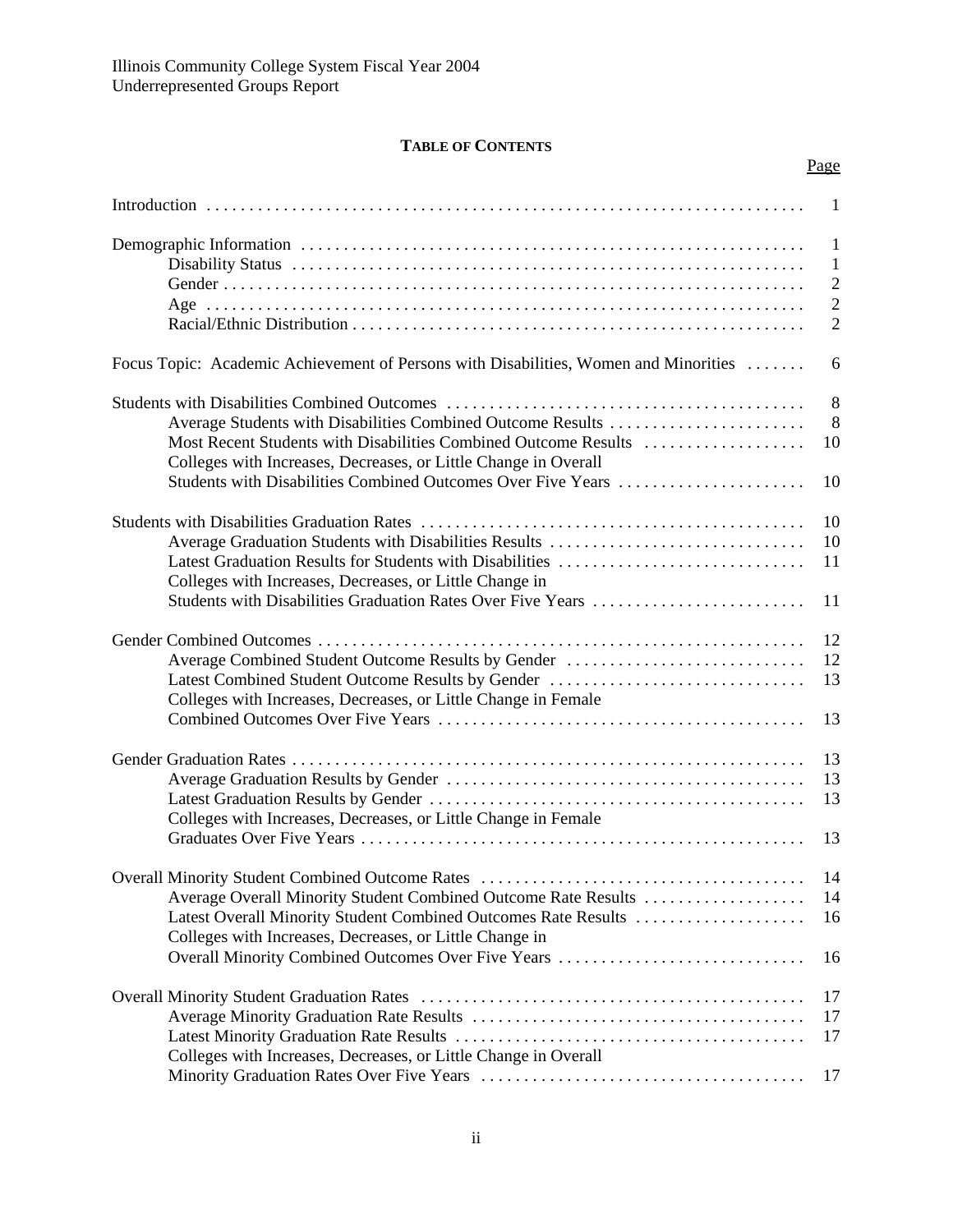# **TABLE OF CONTENTS** (Continued)

| ×<br>۰, |
|---------|
|---------|

| Average African-American Student Combined Outcome Rate Results<br>Latest African-American Student Combined Outcome Rate Results<br>Colleges with Increases, Decreases, or Little Change in African-                                | 18<br>18<br>18       |
|------------------------------------------------------------------------------------------------------------------------------------------------------------------------------------------------------------------------------------|----------------------|
|                                                                                                                                                                                                                                    | 18                   |
| Average African-American Student Graduation Rate Results<br>Latest African-American Student Graduation Rate Results<br>Colleges with Increases, Decreases, or Little Change in African-                                            | 18<br>18<br>19       |
|                                                                                                                                                                                                                                    | 19                   |
| Average Latino Student Combined Outcome Rate Results<br>Latest Latino Student Combined Outcome Rate Results<br>Colleges with Increases, Decreases, or Little Change in<br>Latino Student Combined Outcomes Over Five Years         | 19<br>19<br>20<br>20 |
| Colleges with Increases, Decreases, or Little Change in Latino                                                                                                                                                                     | 20<br>20<br>20<br>21 |
| Average Combined Student Outcome Results for Asian Students<br>Latest Combined Asian Student Outcome Results<br>Colleges with Increases, Decreases, or Little Change in Overall<br>Asian Student Combined Outcomes Over Five Years | 21<br>21<br>21<br>21 |
| Colleges with Increases, Decreases, or Little Change in Asian                                                                                                                                                                      | 22<br>22<br>22<br>22 |
|                                                                                                                                                                                                                                    | 22                   |
| Colleges with Increases, Decreases, or Little Change in Overall                                                                                                                                                                    | 23<br>23             |
| Colleges with Increases, Decreases, or Little Change in Adjusted<br>Retention Rates for Students with Disabilities Over Three Years                                                                                                | 23<br>24             |
|                                                                                                                                                                                                                                    |                      |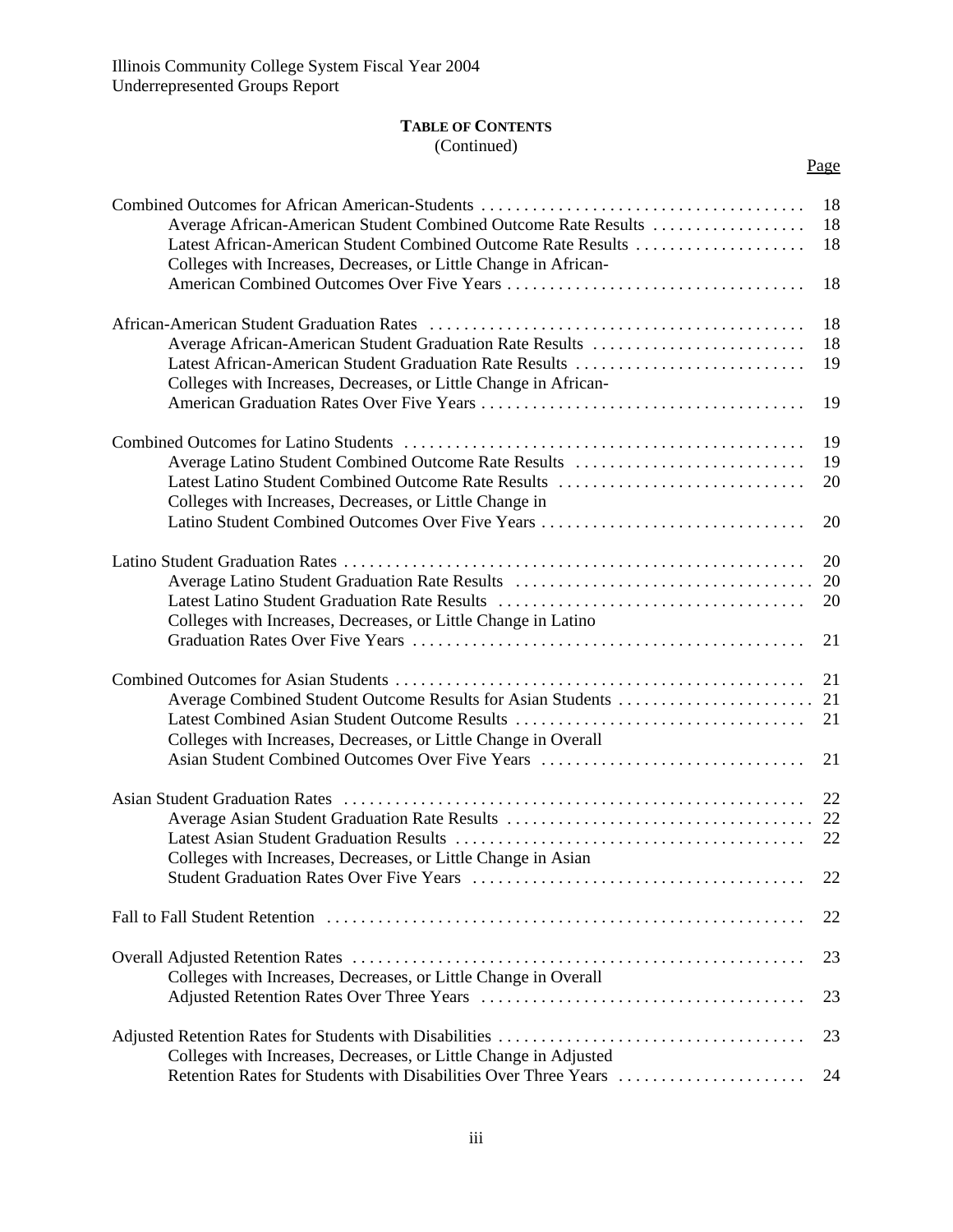# **TABLE OF CONTENTS** (Continued)

|                                                                                   | Page |
|-----------------------------------------------------------------------------------|------|
| Colleges with Increases, Decreases, or Little Change in                           | 26   |
|                                                                                   | 27   |
| Colleges with Increases, Decreases, or Little Change in Adjusted                  | 27   |
| Retention Rates Over Three Years by Racial/Ethnic Group                           | 29   |
| What Works: Promising Practices for Underrepresented Groups at Community Colleges | 30   |
|                                                                                   |      |
|                                                                                   |      |
|                                                                                   |      |
|                                                                                   |      |
|                                                                                   |      |
|                                                                                   |      |
|                                                                                   |      |
|                                                                                   | 40   |
|                                                                                   |      |
|                                                                                   |      |
|                                                                                   |      |
|                                                                                   | 43   |
|                                                                                   |      |
|                                                                                   | 43   |
|                                                                                   | 44   |
| Bottom Line on Academic Achievement for Students with Disabilities                | 45   |
|                                                                                   | 45   |
|                                                                                   |      |
|                                                                                   |      |
|                                                                                   |      |
|                                                                                   |      |
| Bottom Line on Academic Achievement for African American Students                 | 48   |
|                                                                                   |      |
|                                                                                   |      |
|                                                                                   |      |
|                                                                                   |      |
|                                                                                   |      |
|                                                                                   |      |
|                                                                                   |      |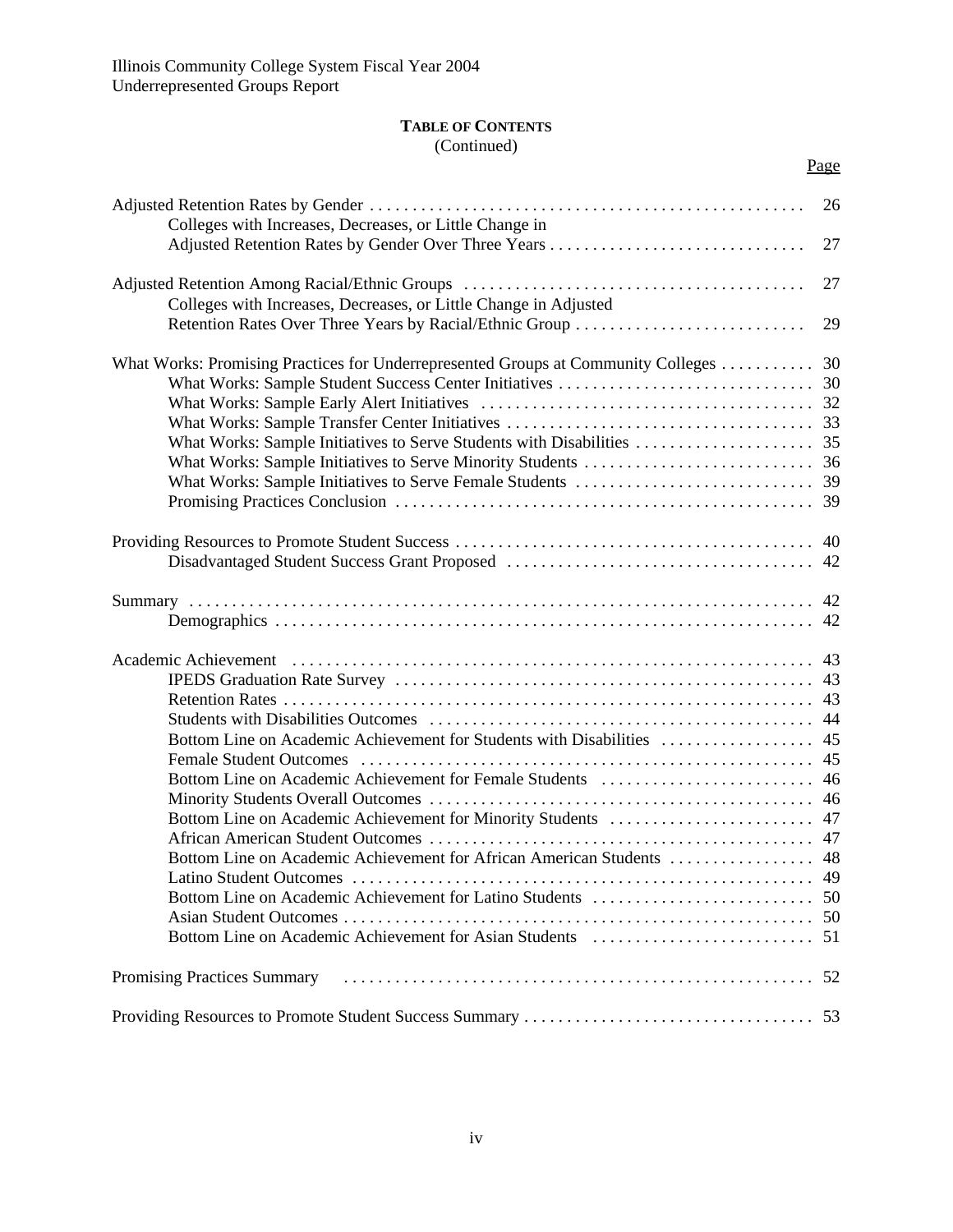# **TABLE OF CONTENTS** (Continued)

Page

| Appendices |  |
|------------|--|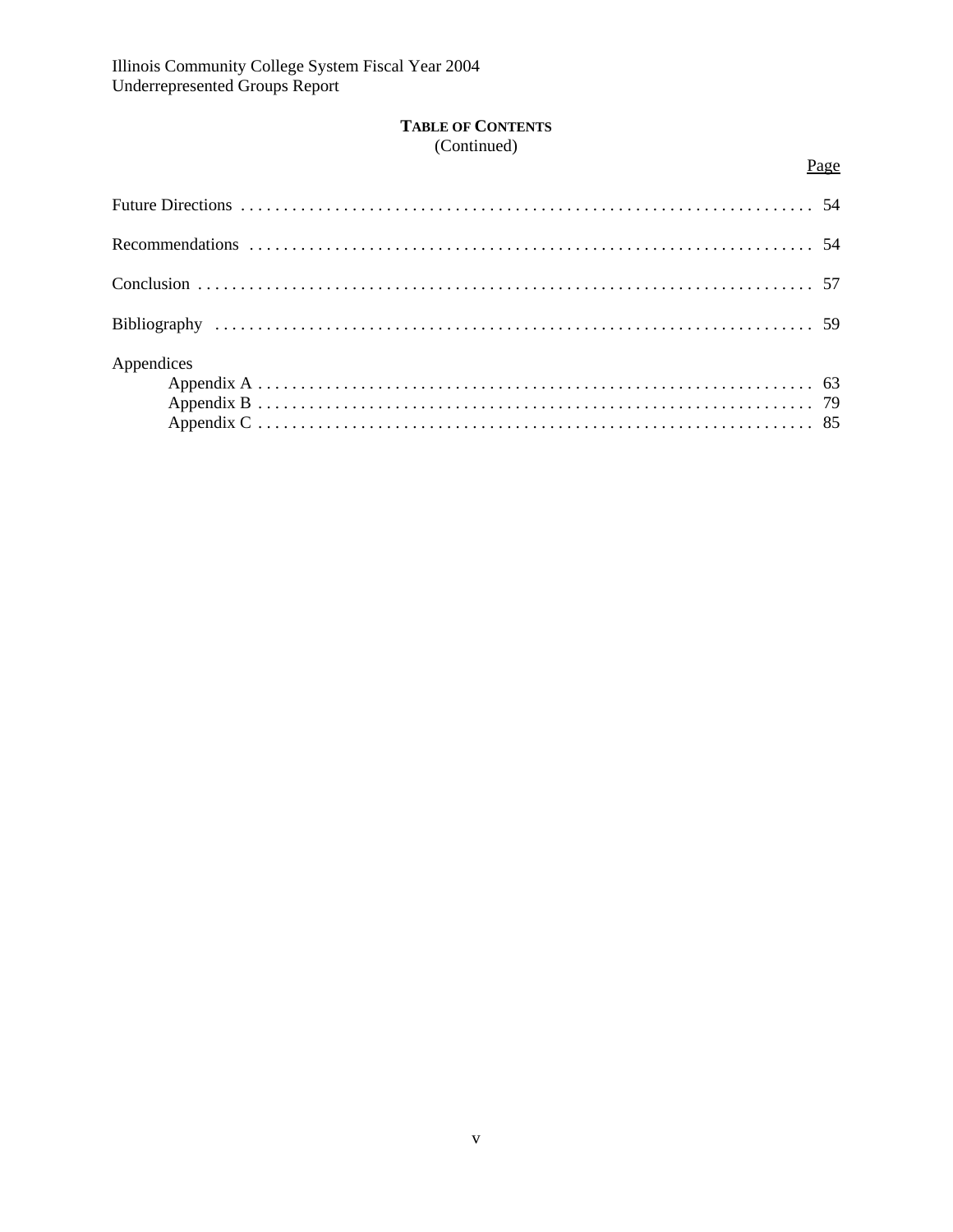### **INTRODUCTION**

Through the Underrepresented Groups Report, community colleges have an opportunity to report on initiatives and strategies aimed at increasing participation and achievement among individuals with Disabilities, Women, and Minorities. Underrepresented Groups Report production is an important annual statutory responsibility (Public Act 85-283) for community colleges and universities. Each community college provides a report detailing current activities and programs aimed at strengthening participation and progress among traditionally underrepresented student populations. Illinois Community College Board (ICCB) staff summarize the information provided by the individual colleges and forward it to officials from the Illinois Board of Higher Education (IBHE) who combine it with responses from the public universities and forward it to the Governor and General Assembly.

This year's report begins with an overview of the demographic characteristics of community college students, completers, and faculty. External comparative information is referenced where available. The next portion of the report explores the current year's Focus Topic: Academic Achievement of Persons with Disabilities, Women, and Minorities using a variety of data sources and materials provided by the colleges. A five-year statewide analysis of the Integrated Postsecondary Education Data Systems (IPEDS) Graduation Rate Survey (GRS) data for Students with Disabilities, Female Students, and Minority Students from Illinois community colleges is included in this portion of the report. IPEDS GRS data provide a Combined Outcome Rate – which includes graduation, transfer, and persistence – and a Graduation Rate which only counts completions. A three-year analysis of statewide full-time, first-time student Fall to Fall retention rates for Underrepresented Groups is also provided. Summaries of what works, high impact Underrepresented Group promising programs, services, and initiatives related to improving academic achievement at selected community colleges are featured at the end of the section. The report also examines the need of additional resources for Underrepresented Groups at community colleges. Resources are needed to provide individuals from Underrepresented Groups who require additional support with programs and services to promote student success. Future directions, a summary, and recommendations are addressed at the end of the report.

#### **DEMOGRAPHIC INFORMATION**

Illinois Community College System demographic data on credit students are gathered through the Annual Enrollment and Completion (A1) submission. These data illustrate that Illinois community colleges serve a broad cross section of the general population. Census data are provided when possible to offer an external reference point for reviewing the enrollment, completion, and staffing data. Additional analyses are included about the racial/ethnic distribution of community college credit students for selected broad program areas (PCS).

*During fiscal year 2004, Illinois community colleges served approximately 11,639 Students with Disabilities (1.7 percent of all credit students).*

**Disability Status** – During fiscal year 2004, Illinois community colleges served approximately 11,639 Students with Disabilities (1.7 percent of all credit students). This figure represents the number of individuals (unduplicated) who self-identified their disability status through the Underrepresented Groups reporting process. This year was the third year that

colleges were asked to report the type of disability individuals attending community colleges possessed via the Underrepresented Groups reporting process.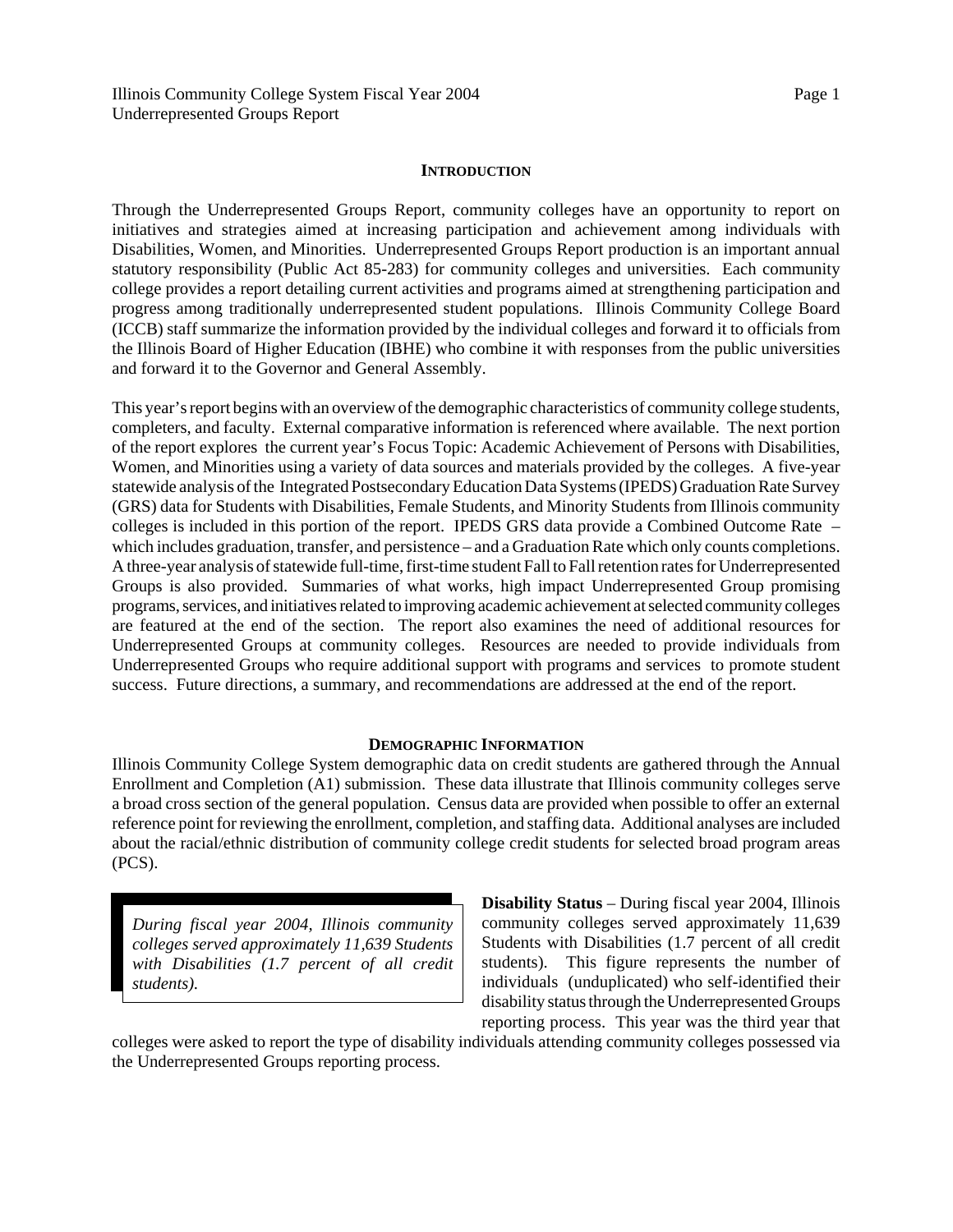Illinois Community College System Fiscal Year 2004 Underrepresented Groups Report

Based on the duplicated count of Students with Disabilities who self-reported, specific disabilities included **Learning** including ADHD (45.0 percent of reported disabilities); **Auditory** (8.6 percent); **Medical** (7.3 percent); **Mobility** (7.1 percent); **Mental** (7.1 percent); **Visual** (4.7 percent) and **Other** including Developmental (20.2 percent). There are Students with Disabilities who self identify, but do not actually use the extra services colleges can provide. Based on a duplicated count of student usage, services were provided for just over 61 percent of reported disabilities. Of those services used, nearly one-half were used by students with Learning disabilities.

In the 2000 census data, 17 percent (1.2 million) of all Illinoisans between the ages of 21 and 64 years of age reported having a disability. Fifty-seven percent of these individuals who reported a disability indicated that they were employed. Census figures show a substantial Illinois population of individuals with disabilities (http://www.illinoisbiz.biz/2000census/04017.pdf )

**Gender** – The overall Male/Female distribution of students in the Illinois Community College System typically fluctuates little from year to year. Females comprised 55.9 percent of the student population in fiscal year 2004. The percentage of Male students has averaged 44.3 percent over the

*Over the past five years, the number of Female students completing degree programs has increased 30.2 percent.*

past five years. Census data show little change in the proportion of Females in Illinois with 51.1 percent in 2003 versus 51.4 percent in 1990. Over the past five years, the number of Female students completing degree programs has increased 30.2 percent, while the number of Female students enrolled in Illinois community college courses increased 5.1 percent.

(http://factfinder.census.gov/servlet/ACSSAFFFacts?event=&, Select Illinois from menu).

**Age** – The average age of Illinois community college credit students was 30.9 in fiscal year 2004 showing little change from fiscal year 2003 (31.0). The median age was 26.3 in fiscal year 2004, compared to 26.5 years of age in the previous year. According to 2003 census data, the median age of all Illinoisans was 35.3 years. The latest census data also showed that almost three-quarters (9.1 million) of all Illinoisans were 18 years of age or above.

(http://factfinder.census.gov/servlet/ACSSAFFFacts?event=&, Select Illinois from menu).

**Racial/Ethnic Distribution** – Illinois' population grew to nearly 12.33 million in 2003 compared to 11.43 million in 1990 (http://factfinder.census.gov/servlet/ACSSAFFFacts?event=&, Select Illinois from menu). Detailed Illinois census data indicate that the state's population grew 7.9 percent between 1990 and 2003. Illinois' 2003 census data in Table 1 show that Whites/Caucasians remained the largest racial/ethnic group. However, Minorities have been responsible for Illinois' population growth from 1990 to 2003, as the percent of Caucasians decreased from 78.3 percent to 74.5 percent of the population.

(http://factfinder.census.gov/servlet/ACSSAFFFacts?event=&, Select Illinois from menu).

The racial/ethnic data collection methodology changed for the 2000 census and continued in the 2003 update. In 2003, two or more races were identified on their census forms by 1.4 percent of all Illinoisans indicated. These individuals are included in the "Some Other Race\*" column in the table. Selecting more than a single race was not permitted in the 1990 census. The question on Latino ethnicity was asked independently from an individual's race beginning in 2000 and is reflected in the 2003 data in the table. The 1990 census data were adjusted to allow for comparisons. The Latino\*\* figure is a duplicated count for both years. These duplicated Latino population counts show substantial growth, from 904,446 in 1990 to 1,694,185 in 2003.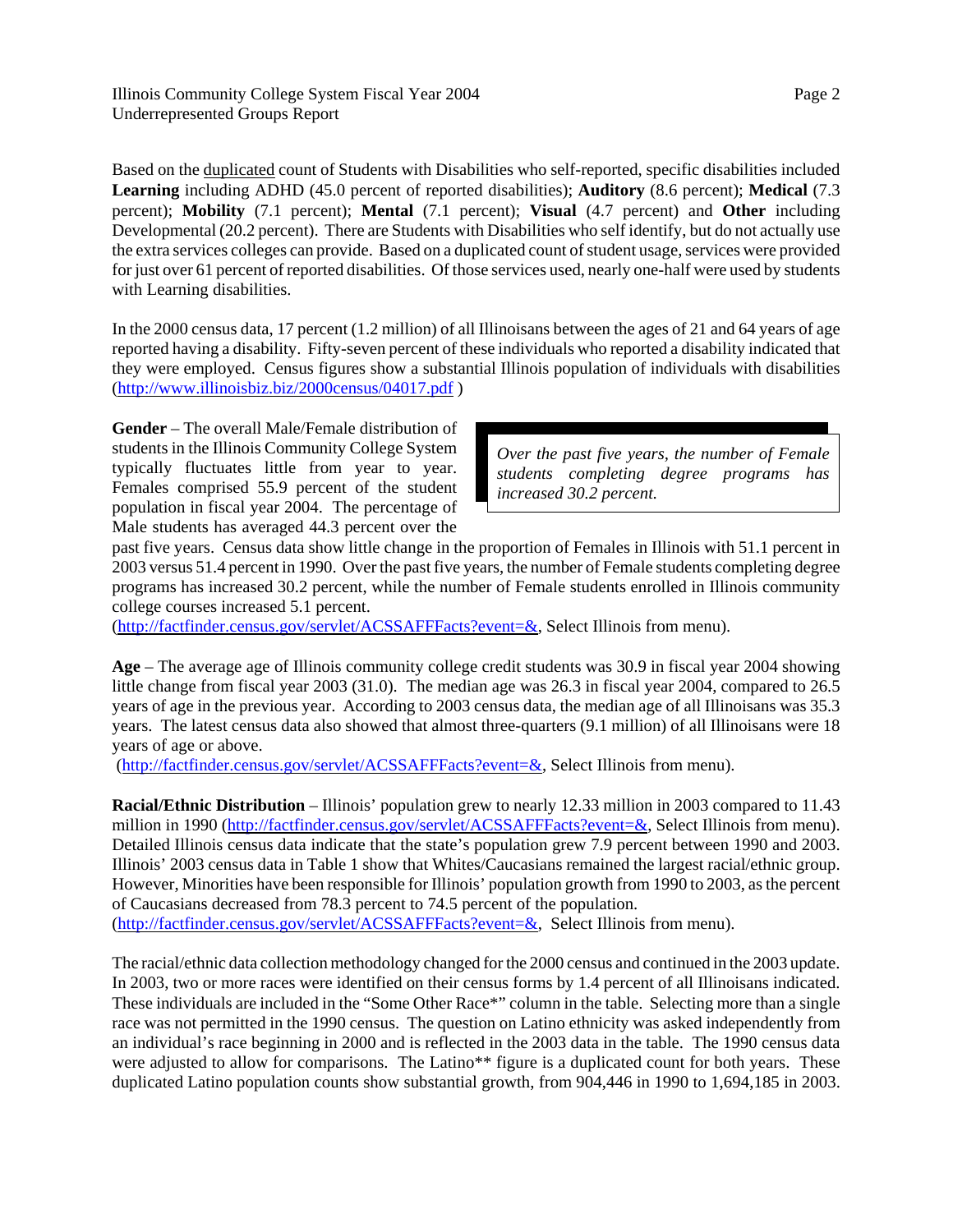Growth definitely occurred in Illinois' Latino population between 1990 and 2003. At the same time, a portion of this growth may be attributable to the changes in the reporting structure.

|      | Table 1<br><b>State of Illinois Racial/Ethnic Distribution Based on the Census</b> |                                   |                   |                                  |                              |                          |  |  |
|------|------------------------------------------------------------------------------------|-----------------------------------|-------------------|----------------------------------|------------------------------|--------------------------|--|--|
|      | White/<br>Caucasian                                                                | <b>African</b><br><b>American</b> | Asian<br>American | <b>Native</b><br><b>American</b> | <b>Some Other</b><br>$Race*$ | Latino**<br>(Duplicated) |  |  |
| 1990 | 78.3%                                                                              | 14.8%                             | 2.5%              | $0.2\%$                          | 4.2%                         | 7.9%                     |  |  |
| 2003 | 74.5%                                                                              | 14.7%                             | 3.9%              | $0.2\%$                          | 6.6%                         | 13.7%                    |  |  |

**SOURCE OF DATA: U. S. Census Bureau, 1990, 2003.**

*Students identifying themselves as Latino – currently 109,782 – accounted for the largest number of Minority enrollments this year and have since fiscal year 2000. African-American students – currently 101,453 – constitute the second largest Minority group in the latest data.*

Overall in fiscal year 2004, Minorities accounted for over one-third (35.7 percent) of the individuals enrolled in credit coursework at Illinois community colleges whose ethnicity was known. Current data show that Minority representation was similar to the prior year (FY 2003 = 35.9 percent). The latest results are close to the five-year average (35.5 percent). Students identifying themselves as Latino – currently 109,782 – accounted for the

largest number of Minority enrollments this year and have since fiscal year 2000. African-American students – currently 101,453 – constitute the second largest Minority group in the latest data. The latest proportionate representation by Latino students was very similar to the prior year (15.8 percent in FY 2004 verses 16.0 percent in FY 2003. African-American student representation was similar to the year before as well (14.6 percent in FY 2004 versus 14.4 percent in FY 2003). Longer term – over the past five years – the Illinois Community College System's Latino student population has grown by 14.1 percent, which was the largest increase of any racial/ethnic group.

Student racial/ethnic representation varies across broad program areas. For example, Table 2 contains information about the racial/ethnic distribution of Adult Education (ABE/ASE) and English as a Second Language (ESL) enrollments. Minority students accounted for nearly two-thirds (64.4 percent) of the individuals enrolled in community college Adult Education coursework whose ethnicity was known. In fiscal year 2004, African -American students accounted for just over one-third (36.6 percent) of the adult education enrollments. The latest figures show that Latino students accounted for just under one-quarter (24.8 percent) of the individuals enrolled in Adult Education coursework. Additionally, Minority students accounted for more than three-quarters (79.5 percent) of the individuals enrolled in community college ESL coursework during fiscal year 2004. Latino students accounted for over two-thirds (69.4 percent) of the community college ESL students.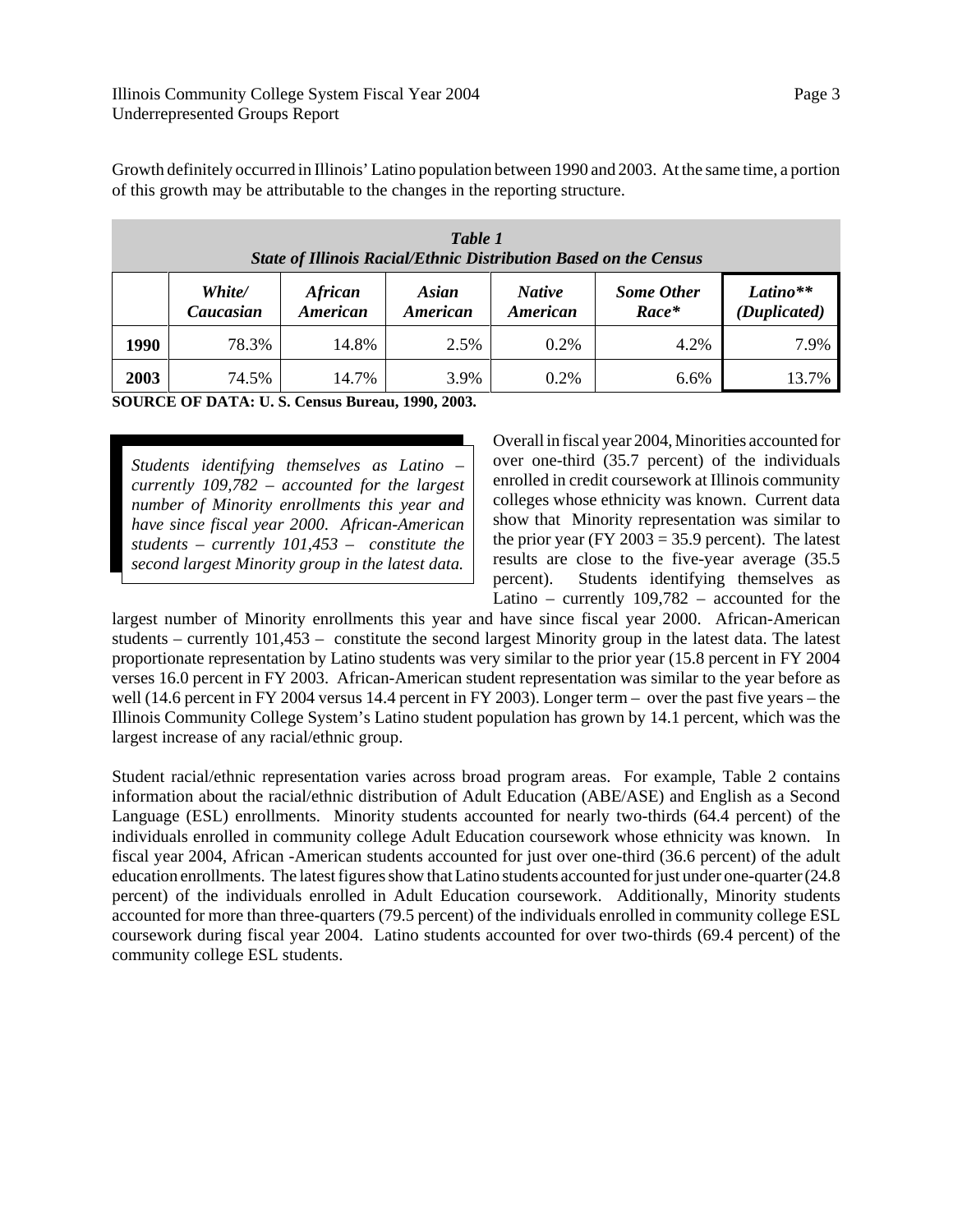| Table 2<br><b>Fiscal Year 2004 Minority Students Enrolled in</b><br>Adult Education (ABE/ASE) and English-as-a-Second Language (ESL)        |         |        |         |         |         |        |  |  |
|---------------------------------------------------------------------------------------------------------------------------------------------|---------|--------|---------|---------|---------|--------|--|--|
| <b>African</b><br><b>Native</b><br><b>Minority</b><br><b>Subtotal</b><br>American<br>Asian<br><b>Alien</b><br>American<br>Latino<br>Program |         |        |         |         |         |        |  |  |
| <b>ABE/ASE %</b>                                                                                                                            | 36.6%   | 24.8%  | $3.0\%$ | $0.6\%$ | $0.6\%$ | 64.4%  |  |  |
| Number                                                                                                                                      | 19,305  | 13.103 | 925     | 150     | 336     | 33,819 |  |  |
| $ESL$ %                                                                                                                                     | $1.5\%$ | 69.4%  | $6.9\%$ | 1.3%    | $0.1\%$ | 79.5%  |  |  |
| Number                                                                                                                                      | 1,113   | 51,278 | 5,091   | 983     | 101     | 58,566 |  |  |

**SOURCE OF DATA: Annual Enrollment and Completion (A1)**

Table 3 illustrates the distribution of Minority students enrolled in baccalaureate/transfer and career/technical programs. During fiscal year 2004, Minorities comprised more than one-quarter (28.0 percent) of baccalaureate/transfer enrollees whose ethnicity was known. An examination of each Minority racial/ethnic group's representation across the baccalaureate/transfer program area indicates that African-American students accounted for the largest Minority group enrollments (14.4 percent), followed by Latino students (7.9 percent), Asian students (4.8 percent), Nonresident Alien students (0.5 percent), and Native American students (0.4 percent). Table 3 also shows that more than one quarter of students enrolled in career and technical programs were members of a Minority group (28.7 percent). African-American students had the highest representation among Minorities in career/technical programs and accounted for 15.7 percent of the population. Latino students had the second largest career/technical program enrollment (7.9 percent), followed by Asian students (4.2 percent), Nonresident Alien students (0.4 percent), and Native American students (0.4 percent).

| Table 3<br><b>Fiscal Year 2004 Minority Students Enrolled in</b><br><b>Baccalaureate Transfer and Career/Technical Programs</b>                                          |        |         |         |         |         |        |  |
|--------------------------------------------------------------------------------------------------------------------------------------------------------------------------|--------|---------|---------|---------|---------|--------|--|
| <b>African</b><br><b>Nonresident</b><br><b>Native</b><br><b>Minority</b><br><b>Subtotal</b><br><b>Asian</b><br><b>Alien</b><br>American<br>Latino<br>American<br>Program |        |         |         |         |         |        |  |
| <b>Bacc./Transfer%</b>                                                                                                                                                   | 14.4%  | $7.9\%$ | $4.8\%$ | $0.5\%$ | $0.4\%$ | 28.0%  |  |
| Number                                                                                                                                                                   | 37.791 | 20,702  | 12.711  | 1,208   | 898     | 73,310 |  |
| Career/Tech. %                                                                                                                                                           | 15.7%  | $7.9\%$ | $4.2\%$ | $0.4\%$ | $0.4\%$ | 28.7%  |  |
| Number                                                                                                                                                                   | 29,992 | 15,005  | 8,061   | 820     | 759     | 54,637 |  |

**SOURCE OF DATA: Annual Enrollment and Completion (A1)**

The following section of the report supplies information about the racial/ethnic characteristics of students who graduated in fiscal year 2004. It provides a point in time or cross cutting count of the latest number of degrees and certificates awarded to Minority students within the Illinois Community College System during fiscal year 2004. One component of the next major section of the report looks at Graduation Rates. By definition a rate is a percentage. Graduation Rates provide information about a selected cohort of students who have been identified based on a set of common characteristics. The cohort is tracked over a specified period of time and their outcomes identified at the agreed upon reporting out point. Both sets of figures provide useful information.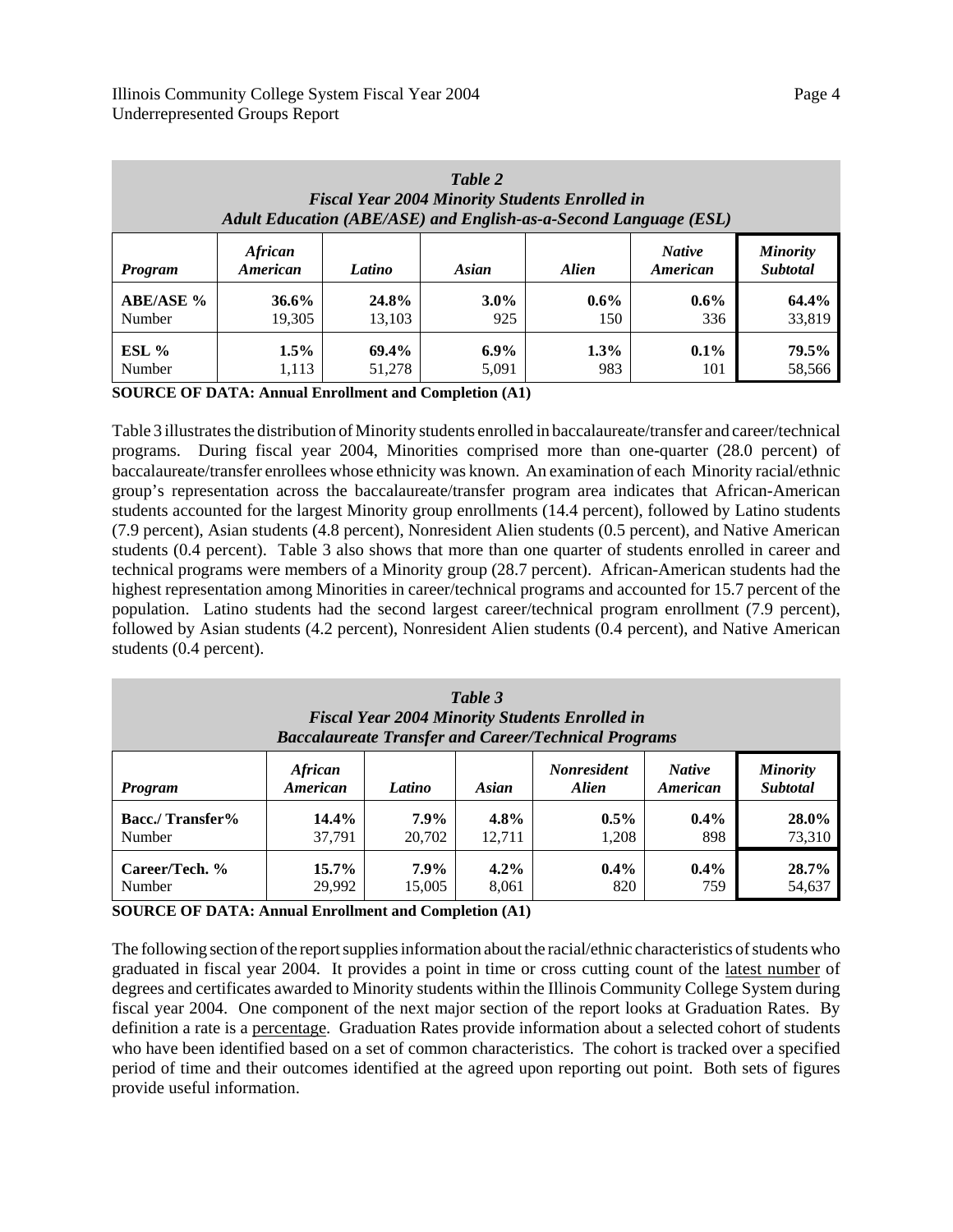*During fiscal year 2004, more than four times as many Minorities completed Career/Technical programs as completed Baccalaureate/Transfer*

*programs.*

Across all Minority groups in 2004, Career/ Technical program graduates far outnumbered Baccalaureate/Transfer program graduates. Table 4 shows that during fiscal year 2004, more than four times as many Minorities completed Career/ Technical programs  $(N = 11,242)$  as completed Baccalaureate/Transfer programs  $(N = 2,724)$ . Minority students accounted for 34.1 percent of all

Career/Technical graduates, compared to 19.5 percent of Baccalaureate/Transfer graduates. Slightly less than 20 percent of Career/Technical program completers were African-American (17.5 percent), followed by Latino (8.7 percent), Asian (6.9 percent), Native-American (0.5 percent), and Nonresident Alien (0.4 percent). African-American students represented a much smaller proportion of the Baccalaureate/Transfer graduates (8.6 percent). Latino students accounted for the second largest group of Baccalaureate/Transfer Minority graduates (6.8 percent), followed by Asian students (3.2 percent), Nonresident Alien students (0.5 percent), and Native American students (0.2 percent).

| Table 4<br><b>Fiscal Year 2004 Minority Student Completers in</b><br><b>Baccalaureate Transfer and Career and technical Programs</b>                      |          |         |         |         |         |        |  |
|-----------------------------------------------------------------------------------------------------------------------------------------------------------|----------|---------|---------|---------|---------|--------|--|
| <b>African</b><br><b>Native</b><br><b>Minority</b><br><b>Subtotal</b><br><b>American</b><br>Asian<br><b>Alien</b><br>Latino<br>American<br><b>Program</b> |          |         |         |         |         |        |  |
| <b>Bacc./Transfer %</b>                                                                                                                                   | $8.6\%$  | $6.8\%$ | $3.2\%$ | $0.5\%$ | $0.2\%$ | 19.5%  |  |
| Number                                                                                                                                                    | 1,212    | 955     | 448     | 74      | 35      | 2,724  |  |
| Career/Tech. %                                                                                                                                            | $17.5\%$ | $8.7\%$ | $6.9\%$ | $0.4\%$ | $0.5\%$ | 34.1%  |  |
| Number                                                                                                                                                    | 5,791    | 2,893   | 2,269   | 120     | 169     | 11,242 |  |

**SOURCE OF DATA: Annual Enrollment and Completion (A1)**

*In fiscal year 2004, Minority faculty accounted for 13.5 percent of full-time and 14.2 percent of parttime Illinois community college faculty whose ethnicity was known.*

Table 5 shows that in fiscal year 2004, Minority faculty accounted for 13.5 percent of full-time and 14.2 percent of part-time Illinois community college faculty whose ethnicity was known. Compared to last year, Minority representation among full-time faculty remained about the same (up 0.1 percent) and was up close to one percent (0.8 percent) among part-time faculty.

Humphreys (1999) and the American Council on Education/ American Association of University Professors (2000) found that a diverse faculty promotes a positive learning environment for both Minorities and Caucasians.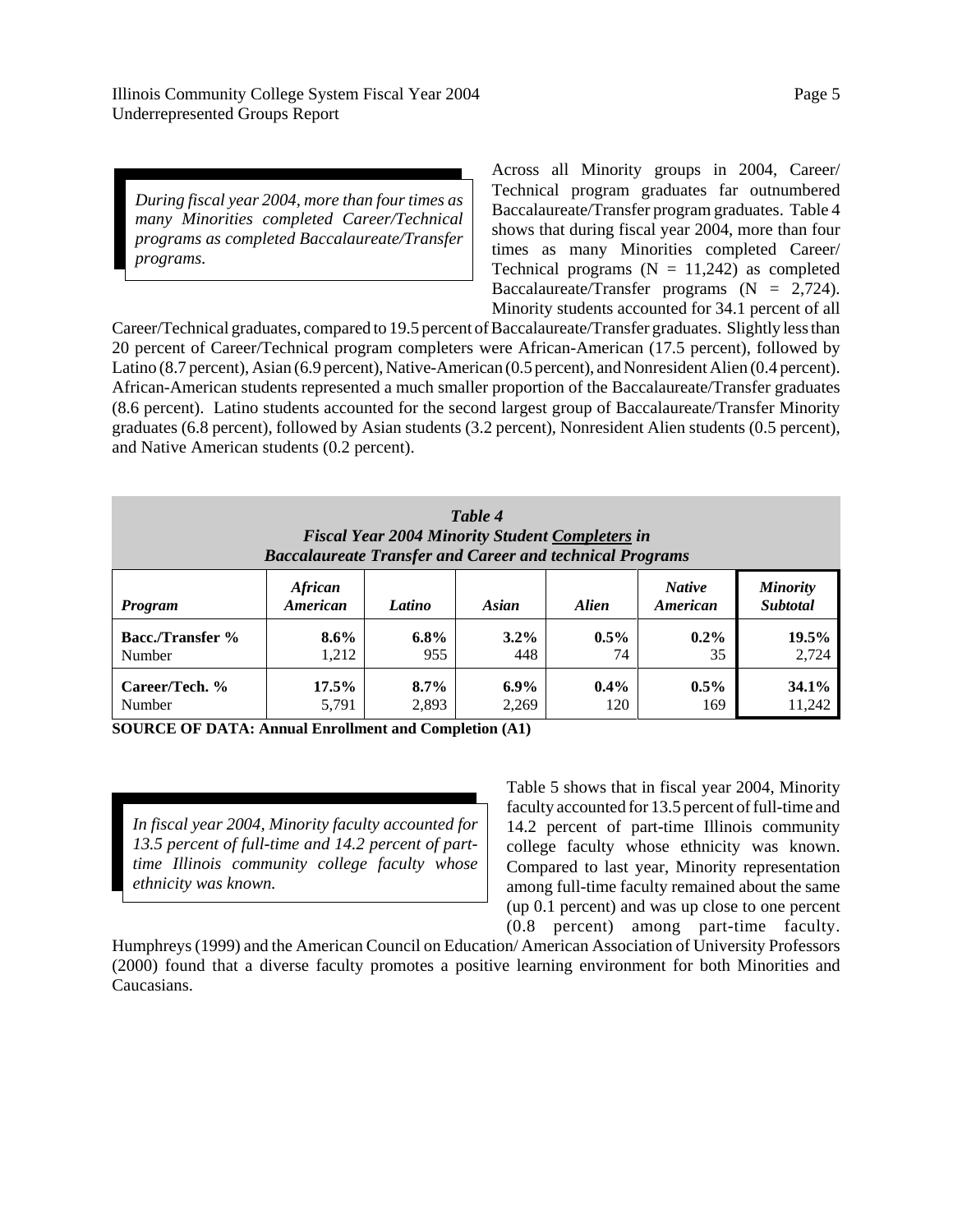| Table 5<br><b>Fiscal Year 2004 Minority Faculty in</b><br><b>Illinois Community Colleges</b> |                            |         |         |                           |              |                                    |
|----------------------------------------------------------------------------------------------|----------------------------|---------|---------|---------------------------|--------------|------------------------------------|
| <b>Program</b>                                                                               | <b>African</b><br>American | Latino  | Asian   | <b>Native</b><br>American | <b>Alien</b> | <b>Minority</b><br><b>Subtotal</b> |
| Full-time %                                                                                  | $7.6\%$                    | $1.7\%$ | $3.7\%$ | $0.2\%$                   | $0.2\%$      | 13.5%                              |
| Number                                                                                       | 338                        | 75      | 166     | 11                        | 6            | 596                                |
| Part-time %                                                                                  | $7.9\%$                    | $3.2\%$ | $2.6\%$ | $0.3\%$                   | $0.1\%$      | $14.2\%$                           |
| Number                                                                                       | 925                        | 377     | 308     | 40                        | 14           | 1,664                              |

**SOURCE OF DATA: Faculty, Staff and Salary (C1)**

Faculty, staff, administrators, and board members at each community college accept the responsibility of meeting the needs and demands of the area community and their constituents. To thrive in the competitive higher education marketplace, community colleges adopt a strong customer and community focus. Hence, the colleges tend to reflect the communities in which they are located. Interest in creating a diverse environment is common to all colleges across the system. Strengths and opportunities for improvement may differ by locality.

# **FOCUS TOPIC: ACADEMIC ACHIEVEMENT OF PERSONS WITH DISABILITIES, WOMEN, AND MINORITIES**

*Furnishing information about multiple outcome measures provides a more complete picture of results achieved by students than does focusing on a single outcome measure like graduation alone.*

Community colleges track student progress and document their outcomes. Local and state officials have a strong interest in these topics. Additionally, there is an elevated emphasis on assessment and outcomes reporting in the North Central Association of Schools and Colleges (NCA) accreditation process. Furnishing information about multiple outcome measures provides a more complete picture of results achieved by students

than does focusing on a single outcome measure like graduation alone. Included in this section of the report are a national Graduation Rate measure and a Combined Outcome Rate measure. Fall to Fall retention rates are also referenced, which offers another perspective on student attainment.

Federal officials have developed an approach for looking at selected educational outcomes called the Graduate Rate Survey (GRS), which is part of the nationwide Integrated Postsecondary Data System (IPEDS) initiative. The IPEDS GRS survey includes a Graduation Rate for full-time, first-time, degree or certificate-seeking students in a specified year and provides a count of the number completing within 150 percent of "catalog" time; and a Combined Outcome Rate figure can be calculated for those who either graduated, transferred to other institutions, or were still enrolled at the end of the observation period. The Combined Rate more fully reflects the range of academic outcomes sought by community college students than does the Graduation Rate.

Exploring the concept of "Catalog" time a little further is worthwhile since it is a central component of all related GRS rate calculations. "Catalog" time refers to the amount of time an individual enrolled full-time on a continuous basis during each academic year could complete degree or certificate requirements. For example, an Associate Degree is classified as a two-year program and results are determined at the end of three years. Therefore, for Associate Degree completion, students attending fall and spring semesters only – summers off – have six semesters to complete what is typically about a 60 semester hour degree. At a minimum, to meet the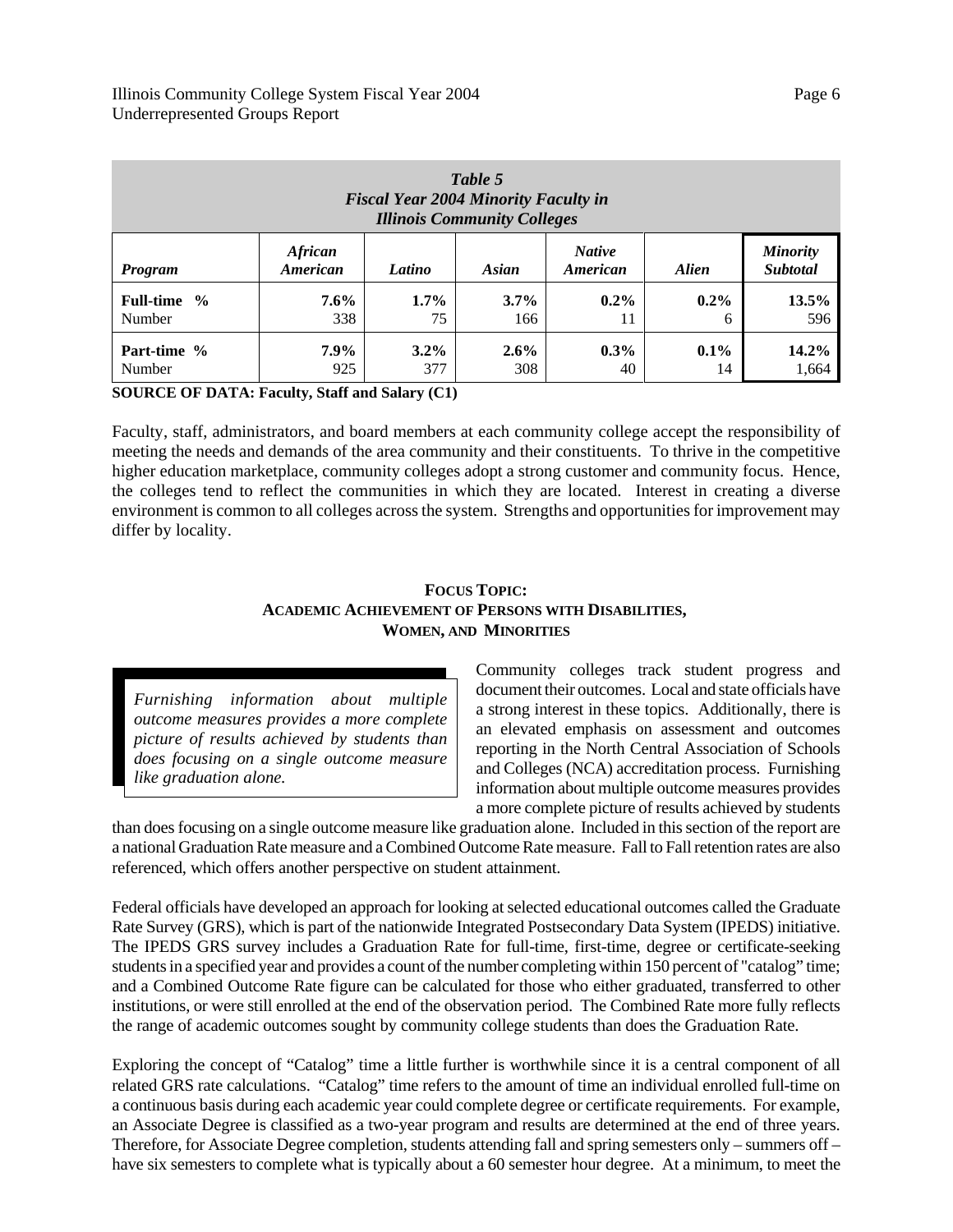Illinois Community College System Fiscal Year 2004 Underrepresented Groups Report

reporting deadline students need to pass the equivalent of ten credit hours of required coursework for their chosen major within six semesters. Intermittent and part-time attendance are common among community college students. Course taking not related to the student's major or changing majors would lengthen time to completion as well. Many community college students are simultaneously working and enrolled in college or have other family responsibilities so part-time attendance is common.

Further complicating rate calculations is that there are instances where students are required to identify themselves as program participants rather than course takers to be financial aid eligible. Unfortunately, some individuals who are not genuinely interested in pursuing a certificate or degree – often they are seeking skills for immediate employment – but need financial aid to attend college are included in these calculations. Similar problems exist nationwide.

The reader should be aware of the limitations of the IPEDS GRS related measures. IPEDS GRS related calculations can provide comparative national information based on commonly defined measurement approaches. Through IPEDS, breakouts are available for student subpopulations, including gender and selected racial/ethnic groups. Additional data analyses were done by the ICCB to track outcomes for Students with Disabilities based on information provided by the colleges in the Annual Enrollment and Completion (A1) submission. National GRS data for Students with Disabilities are not available.

Although the Combined Rate is better than the Graduation Rate alone, it also has limitations. For example, successful employment outcomes are not recognized. Additionally, the figures for students who left in good standing are not reported in the Combined Rate. For Illinois, transfer information is limited to in-state public institutions and DePaul University (Chicago) during the period covered by this report. Other states have similar limitations on transfer tracking. Illinois has made progress in using the National Student Clearinghouse to collect additional private and in-state and out-of-state transfer data. Future IPEDS submissions will include expanded transfer information. Placement in employment and employment retention measures are used in conjunction with other federal initiatives. Therefore, even the Combined Outcome Rate reported to IPEDS under reports the array of positive student achievements.

Illinois Community College Board staff use data supplied through routine submissions to provide federal officials with IPEDS Graduation Rate Survey results for all Illinois public community colleges. This approach can be taken because local community college officials furnish accurate and complete information through regularly scheduled ICCB data submissions. Production of IPEDS outcomes data by ICCB staff reduces the reporting burden for community colleges. One set of computer programs is used to produce results for all Illinois community colleges to provide consistent statewide data. IPEDS GRS reports for fiscal years 1999 through 2003 are provided in Tables 6 through 8. The year labels identify the end year through which students are tracked.

The statewide tables with Combined Outcome results – graduation, transfer, and still enrolled – and Graduationonly outcomes contain a substantial amount of information covering five years. Initial information is provided on Students with Disabilities. Next, analysis based on Gender with an emphasis on Female students is furnished. These initial tables and analysis contain relatively straightforward comparisons. Outcomes for Minority Students overall and for the largest racial/ethnic groups are provided in the third subsection. The racial/ethnic tables and accompanying analysis are more complex due to the number of subgroups involved. Addressing the racial/ethnic information last, gives the reader an opportunity to gain familiarity with the approach taken before additional levels of complexity are introduced.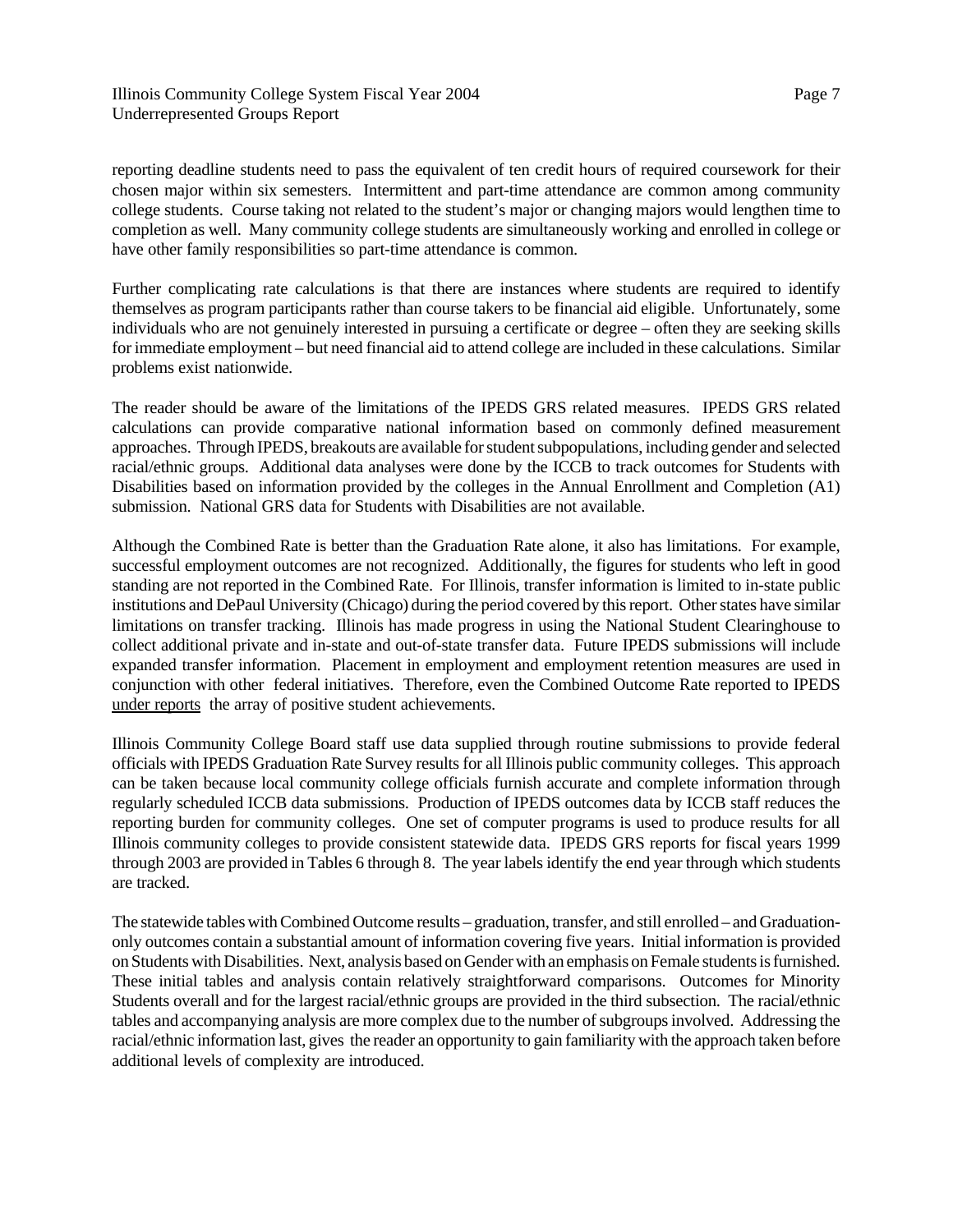Illinois Community College System Fiscal Year 2004 Underrepresented Groups Report

Terminology used in the IPEDS GRS section of the report includes a Combined Outcome Rate or Combined Rate, which reflects students who graduated, transferred, or were still enrolled at the end of the GRS observation time frame. The time frame varies somewhat based on the length of the program a student is pursuing. The longest period is three years for individuals seeking an Associate Degree. The Graduation Rate includes only individuals who earned a certificate or degree within the prescribed time frame.

*The Combined Rate, reflects students who graduated, transferred, or were still enrolled at the end of the GRS observation time frame. . . .The Graduation Rate includes only individuals who earned a certificate or degree within the prescribed time frame.*

Additionally, counts are provided of the number of colleges where the rate of students within a designated category either increased (1 percent or more), decreased (1 percent or more) or showed little or no change (less than 1 percent) over the last five years. The college count provides one measure of how the system is moving ahead, losing some ground, or remaining relatively steady with an emphasis on progress at the institutional level.

### **STUDENTS WITH DISABILITIES COMBINED OUTCOMES**

Table 6 contains information about students in the entering cohort who self reported that they have a disability. As is the case with GRS outcomes for all student groups, the Students with Disabilities in the table are individuals who have arrived prepared to perform college-level work. It is important to recognize that these calculations are based on the IPEDS definition, which includes college-level, first-time, full-time, and degree and certificate seeking students and records results within 150 percent of "catalog" time.

#### **Average Students with Disabilities Combined Outcome Results**

Over the last five years, on average more than one-third (36.2 percent) of the self-reported Disabled students identified as college ready in the Annual Enrollment and Completion (A1) submission either **graduated, transferred, or were still enrolled** – **Combined Rate** – at the end of the GRS observation period. During the same five-year period, the Combined Outcome average was 63.0 percent for students without a self-reported disability. Recent data show more highly positive results for Students with Disabilities.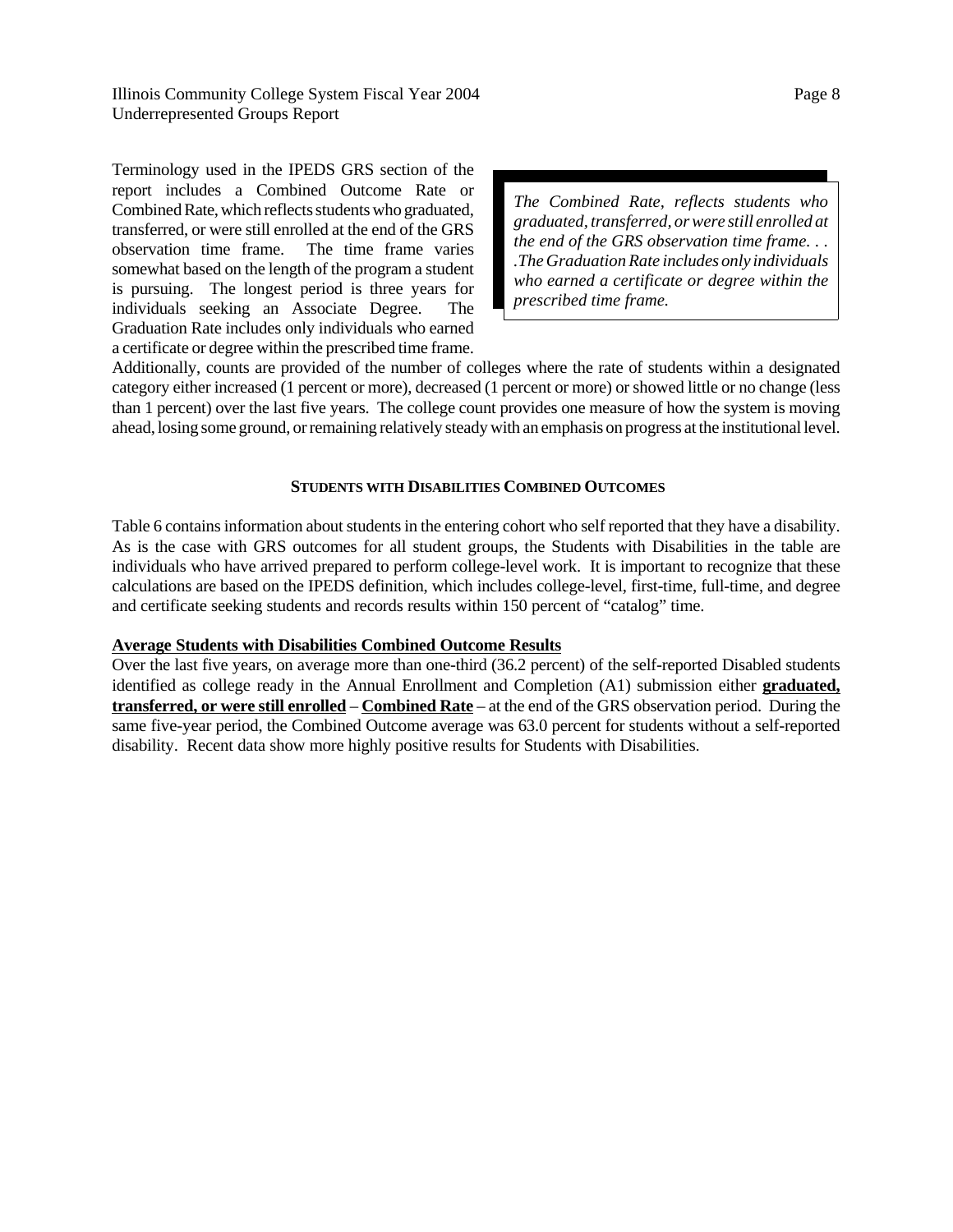# *Table 6 Fiscal Year 1999 through 2003 IPEDS Graduation Rate Survey Results for Students Based on Reported Disability Status in Illinois Community College*

|                                                       | Students with       | Other           |         |
|-------------------------------------------------------|---------------------|-----------------|---------|
|                                                       | <b>Disabilities</b> | <b>Students</b> | Overall |
| <b>Initial Cohort</b> 2001 - 2003                     | 418                 | 24,887          | 25,305  |
| <b>Number Graduated</b>                               | 78                  | 5,878           | 5,956   |
| Number Graduated/Transferred/Still Enrolled           | 248                 | 16,638          | 16,886  |
|                                                       |                     |                 |         |
| <b>Percent Graduated</b>                              | 18.7%               | 23.6%           | 23.5%   |
| <b>Percent Graduated/Transferred/Still Enrolled</b>   | 59.3%               | 66.9%           | 66.7%   |
|                                                       |                     |                 |         |
| <b>Initial Cohort</b> 2000 - 2002                     | 503                 | 26,206          | 26,709  |
| <b>Number Graduated</b>                               | 86                  | 5,838           | 5,924   |
| Number Graduated/Transferred/Still Enrolled           | 145                 | 16,386          | 16,531  |
|                                                       |                     |                 |         |
| <b>Percent Graduated</b>                              | 17.1%               | 22.3%           | 22.2%   |
| <b>Percent Graduated/Transferred/Still Enrolled</b>   | 28.8%               | 62.5%           | 61.9%   |
| <b>Initial Cohort</b> 1999 - 2001                     | 552                 | 26,564          | 27,116  |
| <b>Number Graduated</b>                               | 89                  | 5,993           | 6,082   |
| Number Graduated/Transferred/Still Enrolled           | 142                 | 16,576          | 16,718  |
|                                                       |                     |                 |         |
| <b>Percent Graduated</b>                              | 16.1%               | 22.6%           | 22.4%   |
| <b>Percent Graduated/Transferred/Still Enrolled</b>   | 25.7%               | 62.4%           | 61.7%   |
|                                                       |                     |                 |         |
| <b>Initial Cohort 1998 - 2000</b>                     | 487                 | 25,678          | 26,165  |
| Number Graduated                                      | 71                  | 5,828           | 5,899   |
| Number Graduated/Transferred/Still Enrolled           | 162                 | 15,600          | 15,762  |
|                                                       |                     |                 |         |
| <b>Percent Graduated</b>                              | 14.6%               | 22.7%           | 22.5%   |
| <b>Percent Graduated/Transferred/Still Enrolled</b>   | 33.3%               | 60.8%           | 60.2%   |
|                                                       |                     |                 |         |
| <b>Initial Cohort 1997 - 1999</b>                     | 509                 | 26,012          | 26,521  |
| <b>Number Graduated</b>                               | 96                  | 6,027           | 6,123   |
| Number Graduated/Transferred/Still Enrolled           | 197                 | 16,337          | 16,534  |
|                                                       |                     |                 |         |
| <b>Percent Graduated</b>                              | 18.9%               | 23.2%           | 23.1%   |
| <b>Percent Graduated/Transferred/Still Enrolled</b>   | 38.7%               | 62.8%           | 62.3%   |
| 5 Year Average (# based)                              | 17.0%               | 22.9%           | 22.7%   |
| <b>Percent Graduated/Transferred/Still Enrolled</b>   | 36.2%               | 63.0%           | 62.5%   |
|                                                       |                     |                 |         |
| 2003 versus 2002 Graduated (1 Year)                   |                     |                 |         |
| Percent Difference                                    | 1.6%                | 1.3%            | 1.3%    |
| Number Difference                                     | $-8$                | 40              | 32      |
|                                                       |                     |                 |         |
| 2003 versus 2002 Graduated/Transferred/Still Enrolled |                     |                 |         |
| <b>Percent Difference</b>                             | 30.5%               | 4.4%            | 4.8%    |
| Number Difference                                     | 103                 | 252             | 355     |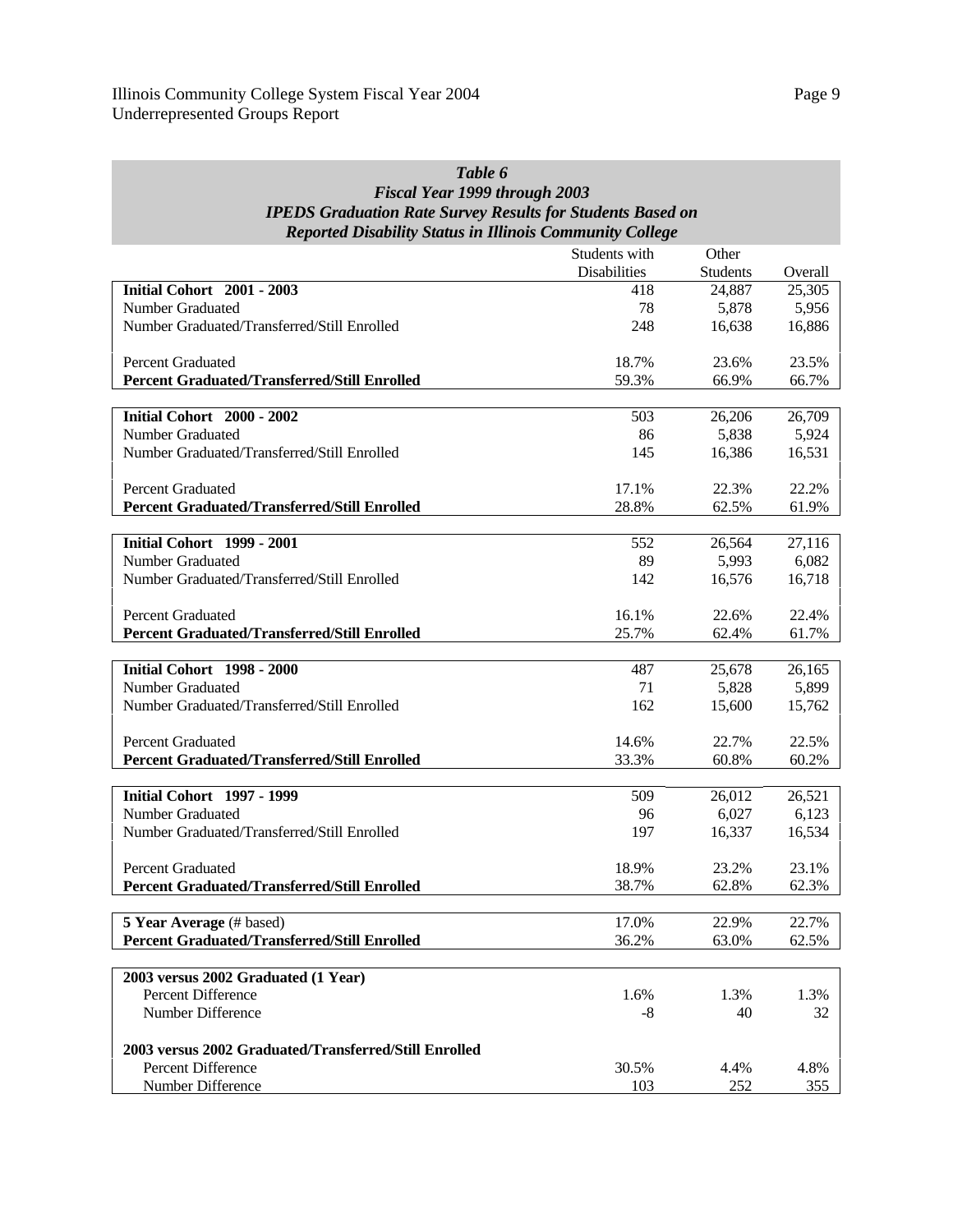# *Table 6 Fiscal Year 1999 through 2003 IPEDS Graduation Rate Survey Results for Students Based on Reported Disability Status in Illinois Community College*

|                                                       | Students with<br><b>Disabilities</b> | Other<br><b>Students</b> | Overall |
|-------------------------------------------------------|--------------------------------------|--------------------------|---------|
| 2003 versus 1999 Graduated (5 Year)                   |                                      |                          |         |
| Percent Difference                                    | $-0.2\%$                             | $0.4\%$                  | 0.4%    |
| Number Difference                                     | $-18$                                | $-149$                   | $-167$  |
| 2003 versus 1999 Graduated/Transferred/Still Enrolled |                                      |                          |         |
| Percent Difference                                    | 20.6%                                | 4.1%                     | 4.4%    |
| Number Difference                                     | 51                                   | 301                      | 352     |

**SOURCE OF DATA: Fall Enrollment (E1) and Annual Enrollment and Completion (A1).**

#### **Most Recent Students with Disabilities Combined Outcome Results**

The Combined Rate – graduation/transfer/still enrolled results – for the latest cohort (59.3 percent) were about twice as high as last year's results (28.8 percent). This substantial percentage increase can be partially attributed to a decrease in the number of Students with Disabilities in the latest cohort ( $N = 418$ ) compared to last year (N = 509), while 103 additional Students with Disabilities reported either graduating, transferring or continuing their enrollment in the latest results.

# **Colleges With Increases, Decreases, or Little Change in Overall Students with Disabilities Combined Outcomes Over Five Years**

Thirty-three colleges experienced increases (1 percent or more) in the rate of Students with Disabilities who graduated, transferred, or were still enrolled compared to five years ago. Ten colleges reported decreases (1 percent or more) in the Combined Outcome Rate for Students with Disabilities. Five colleges saw little or no change in the percent of Students with Disabilities who graduated, transferred, or were still enrolled.

#### **Students with Disabilities Graduation Rates**

*Based on the IPEDS methodology, over the last five years Graduation Rates for Students with Disabilities averaged 17.0 percent.*

# **Average Graduation Students with Disabilities Results** IPEDS also includes a **Graduation Rate ,** which as the name implies is a subset of the graduation/transferred/ still enrolled Combined Rate calculation. Based on the IPEDS methodology, over the last five years Graduation Rates for Students with Disabilities averaged 17.0 percent. Over the same time period, the Graduation Rates for

Students without disabilities averaged 22.9 percent. National comparative data can provide a useful reference point when available. The National Center for Higher Education Management Systems (NCHEMS) and The National Information Center for Higher Education Policymaking and Analysis provide nationwide 2003 IPEDS Graduation Rate summary data for selected student groups from two-year public institutions, including gender and breakouts for the numerically larger racial/ethnic groups. However, as previously noted, a national reference is not readily available since, unfortunately, no data for Students with Disabilities are available from IPEDS or NCHEMS. Additionally, no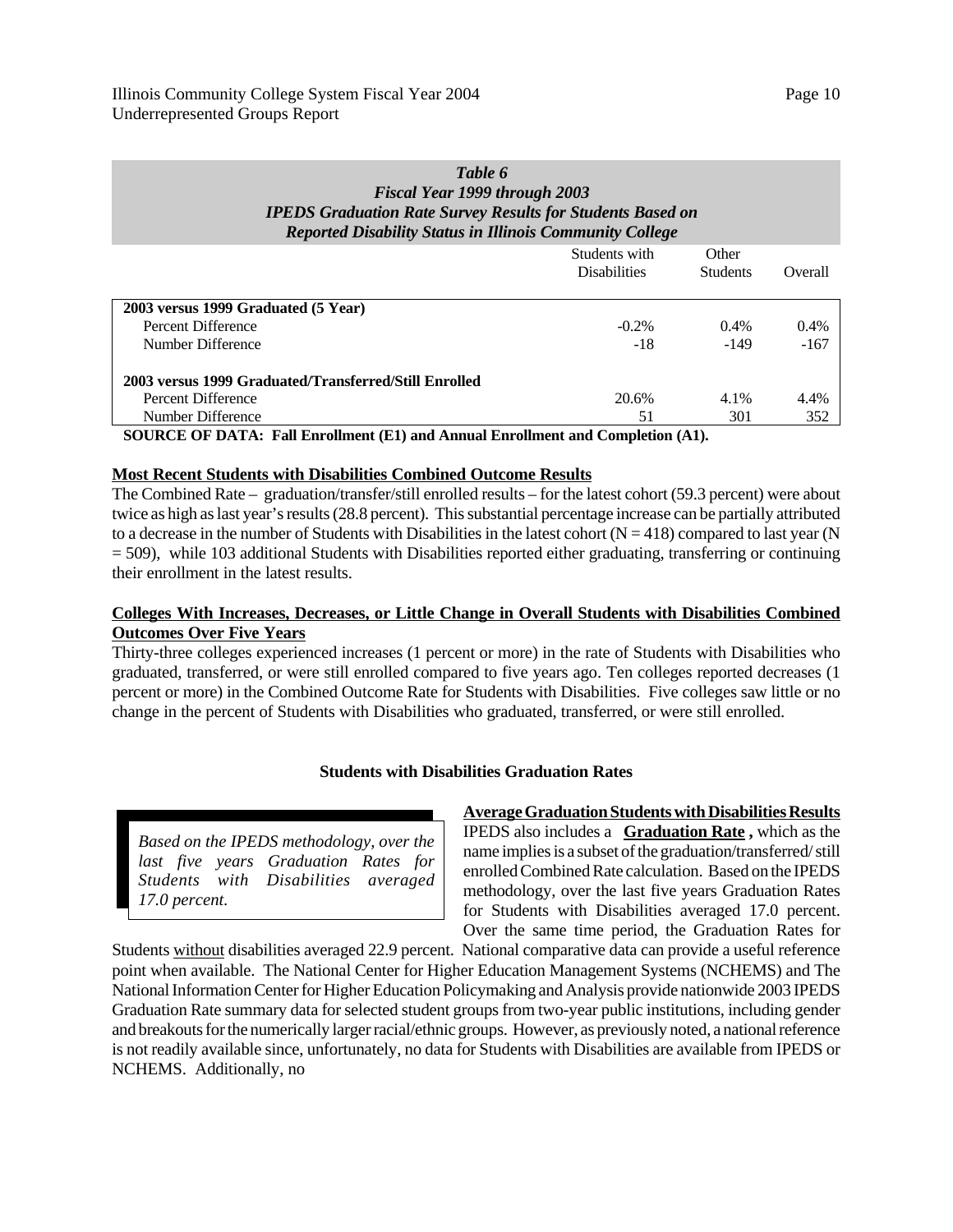Combined Rate for graduation/transferred/still enrolled is available at the NCHEMS site for any student groups.(http://www.higheredinfo.org/raceethnicity/2003\_Graduation\_Rates\_by\_State\_Sector\_Level\_ Race\_Gender.xls)

# **Latest Graduation Results for Students with Disabilities**

The most recent Graduation Rate for Students with Disabilities was 18.7 percent. The latest results are higher than the results achieved in four of the last five years. The Combined Rate shows that many of the

*The Combined Rate shows that many Students with Disabilities are being retained within higher education.*

Students with Disabilities are being retained within higher education. Retention of Students with Disabilities within higher education is evidenced by the 40.6 percent of students who either were still enrolled or transferred to another institution (Combined Rate minus Graduation Rate). The rate of Students with Disabilities who either graduated, transferred, or were still enrolled was 7.6 percent lower compared to all other students.

# **Colleges With Increases, Decreases, or Little Change in Students with Disabilities Graduation Rates Over Five Years**

Eighteen colleges experienced increases (1 percent or more) in the percent of Students with Disabilities who graduated. Nineteen colleges experienced decreases (1 percent or more) in the percent of Students with Disabilities who graduated . Eleven colleges experienced little or no change in Students with Disabilities Graduation Rates.

*Table 7*

Table 7 provides statewide IPEDS GRS outcome information by gender.

| <b>Fiscal Year 1999 through 2003</b>                                        |        |        |             |  |  |  |  |
|-----------------------------------------------------------------------------|--------|--------|-------------|--|--|--|--|
| <b>IPEDS Graduation Rate Survey Results for Illinois Community Colleges</b> |        |        |             |  |  |  |  |
|                                                                             | Male   | Female | Overall $*$ |  |  |  |  |
| <b>Initial Cohort</b> 2001 - 2003                                           | 12,541 | 12,764 | 25,305      |  |  |  |  |
| Number Graduated                                                            | 2,616  | 3.340  | 5,956       |  |  |  |  |
| Number Graduated/Transferred/Still Enrolled                                 | 8,114  | 8,772  | 16,886      |  |  |  |  |
| <b>Percent Graduated</b>                                                    | 20.9%  | 26.2%  | 23.5%       |  |  |  |  |
| <b>Percent Graduated/Transferred/Still Enrolled</b>                         | 64.7%  | 68.7%  | 66.7%       |  |  |  |  |
|                                                                             |        |        |             |  |  |  |  |
| Initial Cohort 2000 - 2002                                                  | 13,346 | 13,363 | 26,709      |  |  |  |  |
| Number Graduated                                                            | 2,580  | 3,344  | 5,924       |  |  |  |  |
| Number Graduated/Transferred/Still Enrolled                                 | 7,883  | 8,648  | 16,531      |  |  |  |  |
| Percent Graduated                                                           | 19.3%  | 25.0%  | 22.2%       |  |  |  |  |
| <b>Percent Graduated/Transferred/Still Enrolled</b>                         | 59.1%  | 64.7%  | 61.9%       |  |  |  |  |
|                                                                             |        |        |             |  |  |  |  |
| <b>Initial Cohort</b> 1999 - 2001                                           | 13,257 | 13,859 | 27,116      |  |  |  |  |
| Number Graduated                                                            | 2,585  | 3,497  | 6,082       |  |  |  |  |
| Number Graduated/Transferred/Still Enrolled                                 | 7,863  | 8,855  | 16,718      |  |  |  |  |
| Percent Graduated                                                           | 19.5%  | 25.2%  | 22.4%       |  |  |  |  |
| <b>Percent Graduated/Transferred/Still Enrolled</b>                         | 59.3%  | 63.9%  | 61.7%       |  |  |  |  |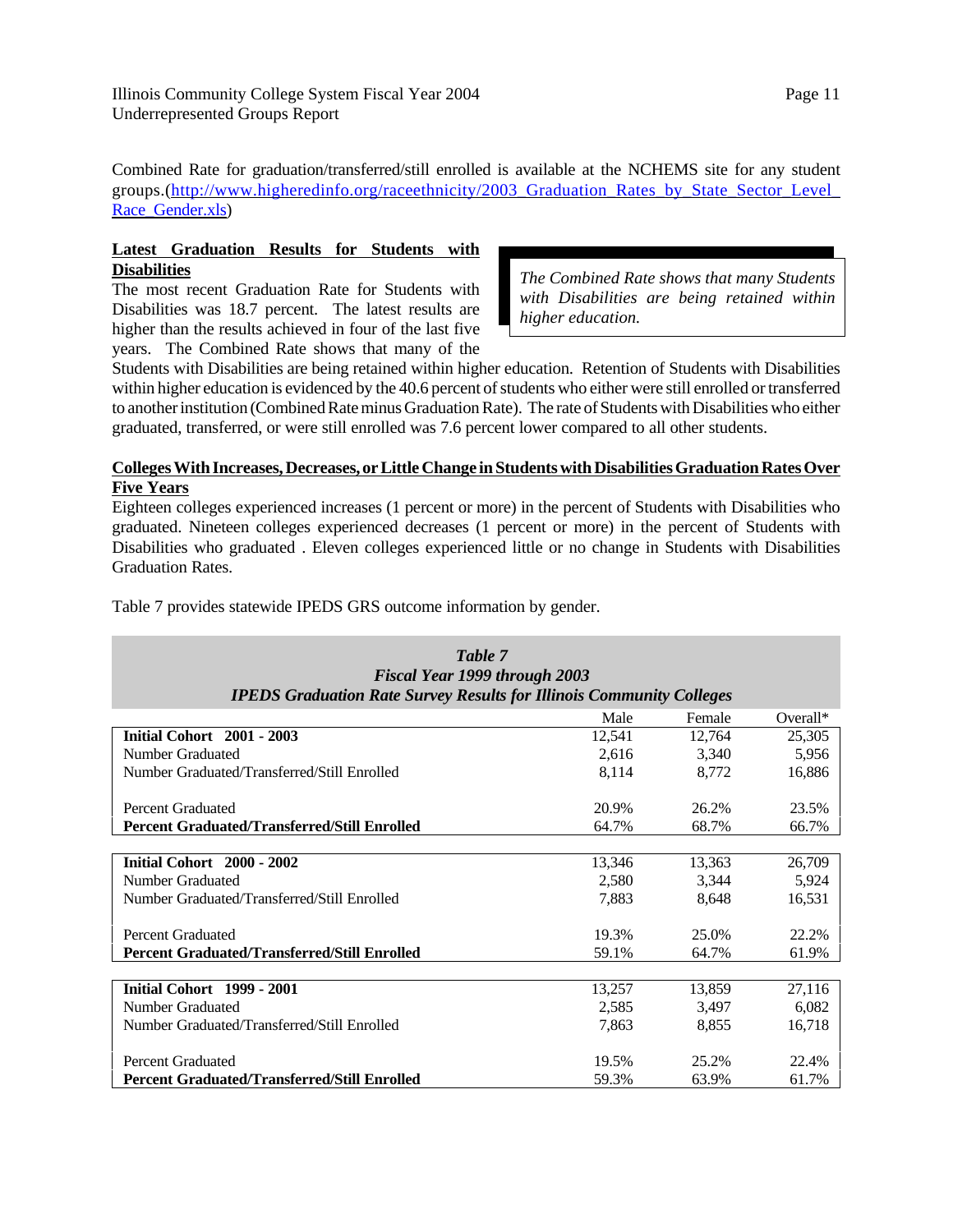| Fiscal Year 1999 through 2003                                               |        |        |          |  |  |  |  |
|-----------------------------------------------------------------------------|--------|--------|----------|--|--|--|--|
| <b>IPEDS Graduation Rate Survey Results for Illinois Community Colleges</b> |        |        |          |  |  |  |  |
|                                                                             | Male   | Female | Overall* |  |  |  |  |
| <b>Initial Cohort</b> 1998 - 2000                                           | 12,986 | 13,179 | 26,165   |  |  |  |  |
|                                                                             |        |        |          |  |  |  |  |
| Number Graduated                                                            | 2,567  | 3,332  | 5,899    |  |  |  |  |
| Number Graduated/Transferred/Still Enrolled                                 | 7,482  | 8,280  | 15,762   |  |  |  |  |
| <b>Percent Graduated</b>                                                    | 19.8%  | 25.3%  | 22.5%    |  |  |  |  |
| <b>Percent Graduated/Transferred/Still Enrolled</b>                         | 57.6%  | 62.8%  | 60.2%    |  |  |  |  |
|                                                                             |        |        |          |  |  |  |  |
| <b>Initial Cohort 1997 - 1999</b>                                           | 13,187 | 13,334 | 26,521   |  |  |  |  |
| Number Graduated                                                            | 2,663  | 3,460  | 6,123    |  |  |  |  |
| Number Graduated/Transferred/Still Enrolled                                 | 7,955  | 8,579  | 16,534   |  |  |  |  |
| <b>Percent Graduated</b>                                                    | 20.2%  | 25.9%  | 23.1%    |  |  |  |  |
| <b>Percent Graduated/Transferred/Still Enrolled</b>                         | 60.3%  | 64.3%  | 62.3%    |  |  |  |  |
|                                                                             |        |        |          |  |  |  |  |
| 5 Year Average (# Based)                                                    |        |        |          |  |  |  |  |
| <b>Percent Graduated</b>                                                    | 19.9%  | 25.5%  | 22.7%    |  |  |  |  |
| <b>Percent Graduated/Transferred/Still Enrolled</b>                         | 60.2%  | 64.9%  | 62.5%    |  |  |  |  |
|                                                                             |        |        |          |  |  |  |  |
| 2003 versus 2002 Graduated (1 Year)                                         |        |        |          |  |  |  |  |
| Percent Difference                                                          | 1.6%   | 1.2%   | 1.3%     |  |  |  |  |
| Number Difference                                                           | 36     | $-4$   | 32       |  |  |  |  |
| 2003 versus 2002 Graduated/Transferred/Still Enrolled                       |        |        |          |  |  |  |  |
| Percent Difference                                                          | 5.6%   | 4.0%   | 4.8%     |  |  |  |  |
| Number Difference                                                           | 231    | 124    | 355      |  |  |  |  |
|                                                                             |        |        |          |  |  |  |  |
| 2003 versus 1999 Graduated (5 Year)                                         |        |        |          |  |  |  |  |
| <b>Percent Difference</b>                                                   | 0.7%   | 0.3%   | 0.4%     |  |  |  |  |
| Number Difference                                                           | $-47$  | $-120$ | $-167$   |  |  |  |  |
| 2003 versus 1999 Graduated/Transferred/Still Enrolled                       |        |        |          |  |  |  |  |
| Percent Difference                                                          | 4.4%   | 4.4%   | 4.4%     |  |  |  |  |
| Number Difference                                                           | 159    | 193    | 352      |  |  |  |  |

*Table 7 Fiscal Year 1999 through 2003*

**SOURCE OF DATA: Fall Enrollment (E1) and Annual Enrollment and Completion (A1).**

#### **GENDER COMBINED OUTCOMES**

#### **Average Combined Student Outcome Results by Gender**

Table 7 shows that the five-year average Combined Rate performance for Female students was about 65 percent and 60 percent for Male students at the end of the time frame specified by IPEDS. Hence, five-year average graduated/transferred/still enrolled results attained by Female students were about 5 percent higher than the results attained by Male students. Over the last five years, Female students have consistently outperformed Male students, achieving between 4.0 and 5.6 percent higher rates.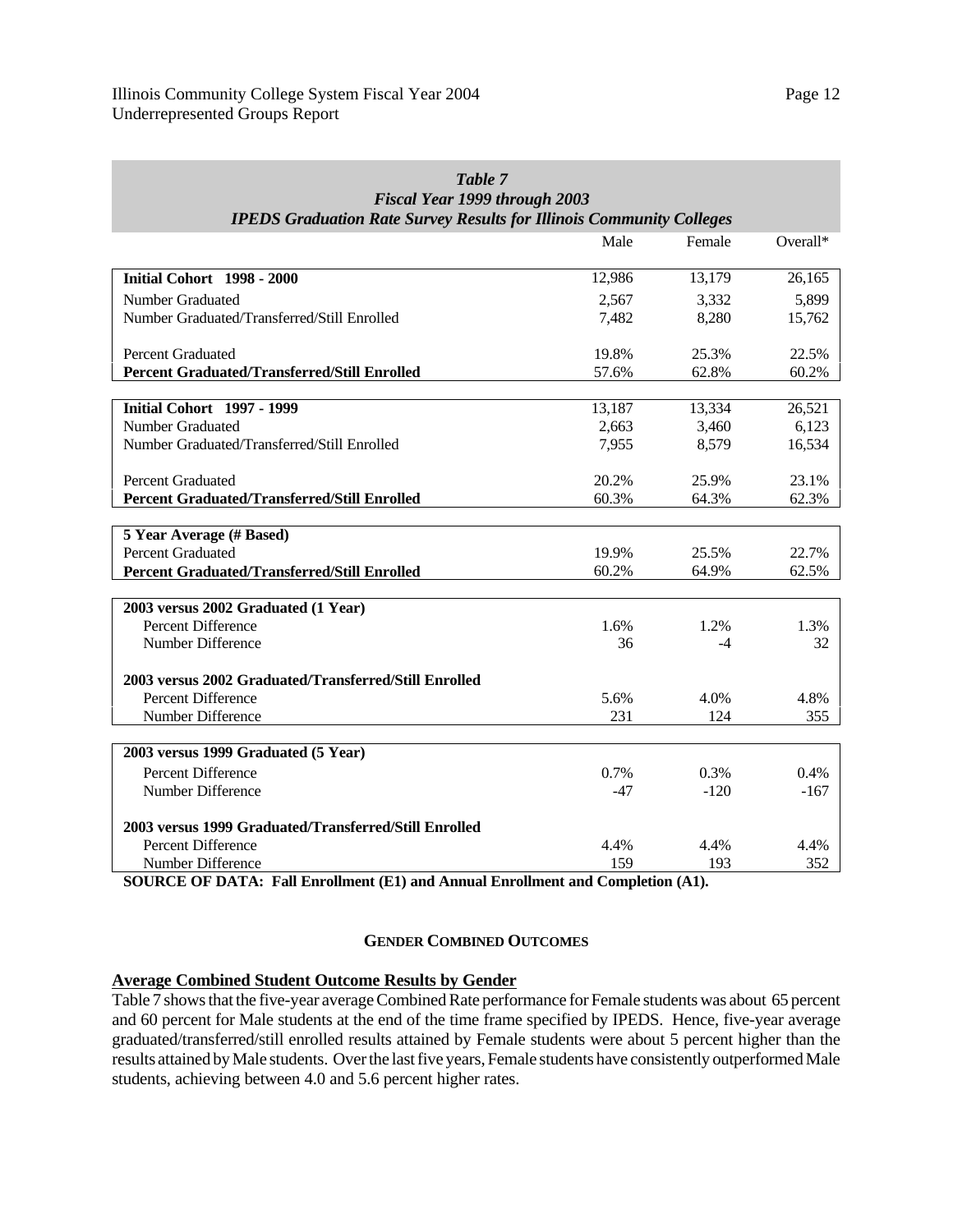Illinois Community College System Fiscal Year 2004 Underrepresented Groups Report

*Compared to last year, Female student Combined Outcomes increased 4.0 percent and Male student outcomes increased 5.6 percent, indicating that Male students are gaining some ground.*

# **Latest Combined Student Outcome Results by Gender**

Current Combined Outcomes for both Female (68.7 percent) and Male (64.7 percent) students were the highest over the five-year period. Compared to last year, Female student Combined Outcomes increased 4.0 percent and Male student outcomes increased 5.6

percent, indicating that Male students are gaining some ground.

Changing the focus to the number of students who achieved these results reinforces the conclusion that Male students have demonstrated recent gains. While the total number of Female students ( $N = 8,772$ ) who graduated, transferred, or were still enrolled remains greater than the total number of Male students ( $N = 8,114$ ), there was a smaller increase in the Female student count. Nearly twice as many additional Male students ( $N =$ 231) than Female students ( $N = 124$ ) achieved Combined Outcome results compared to the prior year.

**Colleges With Increases, Decreases, or Little Change in Female Combined Outcomes Over Five Years** Advances lead declines by over three to one in the number of colleges with Female Combined Rate percent increases over the last five years. Thirty-three colleges experienced increases (1 percent or more) in Female students who graduated, transferred, or were still enrolled; ten colleges experienced decreases (1 percent or more); and five colleges experienced little or no change in Female student Combined Rate results.

# **GENDER GRADUATION RATES**

# **Average Graduation Results by Gender**

Based on the IPEDS Graduation Rate calculation, Female students averaged a 25.5 percent Graduation Rate over the past five years and Male students averaged 19.9 percent – a little more than 5.5 percent lower.

# **Latest Graduation Results by Gender**

The most recent graduation outcomes were above average. In the 2003 results, just over one-quarter of Female (26.2 percent) and one-fifth of Male (20.9 percent) students graduated. The National Center for Higher Education Management Systems (NCHEMS) and The National Information Center for Higher

*The 2003 Illinois Female student Graduation Rate was slightly higher than the corresponding national rate.*

Education Policymaking and Analysis provide nationwide 2003 IPEDS Graduation Rate summary data for Female and Male students at two-year public institutions. No Combined Rate for graduation/ transferred/still enrolled is available at the site. According to NCHEMS, the latest available national figures for two-year public colleges show a Female student Graduation Rate of 24.7 percent and a Male student Graduation Rate of 23.5 percent. Hence, the Illinois Female student Graduation Rate was slightly higher (1.5 percent) than the corresponding national rate. Conversely, the Illinois Male student Graduation Rate trailed the national rate by 2.6 percent. (http://www.higheredinfo.org/ raceethnicity/2003\_Graduation\_Rates\_by\_ State\_Sector \_Level\_ Race\_Gender.xls ) Compared to last year, the percentage of Female students graduating increased by 1.2 percent, while the percent of Male students graduating increased by 1.6 percent.

# **Colleges With Increases, Decreases, or Little Change in Female Graduates Over Five Years**

Shifting the focus to the number of colleges reporting growth, decline, or continuity in the percent of Female students who graduated over the past five years yields the following results. Among the 48 community colleges, 23 colleges reported decreases, 21 colleges reported increases, and four colleges experienced little or no change in Female student graduates over the five-year period being reviewed.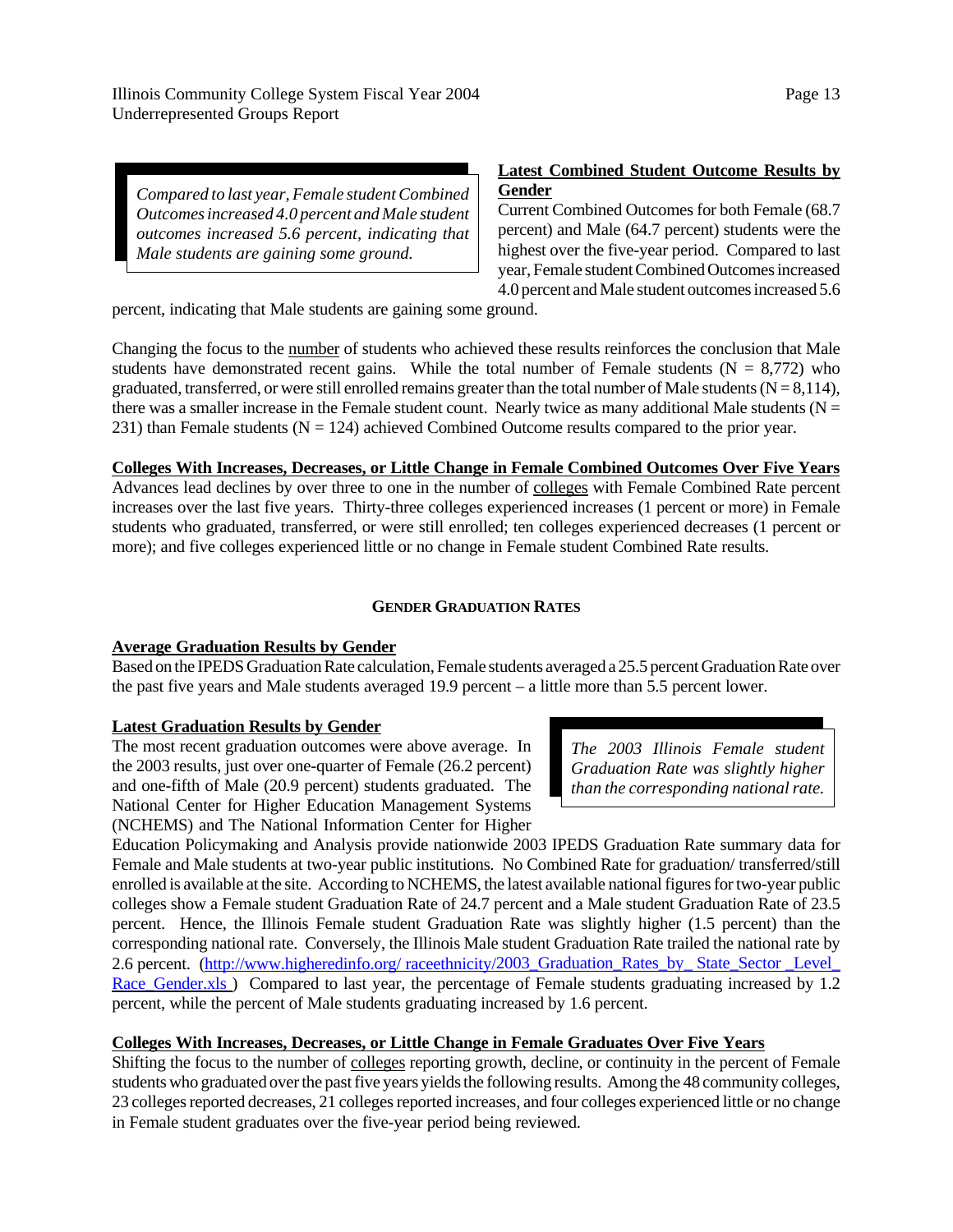### **OVERALL MINORITY STUDENT COMBINED OUTCOME RATES**

Table 8 contains information about student outcomes by racial/ethnic group and includes a Combined Minority outcomes column.

#### **Average Overall Minority Student Combined Outcome Rate Results**

Over the last five years, on average nearly 55 percent of the Minority students statewide had graduated, transferred, or were still enrolled at the end of the observation period. To provide a reference point, almost twothirds of the White students achieved this Combined Outcome. Table 8 shows that graduated/transferred/still enrolled five-year average results for White students (64.8 percent) were about 10 percent higher than average results for combined Minority students (54.9 percent). Variation was evident among the largest racial/ethnic Minority groups. Additional details about students from the three largest Minority groups appear later in this report.

| Table 8<br>Fiscal Year 1999 through 2003<br><b>IPEDS Graduation Rate Survey Results By Racial/Ethnic Group</b><br>for Illinois Community Colleges |                           |                       |                       |                   |                           |                    |                  |                           |                             |
|---------------------------------------------------------------------------------------------------------------------------------------------------|---------------------------|-----------------------|-----------------------|-------------------|---------------------------|--------------------|------------------|---------------------------|-----------------------------|
|                                                                                                                                                   | White                     | American<br>African   | Latino                | Asian             | resident<br>Nor-<br>Alien | American<br>Native | Unknown          | Overall*                  | Combined<br><b>Minority</b> |
| Initial Cohort 2001 - 2003<br>Number Graduated<br>Number Grad./Transferred/                                                                       | 19,184<br>5,170           | 3,063<br>331          | 1,807<br>262          | 877<br>127        | 84<br>20                  | 71<br>16           | 219<br>30        | 25,305<br>5,956           | 5,902<br>756                |
| Still Enrolled                                                                                                                                    | 13,166                    | 1,713                 | 1,158                 | 615               | 50                        | 44                 | 140              | 16,886                    | 3,580                       |
| <b>Percent Graduated</b><br><b>Percent Grad./Transferred/</b>                                                                                     | 26.9%                     | 10.8%                 | 14.5%                 | 14.5%             | 23.8%                     | 22.5%              | 13.7%            | 23.5%                     | 12.8%                       |
| <b>Still Enrolled</b>                                                                                                                             | 68.6%                     | 55.9%                 | 64.1%                 | 70.1%             | 59.5%                     | 62.0%              | 63.9%            | 66.7%                     | 60.7%                       |
| Initial Cohort 2000 - 2002<br>Number Graduated<br>Number Grad./Transferred/<br>Still Enrolled                                                     | 20,420<br>5,182<br>13,146 | 3,144<br>304<br>1,494 | 1,876<br>263<br>1,091 | 965<br>126<br>647 | 61<br>16<br>36            | 75<br>11<br>41     | 168<br>22<br>76  | 26,709<br>5,924<br>16,531 | 6,121<br>720<br>2,706       |
| <b>Percent Graduated</b><br><b>Percent Grad./Transferred/</b><br><b>Still Enrolled</b>                                                            | 25.4%<br>64.4%            | 9.7%<br>47.5%         | 14.0%<br>58.2%        | 13.1%<br>67.0%    | 26.2%<br>59.0%            | 14.7%<br>54.7%     | 13.1%<br>45.2%   | 22.2%<br>61.9%            | 11.8%<br>44.2%              |
| <b>Initial Cohort</b><br>1999 - 2001<br>Number Graduated<br>Number Grad./Transferred/<br><b>Still Enrolled</b>                                    | 20,642<br>5,333<br>13,279 | 3,273<br>296<br>1,481 | 1,885<br>272<br>1,123 | 954<br>117<br>631 | 88<br>15<br>42            | 84<br>12<br>43     | 190<br>37<br>119 | 27,116<br>6,082<br>16,718 | 6,284<br>712<br>3,320       |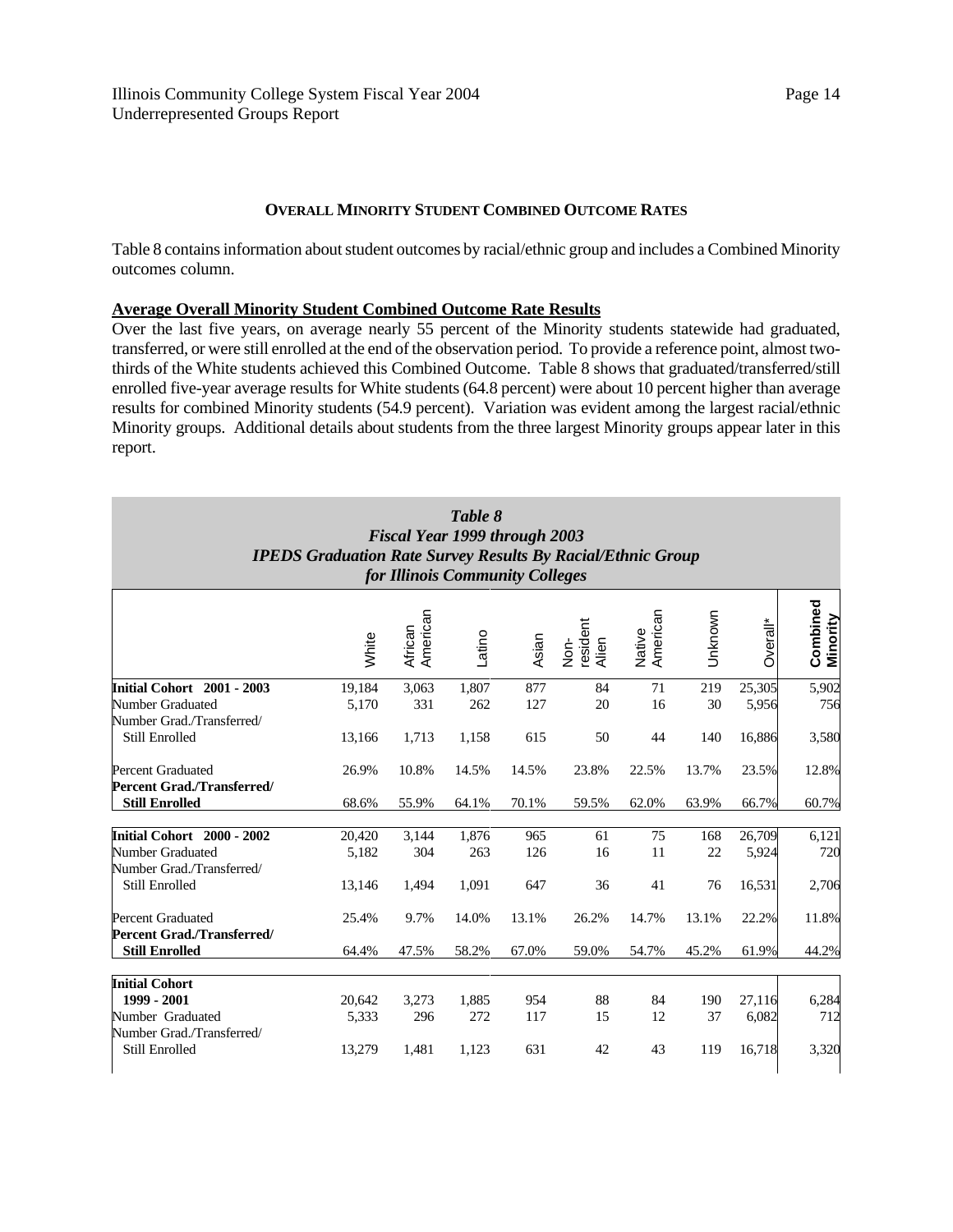| Table 8                                                            |
|--------------------------------------------------------------------|
| <b>Fiscal Year 1999 through 2003</b>                               |
| <b>IPEDS Graduation Rate Survey Results By Racial/Ethnic Group</b> |
| for Illinois Community Colleges                                    |

|                                                     | White  | African<br>American | Latino  | Asian   | Non-<br>resident<br>Alien | American<br>Native | Unknown | Overall* | Combined<br>Minority |
|-----------------------------------------------------|--------|---------------------|---------|---------|---------------------------|--------------------|---------|----------|----------------------|
| Percent Graduated                                   | 25.8%  | 9.0%                | 14.4%   | 12.3%   | 17.0%                     | 14.3%              | 19.5%   | 22.4%    | 11.3%                |
| Percent Grad./Transferred/<br><b>Still Enrolled</b> | 64.3%  | 45.2%               | 59.6%   | 66.1%   | 47.7%                     | 51.2%              | 62.6%   | 61.7%    | 52.8%                |
| Initial Cohort 1998 - 2000                          | 20,575 | 2,881               | 1,587   | 853     | 90                        | 68                 | 111     | 26,165   | 5,479                |
| Number Graduated                                    | 5,254  | 296                 | 200     | 110     | 12                        | 11                 | 16      | 5,899    | 629                  |
| Number Grad./Transferred/                           |        |                     |         |         |                           |                    |         |          |                      |
| Still Enrolled                                      | 12,823 | 1,369               | 888     | 538     | 42                        | 35                 | 67      | 15,762   | 2,872                |
| Percent Graduated                                   | 25.5%  | 10.3%               | 12.6%   | 12.9%   | 13.3%                     | 16.2%              | 14.4%   | 22.5%    | 11.5%                |
| <b>Percent Grad./Transferred/</b>                   |        |                     |         |         |                           |                    |         |          |                      |
| <b>Still Enrolled</b>                               | 62.3%  | 47.5%               | 56.0%   | 63.1%   | 46.7%                     | 51.5%              | 60.4%   | 60.2%    | 52.4%                |
|                                                     |        |                     |         |         |                           |                    |         |          |                      |
| Initial Cohort 1997 - 1999                          | 20,573 | 3,109               | 1,676   | 838     | 108                       | 85                 | 132     | 26,521   | 5,816                |
| Number Graduated                                    | 5,326  | 367                 | 272     | 105     | 25                        | 13                 | 15      | 6,123    | 782                  |
| Number Grad./Transferred/                           |        |                     |         |         |                           |                    |         |          |                      |
| Still Enrolled                                      | 13,288 | 1,473               | 1,010   | 590     | 60                        | 49                 | 64      | 16,534   | 3,182                |
| <b>Percent Graduated</b>                            | 25.9%  | 11.8%               | 16.2%   | 12.5%   | 23.1%                     | 15.3%              | 11.4%   | 23.1%    | 13.4%                |
| Percent Grad./Transferred/<br><b>Still Enrolled</b> | 64.6%  | 47.4%               | 60.3%   | 70.4%   | 55.6%                     | 57.6%              | 48.5%   | 62.3%    | 54.7%                |
|                                                     |        |                     |         |         |                           |                    |         |          |                      |
| 5 Year Avg (# Based)                                |        |                     |         |         |                           |                    |         |          |                      |
| Percent Graduated                                   | 25.9%  | 10.3%               | 14.4%   | 13.0%   | 20.4%                     | 16.4%              | 14.6%   | 22.7%    | 12.2%                |
| Percent Grad./Transferred/                          |        |                     |         |         |                           |                    |         |          |                      |
| <b>Still Enrolled</b>                               | 64.8%  | 48.7%               | 59.7%   | 67.3%   | 53.4%                     | 55.4%              | 56.8%   | 62.5%    | 54.9%                |
| 2003 vs. 2002 Graduated (1 Yr.)                     |        |                     |         |         |                           |                    |         |          |                      |
| Percent Difference                                  | 1.5%   | 1.1%                | 0.5%    | 1.4%    | $-2.4%$                   | 7.8%               | 0.6%    | 1.3%     | $-0.6%$              |
| Number Difference                                   | $-12$  | 27                  | $-1$    | 1       | $\overline{4}$            | 5                  | 8       | 32       | $-26$                |
| Grad./Transf./Still Enrolled                        |        |                     |         |         |                           |                    |         |          |                      |
| Percent Difference                                  | 4.2%   | 8.4%                | 5.9%    | 3.1%    | 0.5%                      | 7.3%               | 18.7%   | 4.8%     | 6.6%                 |
| Number Difference                                   | 20     | 219                 | 67      | $-32$   | 14                        | 3                  | 64      | 355      | 271                  |
| 2003 vs. 1999 Graduated (5 Yr.)                     |        |                     |         |         |                           |                    |         |          |                      |
| Percent Difference                                  | 1.0%   | $-1.0%$             | $-1.7%$ | 2.0%    | 0.7%                      | 7.2%               | 2.3%    | 0.4%     | $-0.6%$              |
| Number Difference                                   | $-156$ | $-36$               | $-10$   | 22      | $-5$                      | 3                  | 15      | $-167$   | $-26$                |
| Grad./Transf./Still Enrolled                        |        |                     |         |         |                           |                    |         |          |                      |
| Percent Difference                                  | 4.0%   | 8.5%                | 3.8%    | $-0.3%$ | 3.9%                      | 4.4%               | 15.4%   | 4.4%     | 5.9%                 |
| Number Difference                                   | $-122$ | 240                 | 148     | 25      | $-10$                     | $-5$               | 76      | 352      | 398                  |

**SOURCE OF DATA: Fall Enrollment (E1) and Annual Enrollment and Completion (A1).**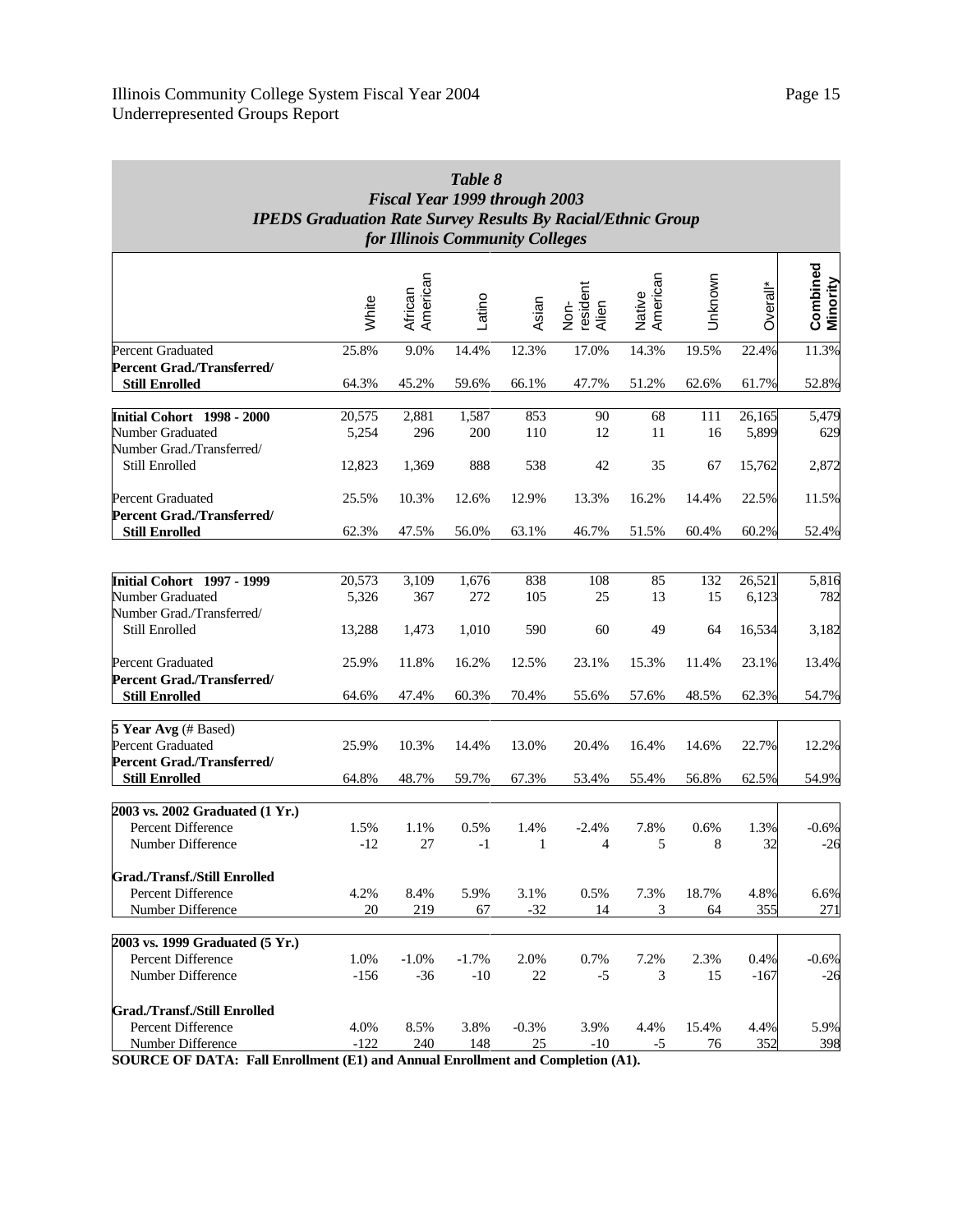# **Latest Overall Minority Student Combined Outcomes Rate Results**

Across the board progress is noted, as the latest percentage Combined Outcomes Rates for Minority (60.7 percent) and White (68.6 percent) students were the highest for both groups over the five-year period. The gap between Minority and White student performance, which averaged nearly 10 percent, narrowed to about 8 percent in the latest results.

*In the latest results, the number of individuals who graduated, transferred, or were still actively pursuing education was at an all-time high for Minority students.*

Changing the focus to the number of individuals who achieved the results provides a different perspective. In the latest results, the number of individuals who graduated, transferred, or were still actively pursuing education was at an all-time high for Minority students ( $N = 3,580$ ). The number of White students achieving the Combined Outcome has been relatively

stable over the past five years. Latest results for the number of White students ( $N = 13,166$ ) achieving Combined results was mid-pack ( $3<sup>rd</sup>$  out of 5) over the observation period. The latest results show that 3.7 times as many White students graduated, transferred, or were still enrolled as Minority students. Some slippage is noted as the number of White students ( $N = 19,184$ ) was 3.3 times larger than the number of Minority students  $(N = 5,902)$  in the entering cohort.

Hence, Minority students were underrepresented in the entering full-time, college-going cohort and somewhat more underrepresented among the students who showed positive movement in the Combined Outcome Rate. Steps to assist more Minority students in their efforts to arrive college-ready and enroll full-time would be beneficial for individuals. Expanding partnerships with secondary education and financial aid are keys to achieving further success in helping students arrive fully prepared for college with the ability to afford to pursue their studies full-time. College officials have more control over the delivery and composition of support programs and services on campus and at college-affiliated sites. However, elimination of the Special Populations Grant has severely limited available funding for these supplemental support services.

# **Colleges With Increases, Decreases, or Little Change in Overall Minority Combined Outcomes Over Five Years**

Over the last five years, more than two thirds of all community colleges in Illinois ( $N = 37$ ) experienced an increase in the percent of Minority students who graduated, transferred, or were still enrolled. Eight colleges reported decreases in the percent of Minority students achieving the Combined Rate. Three colleges experienced little or no change (less than 1 percent) in their Minority student Combined Outcomes Rate.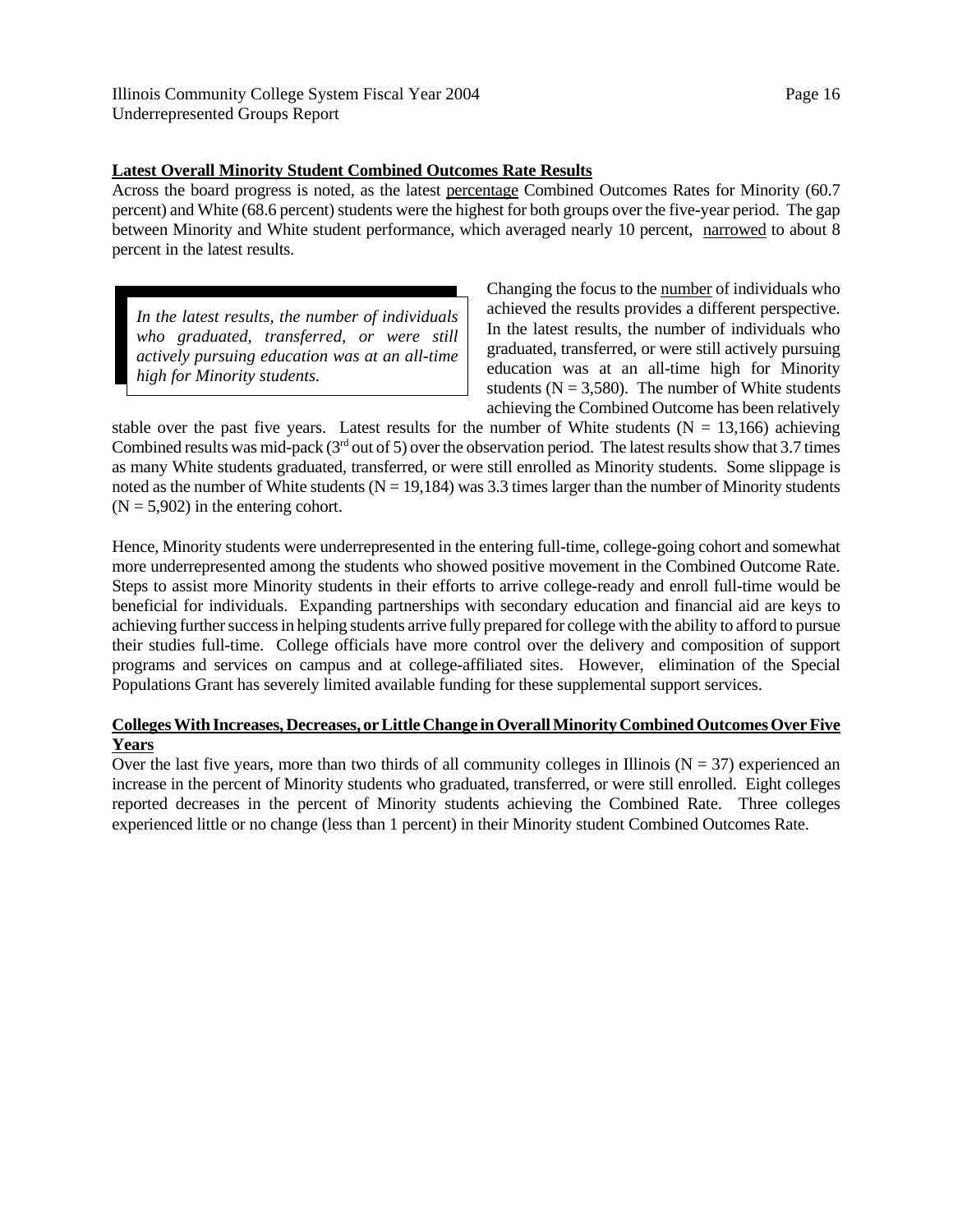# **OVERALL MINORITY STUDENT GRADUATION RATES**

This section of the report shifts the focus exclusively to Graduation Rate information looking at Minority Students overall.

# **Average Minority Graduation Rate Results**

Over the last five years, the Graduation Rate for Minority students averaged 12.2 percent using the IPEDS Graduation Rate methodology. Over the same time period, the completion Rate for White students averaged 25.9 percent. Hence, the White student Graduation Rate averaged twice as high as the overall Minority student Graduation Rate.

# **Latest Minority Graduation Rate Results**

The most recent Graduation Rate results were better than average for both groups – Minority (12.8 percent or one out of every 7.8 students in the cohort) and White (26.9 percent or one out of every 3.7 students). The gap between White student and Minority student Graduation Rate outcomes (14.1) in the latest cohort was similar to the five-year average (13.7 percent). Results for both groups would improve if the observation period were lengthened. Patterns of intermittent full- and part-time attendance are common in community colleges, which lengthens the time to certificate and degree completion for individuals who are pursuing this goal.

The National Center for Higher Education Management Systems (NCHEMS) and The National Information Center for Higher Education Policymaking and Analysis provide nationwide 2003 IPEDS Graduation Rate summary data for the following racial/ethnic groups: African-American, Latino, White, and all other students combined. A Minority Graduation Rate was calculated based on

*The Minority student Graduation Rate for twoyear public institutions nationwide was 19.1 percent, which is about 1.5 times the latest Illinois Minority student Graduation Rate (12.8 percent)*.

data provided by NCHEMS. According to NCHEMS, the Minority student Graduation Rate for two-year public institutions nationwide was 19.1 percent, which is about 1.5 times the latest Illinois Minority student Graduation Rate (12.8 percent). The national Graduation Rate for White students was 25.7 percent, which is similar to the corresponding rate (25.9 percent) for White students in Illinois. (http://www.higheredinfo.org/ raceethnicity/ 2003 Graduation Rates by State Sector Level Race Gende r.xls )

The number of graduates from the GRS cohorts varied somewhat over the last five years for both Minority and White students. The latest Illinois data reveal that there were 756 Minority student graduates, which was the second largest number of Minority graduates over the last five years. The Minority student graduate headcount ranged from 629 to 782. The most recent White student graduate count of 5,170 was the lowest during the fiveyear period. The highest White student graduate count during the same period was 5,333. The most current data show White students outnumbering Minority students more than three to one in the entering full-time cohort. The latest graduation counts show a larger margin with White graduates outnumbering Minority student graduates nearly seven to one.

# **Colleges With Increases, Decreases, or Little Change in Overall Minority Graduation Rates Over Five Years**

Twenty-seven community colleges in Illinois experienced increases (1 percent or more) in the percent of Minority students who graduated. Eighteen colleges reported decreases (1 percent or more) in the percent of Minority students who graduated. Three colleges experienced little or no change in the percent of Minority students who graduated.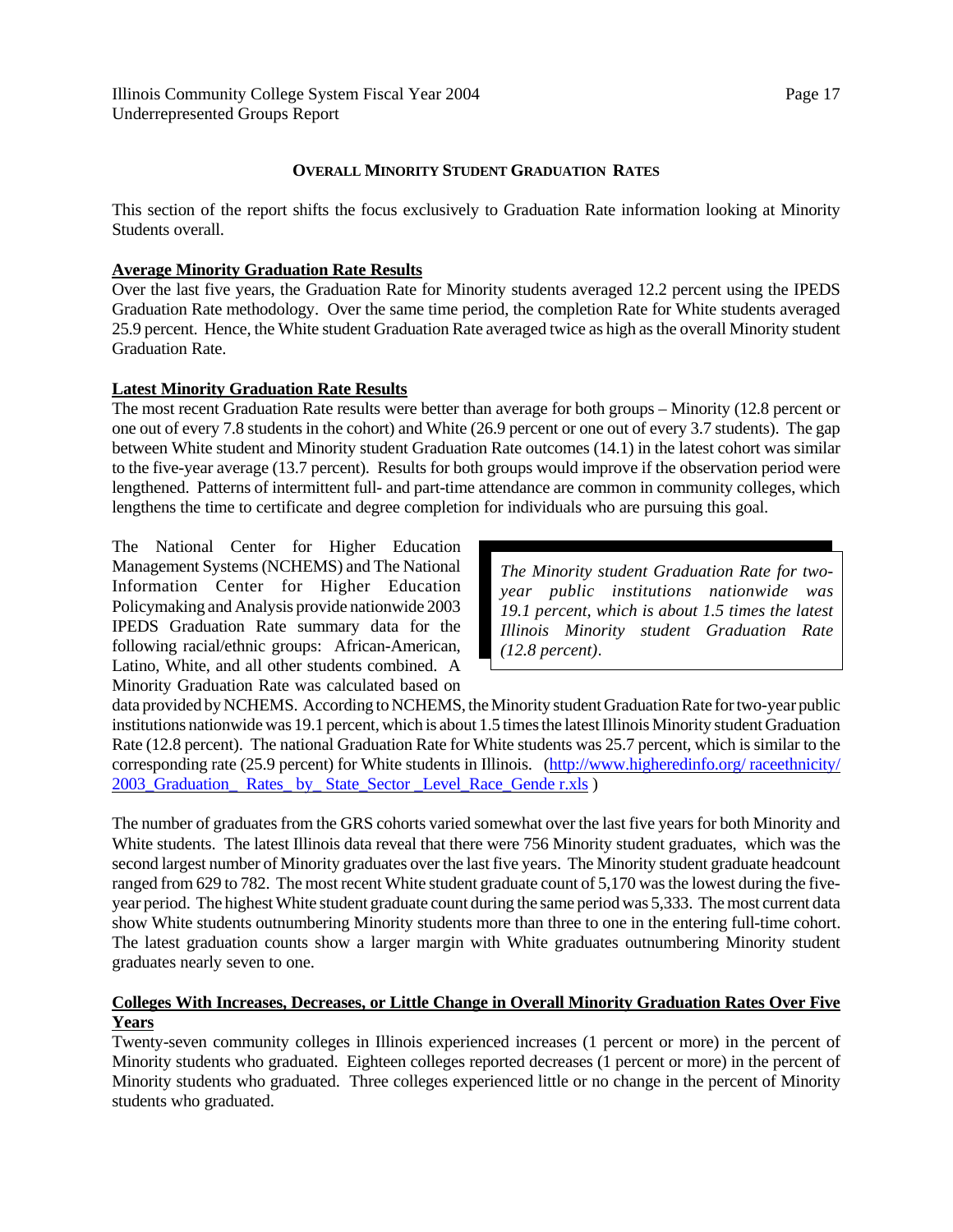# **COMBINED OUTCOMES FOR AFRICAN-AMERICAN STUDENTS**

Within the statewide GRS data, African-American students accounted for the largest Minority group in terms of the number of students in the college-ready cohort, those achieving Combined Rate results, and those Graduating.

## **African-American Average Student Combined Outcome Rate Results**

Over the last five years, on average nearly one-half (48.7 percent) of the African-American students either graduated, transferred, or were still enrolled at the end of the GRS observation period. This is about 6 percent lower than the corresponding Combined Rate for Minority students overall (54.9 percent) and approximately 16 percent below the average White student Combined Rate (64.8 percent). More recent data show additional positive movement in GRS outcomes among African-American students.

*The latest data show that African-American students have made some recent strides in narrowing the gap in Combined Outcome performance. Transfer and retention are the areas where improvement has been noted.*

# **Latest African-American Student Combined Outcome Rate Results**

Progress is evident, as the latest percentage Combined Rates for African-American (55.9 percent) and White (68.6 percent) students were the highest for both groups over the last five years. Compared to last year, the rate of growth was twice as high for African American students (8.4 percent) as it was for White (4.2 percent) students. This is also evident when

focusing on the one-year increase in the number of African-American students ( $N = 219$ ) compared to the number of White students ( $N = 20$ ) achieving these results. The latest performance gap between African-American and White students (12.7 percent) was the smallest difference over each of the last five years. Hence, the latest data show that African- American students have made some recent strides in narrowing the gap in Combined Outcome performance with White students. Transfer and retention are the areas where improvement has been noted.

# **Colleges With Increases, Decreases, or Little Change in Overall African-American Combined Outcomes Over Five Years**

All 48 colleges showed either positive or negative movement in the Combined Rate measure over the five-year period for African-American students, with advances leading declines more than four to one. A total of 39 colleges registered increases (1 percent or more) in the percent of African-American students who graduated, transferred, or were still enrolled. Only nine colleges experienced decreases (1 percent or more) in the percent of African-American students achieving the Combined Outcome.

# **AFRICAN-AMERICAN STUDENT GRADUATION RATES**

# **Average African-American Student Graduation Rate Results**

Based on the IPEDS Graduation Rate methodology – three-year graduation time frame maximum – across the last five groups tracked, Graduation Rates among African-American students averaged 10.3 percent compared to 12.2 percent for all Minority students and 25.9 percent for White students. Over the last five years, the percent of African-American students graduating decreased slightly (10.8 percent in FY 2003 versus 11.8 percent in FY 1999), while the percent of White students graduating increased slightly (26.9 percent in FY 2003 versus 25.9 percent in FY 1999).

### **Latest African-American Student Graduation Rate Results**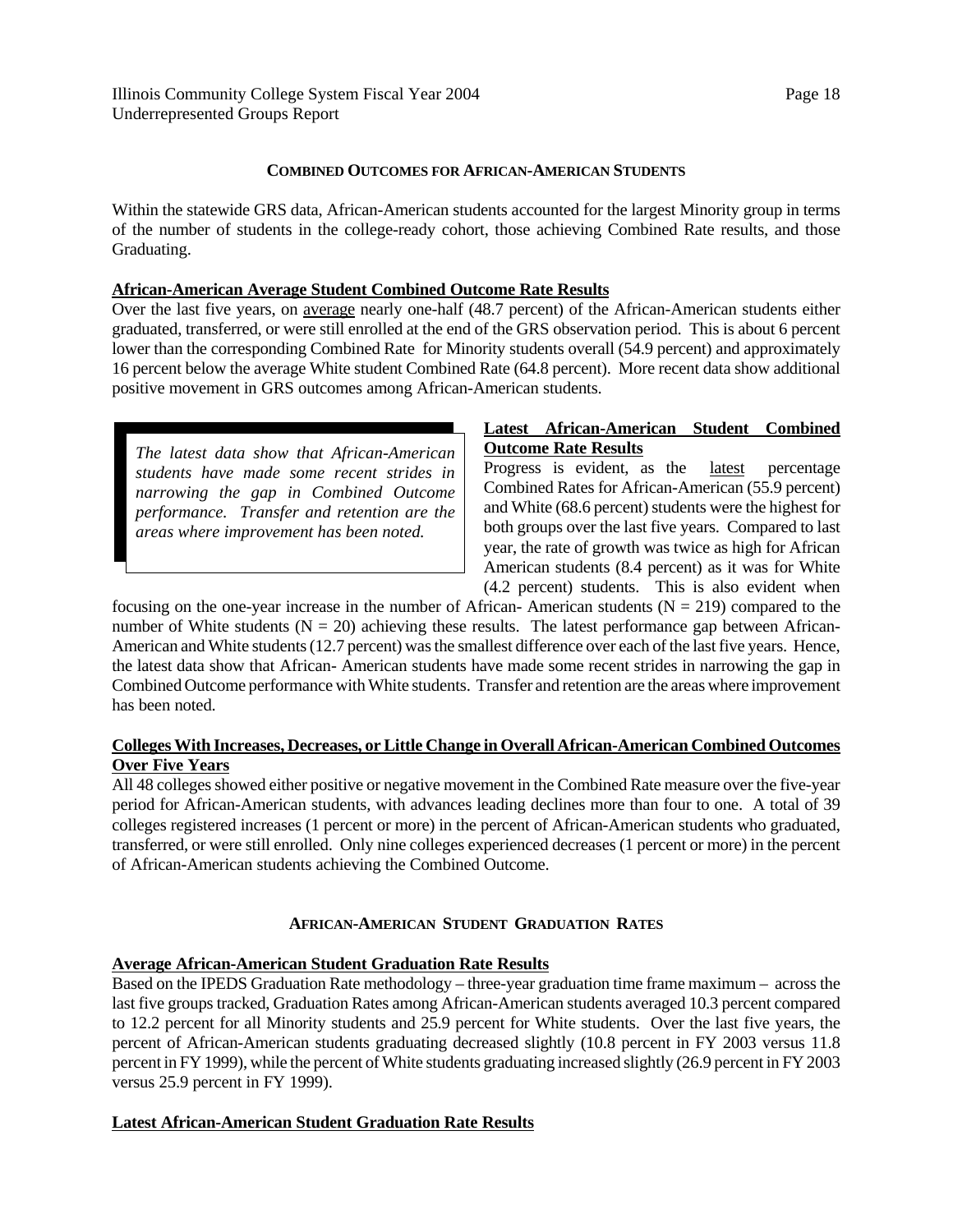The most recent graduation results were slightly above average within racial/ethnic category for both African American (10.8 percent) and White (26.9 percent) students. These results clearly highlight the difference between the two types of Student Outcome Results available through IPEDS. Based on the limited GRS time frame, just over one in ten African-American students graduated, while nearly one out of two either graduated, transferred, or were still

*Based on the limited GRS time frame, just over one in ten African-American students graduated, while nearly one out of two either graduated, transferred, or were still enrolled.*

enrolled. Likewise, during the same measurement time frame, slightly more than one in four White students graduated, while nearly two out of three demonstrated progress by graduating, transferring, or continuing to actively pursue their education.

The latest graduation results show the percent of African-American students graduating was 1.1 percent higher and the percent of White students graduating was 1.5 percent higher than the previous year. Hence, the latest results do not narrow the graduation gap between African-American and White students. At 16.1 percent, the latest Graduation Rate outcomes gap between African- American (10.8 percent) and White (26.9 percent) students was greater than five years ago (14.1 percent), and very similar to the previous year gap (15.7 percent), as well as the five-year average gap (16.1 percent).

According to NCHEMS, the national completion rate among African-American students for two-year public institutions was 17.7 percent, which is more than 1.6 times higher than the Illinois completion rate (10.8 percent) among African-American students. (http://www.higheredinfo.org/raceethnicity/2003\_Graduation\_ Rates by State Sector Level Race Gender.xls ).

# **Colleges With Increases, Decreases, or Little Change in African-American Graduation Rates Over Five Years**

Twenty-two community colleges in Illinois experienced increases (1 percent or more) in the percent of African-American graduates, nine showed little or no change, and 18 colleges reported decreases (1 percent or more). These results mirror Latino student completion outcomes, as discussed in the next section.

# **COMBINED OUTCOMES FOR LATINO STUDENTS**

Latino students were consistently the second largest Minority student group in terms of the entering cohort, Combined Outcome and Graduation counts.

*Recent results show that Latino student Combined Outcomes are improving as measured through the GRS calculations.*

# **Average Latino Student Combined Outcome Rate Results**

Over the past five years, on average nearly six out of ten (59.7 percent) Latino students in the GRS tracking cohort graduated, transferred, or were still enrolled at the end of the observation period. This is almost 5 percent higher than the corresponding

Combined Outcome Rate for Minority students (54.9 percent) overall and approximately 5 percent below the average for White students (64.8 percent). Recent results show that Latino student Combined Outcomes are improving as measured through the GRS calculations.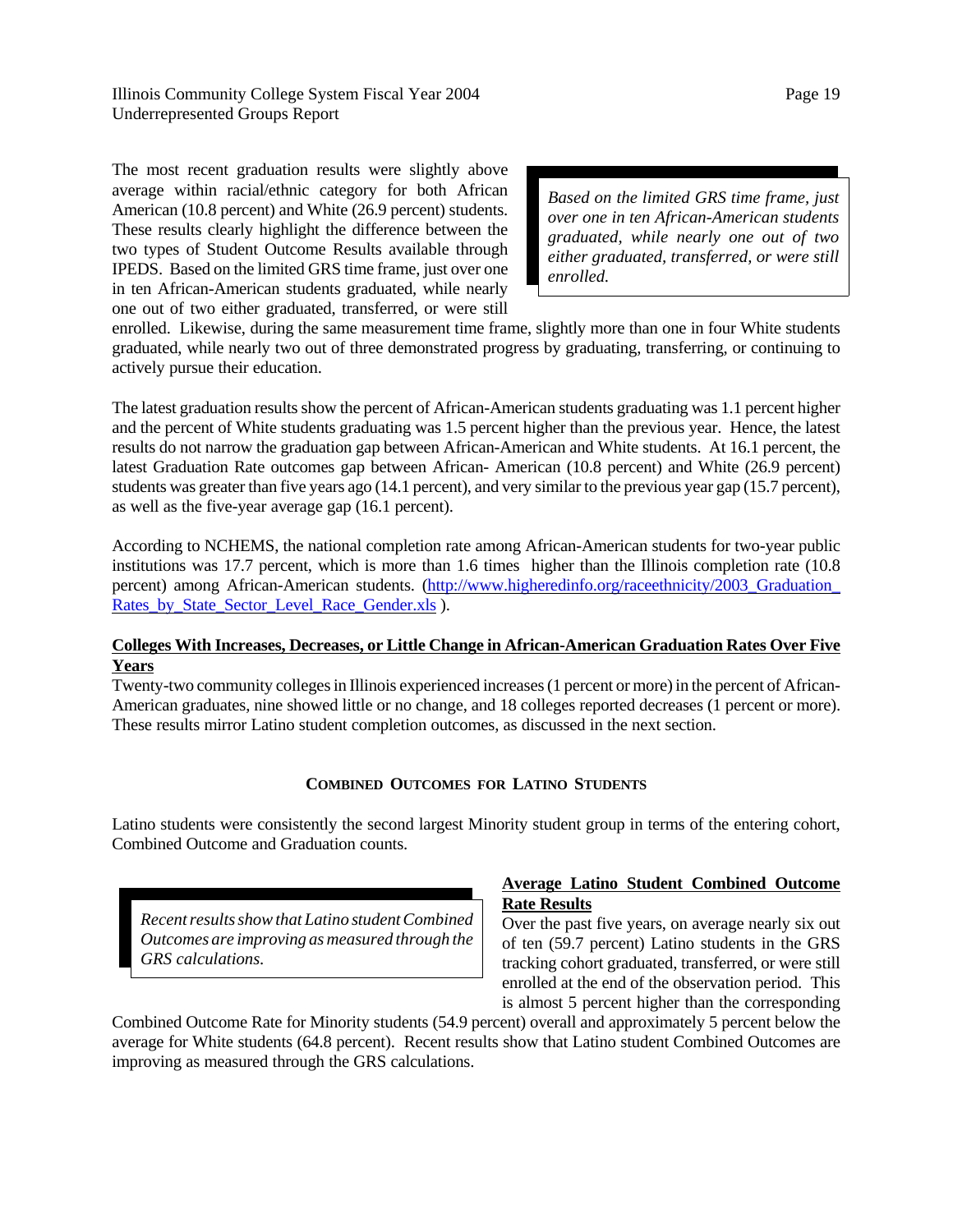# **Latest Latino Student Combined Outcome Rate Results**

Progress is evident, as the latest results for Latino students represents the best results over the last five years, with nearly two-thirds (64.1 percent) achieving the Combined Outcome. Compared to last year, the rate of growth approached 1.5 times as high for Latino (5.9 percent) as White (4.2 percent) students.

Compared to one year earlier, the increase in the number of Latino students  $(N = 67)$  who graduated, transferred, or were still enrolled was three times higher than the increase in the number of White students ( $N = 20$ ) who showed positive movement. The latest performance gap between Latino and White students (4.5 percent) was the smallest difference over each of the last five years. Hence, the latest data show that Latino students have made some recent strides in narrowing the gap with White students in Combined Outcome performance. Transfer and persistence are the areas where most improvement was made.

# **Colleges With Increases, Decreases, or Little Change in Overall Latino Student Combined Outcomes Over Five Years**

Among Latino students, 30 colleges reported increases in their Combined Outcome Rates and eight showed little or no change. Eleven colleges reported decreases in the percent of Latino students graduating, transferring, or continuing their education. About three colleges saw increases for

*About three colleges saw increases for every college with a decrease in the Combined Rate for Latino students.*

every college with a decrease in the Combined Rate for Latino students.

# **LATINO STUDENT GRADUATION RATES**

This section of the report narrows the focus to Graduation Rate outcomes for Latino students.

# **Average Latino Student Graduation Rate Results**

Over the last five years, Graduation Rates – based on the IPEDS approach – for Latino students averaged 14.4 percent compared to 12.2 percent for all Minority students and 25.9 percent for White students. Over the last five years, the percent of Latino students graduating decreased slightly (14.5 percent in FY 2003 versus 16.2 percent in FY 1999).

# **Latest Latino Student Graduation Rate Results**

The most recent graduation results were about average for Latino (14.5 percent in FY 2003 versus a 14.4 percent five-year average). Just over one in seven Latino students graduated, while nearly two out of three Latino students either graduated, transferred, or were still enrolled.

*According to the latest graduation results, the percent of Latino students graduating was 0.5 percent higher than the previous year.*

According to the latest graduation results, the percent of Latino students graduating was 0.5 percent higher and the percent of White students graduating was 1.5 percent higher than the previous year. Hence, while some improvement is noted, the latest results do not narrow the graduation rate gap between Latino and White students.

The latest gap between Latino and White students in Graduation Rate outcomes (12.4 percent) was greater than the previous year (11.4 percent), five years ago (9.7 percent) and the five-year average (11.4 percent).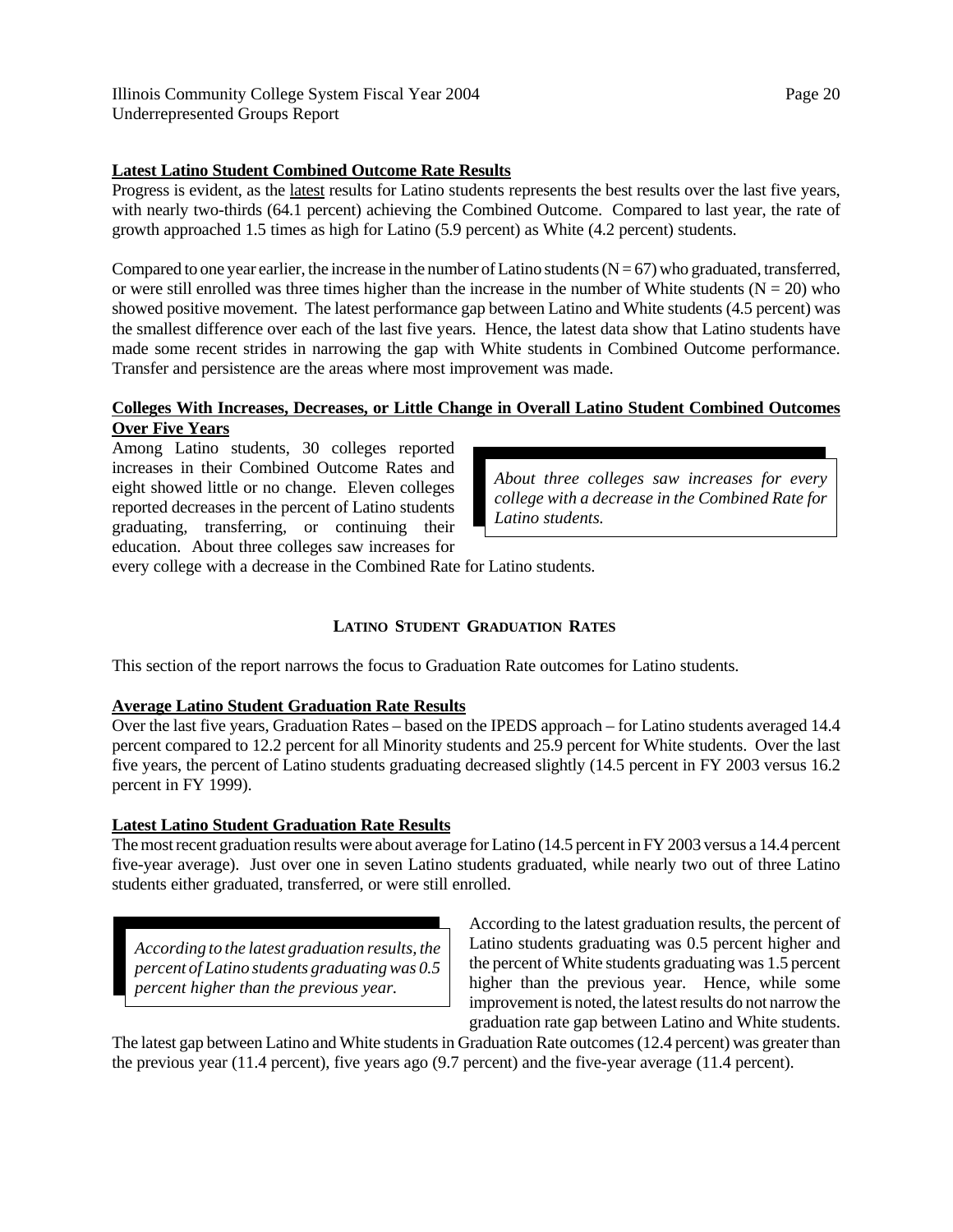Illinois Community College System Fiscal Year 2004 Underrepresented Groups Report

According to NCHEMS, the national Latino student completion rate for two-year public institutions was 16.8 percent, compared to the 14.5 percent Illinois Latino student completion rate. (http://www.higheredinfo.org/ raceethnicity/2003 Graduation Rates by State Sector Level Race Gender.xls)

#### **Colleges With Increases, Decreases, or Little Change in Latino Graduation Rates Over Five Years**

Twenty-two colleges reported increases in Latino student Graduation Rates, 18 colleges reported decreases (1 percent or more), and nine showed little or no change. The number of colleges exhibiting Graduation Rate changes was the same for Latino and African-American students.

# **COMBINED OUTCOMES FOR ASIAN STUDENTS**

Asian students accounted for the third largest number of Minority students in terms of the entering cohort size, Combined Rate results, and Graduation Rate results.

# **Average Combined Student Outcome Results for Asian Students**

Over the last five years, on average Asian students registered the highest outcomes of any racial/ethnic group. Just over two-thirds (67.3 percent) of Asian students and almost two-thirds (64.8 percent) of White

*Asian students achieved the highest Combined Rates of all racial/ethnic groups in each of the last five years.*

students either graduated, transferred, or were still enrolled at the end of the observation period. Hence, the fiveyear average results for Asian students was 2.5 percent higher than the average results for White students. Asian students achieved the highest Combined Rates of all racial/ethnic groups in each of the last five years.

# **Latest Combined Asian Student Outcome Results**

The latest Combined Outcome Rate for Asian students (70.1 percent) showed little change (-0.3 percent) compared to five years ago. The latest Combined Outcome Rate for White students (68.6 percent) was 4.0 percent higher than five years ago. Hence, the latest rates show White students closing the performance gap and attaining outcomes closer to Asian students than in previous years.

Focusing on the numbers, the latest data show that relatively few Asian students are included in the cohort ( $N =$ 877) and, therefore, few subsequently graduated, transferred, or were continuing their education ( $N = 615$ ). White students outnumbered Asian students nearly twenty-two to one in the cohort as well as in the Combined Outcome Rate measure.

Asian students included in the GRS cohort performed well. Looking for opportunities to increase the number of full-time, first-time Asian students in the entering cohort would benefit more individuals and could enhance overall statewide rates.

# **Colleges With Increases, Decreases,or Little Change in Overall Asian Student Combined Outcomes Over Five Years**

Eighteen colleges reported increases (1 percent or more) in the percent of Asian students who graduated, transferred, or were still enrolled. Twenty-two colleges experienced decreases (1 percent or more) in the percent of Asian students who graduated, transferred, or were still enrolled. Nine colleges saw little or no change in the percent of Asian students who achieved the Combined Outcomes.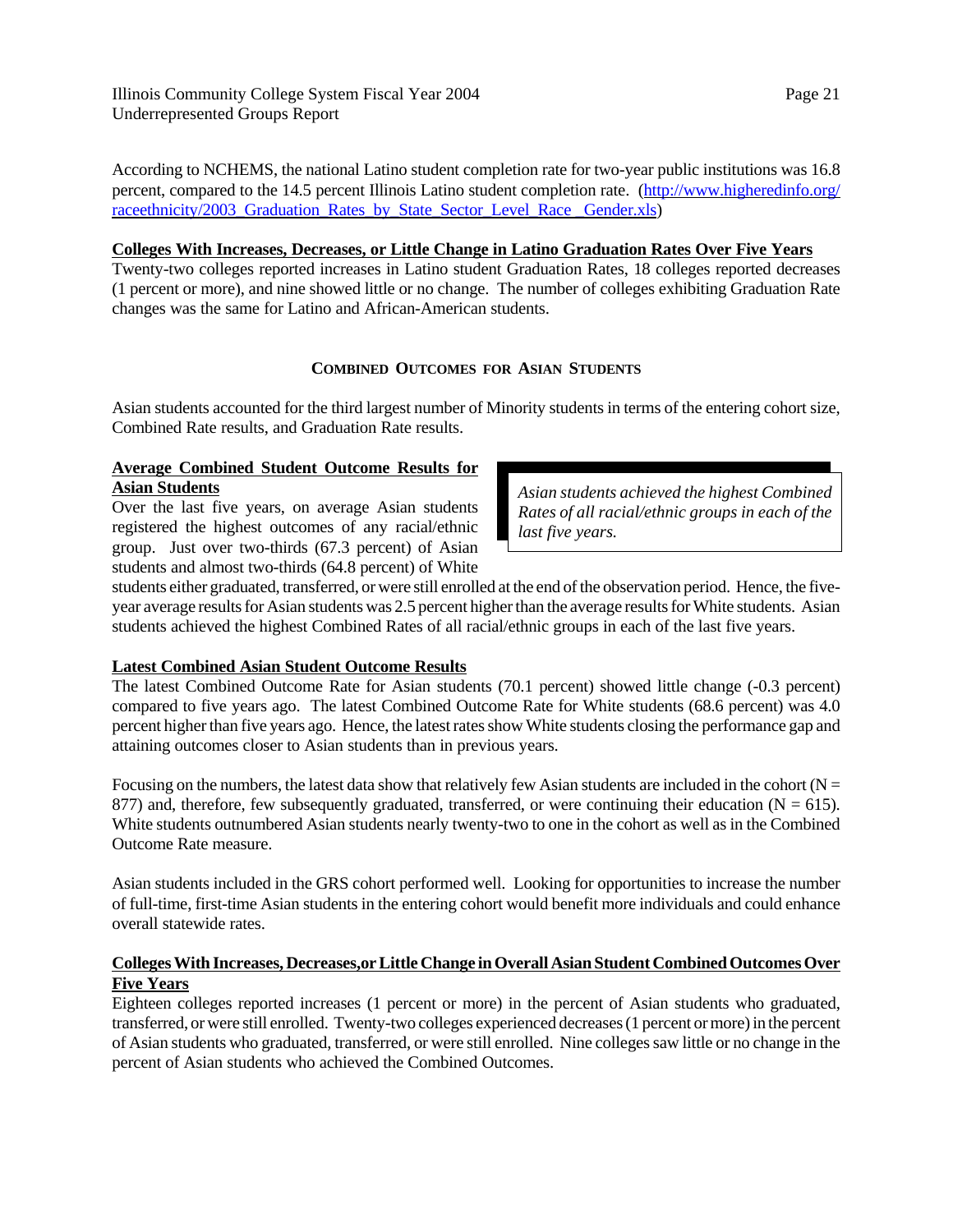### **ASIAN STUDENT GRADUATION RATES**

This section of the report narrows the focus to Graduation Rate outcomes for Asian students.

#### **Average Asian Student Graduation Results**

Based on the IPEDS Graduation Rate methodology, over the last five years Graduation Rates for Asian students averaged 13.0 percent, overall Minority students averaged 12.2 percent, and Graduation Rates for White students averaged 25.9 percent. Over the last five years, the percent of Asian students graduating increased by 2.0 percent and the number of Asian students who graduated increased by 22 (from 105 to 127). National Graduation Rates for Asian students were not provided by NCHEMS.

#### **Latest Asian Student Graduation Results**

The most recent graduation results were above average for both Asian (14.5 percent) and White (26.9 percent) students. The percent of Asian students graduating was 1.4 percent higher than the previous year (13.1 percent). Over the last year, the number of Asian students graduating was about the same (FY 2003 = 127 versus FY 2002  $= 126$ ).

*Based on the GRS approach, approximately one out of seven Asian students graduated, while more than two out of three Asian students either graduated, transferred, or were still enrolled at the end of the observation time.*

Results achieved by Asian student highlight the difference between the two types of GRS student outcome measures. Based on the GRS approach, approximately one out of seven Asian students graduated, while more than two out of three Asian students either graduated, transferred, or were still enrolled at the end of the observation time.

**Colleges With Increases, Decreases, or Little Change in Asian Student Graduation Rates Over Five Years** Graduation Rates for Asian students increased (1 percent or more) at 18 colleges, decreased at 13 colleges (1 percent or more), and saw little or no change at 17 colleges.

#### **FALL TO FALL STUDENT RETENTION**

Retention Rates provide a measure of student attachment to college. First-year retention is particularly important since new students – especially recent high school graduates – need to successfully transition to college and the accompanying elevated academic and personal responsibility expectations if they intend to pursue a degree or certificate. Elevated Retention Rates show an ongoing engagement in the educational process

*Elevated Retention Rates are typically associated with individuals who are making academic progress and improve the individual's chances of completing a certificate or degree.*

and student behavior demonstrates an attachment to the college. Elevated Retention Rates are typically associated with individuals who are making academic progress and improve the individual's chances of completing a certificate or degree.

Statewide full-time student Fall to Fall Retention Rates were calculated for the most recent three years. Note that the time frames for the GRS related measures and the more recent Fall to Fall Retention Rates differ so the numbers will not track across unrelated GRS and Fall to Fall tables. The GRS figures by definition require three years of retrospective data. Fall to Fall Retention Rates can be calculated after a single year passes.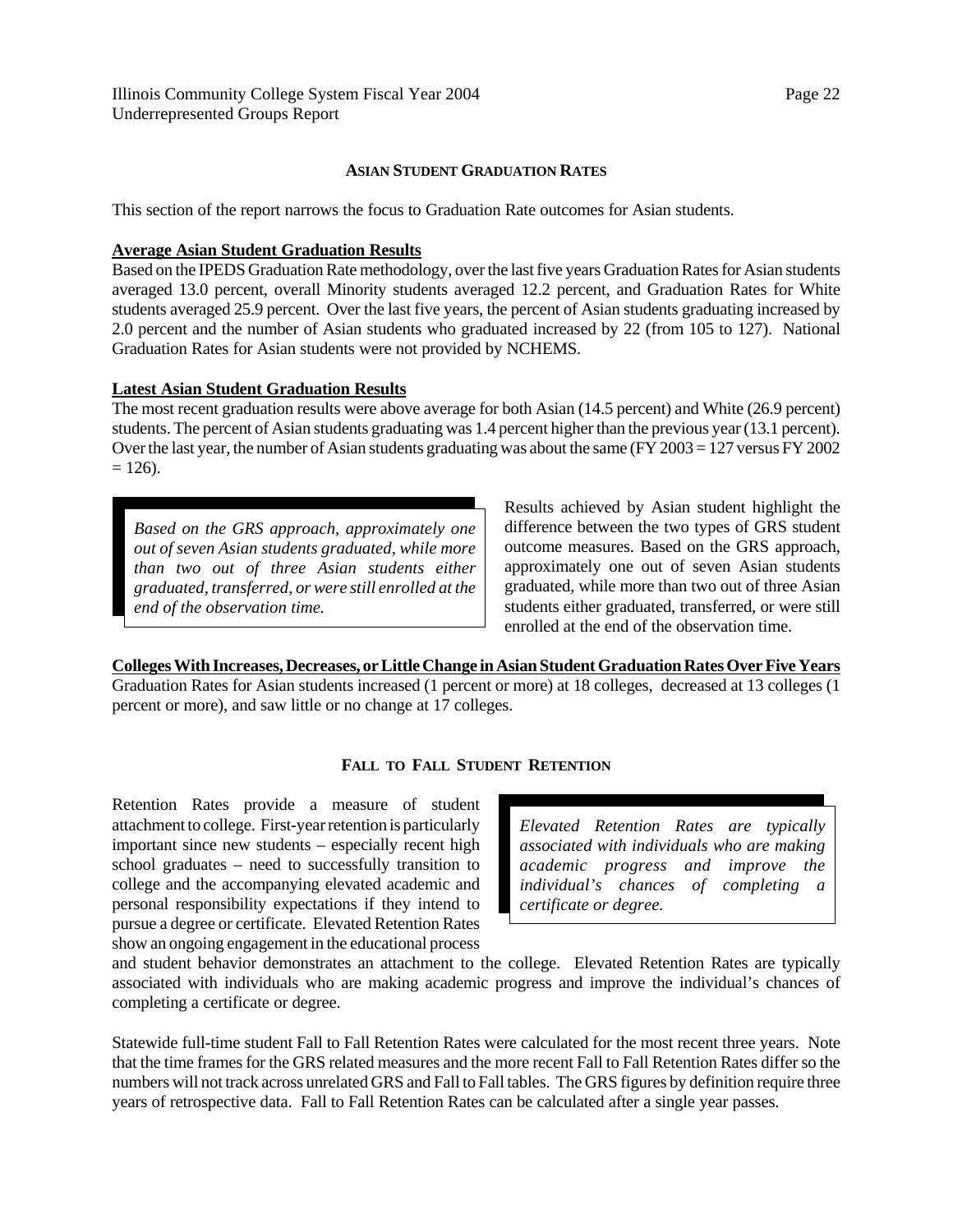Retention Rates are always expressed as a percentage. Two percentage figures are provided in the accompanying tables. A **Retention Rate** that only includes individuals who re-enrolled the following fall and an **Adjusted Retention Rate** which includes individuals who re-enrolled the next fall plus those individuals who graduated during the intervening or returning year. Part of the reason for adjustment is that a variety of community college certificate programs can be completed within one year. In the tables, each student can only generate one positive outcome (unduplicated). The Adjusted Retention Rate reflects a more comprehensive perspective and will be the focus of the analysis provided. The differences between these two rates are typically small. Tables also include the unadjusted Retention Rate as another point of reference for interested readers. Statewide retention data are furnished for Students with Disabilities, by Gender, for Minority Students Overall, and by Racial/Ethnic Group with additional analysis provided on the larger racial ethnic groups.

# **OVERALL ADJUSTED RETENTION RATES**

Table 9 contains Retention Rate and Adjusted Retention Rate information from three years: Fall 2000 to Fall 2001, Fall 2001 to Fall 2002, and Fall 2002 to Fall 2003. The overall statewide Adjusted Retention Rates have been relatively stable over the past three years, as just over six out of every ten full-time, first-time college-level students either returned or completed within the next year. Table 9 shows the overall fiscal year 2004 Adjusted Rate was 61.6 percent, as 16,625 out of 26,969 students in the cohort demonstrated progress.

*The unadjusted overall statewide Retention Rate for Illinois compares favorably with the national figure.*

An overall national comparative first to second year Fall Retention Rate (unadjusted) is available from the 2004 ACT Institutional Data Questionnaire based on information accumulated through 12/21/2004 from 423 two-year public colleges. According to ACT, the national first to second year Retention Rate for full-time, first-time

freshmen was 51.3 percent (http://www.act.org/path/policy/ pdf/retain\_2004.pdf). ACT does not calculate an Adjusted Retention Rate at their website. The unadjusted overall statewide Retention Rate for Illinois – 59.8 percent – compares favorably with this national figure.

# **Colleges With Increases, Decreases, or Little Change in Overall Adjusted Retention Rates Over Three Years**

Background materials contain Retention Rate information by college. For the Adjusted Retention Rate, 18 colleges displayed positive movement, while the same number  $(N = 18)$  exhibited decreases during the observation period. The remaining dozen colleges showed little or no change in their overall Adjusted Retention Rate over the last three years.

# **ADJUSTED RETENTION RATES FOR STUDENTS WITH DISABILITIES**

The latest results (fall 2002 to fall 2003) from Table 9 show that Students with Disabilities had an Adjusted Retention Rate of 59.2 percent. The Adjusted Retention Rate for Students with Disabilities in the most recent year was comparable to, and just slightly lower (2.5 percent) than, the rate

*The latest results (fall 2002 to fall 2003) show that Students with Disabilities had an Adjusted Retention Rate of 59.2 percent.*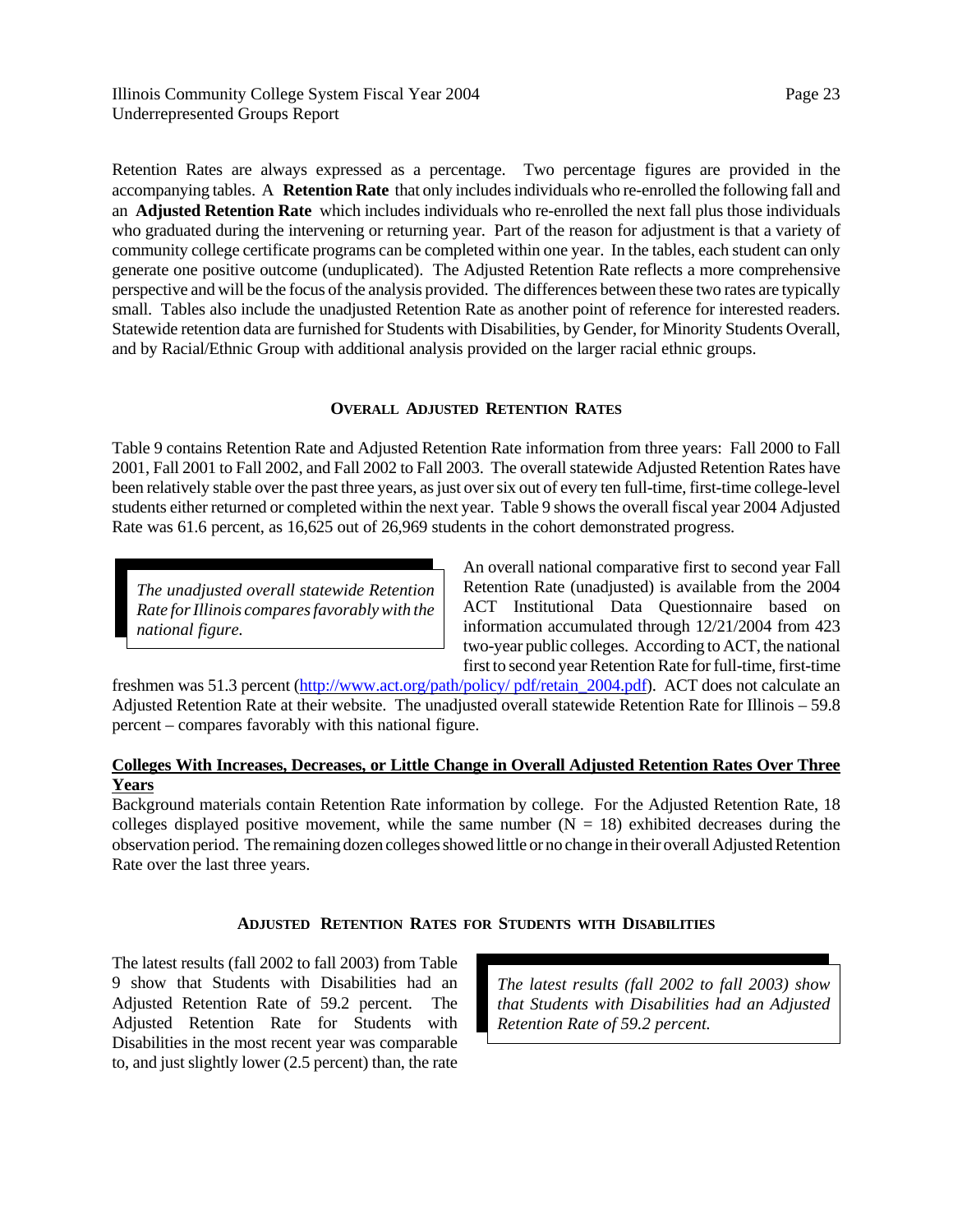Illinois Community College System Fiscal Year 2004 Underrepresented Groups Report

for Students without Disabilities (61.7 percent). These results are slightly below average for Students with Disabilities, as the three-year average Adjusted Retention Rate was 62.4 percent. The latest performance for Students without Disabilities mirrors the long-term average (61.7 percent).

In the two earlier years tracked in Table 9, the Adjusted Retention Rate for Students with Disabilities were higher than Students without Disabilities. The Adjusted Retention Rate for Students with Disabilities was 3.5 percent higher from fall 2002 to fall 2003 and 1.4 percent higher from fall 2001 to fall 2002 than the rate for Students without Disabilities.

# **Colleges With Increases, Decreases, or Little Change in Adjusted Retention Rates for Students with Disabilities Over Three Years**

Nineteen colleges showed an increase in their Adjusted Retention Rate over the last three years. There were 23 colleges that exhibited a decrease in their Adjusted Retention Rate over the same time frame, while the remaining half-dozen colleges displayed little or no change.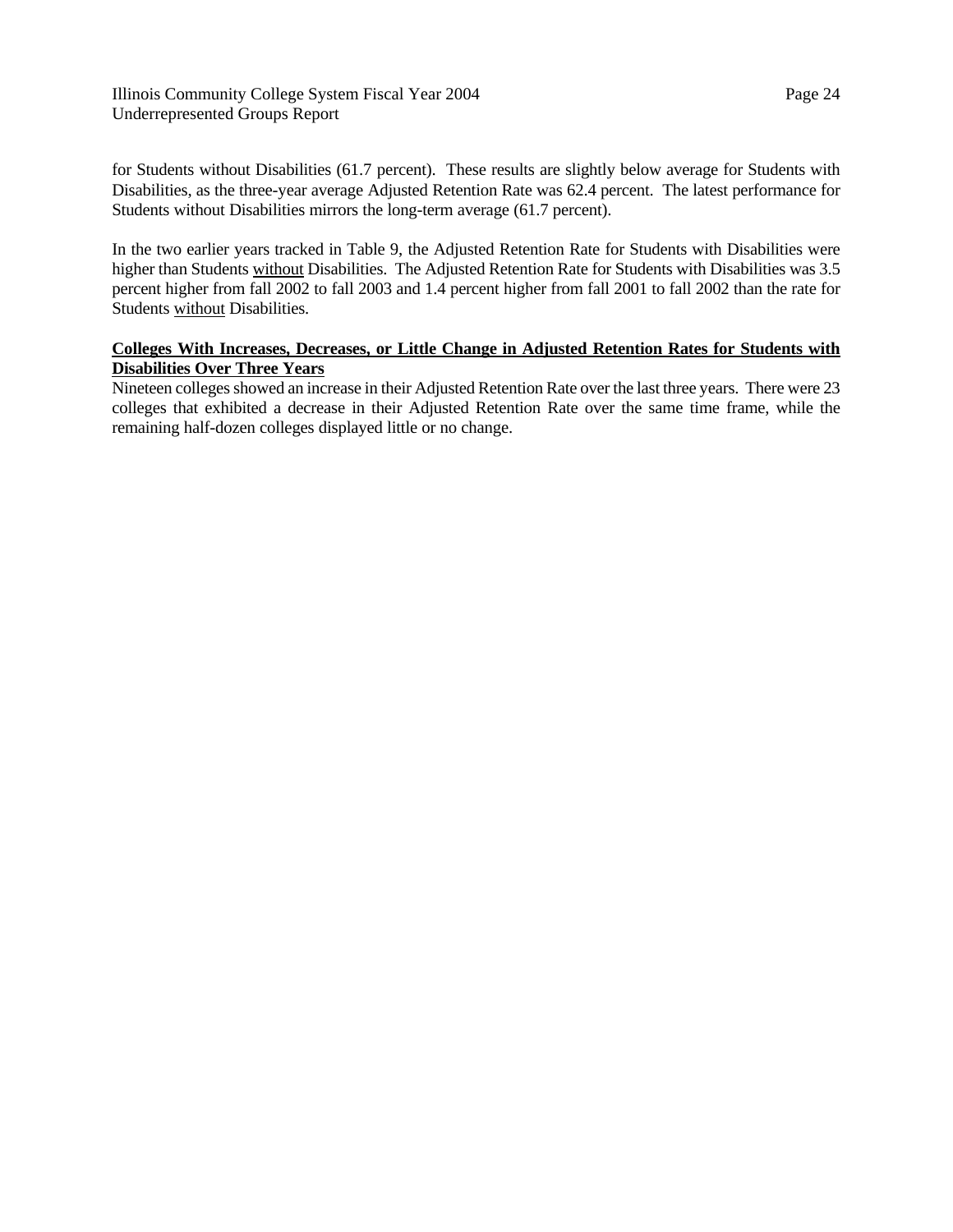# *Table 9 Fall 2000 (FY2001) through Fall 2003 (FY2004) Statewide Student Retention Results Including Disability Status for Illinois Community Colleges*

|                                 | <b>Students With</b> | <b>Other</b>    |                |
|---------------------------------|----------------------|-----------------|----------------|
|                                 | <b>Disabilities</b>  | <b>Students</b> | <b>Overall</b> |
| Fall 2002 Retained in Fall 2003 |                      |                 |                |
| New Full-time Entering Cohort   | 640                  | 26,329          | 26,969         |
| Returned (E1)                   | 370                  | 15,761          | 16,131         |
| Completed FY2003 or FY2004 (A1) | $\overline{9}$       | 485             | 494            |
| Returned or Completed           | 379                  | 16,246          | 16,625         |
| Not Returning, Not Completed    | 261                  | 10,083          | 10,344         |
| Retention                       | 57.8%                | 59.9%           | 59.8%          |
| <b>Adjusted Retention</b>       | 59.2%                | 61.7%           | 61.6%          |
| Fall 2001 Retained in Fall 2002 |                      |                 |                |
| New Full-time Entering Cohort   | 567                  | 24,914          | 25,481         |
| Returned (E1)                   | 366                  | 14,978          | 15,344         |
| Completed FY2002 or FY2003 (A1) | $\underline{6}$      | 492             | 498            |
| <b>Returned or Completed</b>    | 372                  | 15,470          | 15,842         |
| Not Returning, Not Completed    | 195                  | 9,444           | 9,639          |
| Retention                       | 64.6%                | 60.1%           | 60.2%          |
| <b>Adjusted Retention</b>       | 65.6%                | 62.1%           | 62.2%          |
|                                 |                      |                 |                |
| Fall 2000 Retained in Fall 2001 |                      |                 |                |
| New Full-time Entering Cohort   | 445                  | 25,103          | 25,548         |
| Returned (E1)                   | $\overline{277}$     | 14,977          | 15,254         |
| Completed FY2001 or FY2002 (A1) | 3                    | 450             | 453            |
| <b>Returned or Completed</b>    | 280                  | 15,427          | 15,707         |
| Not Returning, Not Completed    | 165                  | 9,676           | 9,841          |
| Retention                       | 62.2%                | 59.7%           | 59.7%          |
| <b>Adjusted Retention</b>       | 62.9%                | 61.5%           | 61.5%          |
| 3 Year Average (# Based)        |                      |                 |                |
| New Full-time Entering Cohort   | 551                  | 25,449          | 25,999         |
| Returned (E1)                   | 338                  | 15,239          | 15,576         |
| Completed (A1)                  | <u>6</u>             | 476             | 482            |
| <b>Returned or Completed</b>    | 344                  | 15,714          | 16,058         |
| Not Returning, Not Completed    | 207                  | 9,734           | 9,941          |
| Retention                       | 61.3%                | 59.9%           | 59.9%          |
| <b>Adjusted Retention</b>       | 62.4%                | 61.7%           | 61.8%          |
|                                 |                      |                 |                |
| 1 Year Difference               |                      |                 |                |
| Retention                       | $-6.7%$              | $-0.3%$         | $-0.4%$        |
| <b>Adjusted Retention</b>       | $-6.4%$              | $-0.4%$         | $-0.5%$        |
| 2 Year Difference               |                      |                 |                |
| Retention                       | $-3.5%$              | $-0.0%$         | $-0.1%$        |
| <b>Adjusted Retention</b>       | $-3.2%$              | $-0.0\%$        | $-0.1%$        |
|                                 |                      |                 |                |

**SOURCE OF DATA: Fall Enrollment (E1) and Annual Enrollment and Completion (A1).**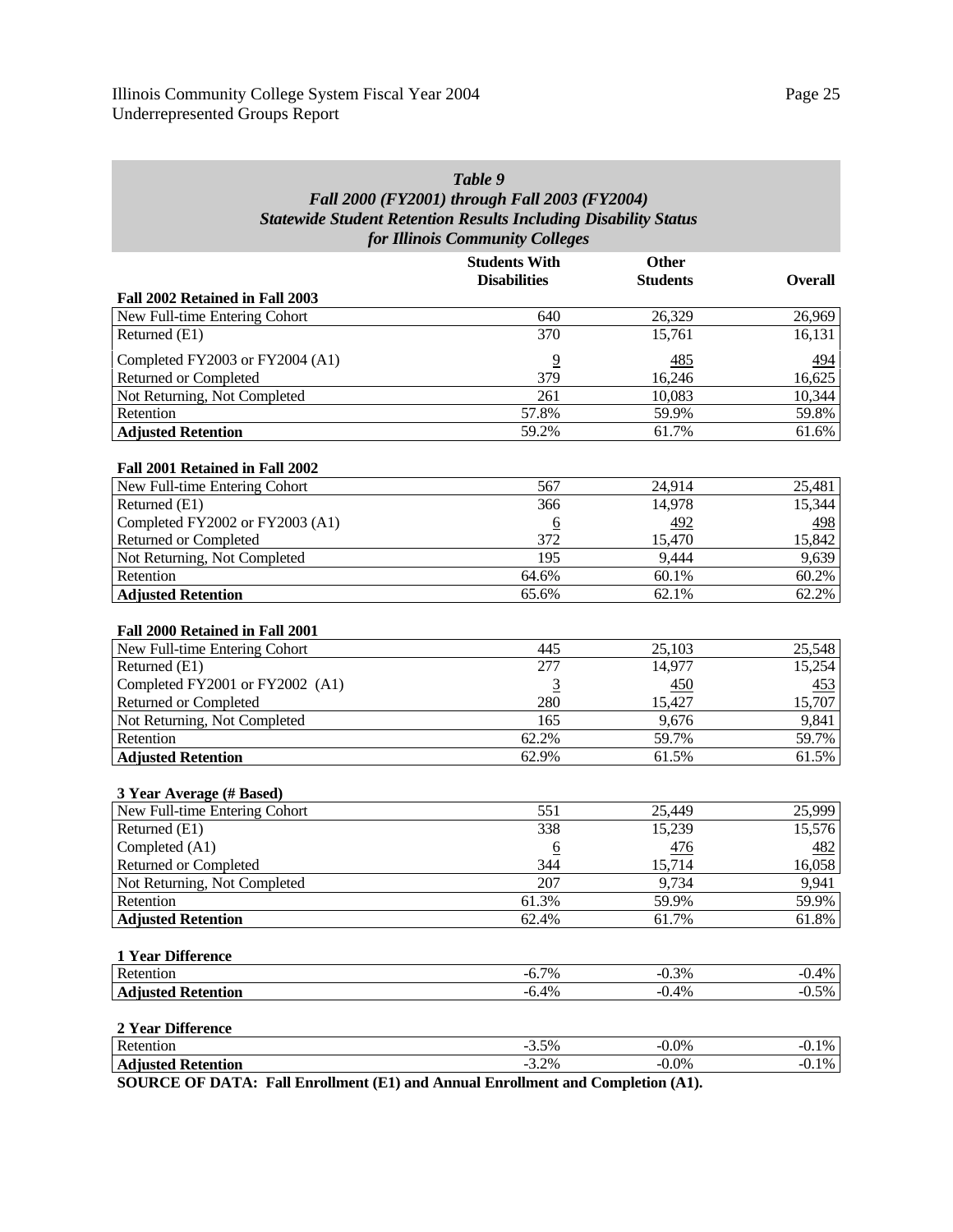## **ADJUSTED RETENTION RATES BY GENDER**

*Adjusted Retention Rates have been consistently higher for Female students than for Male students over the last three years.*

Table 10 shows that the most recent Adjusted Retention Rate for Female students (63.7 percent) was higher than for Male students (59.5 percent). Adjusted Rates have been consistently higher for Female students than for Male students over the last three years. The latest results were on par with the three-year average for Male students and very

similar to the three-year average for Female students (64.0 percent).

| Table 10                                             |
|------------------------------------------------------|
| Fall 2000 (FY2001) through Fall 2003 (FY2004)        |
| <b>Statewide Student Retention Results by Gender</b> |
| for Illinois Community Colleges                      |

|                                 | <b>Male</b> | Female | <b>Overall</b> |
|---------------------------------|-------------|--------|----------------|
| Fall 2002 Retained in Fall 2003 |             |        |                |
| New Full-time Entering Cohort   | 13,265      | 13,704 | 26,969         |
| Returned (E1)                   | 7,662       | 8,469  | 16,131         |
| Completed 2003 or 2004          | 232         | 262    | <u>494</u>     |
| Returned or Completed           | 7,894       | 8,731  | 16,625         |
| Not Returning, Not Completed    | 5,371       | 4,973  | 10,344         |
| Retention                       | 57.8%       | 61.8%  | 59.8%          |
| <b>Adjusted Retention</b>       | 59.5%       | 63.7%  | 61.6%          |
|                                 |             |        |                |
| Fall 2001 Retained in Fall 2002 |             |        |                |
| New Full-time Entering Cohort   | 12,545      | 12,936 | 25,481         |
| Returned (E1)                   | 7,258       | 8,086  | 15,344         |
| Completed 2002 or 2003          | 258         | 240    | 498            |
| Returned or Completed           | 7,516       | 8,326  | 15,842         |
| Not Returning, Not Completed    | 5,029       | 4,610  | 9,639          |
| Retention                       | 57.9%       | 62.5%  | 60.2%          |
| <b>Adjusted Retention</b>       | 59.9%       | 64.4%  | 62.2%          |
|                                 |             |        |                |
| Fall 2000 Retained in Fall 2001 |             |        |                |
| New Full-time Entering Cohort   | 12,605      | 12,943 | 25,548         |
| Returned (E1)                   | 7,207       | 8,047  | 15,254         |
| Completed 2001 or 2002          | 224         | 229    | 453            |
| <b>Returned or Completed</b>    | 7,431       | 8,276  | 15,707         |
| Not Returning, Not Completed    | 5,174       | 4,667  | 9,841          |
| Retention                       | 57.2%       | 62.2%  | 59.7%          |
| <b>Adjusted Retention</b>       | 59.0%       | 63.9%  | 61.5%          |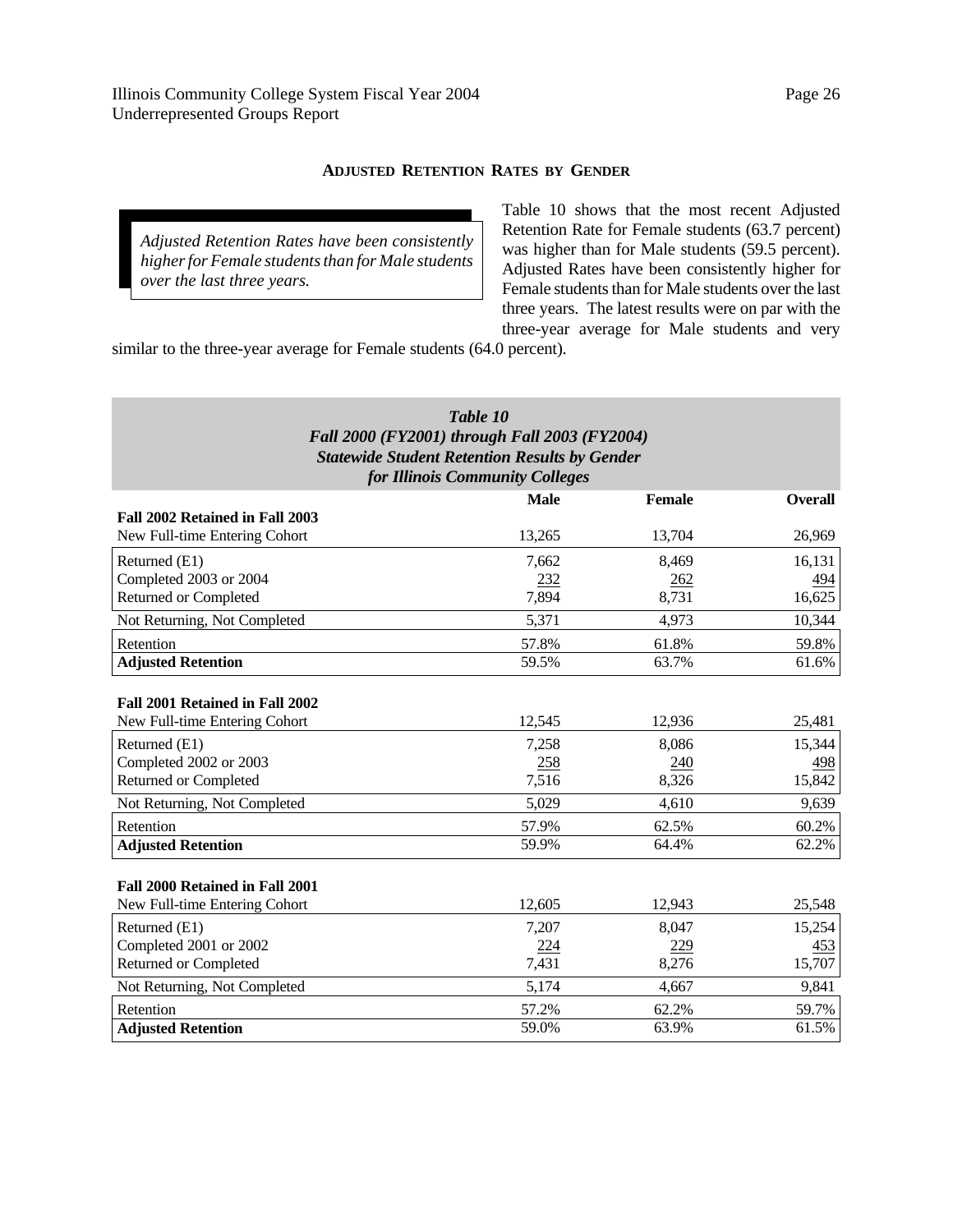| Table 10<br>Fall 2000 (FY2001) through Fall 2003 (FY2004)<br><b>Statewide Student Retention Results by Gender</b><br>for Illinois Community Colleges |             |               |                |  |  |  |  |
|------------------------------------------------------------------------------------------------------------------------------------------------------|-------------|---------------|----------------|--|--|--|--|
|                                                                                                                                                      | <b>Male</b> | <b>Female</b> | <b>Overall</b> |  |  |  |  |
| 3 Year Average (# Based)<br>New Full-time Entering Cohort                                                                                            | 12,805      | 13,194        | 25,999         |  |  |  |  |
| Returned (E1)                                                                                                                                        | 7,376       | 8,201         | 15,576         |  |  |  |  |
| Completed                                                                                                                                            | 238         | <u>244</u>    | <u>482</u>     |  |  |  |  |
| <b>Returned or Completed</b>                                                                                                                         | 7,614       | 8,444         | 16,058         |  |  |  |  |
| Not Returning, Not Completed                                                                                                                         | 5,191       | 4,750         | 9,941          |  |  |  |  |
| Retention                                                                                                                                            | 57.6%       | 62.2%         | 59.9%          |  |  |  |  |
| <b>Adjusted Retention</b>                                                                                                                            | 59.5%       | 64.0%         | 61.8%          |  |  |  |  |
| 1 Year Difference                                                                                                                                    |             |               |                |  |  |  |  |
| Retention                                                                                                                                            | $-0.1\%$    | $-0.7\%$      | $-0.4%$        |  |  |  |  |
| <b>Adjusted Retention</b>                                                                                                                            | $-0.4%$     | $-0.7\%$      | $-0.5%$        |  |  |  |  |
| 2 Year Difference                                                                                                                                    |             |               |                |  |  |  |  |
| Retention                                                                                                                                            | 0.6%        | $-0.4%$       | 0.1%           |  |  |  |  |
| <b>Adjusted Retention</b>                                                                                                                            | 0.6%        | $-0.2\%$      | 0.2%           |  |  |  |  |

**SOURCES OF DATA: Fall Enrollment (E1) and Annual Enrollment and Completion (A1)**

#### **Colleges With Increases, Decreases, or Little Change in Adjusted Retention Rates by Gender Over Three Years**

Colleges reported the following results for three-year percent differences in the Male student Adjusted Retention Rate. The Adjusted Retention Rate increased at 21 colleges, seven colleges exhibited little or no change, and 20 colleges experienced decreases in the Male student Adjusted Retention Rate during the observation period. The Adjusted Retention Rate trend for Female students was slightly less positive. Nineteen colleges showed increases in the Adjusted Retention Rate for Female students, while 21 colleges exhibited decreases. Eight colleges showed little or no change in the Adjusted Retention Rate for Female students during the last three years.

#### **ADJUSTED RETENTION AMONG RACIAL/ETHNIC GROUPS**

The latest data in Table 11 show White students (64.6 percent) had higher Adjusted Retention Rates than did Minority students (53.8 percent). This pattern was consistent over the three years tracked in Table 11. The latest results are identical to the three-year average for White students and consistent with the average for Minority students (53.6 percent).

Among the largest groups, the latest racial/ ethnic breakouts of the data show that Asian (69.0 percent) and White (64.6 percent) students demonstrated the highest Adjusted Retention Rates. The Adjusted Retention Rate for Latino students was 61.2 percent. The Adjusted Retention Rate for African-American

*The latest Adjusted Retention Rate for Asian students was 69.0 percent and the corresponding rate for Latino students was 61.2 percent.*

students (45.9 percent) was substantially lower. Results were similar across the three-year observation period.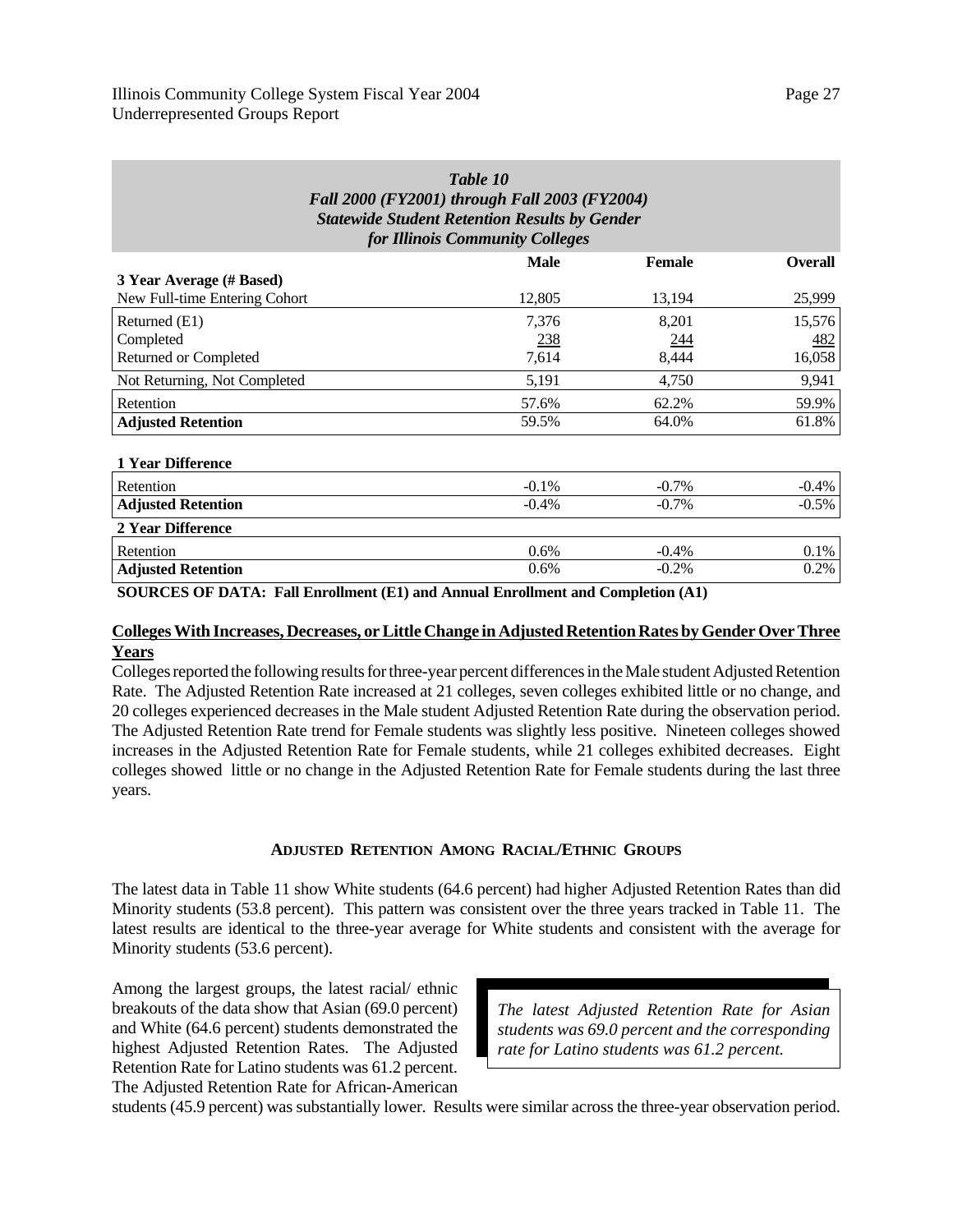Looking at the groups with the most students, Asian students demonstrated the highest three-year average Adjusted Retention Rate, with over two-thirds (67.6 percent) of these students returning or completing. White students reported a similar average Adjusted Retention Rate (64.6 percent). Hispanic students followed, with a three-year average Adjusted Retention Rate of 60.7 percent. African-American students had a three-year average Adjusted Retention Rate of 45.8 percent.

Over the last year, short-term Asian students reported an improvement in the Adjusted Retention Rate (+2.0 percent). Compared to last year, Minority students combined (-0.8 percent), African- American (-0.6 percent) students, and White (-0.2 percent) students reported little change with Adjusted Retention Rate decreases of less than 1 percent. Latino students reported a more sizable Adjusted Retention Rate reduction (-1.9 percent). The overall student Adjusted Retention Rate saw little change as it decreased by .5 percent compared to last year.

| Table 11<br>Fall 2000 (FY2001) through Fall 2003 (FY2004)<br><b>Statewide Student Retention Results by Racial/Ethnic Group</b><br>for Illinois Community Colleges |        |                     |                 |                |                           |                    |                  |         |                      |
|-------------------------------------------------------------------------------------------------------------------------------------------------------------------|--------|---------------------|-----------------|----------------|---------------------------|--------------------|------------------|---------|----------------------|
|                                                                                                                                                                   | White  | African<br>American | Latino          | Asian          | resident<br>Alien<br>Non- | Native<br>American | Unknown          | Overall | Combined<br>Minority |
| Fall 2002 Retained in Fall 2003                                                                                                                                   |        |                     |                 |                |                           |                    |                  |         |                      |
| New Full-time Entering Cohort                                                                                                                                     | 19,479 | 3,904               | 2,268           | 973            | 82                        | 99                 | 164              | 26,969  | 7,326                |
| Returned (E1)                                                                                                                                                     | 12,212 | 1,705               | 1,362           | 659            | 46                        | 41                 | 106              | 16.131  | 3,813                |
| Completed 2003 or 2004                                                                                                                                            | 363    | 86                  | 27              | 12             | $\mathbf{1}$              | $\overline{5}$     | $\boldsymbol{0}$ | 494     | 131                  |
| <b>Returned or Completed</b>                                                                                                                                      | 12,575 | 1,791               | 1,389           | 671            | 47                        | 46                 | 106              | 16,625  | 3,944                |
| Not Returning, Not Completed                                                                                                                                      | 6,904  | 2,113               | 879             | 302            | 35                        | 53                 | 58               | 10,344  | 3,382                |
| Retention                                                                                                                                                         | 62.7%  | 43.7%               | 60.1%           | 67.7%          | 56.1%                     | 41.4%              | 64.6%            | 59.8%   | 52.0%                |
| <b>Adjusted Retention</b>                                                                                                                                         | 64.6%  | 45.9%               | 61.2%           | 69.0%          | 57.3%                     | 46.5%              | 64.6%            | 61.6%   | 53.8%                |
| Fall 2001 Retained in Fall 2002                                                                                                                                   |        |                     |                 |                |                           |                    |                  |         |                      |
| New Full-time Entering Cohort                                                                                                                                     | 18,975 | 3,339               | 1,940           | 857            | 110                       | 87                 | 173              | 25,481  | 6,333                |
| Returned (E1)                                                                                                                                                     | 11,911 | 1,470               | 1,201           | 565            | 59                        | 50                 | 88               | 15,344  | 3,345                |
| Completed 2002 or 2003                                                                                                                                            | 381    | 82                  | $\overline{24}$ | $\overline{9}$ | $\overline{0}$            | $\overline{2}$     | $\boldsymbol{0}$ | 498     | 117                  |
| <b>Returned or Completed</b>                                                                                                                                      | 12,292 | 1,552               | 1,225           | 574            | 59                        | 52                 | 88               | 15,842  | 3,462                |
| Not Returning, Not Completed                                                                                                                                      | 6,683  | 1,787               | 715             | 283            | 51                        | 35                 | 85               | 9,639   | 2,871                |
| Retention                                                                                                                                                         | 62.8%  | 44.0%               | 61.9%           | 65.9%          | 53.6%                     | 57.5%              | 50.9%            | 60.2%   | 52.8%                |
| <b>Adjusted Retention</b>                                                                                                                                         | 64.8%  | 46.5%               | 63.1%           | 67.0%          | 53.6%                     | 59.8%              | 50.9%            | 62.2%   | 54.7%                |
| Fall 2000 Retained in Fall 2001                                                                                                                                   |        |                     |                 |                |                           |                    |                  |         |                      |
| New Full-time Entering Cohort                                                                                                                                     | 19,322 | 3,174               | 1,857           | 808            | 110                       | 76                 | 201              | 25,548  | 6,025                |
| Returned (E1)                                                                                                                                                     | 12,125 | 1,355               | 1,042           | 528            | 60                        | 45                 | 99               | 15,254  | 3,030                |
| Completed 2001 or 2002                                                                                                                                            | 337    | 70                  | 27              | $\overline{9}$ | $\overline{5}$            | $\underline{2}$    | $\overline{3}$   | 453     | 113                  |
| <b>Returned or Completed</b>                                                                                                                                      | 12,462 | 1,425               | 1,069           | 537            | 65                        | 47                 | 102              | 15,707  | 3,143                |
| Not Returning, Not Completed                                                                                                                                      | 6,860  | 1,749               | 788             | 271            | 45                        | 29                 | 99               | 9,841   | 2,882                |
| Retention                                                                                                                                                         | 62.8%  | 42.7%               | 56.1%           | 65.3%          | 54.5%                     | 59.2%              | 49.3%            | 59.7%   | 50.3%                |
| <b>Adjusted Retention</b>                                                                                                                                         | 64.5%  | 44.9%               | 57.6%           | 66.5%          | 59.1%                     | 61.8%              | 50.7%            | 61.5%   | 52.2%                |
| 3 Year Average (# Based)                                                                                                                                          |        |                     |                 |                |                           |                    |                  |         |                      |
| New Full-time Entering Cohort                                                                                                                                     | 19.259 | 3,472               | 2,022           | 879            | 101                       | 87                 | 179              | 25,999  | 6,561                |
| Returned (E1)                                                                                                                                                     | 12,083 | 1,510               | 1,202           | 584            | $\overline{55}$           | $\overline{45}$    | 98               | 15,576  | 3,396                |
| Completed (A1)                                                                                                                                                    | 360    | 79                  | 26              | 10             | $\overline{2}$            | $\overline{3}$     | $\overline{1}$   | 482     | 120                  |
| <b>Returned or Completed</b>                                                                                                                                      | 12,443 | 1.589               | 1.228           | 594            | 57                        | 48                 | 99               | 16.058  | 3,516                |
| Not Returning, Not Completed                                                                                                                                      | 6,816  | 1,883               | 794             | 285            | 44                        | 39                 | 81               | 9,941   | 3,045                |
| Retention                                                                                                                                                         | 62.7%  | 43.5%               | 59.4%           | 66.4%          | 54.6%                     | 51.9%              | 54.5%            | 59.9%   | 51.8%                |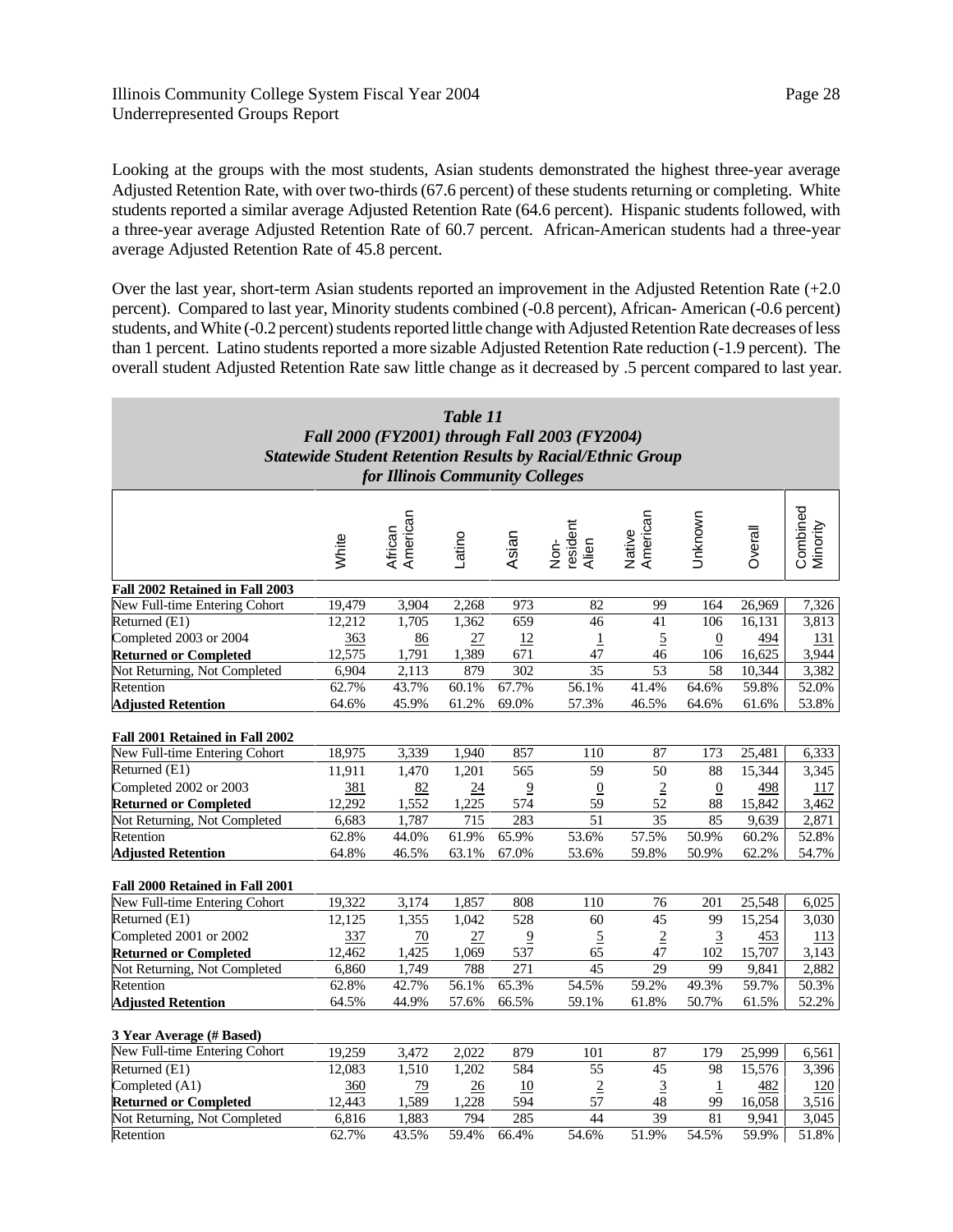| Table 11<br>Fall 2000 (FY2001) through Fall 2003 (FY2004)<br><b>Statewide Student Retention Results by Racial/Ethnic Group</b><br>for Illinois Community Colleges |         |                     |          |       |                           |                    |         |         |                      |
|-------------------------------------------------------------------------------------------------------------------------------------------------------------------|---------|---------------------|----------|-------|---------------------------|--------------------|---------|---------|----------------------|
|                                                                                                                                                                   | White   | American<br>African | Latino   | Asian | Non-<br>resident<br>Alien | Native<br>American | Unknown | Overall | Combined<br>Minority |
| <b>Adjusted Retention</b>                                                                                                                                         | 64.6%   | 45.8%               | 60.7%    | 67.6% | 56.6%                     | 55.3%              | 55.0%   | 61.8%   | 53.6%                |
| 1 Year Difference                                                                                                                                                 |         |                     |          |       |                           |                    |         |         |                      |
| Retention                                                                                                                                                         | $-0.1%$ | $-0.4%$             | $-1.9\%$ | 1.8%  | 2.5%                      | $-16.1%$           | 13.8%   | $-0.4%$ | $-0.8\%$             |
| <b>Adjusted Retention</b>                                                                                                                                         | $-0.2%$ | $-0.6%$             | $-1.9\%$ | 2.0%  | 3.7%                      | $-13.3%$           | 13.8%   | $-0.5%$ | $-0.8\%$             |
| 2 Year Difference                                                                                                                                                 |         |                     |          |       |                           |                    |         |         |                      |
| Retention                                                                                                                                                         | $-0.1%$ | 1.0%                | 3.9%     | 2.4%  | 1.6%                      | $-17.8%$           | 15.4%   | 0.1%    | 1.8%                 |
| <b>Adjusted Retention</b>                                                                                                                                         | 0.1%    | 1.0%                | 3.7%     | 2.5%  | $-1.8%$                   | $-15.4%$           | 13.9%   | 0.2%    | 1.7%                 |

**SOURCES OF DATA: Fall Enrollment (E1) and Annual Enrollment and Completion (A1)**

## **Colleges With Increases, Decreases, or Little Change in Adjusted Retention Rates Over Three Years by Racial/Ethnic Group**

In Table 11, results are furnished for all racial/ethnic groups. Narrative is provided on the four largest racial/ethnic groups regarding the number of colleges with increases, decreases, or little change in their Adjusted Retention Rates over the last recent three years. For White students, the same number of colleges  $(N = 21)$ showed positive and negative results in their Adjusted Retention Rates over the last three years. The remaining six colleges showed little or no change (less than 1 percent) for White students.

*Thirty colleges registered increases in their Latino student Adjusted Retention Rates during the time frame under study.*

Twenty-five colleges posted positive Adjusted Retention Rate results for African-American students during the three-year observation period. One college exhibited little or no change, while the remaining 22 colleges reported a decrease in their African-American student Adjusted Retention Rates.

Thirty colleges registered increases in their Latino student Adjusted Retention Rates during the time frame under study. Fifteen colleges experienced decreases in their Latino student Adjusted Retention Rates over the last three years. Hence, increases outnumbered the declines by two to one. The few remaining colleges showed little or no actual change in their Latino student Adjusted Retention Rates.

Twenty-six colleges reported increases in their Adjusted Retention Rates for Asian students over the last three years, 14 colleges exhibited decreases, and eight colleges displayed little or no change. Advances lead declines by nearly two to one.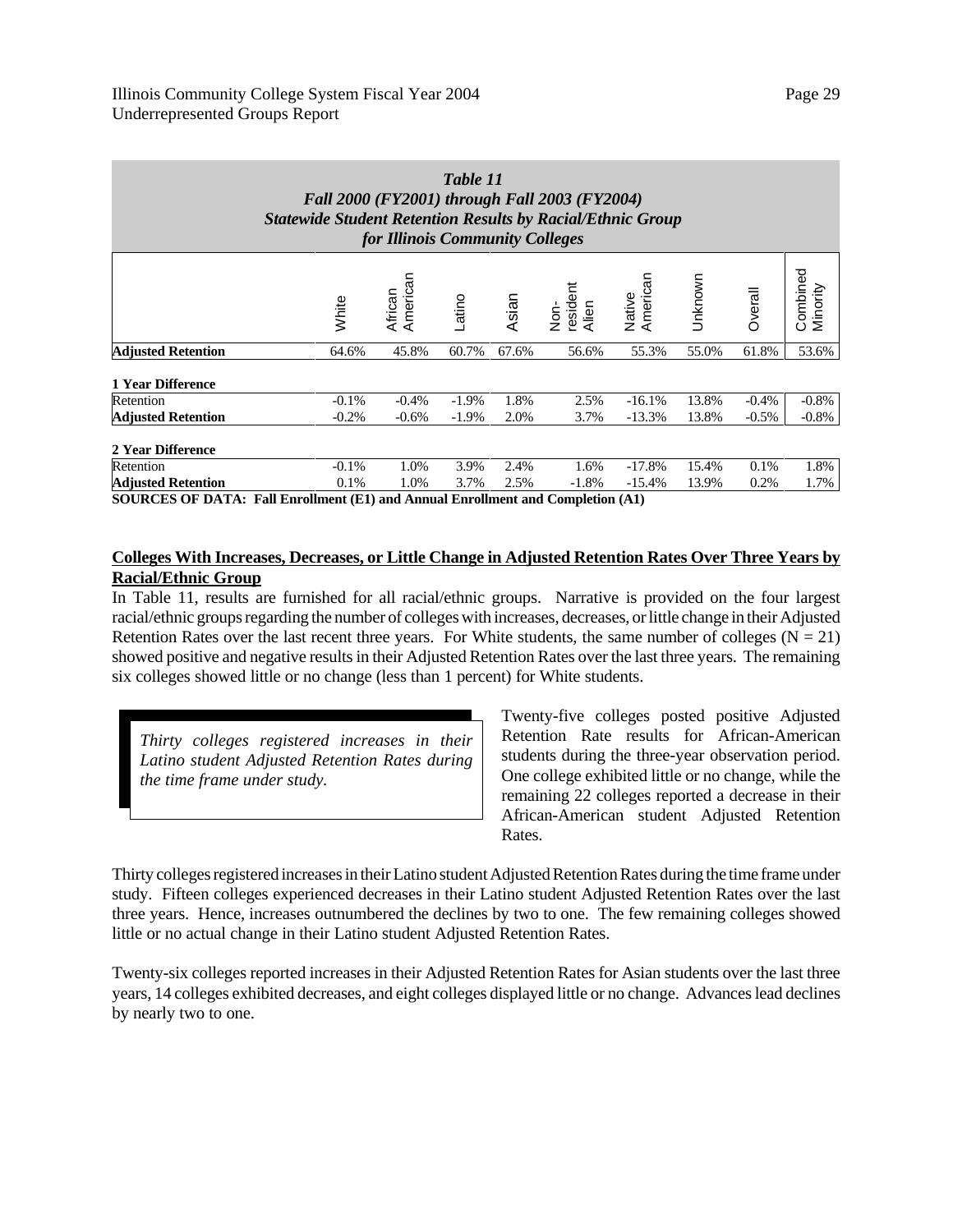# **WHAT WORKS: PROMISING PRACTICES FOR UNDERREPRESENTED GROUPS AT COMMUNITY COLLEGES**

All Illinois community colleges provide special programs and services that aim to increase participation and achievement among students, faculty, and staff from traditionally underrepresented groups in higher education. Many colleges reported how Student Success Centers, Early Alert Initiatives, and Transfer Centers help to improve the quality of education for students. Other colleges reported on high impact strategies and initiatives that assist Minorities, Students with Disabilities, and Females with their academic endeavors.

# **What Works: Sample Student Success Center Initiatives**

Centralized Student Success Centers are widely used in the community college system to provide special support services to all students, particularly those who possess characteristics which increase the likelihood that they could experience academic difficulty. Student Success Centers typically provide services such as tutoring, advising and counseling, test proctoring, study skills workshops, note taking assistance, peer mentoring, and tutor training. Among the community colleges that included information about their Student Success Centers in this year's report were **Kaskaskia College, John A. Logan College, Parkland College, Prairie State College, Rock Valley College, Carl Sandburg College, Sauk Valley Community College, Southwestern Illinois College, and Triton College**.

**John A. Logan College's Student Success Center** serves primarily first generation college students, students who receive financial aid, and Students with Disabilities. The Center houses Disability Support Services, Deaf and Hard-of-Hearing Services, Tutoring, and the federal TRIO program. Staff in the Student Success Center employ an advisement technique called Intrusive Advisement, which is based on the philosophy that the advisor and student jointly share responsibility for the student's academic success or failure.

John A. Logan College's Student Success Center includes four academic advisors who have practiced Intrusive Advisement for approximately four years with positive results. The Center currently monitors retention, graduation, academic standing, and gradepoint averages of the students who are intrusively advised. Parallel data are monitored for the entire

*John A. Logan College's Student Success Center currently monitors retention, graduation, academic standing, and grade-point averages of the students who are intrusively advised.*

student body. Table 12 shows the Center's results in these areas for the past three academic years. The results exceed the campus averages for retention (78 percent in 2002-2003 as compared to the college's 60 percent rate) and graduation (60 percent as compared to the college's overall rate of 27 percent in 2000-2001).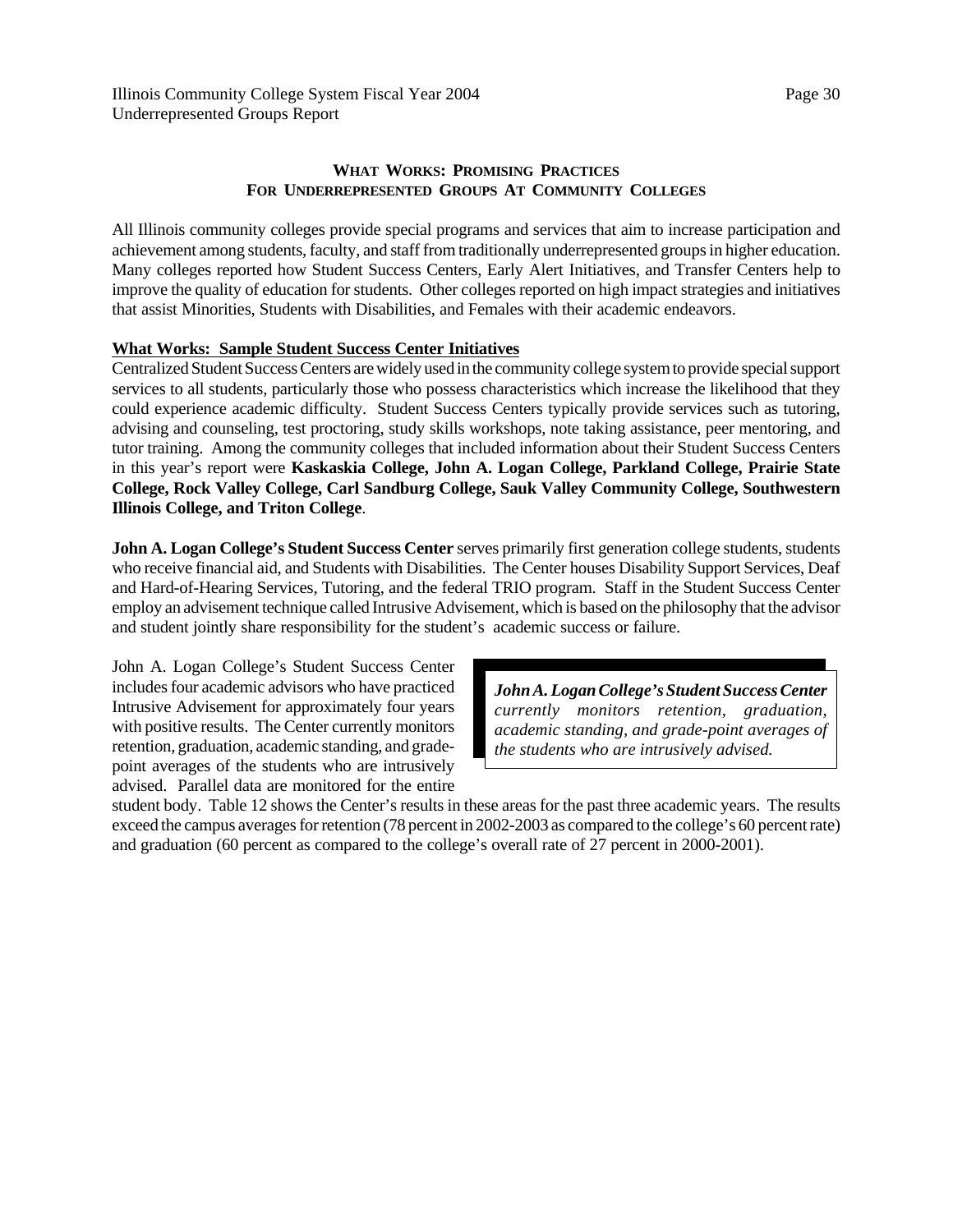| $1$ UIIL $12$<br><b>Student Success Center Participant Student Outcomes</b><br>John A. Logan College |               |               |               |  |  |  |  |  |  |  |
|------------------------------------------------------------------------------------------------------|---------------|---------------|---------------|--|--|--|--|--|--|--|
|                                                                                                      | $2000 - 2001$ | $2001 - 2002$ | $2002 - 2003$ |  |  |  |  |  |  |  |
| Retention*                                                                                           | 87%           | 81%           | 78%           |  |  |  |  |  |  |  |
| Graduation**                                                                                         | 60%           | 53%           | N/A           |  |  |  |  |  |  |  |
| Good Academic Standing ***                                                                           | 88%           | 87%           | 87%           |  |  |  |  |  |  |  |
| Average GPA (based on 5.0 scale)                                                                     | 3.730         | 3.814         | 3.732         |  |  |  |  |  |  |  |

*Table 12*

\*Measured from fall to subsequent fall semester.

\*\*Defined as graduating within 150 percent of catalog time.

\*\*\*Defined as having a GPA of 3.0 or higher.

Even while serving an at-risk population, retention and completion rates for Center participants have been higher than rates achieved by the overall general college population. Since the Intrusive Advisement technique was implemented in the Student Success Center, the system has been well received by students, faculty, administrators, and staff.

*Prairie State College's Student Success Center initiatives provide individualized and small group tutoring to improve skills, positive reinforcement, and classroom instruction support.*

**Prairie State College's Student Success Center (SSC)** is a resource used by both the Minority Student Affairs/Transfer Center and the Office of Disability Services for students who require academic assistance. All services are provided on a no-cost basis to currently enrolled Prairie State College students. Center initiatives provide

individualized and small group tutoring to improve skills, positive reinforcement, and classroom instruction support. The Student Success Center staff include part-time faculty and peer tutors who are trained to address student needs and help them fulfill their potential. The Student Success Center also periodically conducts workshops on topics such as overcoming math anxiety, writing research papers, strengthening study skills, and improving time management. In spring 2004, Prairie State College's Student Success Center tutored 222 students, of whom 59 percent were African-American, 26 percent were White, and 9 percent were Hispanic. Seventy-six percent of the White students, 60 percent of the African-American students, and 50 percent of the Hispanic students received a passing grade ( "C" or better) in the courses for which they received tutoring from Center staff.

Similar to the Student Success Centers, **Southeastern Illinois College's Wrap Around Services (WRAP)** aim to quickly identify students who are eligible for assistance and guide those students to the services best tailored to meet their needs. The ultimate aim of WRAP, which was implemented three years ago, is to ensure that students succeed at Southeastern Illinois College to the best of their ability. This is accomplished by offering students an early, seamless menu of accommodations and support services – such as tutoring, talking books, specialized equipment, etc. – to helped them be successful in their academic coursework. During the current tight budgetary times, the college pools its resources from an array of special assistance programs such as Literacy, Displaced Homemakers, Student Support Services, Perkins, and Adult Education to maintain the availability of services that students need to succeed. This collaboration allows WRAP to be responsive and flexible when addressing the needs of students with special needs. Each WRAP entity has kept anecdotal and numerical records of intervention impact and success. Retention results provide quantitative evidence that WRAP is making a difference. For instance, fall 2003 data show that there were 122 students who were assisted through the WRAP initiative and 58 students completed the semester successfully. During spring 2004, 153 students successfully completed the semester as a result of retention efforts.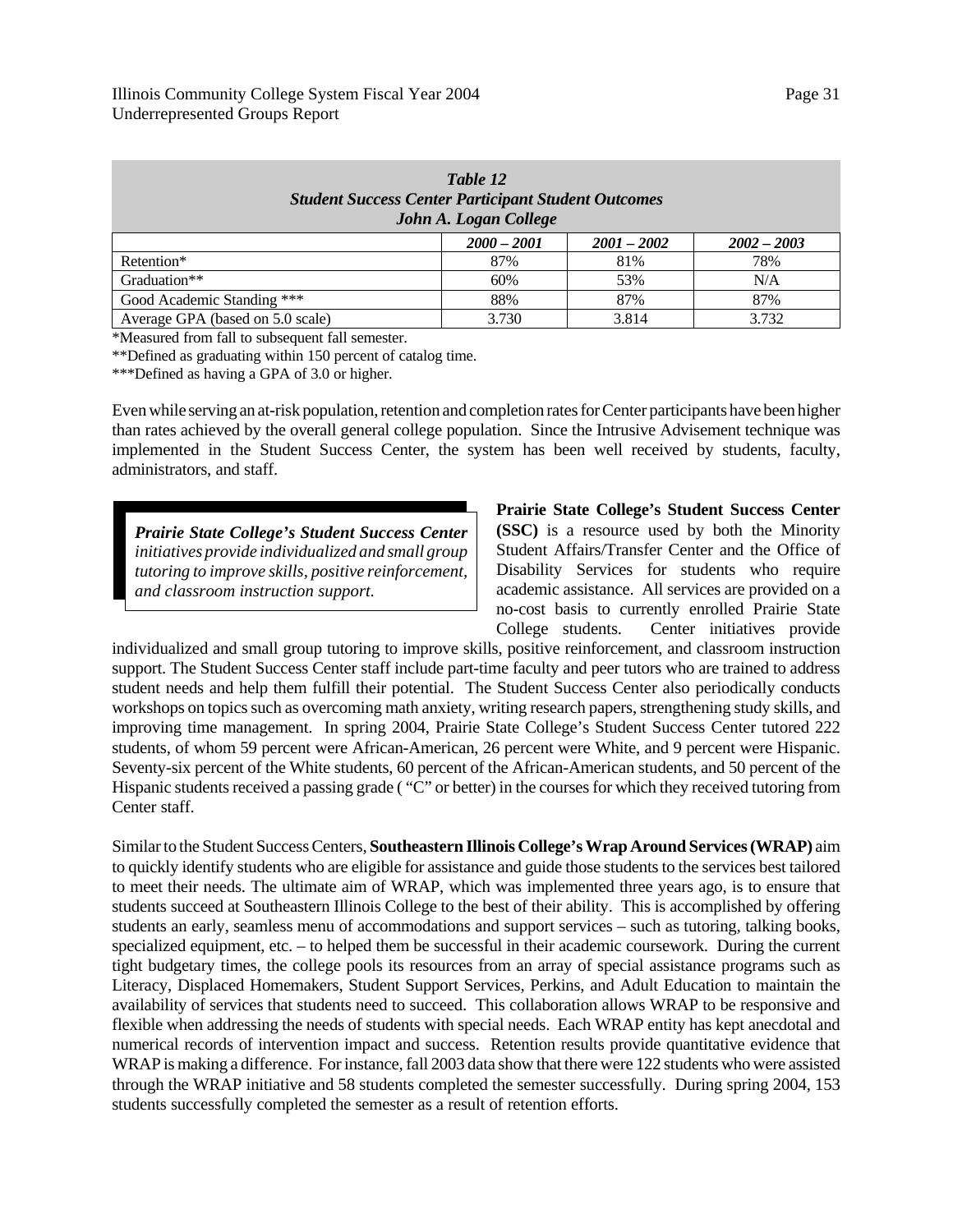At **Parkland College**, the **Academic Development Center** promotes the success of students enrolled in developmental classes through curriculum development, intensive support services, the provision of professional development opportunities for faculty and staff, and provides ongoing program evaluation services. The unit has been in existence since fall 2002. However, the unit has been able to increase staff and services since receiving a five-year grant award from the U.S. Department of Education's Title III Strengthening Institutions Program in fall 2003. Grant

*At Parkland College, the Academic Development Center promotes the success of students enrolled in developmental classes through curriculum development, intensive support services, the provision of professional development opportunities for faculty and staff, and provides ongoing program evaluation services.* 

funds have supported faculty and staff exchanges with district high schools; faculty and staff development activities pertaining to the needs of developmental learners; curricular innovation, particularly with developmental writing, summer bridge classes, and learning communities; intensive individual and small-group instruction for students with histories of learning difficulties or learning disabilities; faculty-facilitated study groups targeting developmental courses with low success rates; expanded outreach, counseling, and follow-up with students in developmental courses; onsite assessment offered at district high schools; and facility improvement, such as smart classrooms, increased assistive technology, and classroom equipment to facilitate collaborative learning.

While this breadth of services has been in place only since spring 2004, preliminary data for **Parkland College's** Academic Development Center are promising. The unit's Student Development Advocates are persistent in their outreach to students assessing into the lowest levels of developmental reading, to students assessing into multiple developmental courses, and to those referred by concerned instructors of developmental courses. The number of students served by the Advocates has increased by 36 percent with the addition of a grant-funded Advocate, and while the spring-to-fall persistence rate of developmental students was 47 percent in fiscal year 2003, those served by the Advocates persisted at a rate of 55 percent from spring to fall 2004. While the fall-to-spring persistence of developmental students was 56 percent in fiscal year 2003 and, as noted above, 47 percent from spring to fall, students working with the new full-time Academic Development Specialist persisted at a rate of 71 percent from spring to fall 2004. One other example of the Academic Development Center's effectiveness is being seen in the implementation of facilitated study groups, a type of faculty-led supplemental instruction, for students in developmental mathematics courses. Students using this service persisted at a rate of 72 percent from spring to fall 2004.

### **What Works: Sample Early Alert Initiatives**

At many community colleges, including **Kankakee Community College, Shawnee Community College, Southwestern Illinois College, and John Wood Community College**, Early Alert (EA) initiatives have been implemented to quickly identify academically at- risk students and jointly develop an action plan to improve results by assessing deficiencies, building skills, and coordinating the delivery of available support services. Students

*Within the first four weeks of the semester, participating faculty refer students who are experiencing academic problems and at risk of failing their course to the Director of Learning Services who coordinates Kankakee Community College's Early Alert Program.*

identified through Early Alert systems are exhibiting academic performance at the beginning of a given course that would lead to failure if continued without corrective action.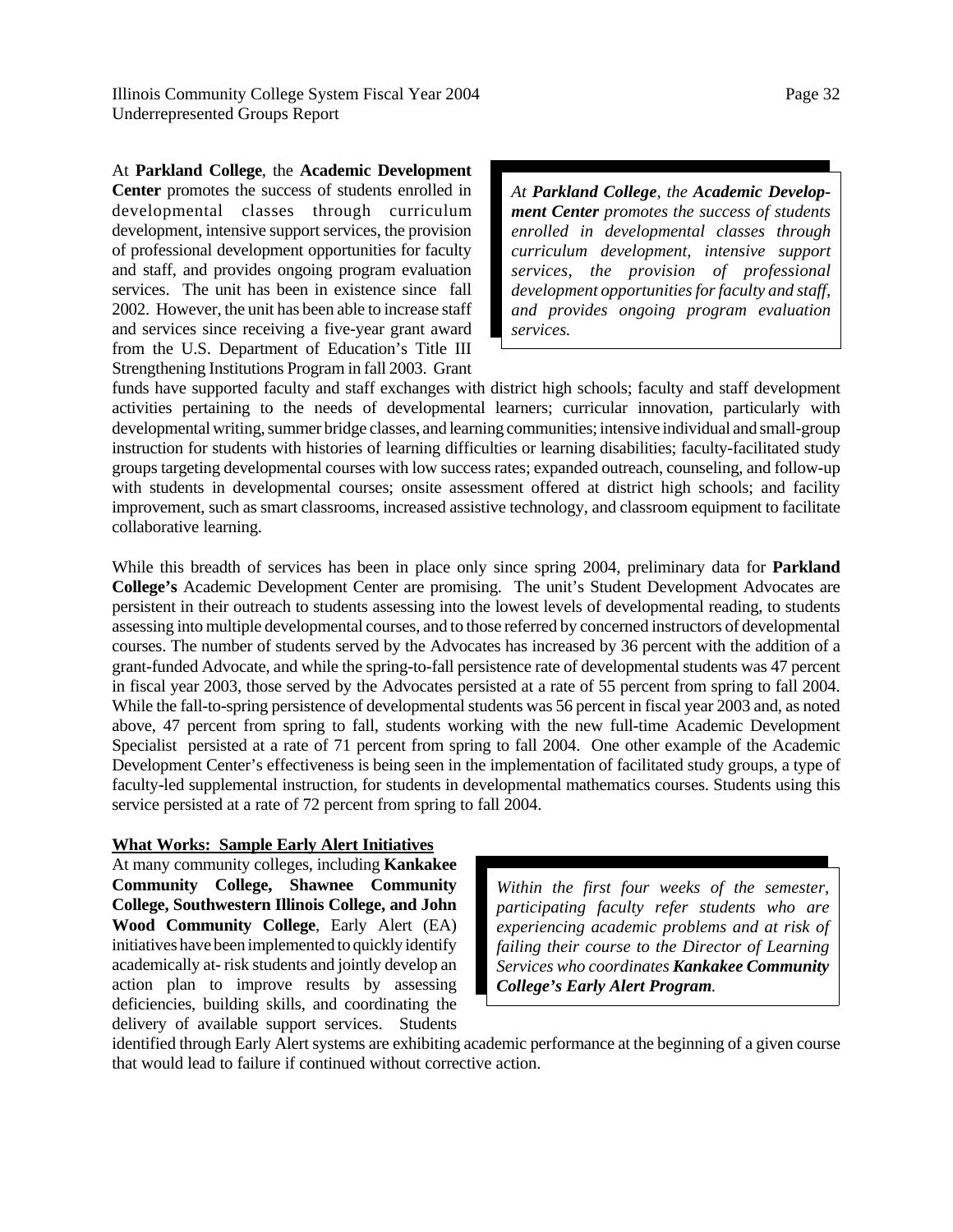For example, the **Early Alert Program** at **Kankakee Community College** was piloted during spring 2002 and implemented in fall 2003. Within the first four weeks of the semester, participating faculty refer students who are experiencing academic problems and at risk of failing their course to the Director of Learning Services who coordinates the program. At-risk students are assigned to a designated group of program advisors. The advisor and student collaborate to develop a plan, which may include activities such as enhancing study techniques, using the tutor labs, refining test-taking strategies, or reducing external commitments. Once a plan has been developed, the advisor shares this information with the referring faculty member. The faculty, advisors, and student work together to help implement the plan and stay on course. Student progress is monitored throughout the semester and final results are shared with advisers and faculty at the end of each semester. In fall 2003, faculty referred 267 students to the Early Alert advising staff. Of these students, eighty-nine (33 percent) passed the Early Alert course with a grade of C or higher and 78 registered for the next semester. Ninety-five (36 percent) recognized the need to reduce their course load to achieve success in other courses and withdrew from the Early Alert course in a timely manner. Of this group, 39 were registered for the next semester. Overall, 171 students (64 percent) participating in the Early Alert program were retained and registered for the next semester.

The **Early Alert System (EAS)** at **Southwestern Illinois College** is based on a computerized, web-based program that assists faculty in their efforts to identify students who are at risk of failure. The Assistant Director of Success Programs coordinates the program and adjunct faculty counselors serve as EAS Assistants during peak referral weeks. Most students require assistance with time management, study skills, and tutoring or supplemental instruction. Faculty are notified of the students' participation in the interventions and provided with a copy of the success recommendations created with the students. During fall 2003 and spring 2004 semesters, there were 1,154 students referred to the EAS program, of whom 40 percent were Minority students. Forty one percent of these Minority students attended interventions. Twenty seven percent of the Minority students who attended interventions successfully completed the course for which they were referred. During the same time frame, 57 students (5 percent) who were referred to EAS reported having a disability. Thirty eight students (67 percent) received interventions and ten students (26 percent) successfully completed the course for which they were referred. Students with Disabilities attended interventions at a higher rate than the whole population, but their successful completion rates were somewhat lower.

# **What Works: Sample Transfer Center Initiatives**

Transfer Centers have become an integral part of community college efforts to improve the academic and transfer success of all students, with an emphasis on promoting positive movement for Minority students. Community colleges reporting on achievements of their Transfer Centers included the **College of DuPage, Kishwaukee College, Lincoln Land Community College, John A. Logan College, Shawnee Community College, Southwestern Illinois College, and Triton College**.

*The Kishwaukee College Transfer Center typically serves approximately 2,500 transferoriented students, nearly half of whom are Minority students.*

The **Kishwaukee College Transfer Center** aims to improve the academic and transfer success of Minority and other students. The Center typically serves approximately 2,500 transfer-oriented students, nearly half of whom are Minority students. The Transfer Center positively impacts Retention and Graduation Rates. The Transfer Center grant supports three related

initiatives: the Achieving Success in College Settings (ASICS) peer mentoring program, the Black Student Union, and the Latinos Unidas student organization. The ASICS program is a peer-mentoring program designed to increase retention among students who demonstrate limited attachment to the college and their academic studies, to promote the academic success of these students, and to assist in their successful transfer to four-year colleges and universities. This program pairs returning sophomores with incoming freshmen from similar backgrounds. These trained peer mentors provide strong positive role models and help guide new students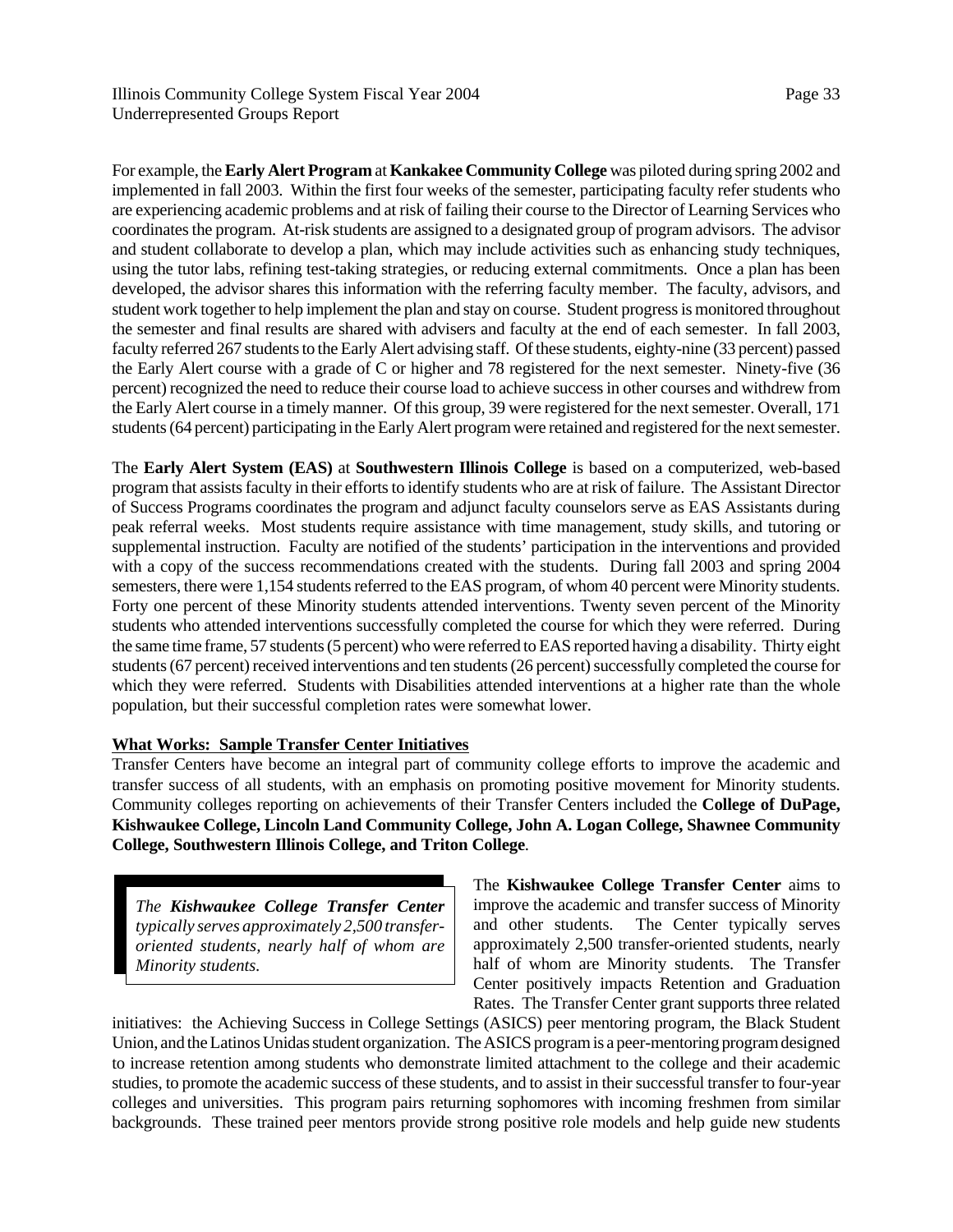through available support programs and services.

Two student organizations initiated through the **Kishwaukee College Transfer Center** include the Black Student Union (BSU) and Latinos Unidas. The BSU provides support to, helps solve problems for, and strives to creates a more positive welcoming campus climate for African American students. To promote diversity and create an inviting climate, the BSU has sponsored Kwanza celebrations, Open Mic forums, Poetry Jams, Black History Month activities, African-American Reading Day, and a Bridge Program with the BSU at DeKalb High School. The BSU has sponsored a Minority Career Fair, showcasing successful Minorities in a variety of careers in order to promote connections with professionals in the community and inspire Minority students to continue pursuing their goals. Latinos Unidas provides similar support for Latino/Hispanic students on campus. Latinos Unidas participates in campus Hispanic Heritage Month activities; hosts the Hispanic Open House, where students discuss their college experiences and how to be successful; sponsors Cinco de Mayo celebrations; and assists in community activities throughout the district. Surveys indicate a high satisfaction rate with the services presented by the Center and with the Minority student organizations it helps sponsor.

The purpose of the **College of DuPage's Multicultural Student Center (MSC)** is to provide educational assistance for ethnically underrepresented students by providing a bridge from high school to the College of DuPage and from the college to four-year, degree-granting institutions. The MSC is a collaboration of four individual

*The College of DuPage's Multi-cultural Student Center uses intensive case management advising to provide structure for students and to better monitor academic goals and progress.*

programs which became one unified initiative in fall 2002. While evolving as a comprehensive Multi-cultural Center, MSC staff evaluated programs and initiatives. Several programming initiatives were changed in order to better serve underrepresented students, as well as to improve intake, tracking methods, and processes. Programs are designed to assist students in reaching their full potential and academic goals through the following services: a Summer bridge seminar for incoming freshmen (graduated high school seniors), intensive academic and personal advising, field trips to in- and out-of-state four-year colleges and universities, academic workshops (two per term), cultural events, and a library of college resources (catalogs, literature, and applications).

The **College of DuPage's Multi-cultural Student Center** uses intensive case management advising to provide structure for students and to better monitor academic goals and progress. This method also contributes to improved student retention and matriculation rates. From fall 2003 to spring 2004, the average enrollment for MSC students was 153 out of 164. The MSC has maintained an average Retention Rate of 93 percent. The total contacts for this period were 782, including repeat students. The average time spent with a student was 45 minutes. Quarter to quarter, over 85 percent of the college's student population consisted of returning students continuing their enrollment.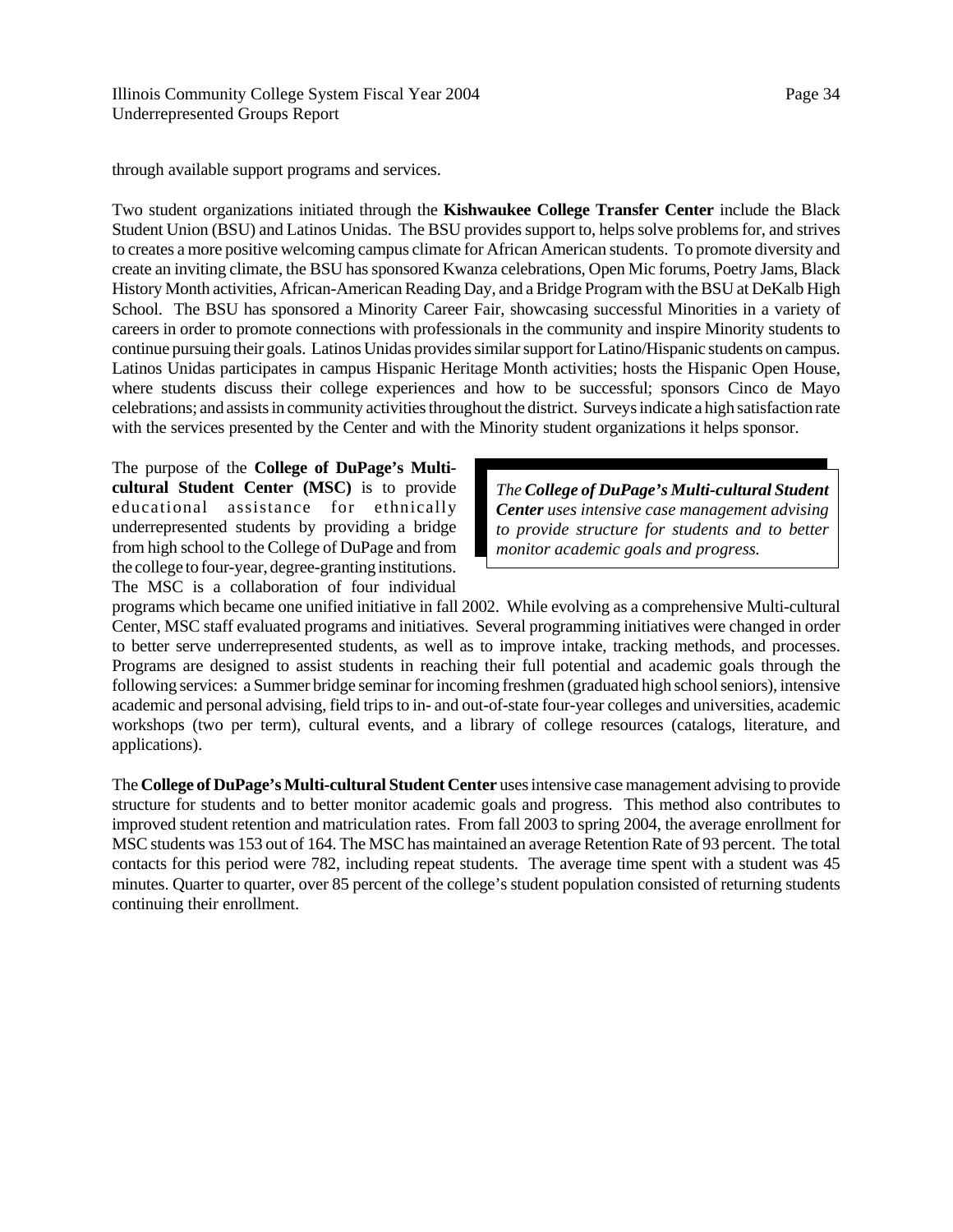*One student participating in Lake Land College's Learning Instrument For Education program increased his GPA from a 1.3 to a 2.3 in spring 2004, which placed him in good academic standing.*

# **What Works: Sample Initiatives to Serve Students with Disabilities**

The **Learning Instrument for Education (LIFE)** program at **Lake Land College** promotes student achievement by offering more intensive disability support services to students with a documented need. Implemented in spring 2004, the LIFE program offers more intensive disability support services to

individuals with diagnosed learning disabilities. These support services are coordinated by staff and include mailboxes to keep students informed of campus and community events, weekly appointments to assist students with any questions and concerns regarding academic and other issues, and monthly progress checks with faculty in the courses these students are pursuing, in addition to regular accommodations such as extended time on tests and assignments, test readers, books on tape, note takers, tape recorded classes, and tutoring. Of the seven students who utilized the services through LIFE, five either increased or maintained their GPA. One student increased his GPA from a 1.3 to a 2.3, which placed him in good academic standing. These students also had a 23 percent higher rate of completion with a "C" or better in spring 2004 when compared to fall 2003.

Due to the growing need for accommodated testing services, the **Special Services Center Testing Lab** at **Southwestern Illinois College** was created and implemented in spring 2004. The Testing Lab is physically connected to the Special Services Center, which makes it completely accessible and convenient for students utilizing support services. Adjustable desks are used in the Lab so that students using wheelchairs can easily adapt the height of the table to their specific needs. Computers and access equipment, such as magnification systems, large print/speech software and a reading machine, are available for students so they can operate as independently as possible. In addition, the Special Services Center has a Resource Lab from which the access equipment can be moved to the Testing Lab in order to provide the needed student accommodations. Special Services staff monitor all accommodated tests and provide specific accommodations such as reader and scribe services on an as-needed basis. A Test Accommodation Form has been designed and will be utilized beginning in spring 2005. This form outlines a three-step process that will enhance communication among students, instructors, and the Special Services Center staff. Success of the **Special Services Center Testing Lab** initiative is reflected in the number of students requesting and utilizing testing accommodations. In fiscal year 2001, there were 243 accommodated tests administered, while in fiscal year 2004, a total of 715 accommodated tests were provided, which represents an increase of 294 percent.

At **Danville Area Community College**, the **Fostering Academic Achievement in Students with Disabilities** program's objective is to foster academic achievement in Students with Disabilities by providing a comprehensive academic support system. The program was initiated in fall 2001 and fully implemented in fall 2002. The foundation of the program is intrusive developmental academic advising specifically tailored to the unique needs of Students with Disabilities. The secret to success lies in the highly collaborative nature of the program. The program involves building a supportive network of

*Danville Area Community college's Fostering Academic Achievement in Students with Disabilities program involves building a supportive network of relationships with on-campus faculty and staff, as well as coordinating services with local disability service providers and community agency personnel.*

relationships with on-campus faculty and staff, as well as coordinating services with local disability service providers and community agency personnel. The scope of the program is far reaching. It begins by reaching prospective students while they are still in high school and continues beyond community college graduation by facilitating transfer to four-year institutions. A system of case management has been developed whereby student academic progress is tracked through midterm progress reports and end of term follow-up. Interventions are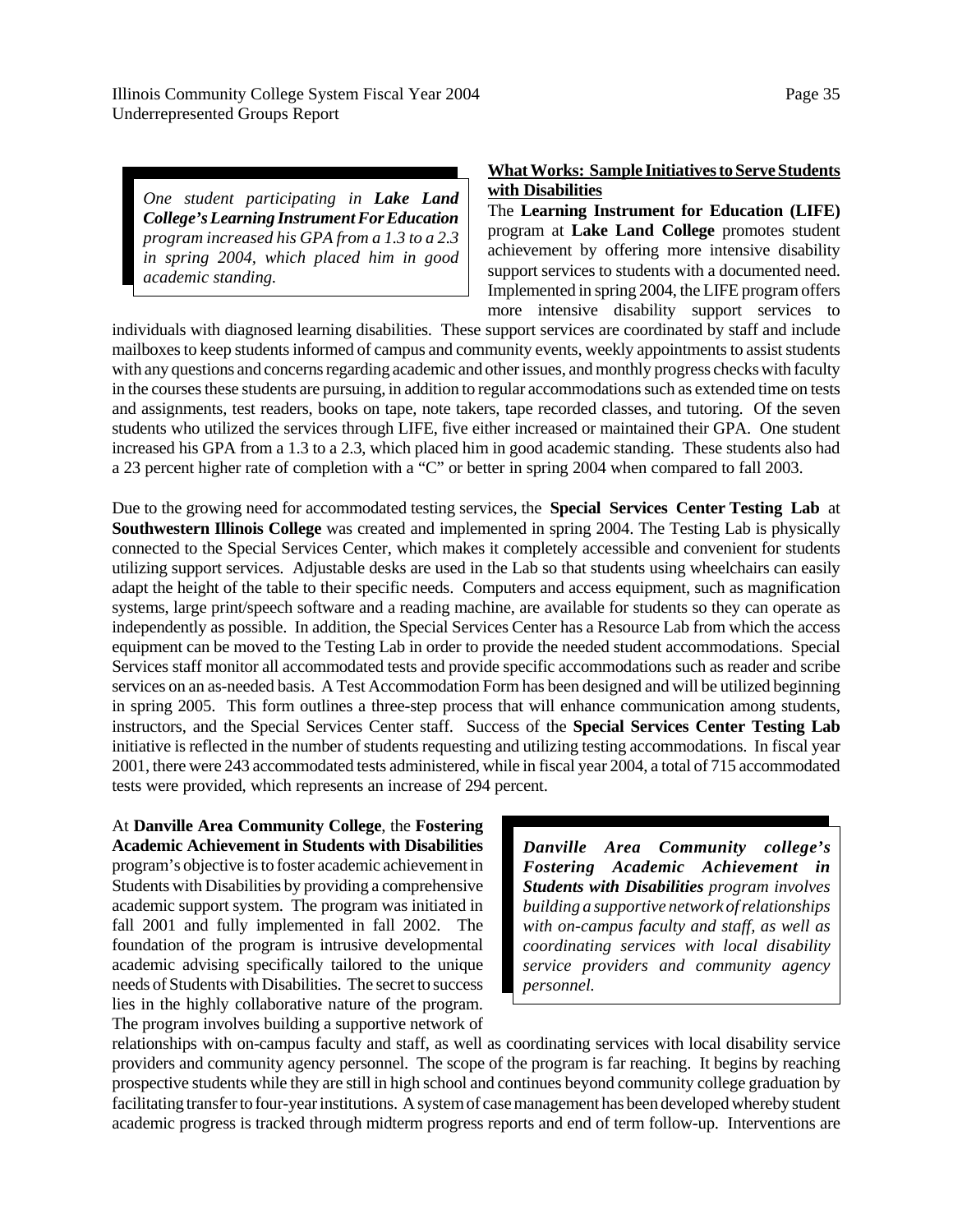then implemented with those students who are struggling personally and/or academically. As student needs are uncovered, staff collaboratively decide on the best course of action to take and appropriate referrals are made, both on and off campus. Evidence of this program's success can be seen in the exponential increase in the number of Students with Disabilities who self identify and request academic accommodations and services at Danville Area Community College, as well as an increase in the number of Students with Disabilities who are persisting to graduation and/or transferring to four-year institutions.

The **Center for Students with Disabilities (CSD)** at **Triton College** supports academic achievement of the students who seek and use accommodative services from its center through a number of workshops, training sessions, and cooperative work with other campus departments. The center provides academic accessibility to empower Students with Disabilities so that they can become independent, successful students at Triton College. Among the services provided by the center are assessments, academic accommodations, access services coordination, advocacy, and referral services. Note takers, readers, scribes, and sign language interpreters are also available to assist students who request services. New students at Triton College who apply for services through the CSD attend an orientation during the first semester. This orientation includes college study skill techniques, time and material organizational management, an assessment of the student's own learning style, and development of techniques to accommodate each student both academically and emotionally. Students are also strongly encouraged to utilize the services offered by the Academic Success Center on campus, which offers a number of study and writing skill workshops each semester as well as one-on-one tutoring for students. CSD works closely with the Advising and Transfer Centers and cooperatively with faculty across the institution.

To serve the increasing population of Students with Disabilities, **Kishwaukee College** designed new office space to house the **Assistive Resources Center/Disability Services (ARC/DS) office**. This office provides an adaptive equipment lab for students and the director works with students to determine accommodations for documented disabilities. Two programs have been particularly successful for Students with Disabilities. The first is

*Sixty percent of the recent group of students at Kishwaukee College deemed to be in need of the Learning Skills Center's One-on-One Tutoring completed their courses successfully and reported they would not have succeeded without the individual tutoring.*

the work by the director to improve college transition services for students at district high schools. The second is the expansion of tutoring services offered by the college's **Learning Skills Center** to include a **One-on-One Tutoring program** for Students with Disabilities who need more intensive tutoring. Sixty percent of the recent group of students deemed to be in need of this One-on-One Tutoring completed their courses successfully and reported they would not have succeeded without the individual tutoring. Due to the success of this program, another tutor has been added to assist Students with Disabilities in Biology, Psychology, Sociology, and English courses**.** Kishwaukee College believes its 83.3 percent Adjusted Retention Rate for Students with Disabilities is largely due to the increase in services available from the ARC/DS office that assist instructors with accommodations and provide new programs such as the One-On-One Tutoring.

## **What Works: Sample Initiatives to Serve Minority Students**

**Richard J. Daley College's Society of Hispanic Professional Engineers** (Daley – SHPE) is a recognized student organization whose mission is to promote Hispanics in engineering, science, and other technical professions and help Hispanic students achieve educational excellence and socioeconomic equality. As of November 2003, Daley – SHPE had 20 members. The organization promotes professional growth and development among its members. For example, members met with SHPE chapters from other two- and fouryear colleges across the Midwest region, attended seminars, and attended a career fair. Daley – SHPE also reached out to the community in 2003 through the Academic Olympiad. The group sponsored a team that participated in a technical competition for engineering, science, and math students at two-year colleges.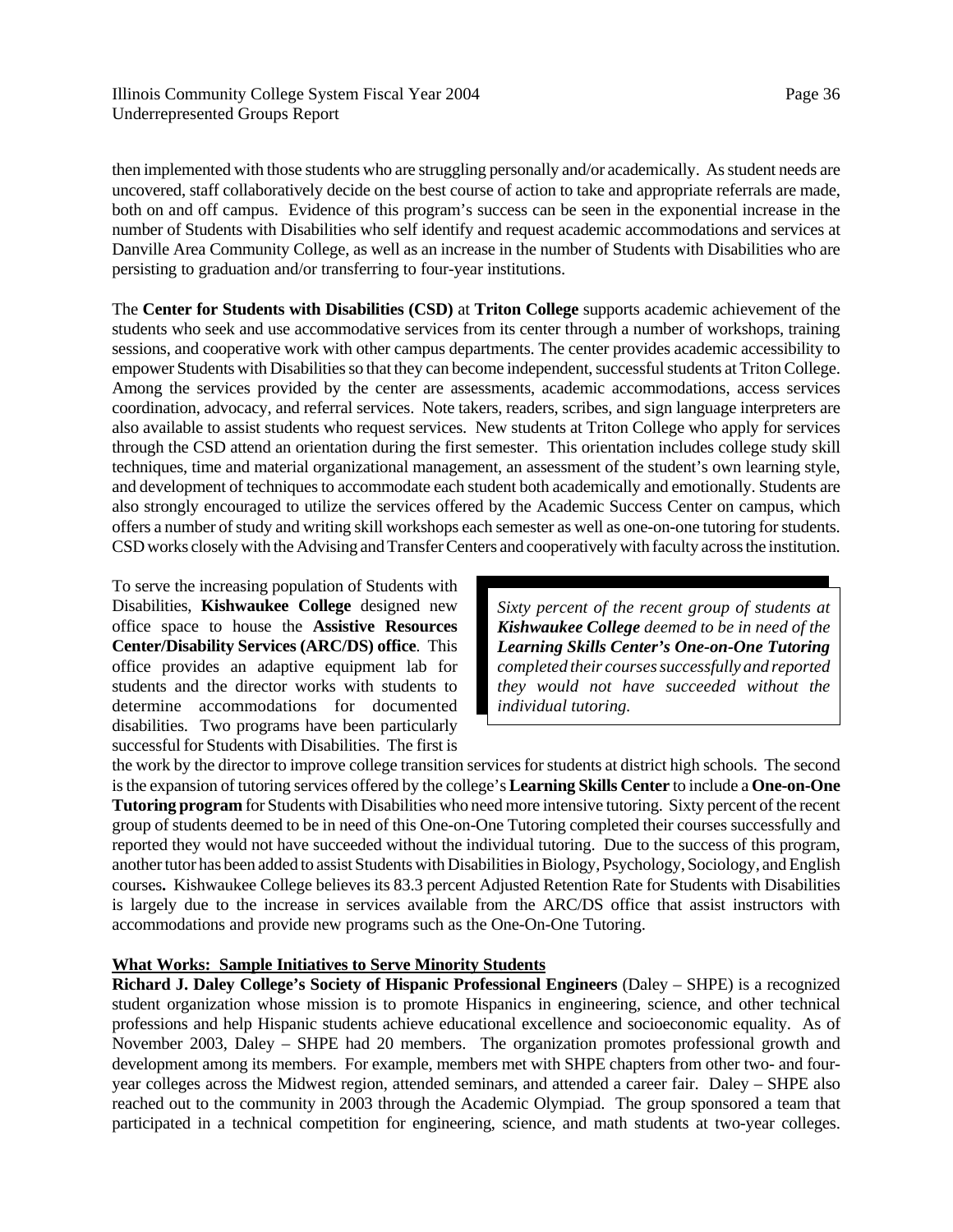Performance on a written exam determined the three-person teams that advanced to the oral examination. Success of the Daley – SHPE organization is evident in its national recognition. It was named the Student Organization of the Year by the national umbrella organization in 2001 and 2002 and awarded second place as National Small Chapter of the Year in 2002.

The **Kennedy-King College (KKC) Illinois Louis Stokes Alliance for Minority Participation (IL-LSAMP) Science Program** was established through a cooperative agreement and is funded by the National Science Foundation. The Alliance for Minority Participation (AMP) is a consortium of colleges and universities in the United States and Puerto Rico, whose goal is to increase the number of undergraduate degrees awarded to underrepresented Minorities in science, mathematics, engineering, and technology (SMET). The Illinois branch of the National AMP consortium consists of nine Illinois universities, nine regional community colleges, and several research organizations. Members of this consortium collaborate to improve the quality of education for Minority students in SMET disciplines. Through these collaborations, Minority students are made aware of opportunities such as hands-on research programs, scholarship programs, science and technology conferences, facilitated study group sessions, peer mentoring activities, summer bridge programs, tutoring programs, internships, and visits to four-year institutions. Success of the KKC IL-LSAMP program is demonstrated through the number of participants who have transferred into four-year institutions. Sixteen KKC students who participated in this program graduated between 2001 and 2004. Four graduated in 2002 and transferred to the Illinois Institute of Technology, the University of Illinois at Chicago, Northern Illinois University, and the University of the Virgin Islands. Six graduated in 2003 and transferred to Chicago State University, the University of Illinois at Chicago, Tennessee State University, and Saint Xavier University. Six also graduated in 2004 and, thus far, four of them have been accepted at the University of Illinois at Chicago, Chicago State University, Loyola University, and Saint Xavier University.

*Moraine Valley Community College's Directing Results through Educational and Academic Monitoring (DREAM) program ensures that participating students identify and utilize support services, decide on their career goals, and achieve a 2.0 minimum grade point average (GPA).*

**Moraine Valley Community College's Directing Results through Educational and Academic Mentoring (DREAM)** program is designed to enable Minority students and students whose primary language is not English achieve their educational and career goals through a mentoring relationship with faculty and staff. The objective of this program is to ensure that students who participate in the DREAM program identify and utilize support services, decide on their career goals,

and achieve a 2.0 minimum grade point average (GPA). During the 2003-2004 academic year, 24 students participated in the DREAM program, of whom 67 percent achieved the minimum GPA of 2.0 in fall 2003. In spring 2004, 60 percent achieved the 2.0 minimum GPA. Ten participants achieved a 2.5 GPA or higher in the fall and ten also achieved a 2.5 GPA or higher in the spring. In terms of retention, 98 percent of the fall participants returned to enroll in the spring semester. Five of the 24 participants were also enrolled in alternative programs such as English as a Second Language, Intensive Language Program, and Adult Basic Education. Because these programs do not receive grades, they were not included in the students' GPA calculations. By spring 2004, 21 participants had decided on a college major or identified a career they plan to pursue.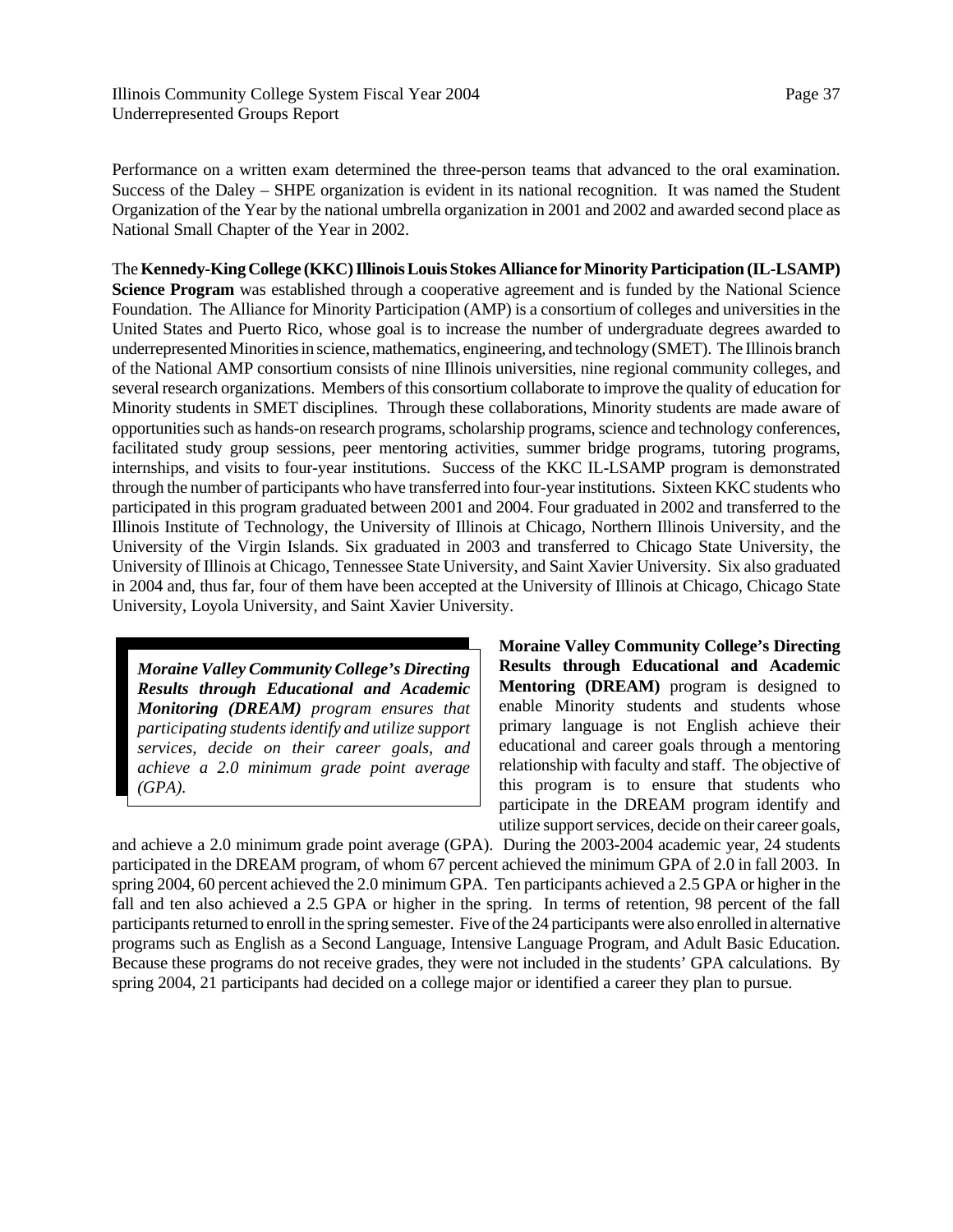In summer 2003, Promoting Latino Achievement in College Education (PLACE) at **Sauk Valley Community College** began a **Bilingual Mothers with Daughters Program**. The program focused on building self-esteem, establishing meaningful achievable goals, and promoting positive family

*The Sauk Valley Community College Bilingual Mothers with Daughters Program was expanded to include the entire family in fall 2004.* 

activities. Mothers and daughters received information about accessing community resources, increasing selfesteem, strengthening communication, and promoting a healthy lifestyle. Sauk Valley Community College organized an outing designed for participants to explore higher education options. The Bilingual Mothers with Daughters Program was expanded to include the entire family in fall 2004 and Families United for a Strong Education started. Goals of the family program are to increase awareness of higher education in the Latino/Hispanic community, increase knowledge of the positive impacts Hispanic/Latino culture has had on the local community, increase knowledge of how cultural heritage impacts people's daily lives, start a sustainable bilingual 4-H Community Club, and promote positive relationships between parents and children. The family program meets once a month to introduce family activities that encourage communication, promote education, and reinforce the value that Latino culture brings to the local community.

The goal of **Project Achieve** at **Joliet Junior College** is to increase the Retention and Graduation Rates of its participants and facilitate the process of transition from one level of higher education to the next. Started in 1983, Project Achieve has served around 200 students from low-income and Minority student populations each year. While only enough money has been allocated to serve 200 students, more than 500 students have been referred to Project Achieve to participate in the Student Support Service (SSS) program each year. Referrals have been received from student service programs including ENLACE, Early School Leavers, StAR, the Division of Adult and Family Services and the Office of Minority Student Affairs. Students enrolled in developmental courses also have been placed in the program. Sixty two percent of program participants came from Minority populations in 2003-2004 and 68 percent were Female. Ninety percent of SSS participants were classified as first-generation and 60 percent were classified as low-income as well as first-generation in 2003- 2004. All SSS participants receive individualized "Academic Service Plans." These plans, constructed collaboratively between SSS staff and participants, outline expectations and service opportunities relating to course and transfer requirements, tutorial plans, housing needs, grade point average requirements, disability services, financial aid, study skills, and time management. Each student is required to meet regularly (usually monthly) with a mentor to monitor progress on the Service Plan. Tutorial and mentor journals are kept on file.

Ninety percent of **Joliet Junior College's Project Achieve Student Support Service** program participants returned from fall 2003 to enroll in spring 2004.

The overall SSS **Project Achieve** participant grade point average for fall 2003 was 2.74, compared to 3.12 for all **Joliet Junior College** students. Individual SSS participants received recognition on the Bilingual Mothers with Daughters Program which was expanded to include the entire family in fall 2004, President's Roll of Excellence, JJC Roll of

Honor, and JJC Roll of Merit. Others joined national honor societies, including Sigma Delta Mu, Phi Theta Kappa, Delta Psi Omega, Kappa Pi, Alpha Mu Gamma, and Psi Beta. At the end of the 2003-2004 academic year, 178 (89 percent) of all SSS participants were in good academic standing, possessing a grade point average of 2.0 or higher. Ninety percent of SSS participants returned from fall 2003 to enroll in spring 2004. During the 2003-2004 academic year, a total of 64 associates degrees were awarded to students who had participated in SSS at some point in their academic career over a four-year period.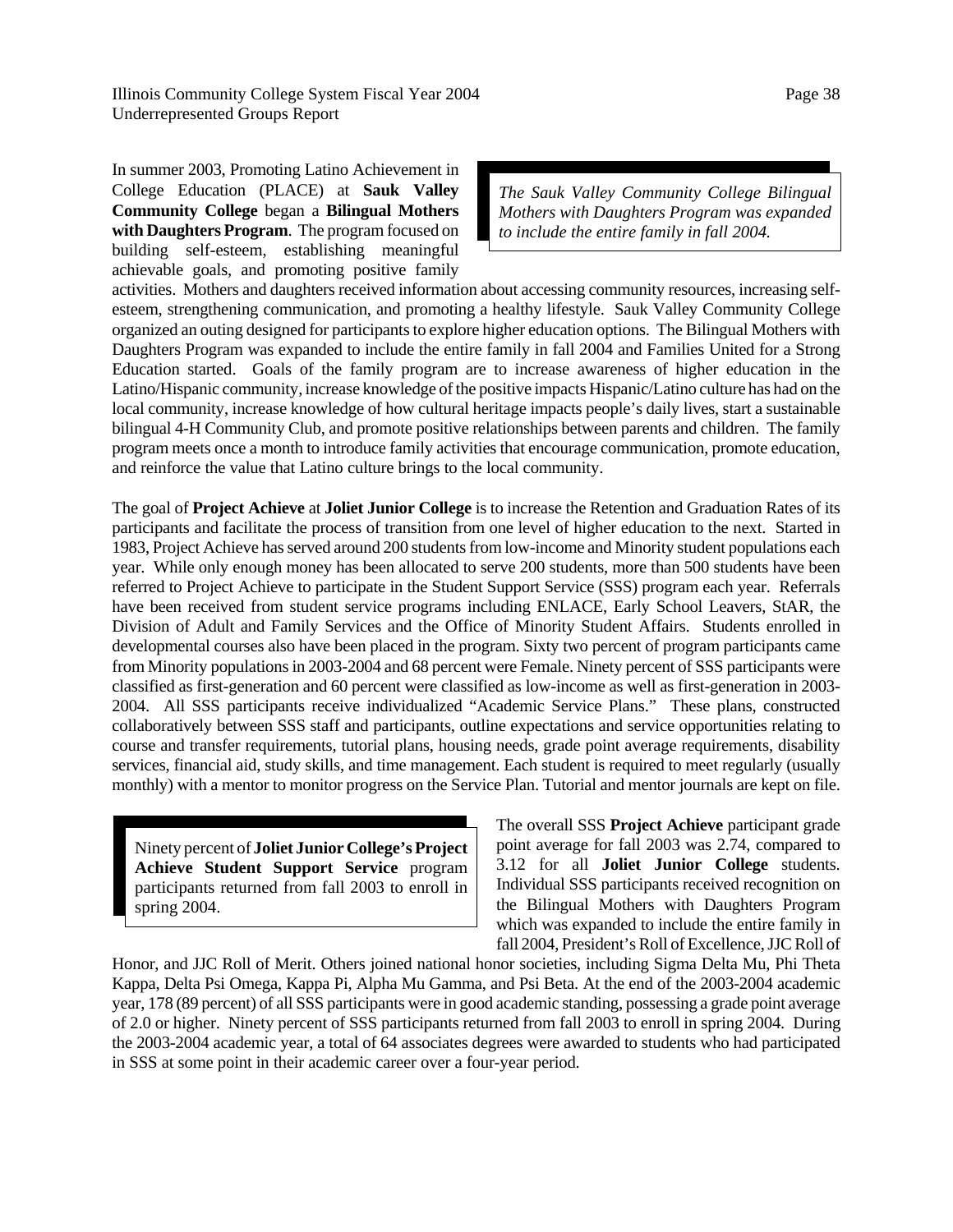**Illinois Central College's New World Academic Support Program** has performed well in promoting the academic success of and providing support services to underrepresented groups. The mission of the New World program is to enhance academic, personal, and professional development by increasing student retention, graduation, and transfer rates. New World enrolls first-generation, low-income, and disabled college students having a documented need for academic support. Services offered by the program include Free Tutoring; Financial Aid Assistance; Transfer Scholarship; Academic Advising; Laptop Loan Program; Academic Transfer Assistance; Cultural Enrichment Workshops; Achievement Recognition; Academic Study Skills Development; and Personal Development Workshops. Program outcomes show that 100 percent of transfer-ready participants successfully transferred to a four-year college, 87 percent of the participants remained in good academic standing, 85 percent of the graduation-ready participants graduated with an associated degree or certificate, and 76 percent of the program participants were retained from the previous year.

# **What Works: Sample Initiatives to Serve Female Students**

At **Lincoln Land Community College** (LLCC), empowering women is the central mission of the **Women's Center**. The LLCC Women's Center provides opportunities for all women and participates in their development, growth, and empowerment. The Women's Center promotes respect for diversity among women, as well as supporting their individual and mutual advancement. The Women's Center provides educational opportunities, resources for personal development, networking access, referrals, and counseling through available social services, career development information, and academic support for Lincoln Land Community College women.

**William Rainey Harper College's Women's Program Life Skills Discussion Group** series was launched in July 2004 to cultivate peer support among the Women's Program participants while teaching life and academic success skills. Participants gather twice a month for an hour and a half of informal group activities and discussion on a relevant life skills topic. Topics include goal-setting, time management, stress management, confidence-building, and a job search toolbox. Participants are awarded a recognition certificate and commemorative lapel pin for attending all five sessions. Program success is measured through a pre- and postassessment of participants to determine any increase in their knowledge of topics being discussed. All individuals who completed the series in fiscal year 2004 indicated an increased understanding within each topic area. Participants also comment directly on what the group has contributed to their academic success. They appreciate the opportunity to get together with peers for information sharing, belonging to a group that supports their educational goals, and the insights they receive on enhancing their academic success.

## **Promising Practices Conclusion**

Student Success Centers, Early Alert Initiatives, and Transfer Centers are some of the broad services offered at many colleges where students can be supervised, advised, mentored, and receive the individual support needed to succeed in college. Many other high impact special initiatives and activities for Minority students, Students with Disabilities, and Female students facilitate their success in higher education. The success of underrepresented groups continues to be a high priority for community colleges in Illinois.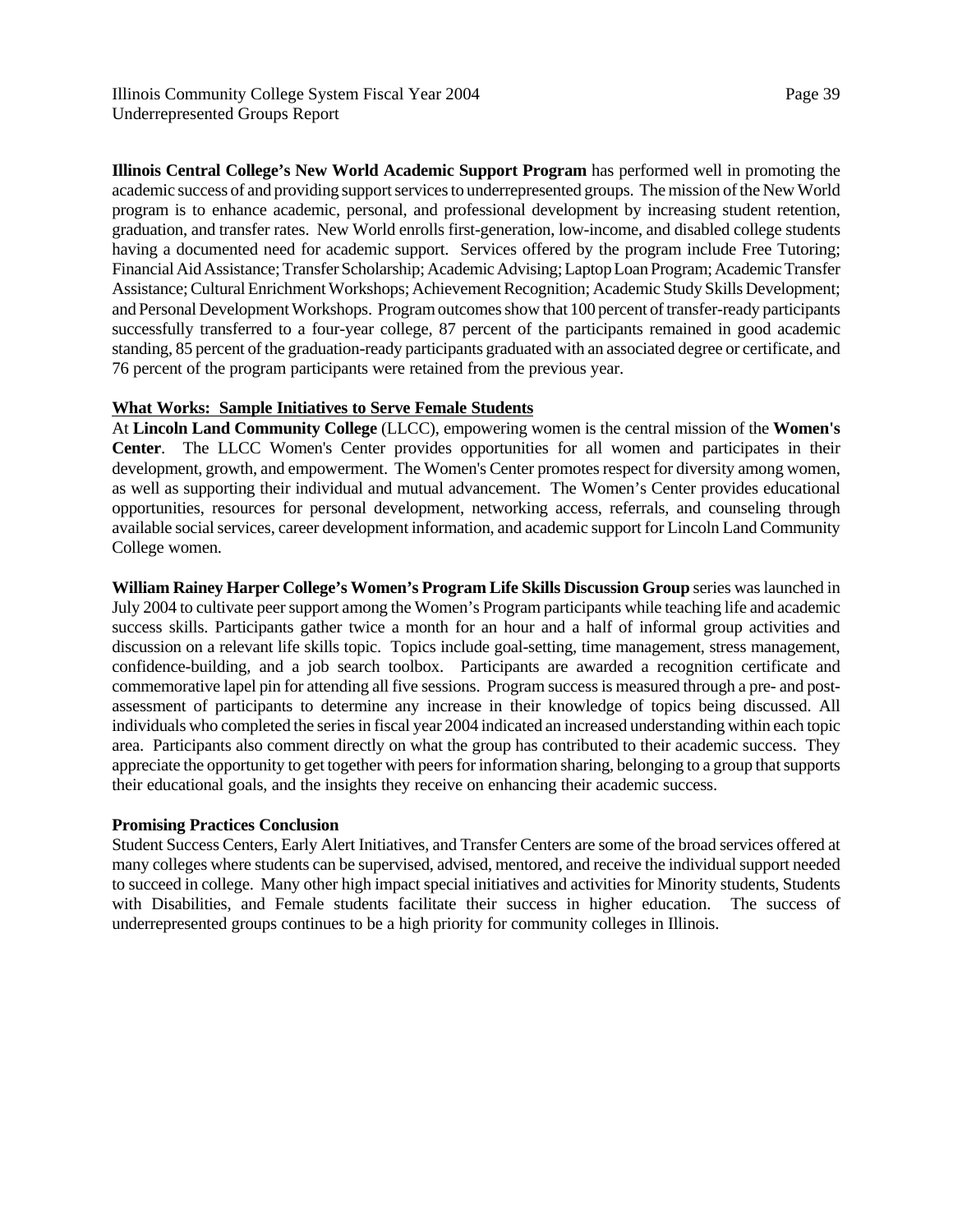## **PROVIDING RESOURCES TO PROMOTE STUDENT SUCCESS**

Recent state-level funding losses are impacting community college efforts to serve individuals with disabilities and other underrepresented groups. Resources are needed to provide Students with Disabilities and other underrepresented groups with the support systems required for success. Community colleges have a proud tradition of providing access to higher education to all individuals who can benefit and are challenged by the current fiscal climate, which makes it increasingly difficult to meet the need for support services.

The cost of providing appropriate services to Students with Disabilities ranges from modest to substantial based on the needs of each particular student. Historically, the Illinois Community College System's Special Populations Grant was one important source of funding to furnish needed services. However, due to fiscal constraints, dedicated funding for the community college system's Special Population Grant was discontinued in fiscal year 2003. The Special Populations Grant was restricted funding that provided special support services to assist special population students to initiate, continue, or resume their education. It supported services to individuals in need of academic skill enrichment to remedy educational deficiencies. For other students, these funds were used to provide accommodations for their special needs and provide educational opportunity. The Special Populations Grant, nearly \$13 million in fiscal year 2002, was eliminated in the fiscal year 2003 budget and has not been restored. The impact of and colleges' responses to these cuts can be summarized as follows: Many colleges have noted that the elimination of the Special Populations Grant has been detrimental to students who were provided services through grant funding. Colleges have reported that state- and federal-mandated services to Students with Disabilities that were funded through the Special Populations Grant are now being paid for out of operating budgets, which further reduces service capabilities to students in other areas. Colleges have also reported that the loss of the Special Populations Grant impedes their ability to provide other nonmandated education services.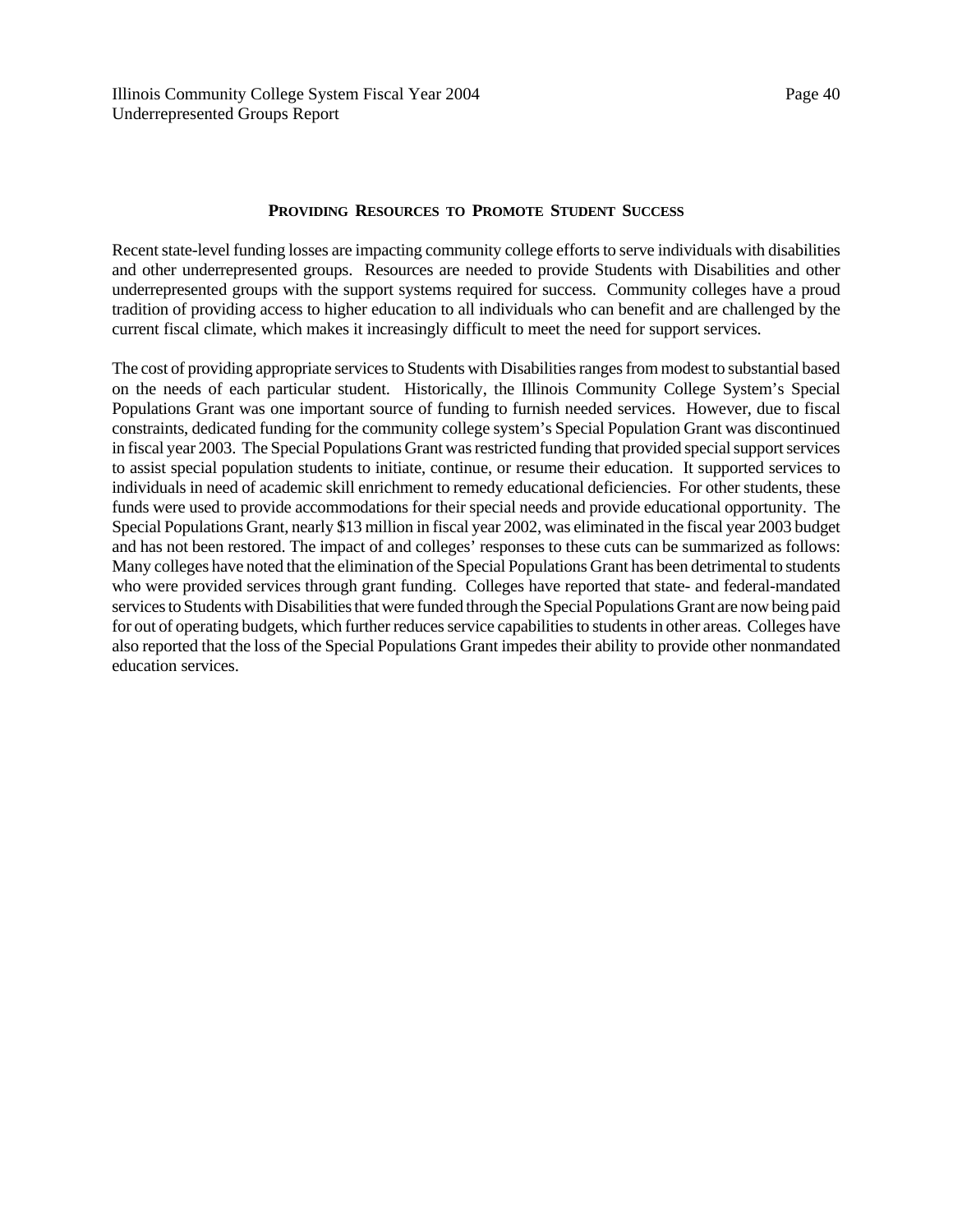|         | Table 13<br><b>Illinois Community College</b><br><b>Special Populations Grant Funding</b><br><b>Fiscal Year 1995 - 2005</b> |                     |
|---------|-----------------------------------------------------------------------------------------------------------------------------|---------------------|
|         | <b>Fiscal Year</b>                                                                                                          | <b>Grant Amount</b> |
| $2006*$ |                                                                                                                             | \$0                 |
| 2005    |                                                                                                                             | \$0                 |
| 2004    |                                                                                                                             | \$0                 |
| 2003    |                                                                                                                             | \$0                 |
| 2002    |                                                                                                                             | \$12,982,200        |
| 2001    |                                                                                                                             | \$13,000,000        |
| 2000    |                                                                                                                             | \$12,711,800        |
| 1999    |                                                                                                                             | \$12,300,000        |
| 1998    |                                                                                                                             | \$12,300,000        |
| 1997    |                                                                                                                             | \$11,700,000        |
| 1996    |                                                                                                                             | \$11,700,000        |
| 1995    |                                                                                                                             | \$10,100,000        |

\*Disadvantaged Student Success Grant

**SOURCE OF DATA: ICCB Financial Records**

Funding gaps continue to plague community college programs and services for underrepresented groups. Funding sources for Students with Disabilities are drying up. During fiscal years 2004 and 2005, cooperative agreements between community colleges and the Department of Human Services' Division of Rehabilitation Services (DRS) have changed substantially, and available funding from DRS for the partnership has been greatly reduced. In fiscal year 2004, DRS pledged to pay one-half of documented needed services for Students with Disabilities within a series of cooperative agreements. Local community colleges contributed the remaining half of these costs. Due to further shortfalls in the vocational rehabilitation services budget, in fiscal year 2005 DRS placed a cap on their payments for services provided to Students with Disabilities. DRS agreed to pay half of the capped amount which, in many instances, increased the community college's monetary contribution required to provide needed services to disabled individuals.

Future reductions in the amount of the cap to be paid by DRS are being encountered as plans are being finalized for fiscal year 2006, along with revised priority eligibility requirements. An eligibility model proposed by DRS creates a deficit-based model of service delivery. Many students will have to prove they are the "most" disabled rather than be part of a system that looks at the strengths of the individual. Individuals requiring relatively small interventions to be successful may not be eligible for payment in the revised system. Community colleges must serve individuals with disabilities in order to be in compliance with federal law. Individuals with disabilities are part of the communities the colleges serve, and providing needed services to individuals with the ability to benefit is a foundational aspect of the Illinois Community College System's mission. Decreased funding, combined with mandates from the American with Disabilities Act, Vocational Rehabilitation Act, and Illinois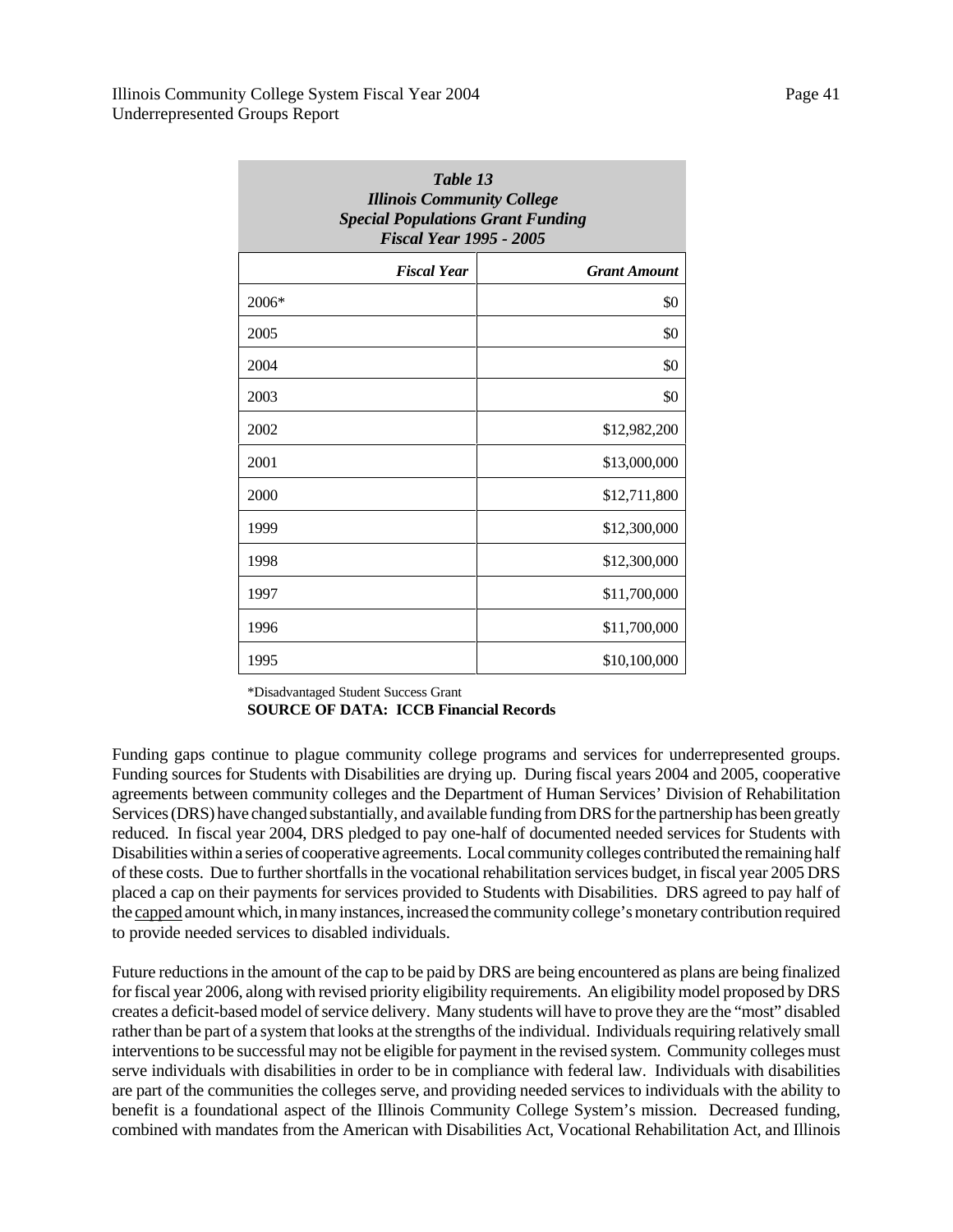Human Rights Act, exacerbates the challenges colleges are facing to serve Students with Disabilities. In spite of the continuing rise in the number of students to be served (10,683 in FY 2003 and 11, 639 in FY 2004) and the continuing decline of funding, community colleges remain dedicated to providing needed services to eligible Students with Disabilities.

**Disadvantaged Student Success Grant Proposed**. The Illinois Community College Board fiscal year 2006 operating budget request included a Disadvantaged Student Success Grant proposal to address students in need of special support. Due to budgetary constraints, the proposal was not funded. This grant was designed to provide extra services to assist disadvantaged students to initiate, continue, or resume their education and to offer courses designed to provide the academic skills necessary to remedy or correct educational deficiencies. The fiscal year 2006 proposal sought \$2.5 million to fund this grant. The basis for the allocation was a \$10,000 flat grant per district, with the remaining funds to be distributed on the basis of Minority student enrollments, Students with Disabilities enrollments, the number of remedial hours being generated, and the number of Pell Grants.

Community colleges continue to serve individuals with disabilities, but the challenges are much greater without Special Populations Grant funds. With additional resources, more individuals with disabilities and underprepared students could be served and their needs more fully accommodated. Efforts to restore funding to better serve special populations should continue.

## **SUMMARY**

**Demographics** Illinois Community College System demographic data on credit students are gathered through the Annual Enrollment and Completion (A1) submission. These data illustrate that Illinois community colleges serve a broad cross section of the general population.

During fiscal year 2004, Illinois community colleges served approximately 11,639 Students with Disabilities (1.7 percent of all credit students). The latest comparative data are from the 2000 census data, which shows that 17 percent (1.2 million) of all Illinoisans between the ages of 21 and 64 years of age reported having a disability.

The Male/Female distribution of all students in the Illinois Community College System typically fluctuates little from year to year. Females comprised 55.9 percent of the student population in fiscal year 2004. Census data show little change in the proportion of Females in Illinois with 51.1 percent in 2003 versus 51.4 percent in 1990.

In fiscal year 2004, the average age of Illinois community college credit students was 30.9 while the median age was 26.3. According to 2003 census data, the median age of all Illinoisans was 35.3 years.

According to 2003 census data, Minorities accounted for 25.5 percent of the total Illinois population. Student racial/ethnic representation varies across broad program levels. During fiscal year 2004, Minorities comprised 28.0 percent of baccalaureate/transfer enrollees whose ethnicity was known. An examination of each Minority racial/ethnic group's representation across the baccalaureate/ transfer program area indicates that African-American (14.4 percent) students accounted for the largest Minority group, followed by Latino (7.9 percent), Asian (4.8 percent), Nonresident Alien (0.5 percent), and Native American (0.4 percent) students.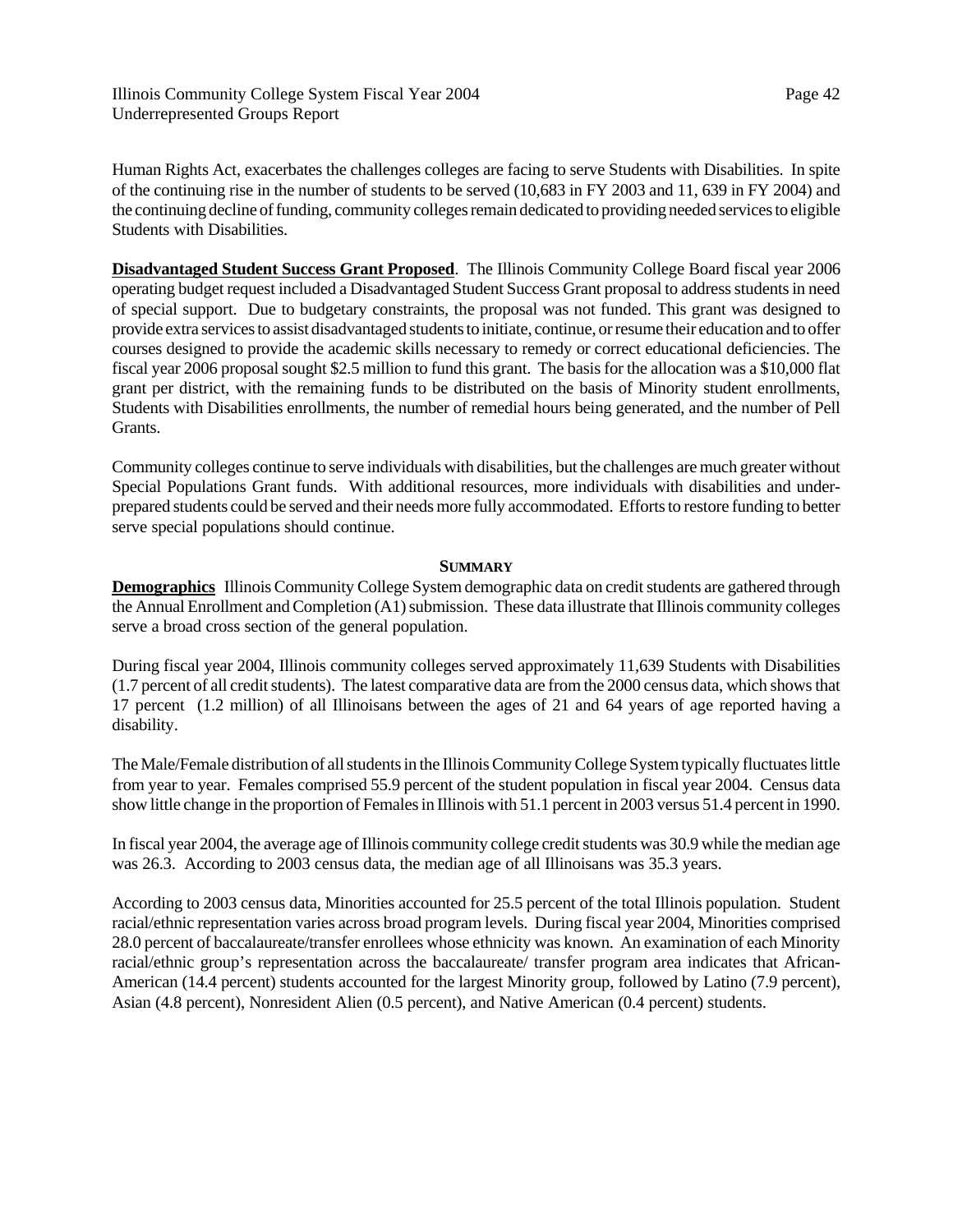Minority students accounted for 28.7 percent of the career and technical enrollments. African-American students had the highest representation among Minorities in career/technical programs and accounted for 15.7 percent of the population. Latino students had the second largest career/technical program enrollment (7.9 percent), followed by Asian students (4.2 percent), Nonresident Alien students (0.4 percent), and Native American students (0.4 percent).

Minority students accounted for nearly two-thirds (64.4 percent) of the individuals enrolled in community college Adult Education coursework whose ethnicity was known in fiscal year 2004. Almost eight out of ten students were Minorities in English as a Second Language programs.

Minority students accounted for 34.1 percent of career/technical graduates, compared to 19.5 percent of baccalaureate/transfer graduates. Minority faculty accounted for 13.5 percent of full-time and 14.2 percent of part-time Illinois community college faculty whose ethnicity was known.

## **ACADEMIC ACHIEVEMENT**

**IPEDS Graduation Rate Survey** – Federal officials have developed an approach for looking at selected educational outcomes called the Graduate Rate Survey (GRS) which is part of the nationwide Integrated Postsecondary Data System (IPEDS) initiative. The IPEDS GRS survey provides a **Graduation Rate** for fulltime, first-time, degree or certificate-seeking students in a specified year and provides a count of the number completing within 150 percent of "catalog" time (i.e., three years for a two-year Associate Degree); and a **Combined Rate** for those who either graduated, transferred to other postsecondary institutions, or were still enrolled at the end of the observation period. Although still limited in the range of potential results tracked, the Combined Outcome Rate measure more fully reflects the range of academic outcomes sought and progress being made by community college students. Even the Combined Outcome Rate reported still undercounts the positive achievements of the community college students.

**Retention Rates** provide a measure of student attachment to college. First-year retention is particularly important since new students – especially recent high school graduates – need to successfully transition to college and the accompanying elevated academic and personal responsibility expectations if they intend to pursue a degree or certificate Elevated Retention Rates show an ongoing engagement in the educational process and the student's persistence demonstrates an attachment to the college. Elevated Retention Rates are typically associated with individuals who are making academic progress and improve the individual's chances of completing a certificate or degree.

Statewide full-time student Fall to Fall Retention Rates were calculated for the most recent three years. Note that the time frames for the GRS related measures and the more recent Retention Rates differ so the numbers will not track across GRS and Fall to Fall retention tables. The GRS figures by definition require three years of retrospective data. Fall to Fall Retention Rates can be calculated after a single year passes.

Retention Rates are always expressed as a percentage. Two percentage figures are provided in the accompanying report: a Retention Rate that includes only individuals who re-enrolled the following fall and an **Adjusted Retention Rate** which includes individuals who re-enrolled the next fall plus those individuals who graduated during the intervening or returning year. Part of the reason for the adjustment is that a variety of community college short-term intensive certificate programs can be completed within one year. In the tables, each student can only generate one positive outcome (unduplicated results). The Adjusted Retention Rate reflects a more comprehensive perspective and will be the focus of the analysis provided. The differences between these two rates tend to be small. Tables also include the unadjusted Retention Rate as another point of reference for interested readers. Statewide retention data are furnished for Students with Disabilities, by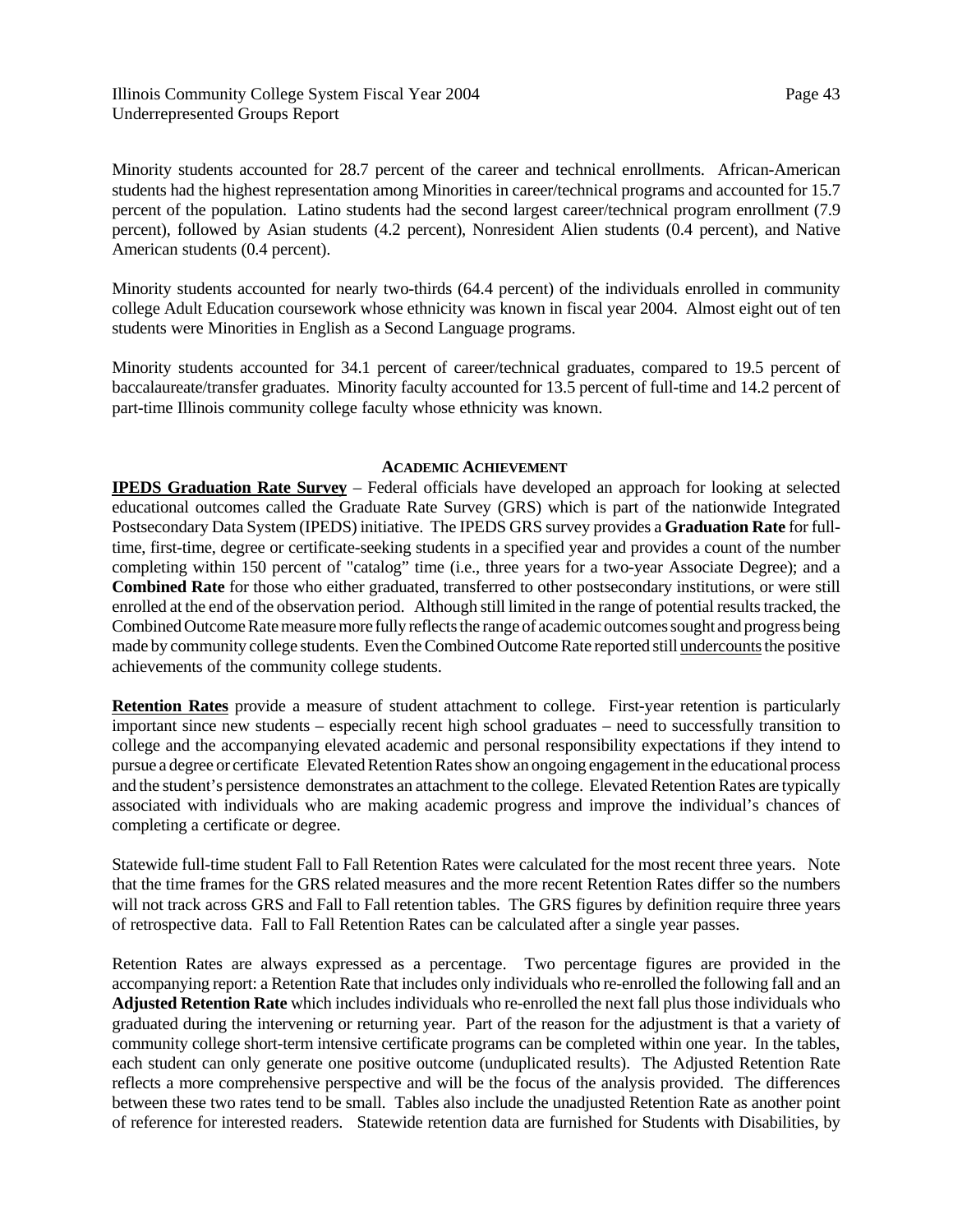Gender, for Minority Students Overall, and by Racial/Ethnic Group for the larger groups.

Having a sense of how the system is making progress at the college level provides a useful point of reference. Hence, counts of colleges reporting increases (1 percent or more), decreases (1 percent or more) and little or no change (less than 1 percent) are provided across the student outcome portions of the report. The Combined Rate and Graduation Rate looks back five years. The Fall to Fall Adjusted Retention is based on a three-year horizon.

# **Students with Disabilities Outcomes**

Over the last five years, on average more than one-third (36.2 percent) of the Students with Disabilities (self reported) who were identified as college ready either graduated, transferred, or were still enrolled – **Combined Rate** -- at the end of the observation period.

Combined Rate results for the latest cohort (59.3 percent) were twice as high as last year's results (28.8 percent). This substantial increase can be partially attributed to a decrease in the number of Students with Disabilities in the latest cohort ( $N = 418$ ) compared to last year ( $N = 503$ ) while 103 additional Students with Disabilities reported either graduating, transferring, or continuing their enrollment in the latest results. Latest Combined Rate results for students without disabilities show that about two-thirds demonstrated documented progress (7.6 percent over Students with Disabilities).

Shifting emphasis to the number of institutions reporting progress, shows that over the five-year period studied, colleges reporting increases in the Combined Rate for Students with Disabilities outnumbered colleges with declines three to one. A handful of colleges  $(N = 5)$  reported little or no change.

Narrowing the focus to Students with Disabilities who completed programs within the GRS time frame shows the following results. Over the last five years, **Graduation Rates** for Students with Disabilities averaged 17.0 percent. The most recent Graduation Rate results for Students with Disabilities (18.7 percent) were higher than the results achieved in four of the last five years. IPEDS does not provide national comparable information on Graduation Rates for Students with Disabilities. The number of colleges reporting Graduation Rate losses (N  $= 19$ ) for Students with Disabilities and gains (N = 18) were about the same, and eleven colleges reported little or no change.

Academic achievement for Students with Disabilities as reflected in the latest Combined Rate – graduation/retention and transfer – shows that many of the Students with Disabilities are being retained within higher education. Breaking apart the GRS, latest GRS Combined Rate results shows that 40.6 percent of Students with Disabilities either were still enrolled or had transferred to another institution. The latest Combined Rate for Students with Disabilities was 7.6 percent lower compared to all other students.

The latest Fall to Fall **Adjusted Retention Rate** results from fall 2002 to fall 2003 show that Students with Disabilities had an Adjusted Retention Rate of 59.2 percent. The Adjusted Retention Rate for Students with Disabilities in the most recent year was comparable to, and just slightly lower (2.5 percent) than, students without disabilities (61.7 percent). The most recent Students with Disabilities results are slightly below the three-year average (62.4 percent). The latest performance of students without disabilities (61.7 percent) mirrors their long-term average.

Nineteen colleges showed increases in their Adjusted Retention Rate over the last three years, 23 colleges registered decreases, and the remaining half-dozen colleges displayed little or no change.

**Bottom Line on Academic Achievement Measures for Students with Disabilities** – The latest results for college ready Students with Disabilities compared to five years ago show positive movement for the Combined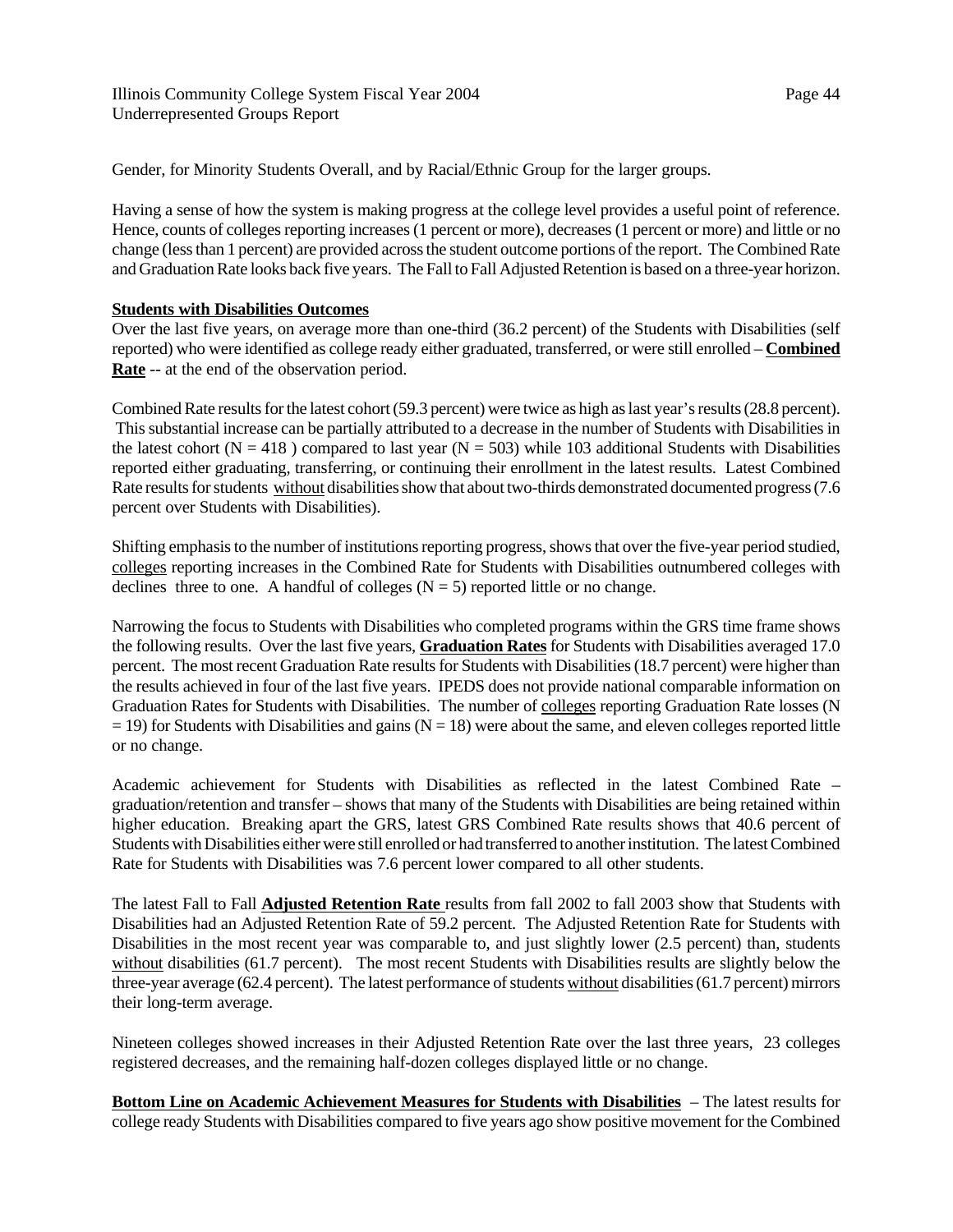Outcome Rate (59.3 percent versus 38.7 percent in 1999) and little change in the Graduation Rate (18.7 percent versus 18.9 percent in 1999). Students with Disabilities Combined Outcome Rates were improving, and the number of colleges showing gains over the last five years outnumbered those with declines 3 to 1. Graduation Rates within 150 percent of catalog time for Students with Disabilities were less positive with some recent improvement noted. The most recent Graduation Rate results for Students with Disabilities (18.7 percent) were higher than the results achieved in four of the last five years. The latest Graduation Results for Students with Disabilities show progress in narrowing the gap with individuals who did not self report as having a disability. Over the last five years, the number of colleges reporting Graduation Rate reductions ( $M = 19$ ) for Students with Disabilities and increases ( $N = 18$ ) were about the same, and eleven colleges reported little or no change.

The latest Adjusted Retention Rate at 59.3 percent was down compared to 2001 (62.9 percent), but remains competitive with the latest Adjusted Rate for students who did not self identify as having a disability (61.7 percent). Trends at the college level were mixed, with the number of colleges showing increases in Adjusted Transfer Rates over the last five years slightly below the number of colleges with decreases.

# **Female Student Outcomes**

Five-year average **Combined Rate** – graduated/ transferred/still enrolled – results for Female (64.9 percent) students were about 5 percent higher than the results attained by Male (60.2 percent) students. Over the last five years, Females consistently outperformed Males by achieving between 4.0 and 5.6 percent higher rates.

The latest Combined Rate outcomes for both Female (68.7 percent) and Male (64.7 percent) students were the highest over the five-year period. Males students have demonstrated recent gains in reducing the performance gap.

Looking at progress at the institutional level, the number of colleges with Female Combined Rate percent increases over the last five years shows that advances lead declines by over three to one.

Female students averaged a 25.5 percent **Graduation Rate** over the past five years and Male students averaged 19.9 percent – a little more than 5.5 percent lower.

The most recent Graduation Rate outcomes were above the five-year average. In the 2003 results, just over onequarter of Female (26.2 percent) and one-fifth of the Male (20.9 percent) students graduated. According to the National Center for Higher Education Management Systems (NCHEMS), the latest available national figures for two-year public colleges show a Female Graduation Rate of 24.7 percent and a Male Graduation Rate was 23.5 percent. Hence, the Illinois Female Graduation rate was slightly higher (1.5 percent) than the national rate. Conversely, Illinois' Male Graduation Rate trailed the national rate by 2.6 percent.

Among the 48 community colleges, 23 colleges reported decreases , 21 colleges reported increases in Female graduates over the five-year period being reviewed, and four colleges experienced little or no change in the percent of Female graduates.

The latest **Adjusted Retention Rate** for Females (63.7 percent) were higher than Males (59.5 percent). Female Adjusted Rates have been consistently higher over the last three years. The latest results were on par with the three-year average for Males and very similar to the three-year average for Females (64.0 percent). Compared to a couple of years ago, 19 colleges showed increases in the Adjusted Retention Rate for Female students, 21 colleges exhibited decreases, and eight colleges showed little or no change.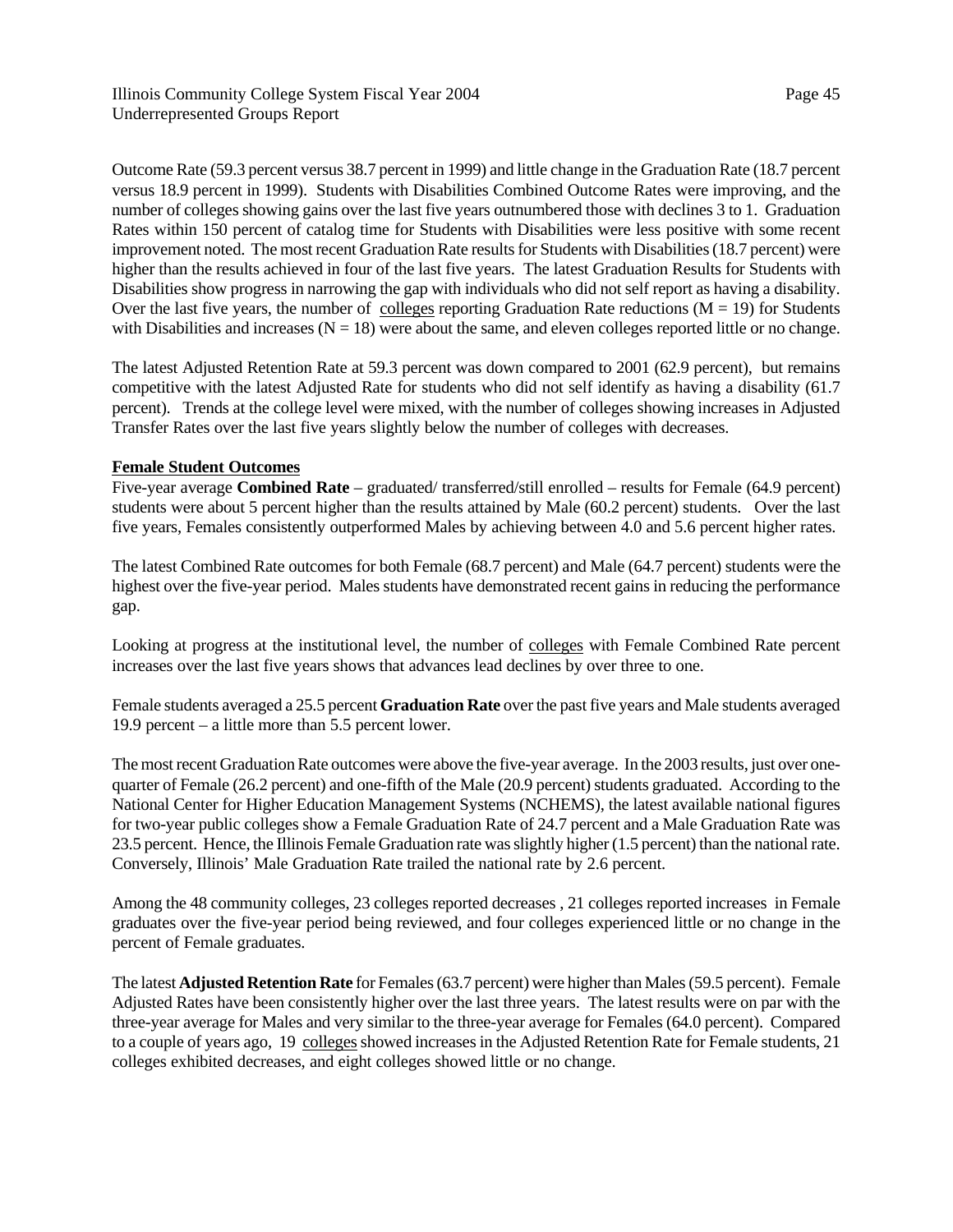**Bottom Line on Academic Achievement Measures for Female Students** – The latest Combined Outcome Rate results were very positive for Female students compared to five years ago (68.7 percent in 2003 versus 64.3 percent in 1999) and the Graduation Rate for Female students showed little change (26.2 percent in 2003 versus 25.9 percent in 1999). Looking at progress at the institutional level, the number of colleges with Female Combined Rate percent increases over the last five years shows that advances lead declines by over three to one.

The Female Graduation Rate for Illinois (26.2 percent) was above corresponding national Graduation Rates (24.7 percent) as reported by the National Center for Higher Education Management Systems (NCHEMS). Among the 48 community colleges, Female student Graduation Rates decreased at 23 colleges, increased at 21 colleges, and were fundamentally unchanged at four colleges.

The latest Adjusted Retention Rate for Female (63.7 percent) students were higher than Males (59.5 percent). Female Adjusted Rates have been consistently higher over the last three years. Compared to a couple years ago, Female student Adjusted Retention Rates were up at 19 colleges, down at 21 colleges, and relatively unchanged at eight colleges.

The most recent comprehensive all student data show that 390,628 Female students were enrolled in Illinois community colleges in fiscal year 2004. Female enrollments increased 5.1 percent compared to five years ago and are fairly consistent with last year (0.6 percent). With 27,365 graduates in 2004, Female completion counts are up 30.2 percent over the past five years. Female completions were up 4.6 percent compared to last year.

## **Minority Students Overall Outcomes**

Over the last five years statewide, on average nearly 55 percent of the Minority students either graduated, transferred, or were still enrolled at the end of the observation period.

Across the board progress is noted as the latest percentage Combined Rates for Minority (60.7 percent) students and White (68.6 percent) students were the highest for both groups over the five- year period. The gap between Minority and White student performance which averaged nearly 10 percent over five years, narrowed to about 8 percent in the latest results.

Over the last five years, more than two thirds of all community colleges in Illinois ( $N = 37$ ) experienced Combined Rate increases in Minority Graduation Rates, eight colleges reported decreases, and three colleges reported little or no change.

Over the last five years Graduation Rates for Minority students averaged 12.2 percent. The most recent graduation results were better than average for Minority Students (12.8 percent or one out of every 7.8 students in the cohort). According to NCHEMS, the Minority student completion rate for two- year public institutions nationwide was 19.1 percent, which is about 1.5 times the Illinois Graduation Rate (12.2 percent).

White students outnumbered Minority students over three to one in the entering full-time cohort. Looking at the latest data, Minority student representation among graduates was lower with White completers outnumbering Minority graduates almost seven to one. The latest GRS results show that White students were twice as likely to graduate within the observation period as Minority students.

Colleges showing increases in Minority Graduation Rate performance outnumbered decreases 1.5 to one. Twenty-seven colleges reported increases in Minority graduates, 18 colleges saw decreases in Minority student Graduation Rates, and three colleges experienced little or no change in Minority completers.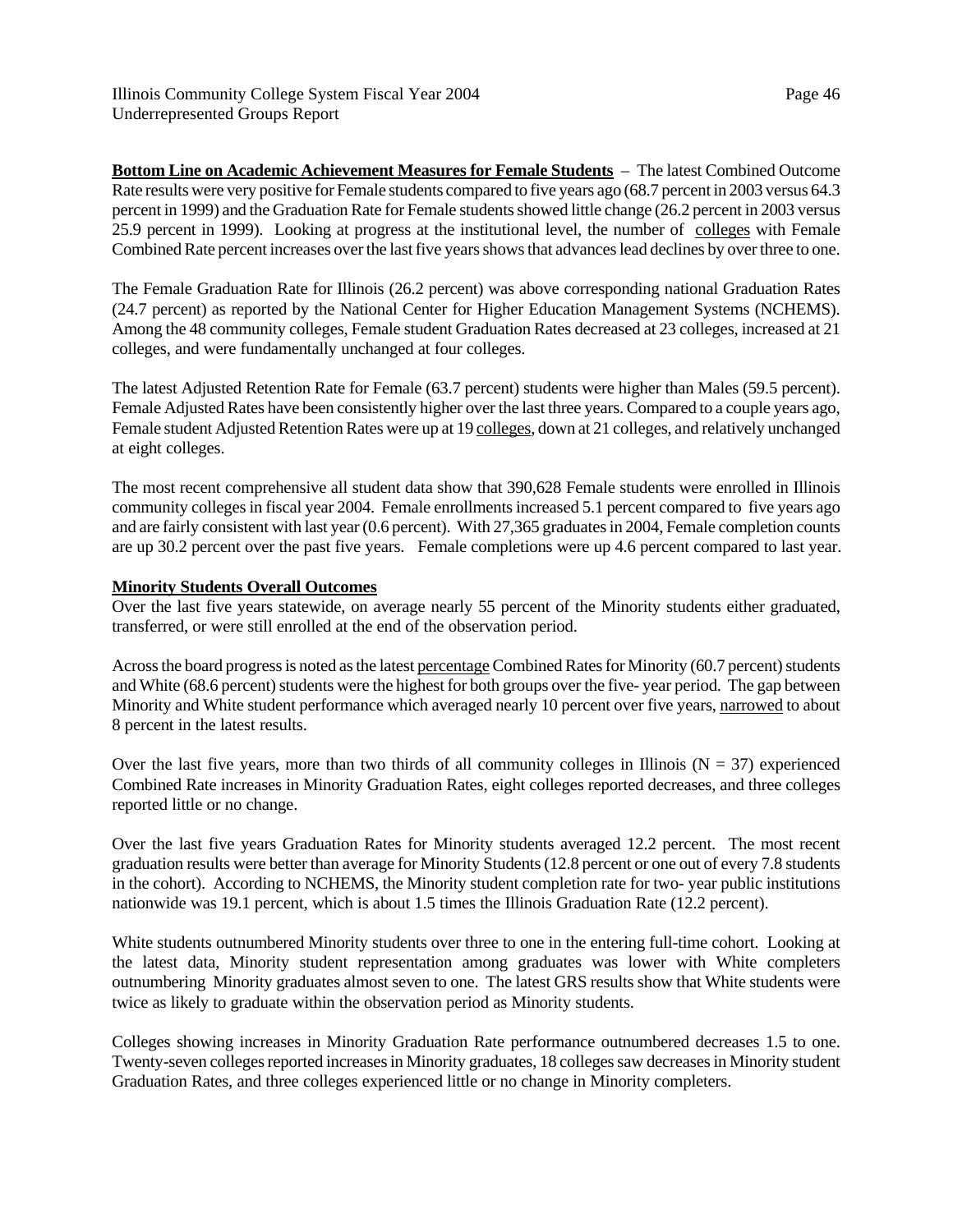The latest data show overall Minority (53.8 percent) students registered lower **Adjusted Retention Rates** than were recorded in the White (64.6 percent) student results. This pattern was consistent over the three years. The latest results are identical to the three-year average for White students and about the same as the overall average for Minority (53.6 percent) students. Compared to last year, Minority students Combined Rate results (-0.8 percent) experienced little change.

**Bottom Line on Academic Achievement Measures for Minority Students** Compared to five years ago, the most recent Combined Rate results for Minority students were very positive (60.7 percent in 2003 versus 54.7 percent in 1999) and Graduation Rate results for Minority students were about .5 percent lower than five years ago (12.8 percent in 2003 versus 13.4 percent in 1999). The latest Combined Rate for Minority (60.7 percent) students was the highest during the five-year period. Advances led declines by more than four to one in the number of community colleges reporting increases in overall Minority Student Combined Outcomes over the five-year period.

According to NCHEMS the Minority student Graduation Rate for two-year public institutions nationwide was 19.1 percent, which is about 1.5 times the Illinois Minority student Graduation Rate (12.8 percent). In Illinois, compared to five years ago, 27 colleges reported increases in Minority Graduation Rates, 18 colleges saw decreases, and three colleges experienced little or no change

The latest data show an **Adjusted Retention Rate for** overall Minority was 53.8 percent, which is above performance levels from two years ago (52.2 percent).

Overall, the most recent comprehensive fiscal year 2004 data show that Minority enrollments increased 8.9 percent compared to five years ago ( $N = 248,275$  in 2004 versus  $N = 227,997$  in 2000). Over the last year, Minority student enrollments showed little change (0.4 percent,  $N = 248,275$  in 2004 versus  $N = 247,338$  in 2003). The number of Minority student completers increased 63.6 percent compared to five years ago ( $N =$ 14,285 in 2004 versus  $N = 8,733$  in 2000). Minority completers increased 9.8 percent over the past year ( $N =$ 14,285 in 2004 versus  $N = 13,012$  in 2003).

## **African-American Student Outcomes**

Over the last five years, on average nearly one-half (48.7 percent) of the African-American students either graduated, transferred, or were still enrolled at the end of the observation period. The African- American student Combined Rate was lower than the corresponding average overall Minority Combined Rate (54.9 percent) and average results for White (64.8 percent) students.

Progress is evident as the latest percentage Combined Rates for African-American (55.9 percent) and White (68.6 percent) students were the highest for both groups over the last five years. Compared to last year, the rate of growth was twice as high for African-American (8.4 percent) students as White (4.2 percent) students. The latest data show that African-American students have made some recent strides in narrowing the Combined Rate outcome performance gap with White students. Transfer and retention are the areas where improvement has been noted.

For African-American students, all 48 colleges showed either positive or negative movement in the Combined Rate measure over the five-year period with advances leading declines at more than four to one.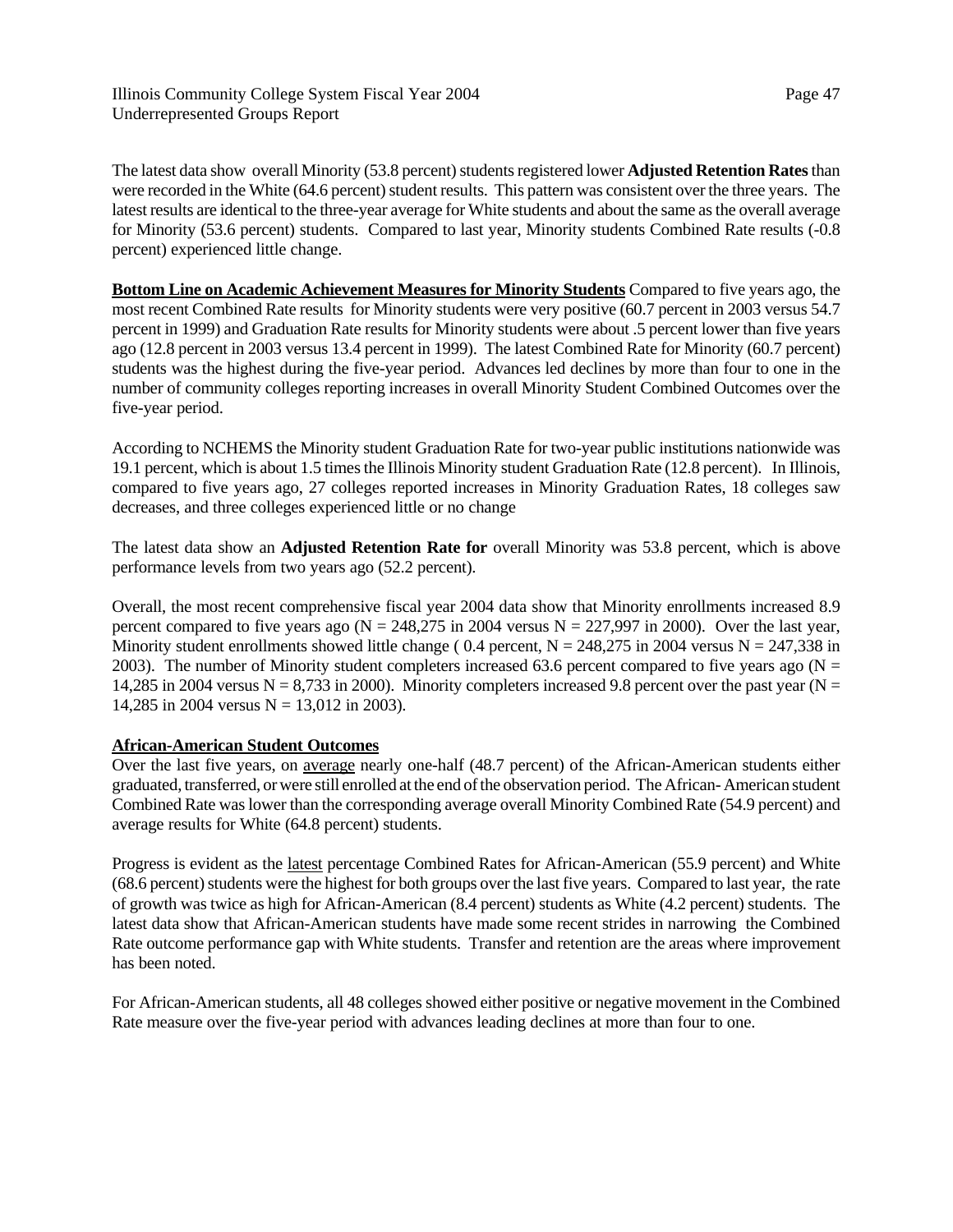Over the last five years, Graduation Rates among African-American students have averaged 10.8 percent compared to 12.2 percent for all Minorities and 25.9 percent for White students. Compared to five years ago, the African-American student Graduation Rates decreased 1 percent (FY 1999 = 11.8 percent versus FY 2003  $= 10.8$  percent), Minority student Graduation Rates were largely unchanged (FY 1999 = 13.4 percent versus FY  $2003 = 12.8$  percent), and White student Graduation Rates increased 1 percent (FY 1999 = 25.9 percent versus FY  $2003 = 26.9$  percent).

At 16.1 percent, the latest in Graduation Rate outcomes gap between African-American (10.8 percent) and White (26.9 percent) students was greater than five years ago (14.1 percent) and very similar to the previous year (15.7 percent) and the five-year average (15.9 percent).

According to NCHEMS, the national completion rate among African-American students for two-year public institutions was 17.7 percent, which is more than 1.6 times higher than the Illinois completion rate (10.8 percent) among African-American students

The latest results highlight the difference between the two types of Student Outcome measures available through IPEDS. Just over one in ten African-American (10.8 percent) students Graduated, while just over one out of two African-American (55.9 percent) students either graduated, transferred, or were still enrolled.

Twenty-two community colleges in Illinois experienced increases in African-American Student Graduation Rates, nine showed little or no change, and 18 colleges reported decreases.

The most current Adjusted Retention Rates for African American students (45.9 percent) were substantially lower than those registered by other large racial/ethnic groups and the overall rate. The latest African-American Student Adjusted Retention Rate was up 1 percent compared to 2001 (44.9 percent).

Twenty-five colleges posted positive Adjusted Retention Rates for African-American students over the last three years, 22 colleges reported decreases, and one college exhibited little or no change.

**Bottom Line on Academic Achievement Measures for African-American Students** The latest results for college-ready African-American Students compared to five years ago show strong positive movement for the Combined Outcome Rate (55.9 percent versus 47.4 percent in 1999) and a reduction of 1 percent in the Graduation Rate (10.8 percent versus 11.8 percent in 1999). The latest Combined Rate for African-American Students was the highest over the time frame reviewed. For African-American Students, persistence and transfer were up while graduation was down compared to five years ago. Just over one in ten African-American (10.8 percent) students Graduated, while just over one out of two African-American (55.9 percent) Students either graduated, transferred, or were still enrolled. Compared to five years ago, colleges with African-American Students Combined Rate increases outnumbered those with decreases by more than four to one.

While the latest African-American Student Graduation Rate was higher than four of the last five years, national data indicate that further improvement is warranted. According to NCHEMS, the national completion rate among African-American students for two-year public institutions was 17.7 percent, which is more than 1.6 times higher than the Illinois completion rate (10.8 percent) among African-American students . Compared to five years ago, colleges reporting increases ( $N = 22$ ) in African-American Student Graduation Rates narrowly outnumbered those reporting decreases  $(N = 17)$ . Nine colleges reported little or no change in African-American Student Graduation Rates.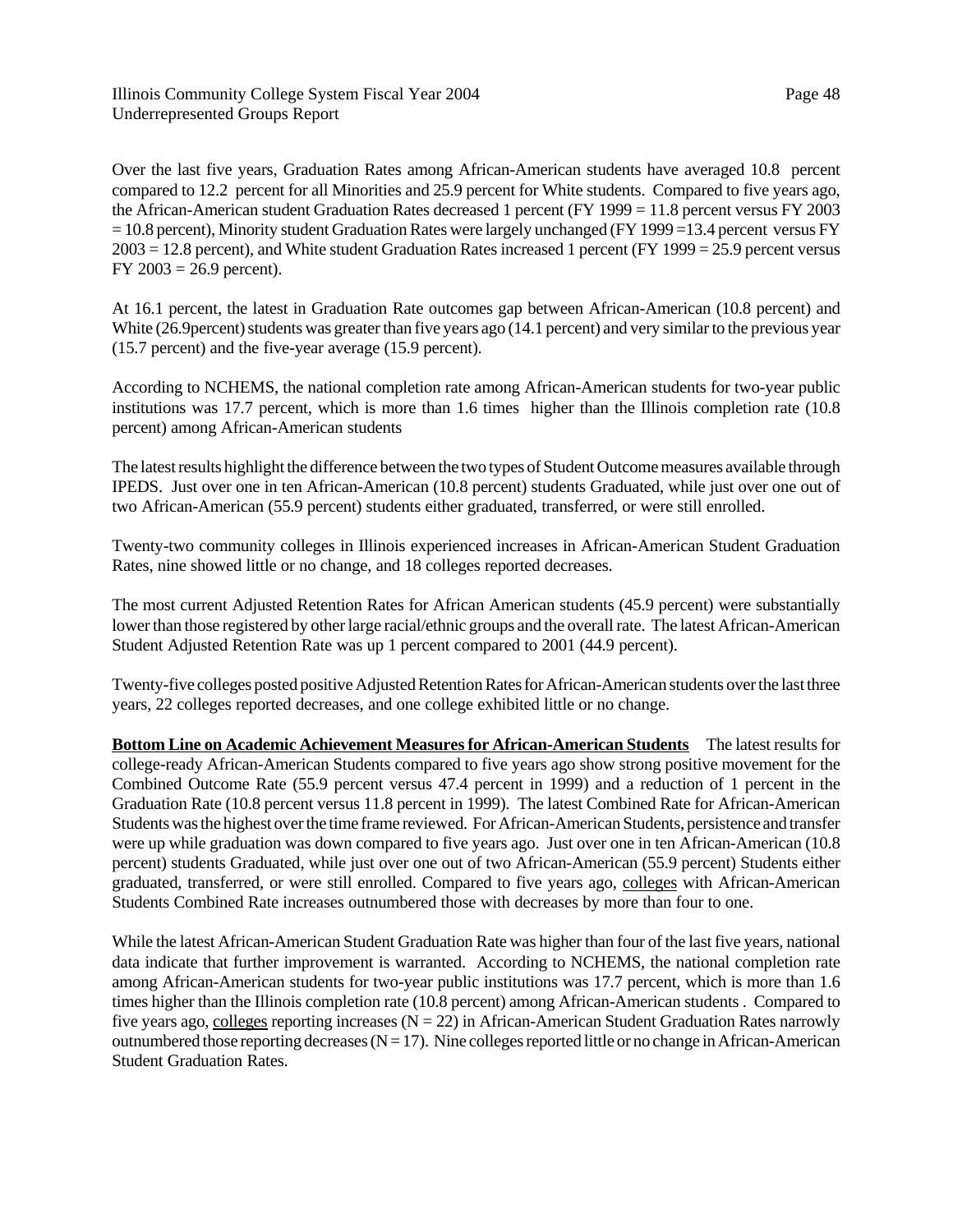The latest Adjusted Retention Rate at 45.9 percent was up 1 percent compared to 2001, but is not competitive with the latest Adjusted Rate for all students (61.6 percent). Trends at the college level were mixed with 25 colleges showing increases in Adjusted Transfer Rates compared to five years ago with 22 colleges reporting decreases and one college reporting little change. The latest Adjusted Retention Rate shows that almost one out of two African-American Students returned or completed in the subsequent year.

In absolute terms, both enrollment and completion are increasing for African-American Students. In fiscal year 2004, there were a total of 101,453 African-American Students attending an Illinois community college. Over the last five years, enrollment by African-American Students is up 9.4 percent and enrollments grew 2.1 percent over the last year. There were 7,229 African-American graduates in fiscal year 2004, which is up 49.5 percent over the last five years and 7.7 percent compared to last year.

## **Latino Student Outcomes**

Over the past five years on average, nearly six out of ten (59.7 percent) Latino students in the GRS tracking cohort graduated, transferred, or were continuing their education. This is almost 5 percent higher than the corresponding Combined Overall Minority Rate (54.9 percent) and approximately 5 percent below the average results for White (64.8 percent) students.

Progress is evident as the latest Combined Rate for Latino students. Nearly two-thirds (64.1 percent) of the Latino students graduated, transferred, or were still pursuing their education, which represents the best results over the last five years.

Over the last five years, approximately three colleges reported increases for every college with a decrease in the Combined Rate for Latino students.

Over the last five years Graduation Rates -- based on the IPEDS approach – among Latino students averaged 14.4 percent compared to 12.2 percent for all Minorities and 25.9 percent for White students.

The most recent graduation results were about average for Latino students (FY 2003 = 14.5 percent and fiveyear average  $= 14.4$  percent).

According to NCHEMS, nationally the Latino student completion rate for two-year public institutions was 16.8 percent compared to 14.5 percent in Illinois.

For Latino students, 22 colleges reported Graduation Rates increases, 18 colleges reported decreases, and nine showed little or no change.

The gap between the latest Latino Combined Outcome Rate and Graduation Rate was 49.6 percent, which is second largest of any racial/ethnic group. The Graduation Rate for Latino students in Illinois was 2.3 percent behind the national Graduation Rate. Based on the latest results, in Illinois just over one in seven Latino students graduated, while nearly two out of three Latino students either graduated, transferred, or were still enrolled.

The latest Fall to Fall Adjusted Retention Rate for Latino students was 61.2 percent. Latino students reported an Adjusted Retention Rate reduction (-1.9 percent) in Fall to Fall retention over the last year.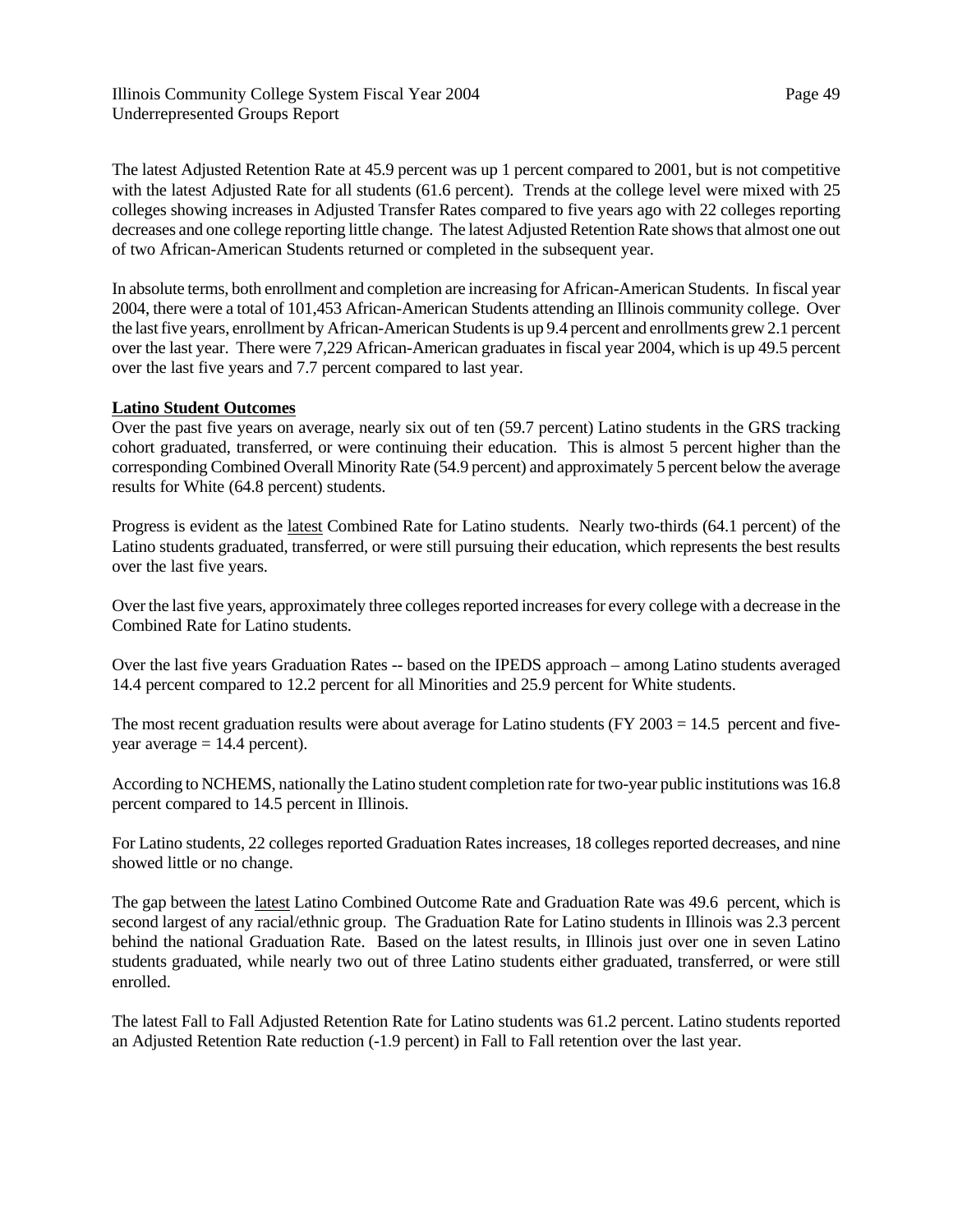Among Latino students, colleges with Adjusted Retention Rate increases over the last three years outnumbered colleges that exhibited declines by two to one. The three remaining colleges showed little or no actual change in Latino student Adjusted Retention

**Bottom Line on Academic Achievement Measures for Latino Students** The latest results for college-ready Latino students compared to five years ago show increased results for the Combined Rate (64.1 percent in 2003 versus 60.3 percent in 1999) and a reduction of 1.7 percent in the Graduation Rate (14.5 percent in 2003 versus 16.2 percent in 2003). Progress is evident in the Combined Rate as nearly two-thirds of the Latino students graduated, transferred, or were still pursuing their education, which was the best results over the last five years.

According to NCHEMS, nationally the Latino student completion rate for two-year public institutions was 16.8 percent compared to 14.5 percent in Illinois. Among Latino students in Illinois, over the last five years, 30 colleges reported Combined Rate increases, 11 reported decreases, and eight demonstrated little or no change. Almost three colleges saw Latino student Combined Rate increases for every college with a decrease.

The latest Fall to Fall **Adjusted Retention Rate** for Latino students was 61.2 percent. Latino students reported an Adjusted Retention Rate increase of 3.7 percent over the last three years. Among Latino students, 30 colleges reported Adjusted Retention Rate increases, 15 reported decreases, and three showed little or no change. Hence, two colleges saw increases for every college with a decrease in the Latino student Adjusted Retention Rate.

A comprehensive look at all student enrollment and completion data show increases among Latino students compared to five years ago. In fiscal year 2004, overall 109,782 Latino students attended an Illinois community college. Over the last five years, enrollment by Latino Students is up 14.1 percent. Latino student enrollments showed little change from the previous year. There were 3,917 graduates in fiscal year 2004, which is an increase of 64.2 percent compared to five years ago and up 6.8 percent compared to last year.

# **Asian Student Outcomes**

Asian students registered the highest five-year average Combined Rate outcomes of any racial/ethnic group. Just over two-thirds (67.3 percent) of the Asian students and almost two-thirds (64.8 percent) of the White students either graduated, transferred, or were still enrolled. Furthermore, Asian students achieved the highest Combined Outcome Rate in each of the last five years. The latest rate for Asian students (70.1 percent) showed little change ( -0.3 percent) compared to five years ago.

While Asian students included in the GRS cohort performed well, there were relatively few individuals included  $(N = 877$  in latest data). Looking for opportunities to increase the number of full-time, first time Asian students in the entering cohort would benefit more individuals and could enhance overall statewide rates.

Eighteen colleges reported increases in the rate of Asian students who graduated, transferred, or were still enrolled, 22 colleges experienced decreases, and nine colleges saw little or no change in Asian student Combined Rate results.

Over the last five years, Graduation Rates for Asian students averaged 13.0 percent across the five-year period, the percent of Asian students graduating increased by 2.0 percent, and the number of Asian students who graduated increased by 22 (from 105 to 127). National Graduation Rates for Asian students were not provided by NCHEMS.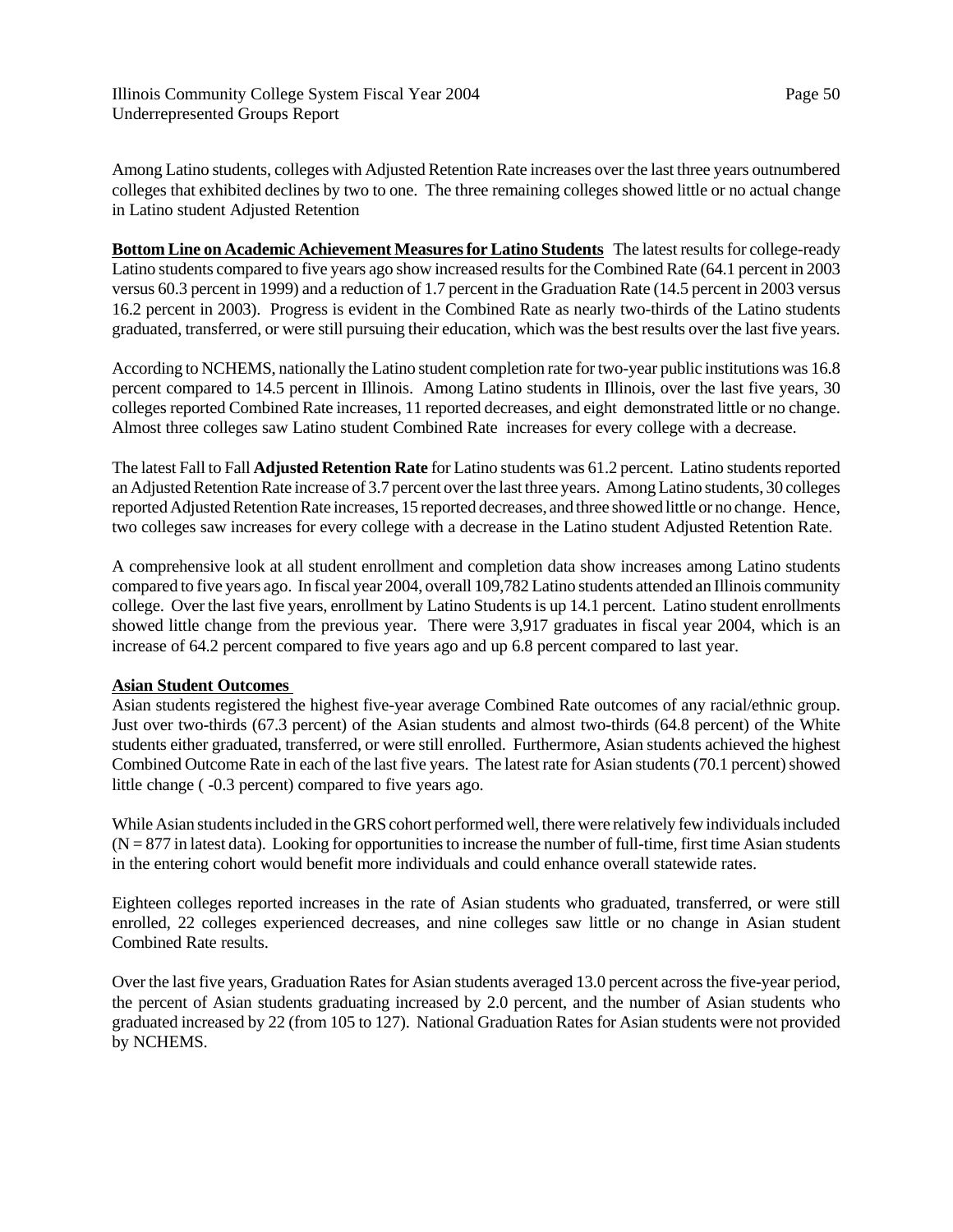The most recent Asian student Graduation Rate results were above average (14.5 percent) and 1.4 percent higher than the previous year (13.1 percent).

Results attained by Asian students highlight the difference between the two types of GRS student outcome measures. Approximately one out of seven Asian students graduated, while over two out of three Asian students either graduated, transferred, or were still enrolled,

Over the last five years, 18 colleges saw increases in Asian student Graduation Rates, 13 colleges experienced decreases, and 18 colleges saw little or no change.

Combined Rates for Asian students were strongly positive. Asian student Graduation Rates leave room for additional improvement.

Among the largest groups, the latest racial/ethnic breakouts of the data show that Asian (69.0 percent) students demonstrated the highest Fall to Fall **Adjusted Retention Rates**. Over the last year, short-term Asian students reported an improvement in the Adjusted Retention Rate (2.0 percent). Over the last three years, 26 colleges reported increases in their Fall to Fall Adjusted Retention Rates for Asian students, 14 colleges exhibited decreases, and eight colleges displayed little or no actual change.

**Bottom Line on Academic Achievement Measures for Asian Students** – The latest results for college-ready Asian students compared to five years ago show little change in the Combined Rate (70.1 percent versus 70.4 percent in 1999) and gains in the Graduation Rate (14.5 percent versus 12.5 percent in 1999) with additional room for further upward movement in completions. Note that Asian students had the highest Combined Rate during each of the last five years. Institutional Combined Rate outcomes for Asian students were mixed compared to five years ago, as 22 colleges posted declines,18 colleges reported increases, and eight colleges saw little or no change.

The most recent Graduation Rate results for Asian (14.5 percent) students were the highest achieved over the last five years, but were not competitive with the overall Graduation Rate results (23.5 percent). College-level results were mixed. Compared to five years ago, 18 colleges recorded Graduation Rate gains among Asian students, 17 reported little or no change, and 13 colleges saw losses.

The latest Adjusted Retention Rate for Asian students increased compared to two years ago (69.0 percent in 2003 versus 66.5 percent in 2001). Adjusted Retention Rates for Asian students were consistently higher than the all student overall Adjusted Retention Rate (61.6 percent in 2003 and 61.5 percent in 2001). College-level data show that 26 colleges experienced increases in the Adjusted Retention for Asian students and advances outnumbered losses nearly two to one.

The latest comprehensive data show both enrollment and completion are increasing for Asian students. In fiscal year 2004, overall 31,185 Asian students attended an Illinois community college. Over the last five years, enrollment by Asian Students is up slightly (1.4 percent) and enrollments grew 1.2 percent over the last year. There were 2,734 Asian graduates in fiscal year 2004, which is up 116.6 percent over the last five years and 20.9 percent compared to last year.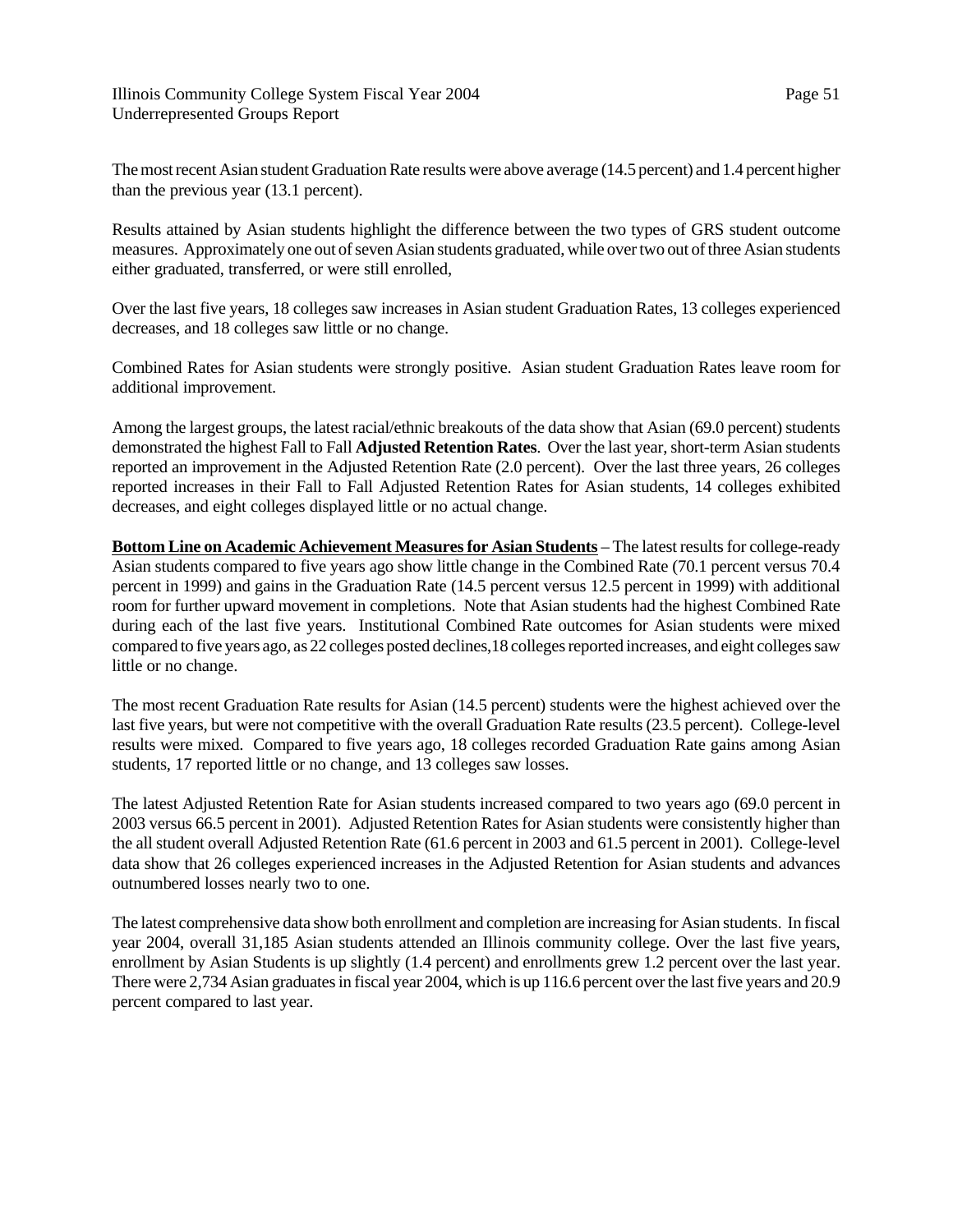## **PROMISING PRACTICES SUMMARY**

All Illinois community colleges provide special programs and services that aim to increase participation and achievement among students, faculty, and staff from traditionally underrepresented groups in higher education. Many colleges reported how Student Success Centers, Early Alert Initiatives, and Transfer Centers help to improve the quality of education for students and increase retention and graduation rates. Other colleges reported on high impact strategies and initiatives that assist Minorities, Students with Disabilities, and Females with their academic endeavors.

**Centralized Student Success Centers** are widely used in the Illinois Community College System to provide special support services to all students, particularly those who possess characteristics which increase the likelihood that they could experience academic difficulty. Student Success Centers typically provide services such as tutoring, advising and counseling, test proctoring, study skills workshops, note taking assistance, peer mentoring, and tutor training. Student Success Center services have been effective in increasing the retention, graduation, academic standing, and grade-point averages of the students that utilized the resources. The **Early Alert (EA) initiatives** also are highly successful in helping at-risk students succeed in community colleges. EA initiatives have been implemented to quickly identify academically at-risk students and jointly develop an action plan to improve results by assessing deficiencies, building skills, and coordinating the delivery of available support services. Students identified through EA systems are exhibiting academic performance at the beginning of a given course that would lead to failure if continued without corrective action. Another service that enables positive student outcomes and increases retention and graduation rates at community colleges are **Transfer Centers**. Transfer Centers have become an integral part of community college efforts to improve the academic and transfer success of all students, with an emphasis on promoting positive movement for Minority students. Programs in Transfer Centers include summer bridge seminars for incoming freshmen, intensive academic and personal advising, academic workshops, and cultural events.

To serve the increasing numbers of students in Underrepresented Groups, many community colleges reported on unique strategies, programs, and services to help Minorities, Students with Disabilities, and Females succeed in higher education. Among those intense services for Disability Students included the **Fostering Academic Achievement in Students with Disabilities** at Danville Area Community College. The foundation of the program is intrusive developmental academic advising specifically tailored to the unique needs of Students with Disabilities. The secret to success lies in the highly collaborative nature of the program. The program involves building a supportive network of relationships with on-campus faculty and staff, as well as coordinating services with local disability service providers and community agency personnel. Many strong support services for Minority students have been implemented in community colleges statewide. **The Directing Results Through Educational and Academic Mentoring (DREAM)** at Moraine Valley Community College is designed to enable Minority students and students whose primary language is not English achieve their educational and career goals through a mentoring relationship with faculty and staff. The objective of this program is to ensure that students who participate in the DREAM program identify and utilize support services, decide on their career goals, and achieve a 2.0 minimum grade point average. The programs and services specifically designed for Females at community colleges foster growth academically and in their personal lives as well. The **Women's Program Life Skills Discussion Group** series at William Rainey Harper College was launched in July 2004 to cultivate peer support among the Women's Program participants while teaching life and academic success skills. Participants gather twice a month for an hour and a half of informal group activities and discussion on a relevant life skills topic. Topics include goal-setting, time management, stress management, confidencebuilding, and a job search toolbox.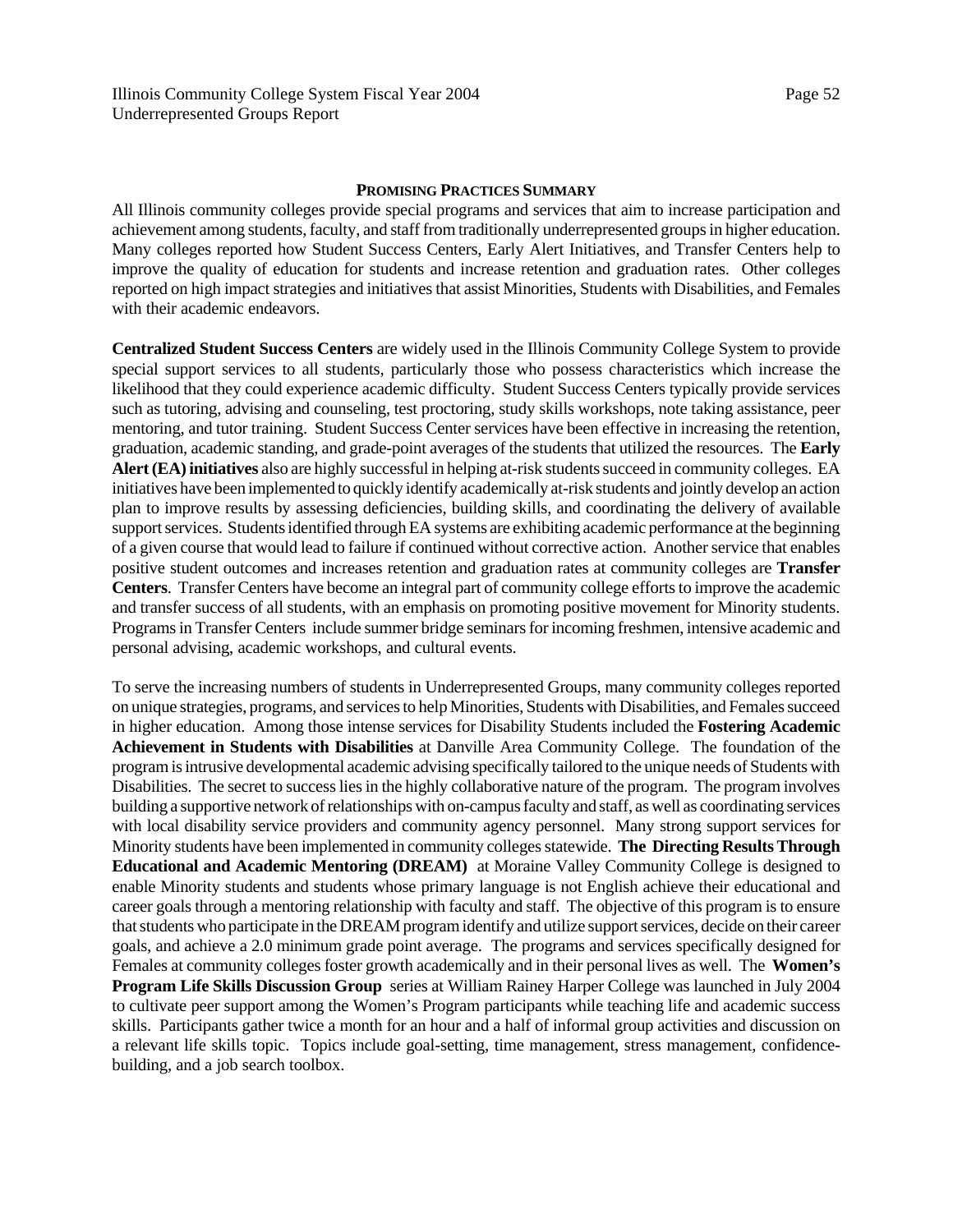Community colleges continue to offer a multitude of unique programs and services for Minority students, Students with Disabilities, and Female students. The high impact initiatives facilitate their success in higher education. The achievement of Underrepresented Groups remains a top priority for community colleges statewide.

## **PROVIDING RESOURCES TO PROMOTE STUDENT SUCCESS**

Recent state-level funding losses are impacting community college efforts to serve individuals with disabilities and other underrepresented groups. Historically, the Illinois Community College System's Special Populations Grant was one important source of funding to furnish needed services. However, due to fiscal constraints, dedicated funding for the Illinois Community College System's Special Population Grant was discontinued in fiscal year 2003, which was a nearly \$13 million loss. It provided support services to individuals in need of academic skill enrichment to remedy educational deficiencies. Many colleges have noted that the elimination of the Special Populations Grant has been detrimental to students who were provided services through grant funding. Colleges have reported that state- and federal-mandated services to Students with Disabilities that were funded through the Special Populations Grant are now being paid for out of operating budgets, which further reduces service capabilities to students in other areas. Colleges have also reported that the loss of the Special Populations Grant impedes their ability to provide other nonmandated education services. The Illinois Community College System sought \$2.5 million for a Disadvantaged Student Success Grant for fiscal year 2006, but no funds were appropriated due to state budgetary constraints Efforts to restore funding to better serve underrepresented groups should continue.

Funding sources for Students with Disabilities are drying up. During fiscal years 2004 and 2005, cooperative agreements between community colleges and the Department of Human Services' Division of Rehabilitation Services (DRS) have changed substantially. Available funding from DRS for the partnership has been greatly reduced, payment caps implemented, and future eligibility requirements revised upward potentially excluding many Students with Disabilities. Community colleges must serve individuals with disabilities in order to be in compliance with federal law. Individuals with disabilities are part of the communities the colleges serve, and providing needed services to individuals with the ability to benefit is a foundational aspect of the Illinois Community College System's mission. Decreased funding, combined with mandates from the American with Disabilities Act, Vocational Rehabilitation Act, and Illinois Human Rights Act, exacerbates the challenges colleges are facing to serve Students with Disabilities. In spite of the continuing rise in the number of students to be served (10,683 in FY 2003 and 11,639 in FY 2004) and the continuing decline of funding, community colleges remain dedicated to providing needed services to eligible Students with Disabilities.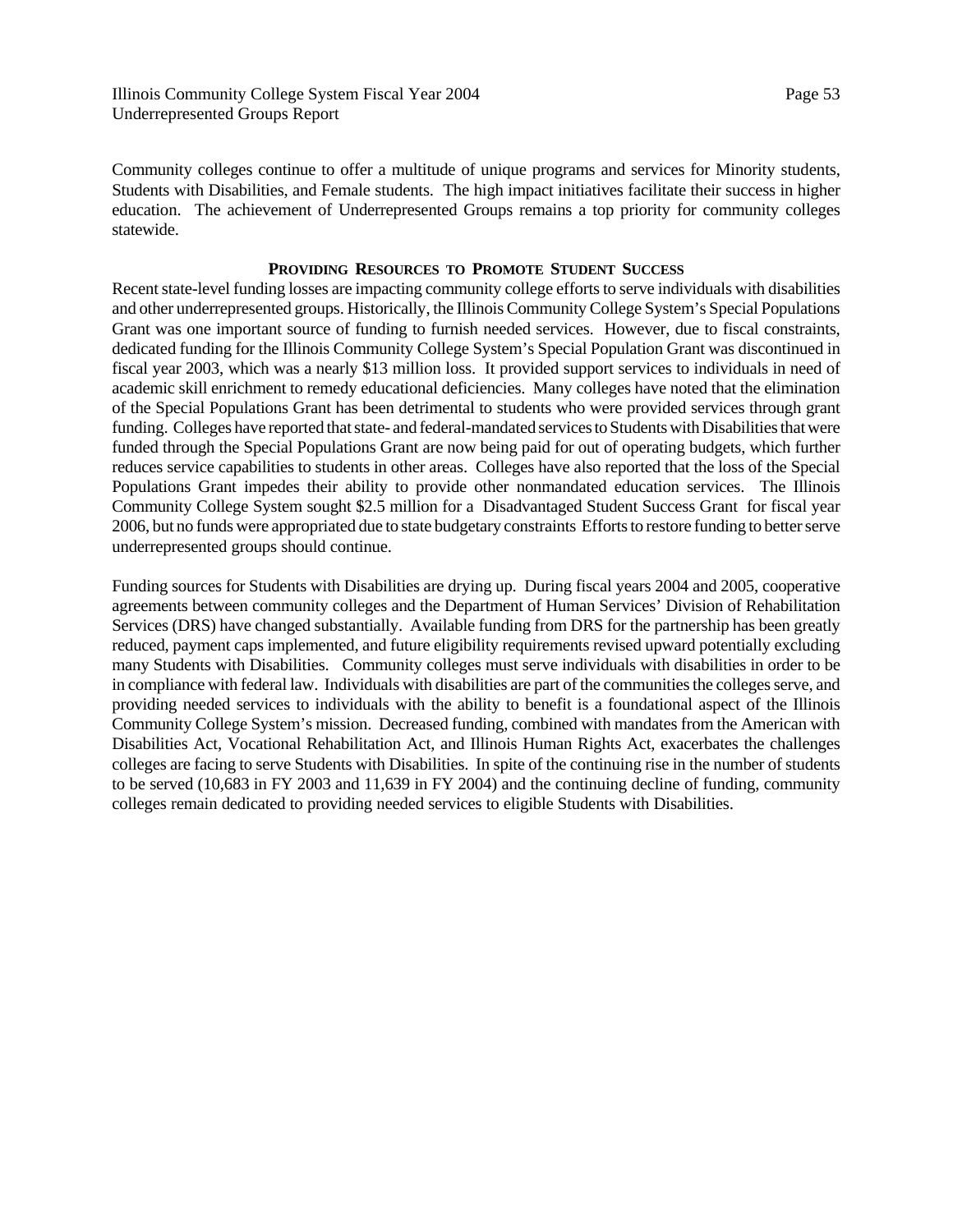# **FUTURE DIRECTIONS**

The structure of the Underrepresented Groups Report continues to evolve in an effort to focus activities and resources on high impact initiatives. A series of focused topics has been identified structured around a three-year repeating cycle. Topics scheduled to be addressed to increase participation of minorities, women, and persons with disabilities include:

Fall 2005: Recruitment and Preparation - Programs and initiatives related to the recruitment and retention of diverse student, faculty, and staff, as well as activities related to the student transition (high school to college, adult education to college, developmental education to college, etc.), and public-private partnerships are scheduled to be addressed.

Fall 2006: Campus Climate - Programs and initiatives associated with diversifying campus academic and social environments have been identified for emphasis. A group of college and university representatives plan to meet during summer 2005 (FY 2006) to provide additional guidance as college officials continue looking at Campus Climate. Colleges will receive additional advanced notice on this topic to allow necessary survey initiatives to occur prior to the fall 2006 (FY 2007) submission date.

Fall 2007: Academic Achievement - Initiatives related to college success and transition to the workplace are scheduled for examination (i.e., persistence, completion, time to degree, programmatic diversity, etc.).

A set of review questions will be furnished each year. An additional topic may be added periodically to address emerging priority issues or concerns as they arise.

# **RECOMMENDATIONS**

1. The Illinois Community College Board and colleges should make the pursuit of additional funding to provide services and support to underrepresented groups a priority.

Historically, the Illinois Community College System's Special Populations Grant was one important source of funding to furnish needed services. However, due to fiscal constraints, dedicated funding for the community college system's Special Population Grant was discontinued in fiscal tear 2003. The Special Populations Grant was restricted funding that provided special support services to assist special population students to initiate, continue, or resume their education. It supported services to individuals in need of academic skill enrichment to remedy educational deficiencies. For other students, these funds were used to provide accommodations for their special needs and provide educational opportunity. The Special Populations Grant, nearly \$13 million in fiscal year 2002, was eliminated in the fiscal year 2003 budget and has not been restored. Although the current fiscal climate is challenging, the need for programs and services to serve these individuals continues to be strong.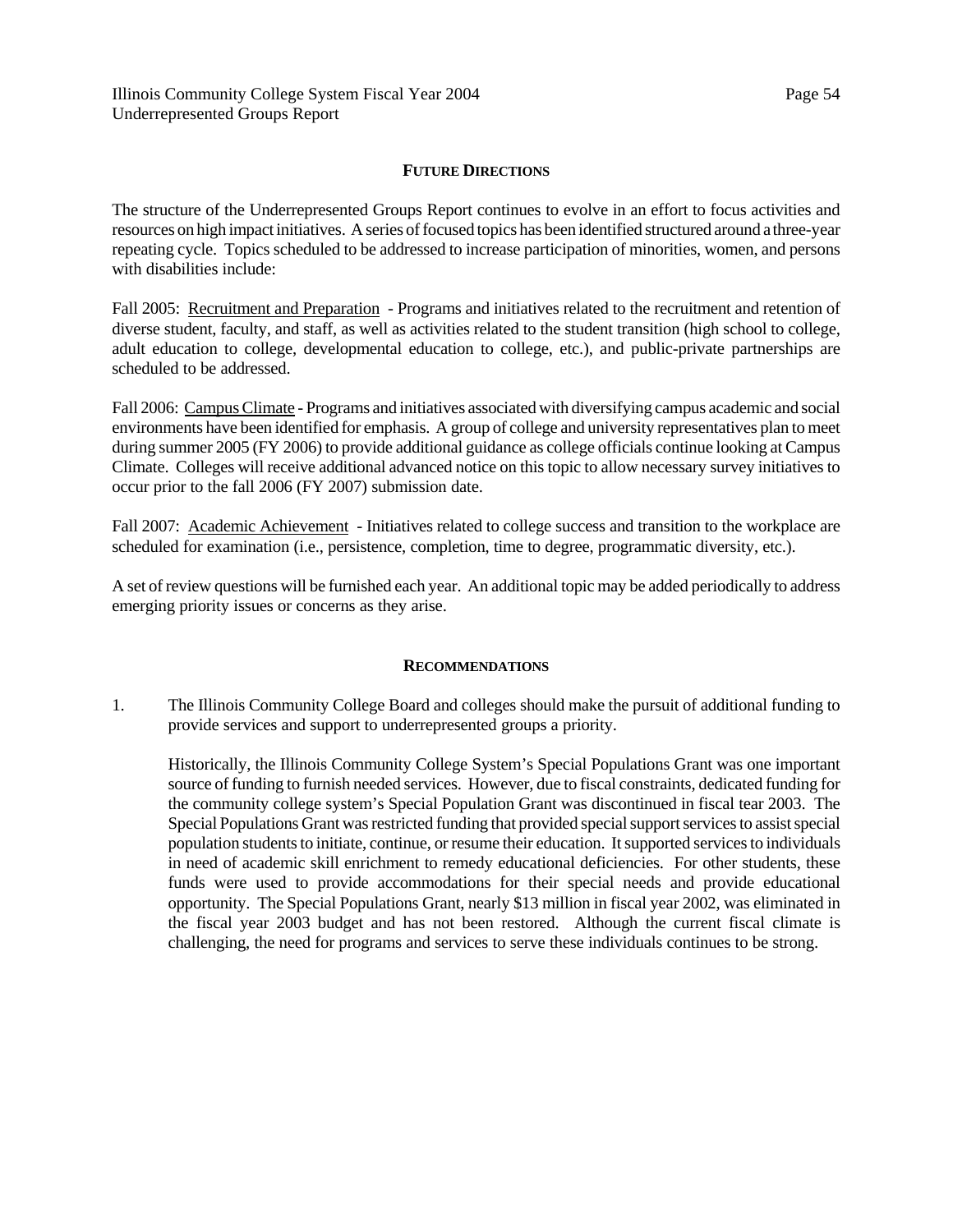2. Steps to assist additional Minority and other underrepresented students in their efforts to arrive college ready and enroll full-time would benefit all students. Better secondary academic preparation can position students for more timely degree or certificate completion for those individuals interested in pursuing formal awards. Similarly, better secondary preparation provides individuals seeking workplace skills the opportunity to reach their goals at an accelerated pace

For younger students, building on and expanding partnerships with secondary education and for all students expanding financial aid are keys to achieving further success. It will take collaborative efforts to help students arrive fully prepared for college with the ability to afford to pursue their studies fulltime. Recently passed legislation at the state level to elevate high school graduation standards provides positive movement in this area. Additional support services at the secondary level will most likely be needed to assist students in their efforts to meet these elevated standards. Dual enrollment and dual credit opportunities can be used as an incentive for students to attain higher level skills while still enrolled in secondary school.

3. The Illinois Community College Board and partners should collaboratively pursue with the Department of Human Services' Division of Rehabilitation Services additional funding to provide the assistive technology and auxiliary services necessary for individuals with disabilities to more fully participate in higher education opportunities.

Illinois community colleges have a proud tradition of providing access to higher education to all individuals who can benefit and are challenged by the current fiscal climate, which makes it increasingly difficult to meet the needs for support services. The cost of providing appropriate services to Students with Disabilities ranges from modest to substantial based on the needs of each particular student. Colleges also have reported that the loss of the Special Populations Grant impedes their ability to provide other nonmandated education services.

4. State and local discussions aimed at dedicating additional resources to support Students with Disabilities in the community college system should continue. A return to funding levels by the Department of Human Services' Division of Rehabilitation Services (DHS DRS) similar to what was available two years ago would be a positive step. Earlier funding levels represented a more balanced partnership between the colleges and DHS DRS collaborators and Students with Disabilities benefitted.

External funding sources to serve Students with Disabilities is drying up. During fiscal years 2004 and 2005, cooperative agreements between community colleges and the Department of Human Services' Division of Rehabilitation Services (DRS) have changed substantially, and available funding from DRS for the partnership has been greatly reduced. Due to budgetary constraints within the agency, in fiscal year 2004 DRS pledged to pay one-half of documented needed services for Students with Disabilities within a series of cooperative agreements. In fiscal year 2004, local community colleges contributed the remaining half of these costs. Due to further shortfalls in the vocational rehabilitation services budget, in fiscal year 2005 DRS placed a cap on their payments for services provided to Students with Disabilities. DRS agreed to pay half of the capped amount which, in many instances, increased the community college's monetary contribution required to provide needed services to disabled individuals. Future reductions in the amount of the cap to be paid by DRS are being encountered as plans are being finalized for fiscal year 2006, along with elevated eligibility requirements where students will need to prove they are the "most" disabled rather than be part of a system that looks at the strengths of the individual. Individuals with disabilities are part of the communities the colleges serve, and providing needed services to individuals with the ability to benefit is a foundational aspect of the Illinois Community College System's mission. Decreased funding, combined with mandates from the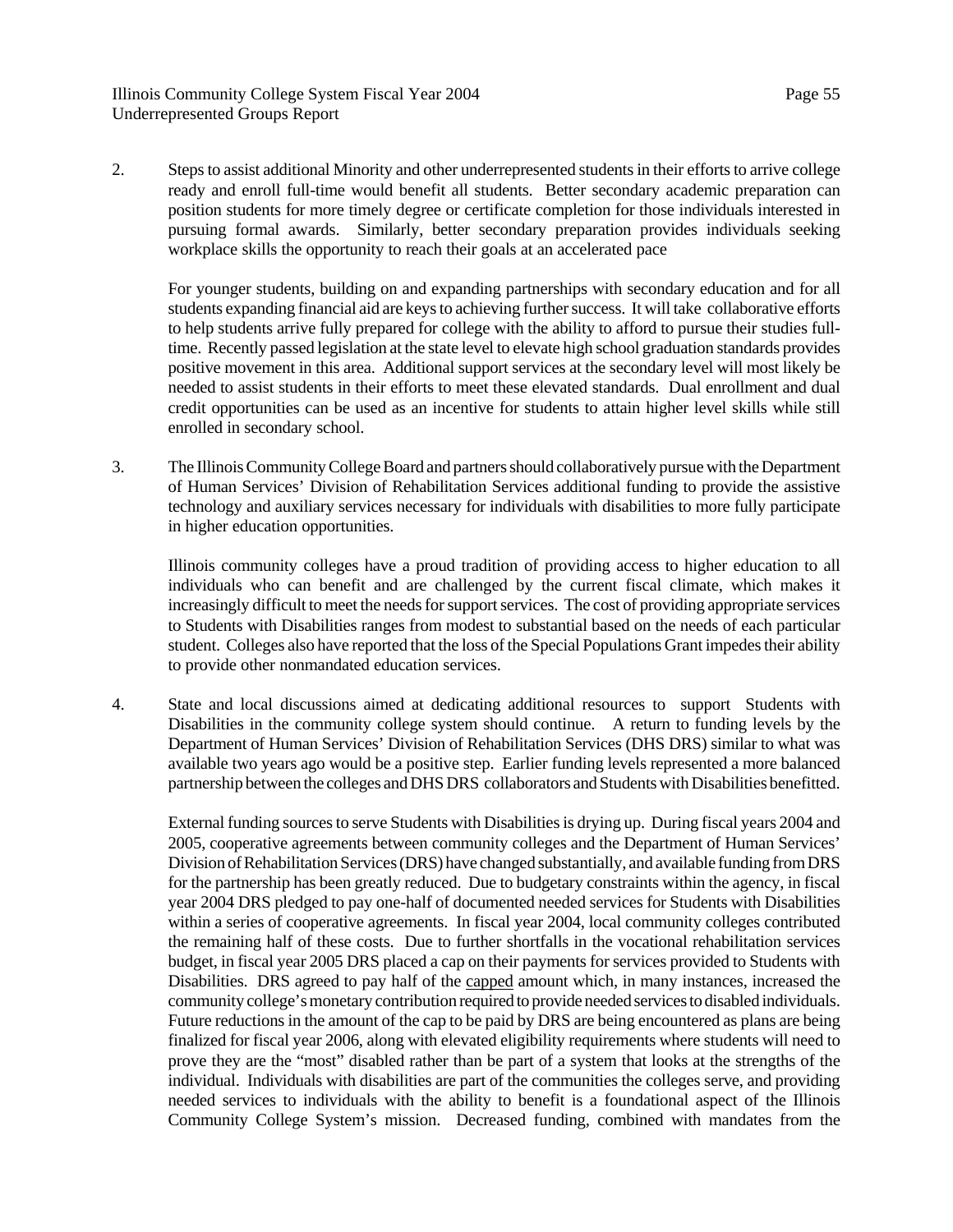American with Disabilities Act, Vocational Rehabilitation Act, and Illinois Human Rights Act, exacerbates the challenges colleges are facing to serve Students with Disabilities. In spite of the continuing rise in the number of students to be served (10,683 in FY 2003 and 11,639 in FY 2004) and the continuing decline of funding, community colleges remain dedicated to providing needed services to eligible Students with Disabilities.

5. College officials are encouraged to fully cooperate with additional information requests about the types of disabilities which individuals possess who are enrolled in community colleges.

Accurate and completion information about the types of disabilities community college students possess are important to developing a more complete understanding of the volume of students being served and the types of needs being addressed. Documenting unmet services needs in the community also provides valuable information.

6. College officials are asked to develop action plans and continue efforts to improve underrepresented student performance on outcome measures at the local level, including Graduation Rates, Combined Outcome Rates (graduation, transfer, and persistence), and Fall to Fall Adjusted Retention Rates.

Comparing local results with statewide results as colleges did in their reports can help officials identify those areas where additional progress is needed most at the local level. College officials are encouraged to develop high impact action plans to address those measures – Graduation Rates, Combined Rates (graduation, transfer, and retention), and Fall to Fall Adjusted Retention where opportunities exist. Academic Achievement is scheduled to be the focus topic in the Underrepresented Groups Report again in three years, and colleges will be asked to describe progress made during the intervening period.

The Postsecondary Perkins Performance Enhancement Grant is one available resource that colleges have used effectively to develop, implement, and improve computerized automated degree and certificate audit systems. These funds offer colleges the opportunity to build on past accomplishments and further refine their degree audit systems to the point where they can be used to both recognize student accomplishments and prompt positive actions by students. Highly developed degree audit systems can allow students to monitor their own progress to degree and certificate completion via the internet. Additionally, colleges can use these systems to identify students who are close to graduating, inform them of their status as being on the verge of completing a program, generate letters or emails welcoming these individuals back to campus, and then provide these students with priority registration for the remaining classes they need to graduate.

7. The colleges and the Illinois Community College Board should continue collaborating with partners in the delivery of high skills, high demand education and training programs. As a part of these initiatives, an emphasis should be placed on expanding access and revitalizing support systems that promote student success particularly for those individuals from traditionally Underrepresented Groups who can benefit.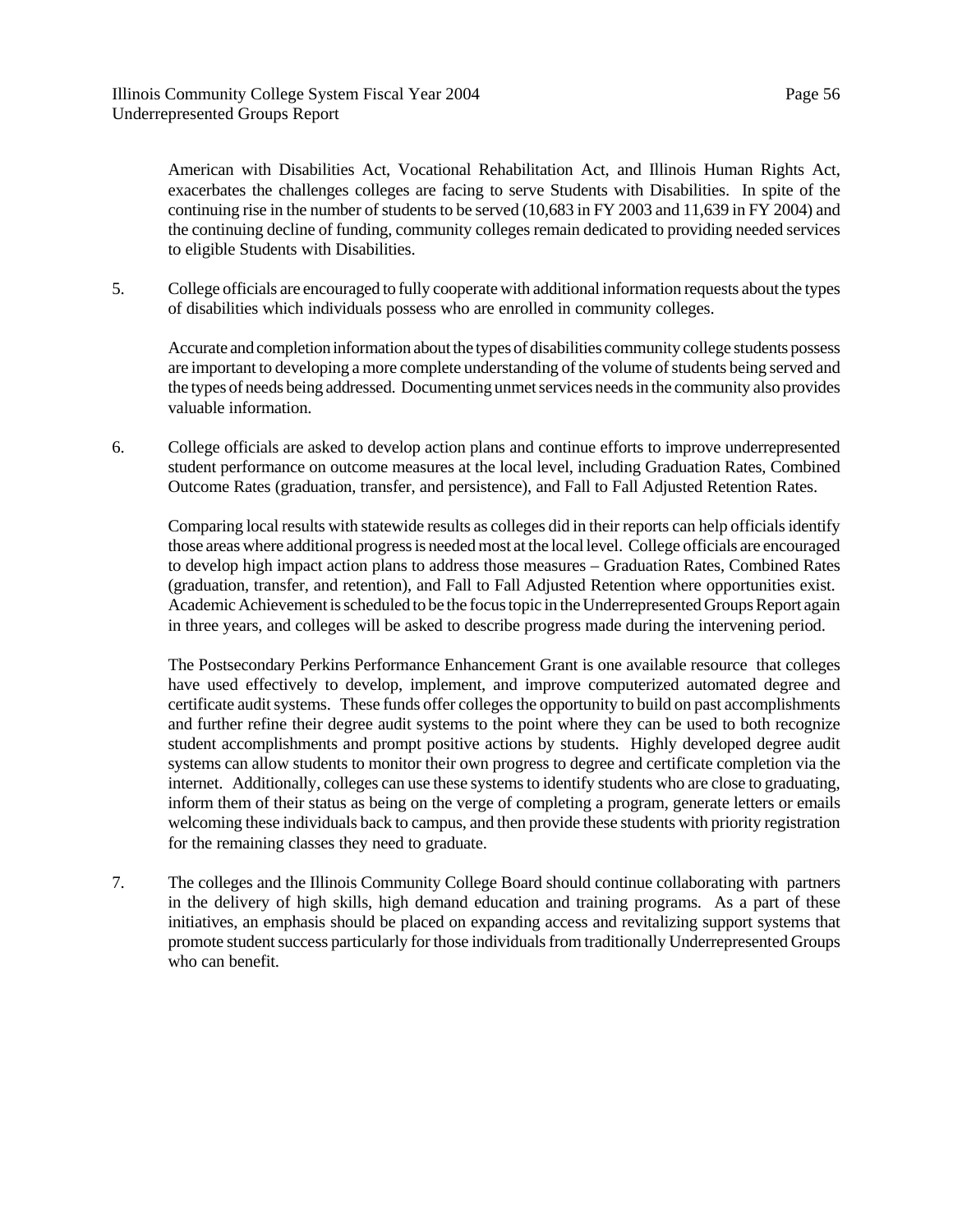The Critical Skills Shortage Initiative is one important collaborative education and training effort in Illinois that is mobilizing resources to identify and address occupations where the demand for skilled workers is outpacing the supply. Opportunity Returns is another regional initiative aimed at providing tailored economic development opportunities to Illinoisans. Providing training in areas related to Homeland Security is a third statewide priority initiative. Community colleges have the expertise, interest in collaboration, and the mix of programs and courses to help the state take action on high impact projects.

# **CONCLUSION**

Demographic shifts and increasing workplace skill demands are challenging states and the nation to address shortages of educated and trained workers. Community colleges take pride in playing a pivotal role in educating and training a broad cross section of the population. Providing additional opportunities to individuals from traditionally underrepresented groups to participate and succeed in postsecondary education is in the best interests of these individuals and society as a whole. Carnevale & Desrochers (2003) make a strong case about the foundational importance of the skills building programs available through community colleges in preparing individuals for high wage careers.

With the retirement of the baby boomers and increases in jobs requiring college-level knowledge and skills, the nation (*and the state*) faces a prospective shortage of workers needed for economic growth and competitiveness. . . The skills essential to success in college are much the same as those it takes to get ahead in the workplace. Just as educators have learned that courses like Algebra II are the gatekeepers to higher education, everyone must now come to understand that they are gatekeepers to well-paying jobs, as well. . . There is an increasing convergence between the skills needed to succeed in college and those necessary to succeed in the workplace. . .

In the United States, the increasing divide between those with skills at the "some college" level and those with skills typical of people with high school or less has increased income dispersion to the point where the United States has the widest income differences among the world's advanced economies. Currently, about 40 percent of American adults do not have skills typical of those with some college, but the fastest job growth will occur in those jobs in which incumbent workers currently have skill levels that reflect at least some postsecondary education or training. Looking into the future, there is every reason to believe that the demand for college-educated workers will continue to grow along with the income divide between those who have some postsecondary education and those who do not. Carnevale & Desrochers (2003). Standards for What? The Economic Roots of K-16 Reform. Princeton, NJ: Educational Testing Service.

http://www.ets.org/research/dload/standards\_for\_what.pdf

Illinois has recognized these problems and is responding. The Critical Skills Shortage Initiative is one important collaborative education and training effort in Illinois that is mobilizing resources to address high demand areas for high skills workers. The Governors Office, Department of Commerce and Economic Development, Illinois Community College System, Department of Employment Security, Illinois State Board of Education, and Illinois Board of Higher Education are key collaborators in successful partnerships emerging through this initiative. The Critical Skills Shortage Initiative includes state and local processes to identify areas where the need for trained new and replacement workers is growing, and the number of available workers is not keeping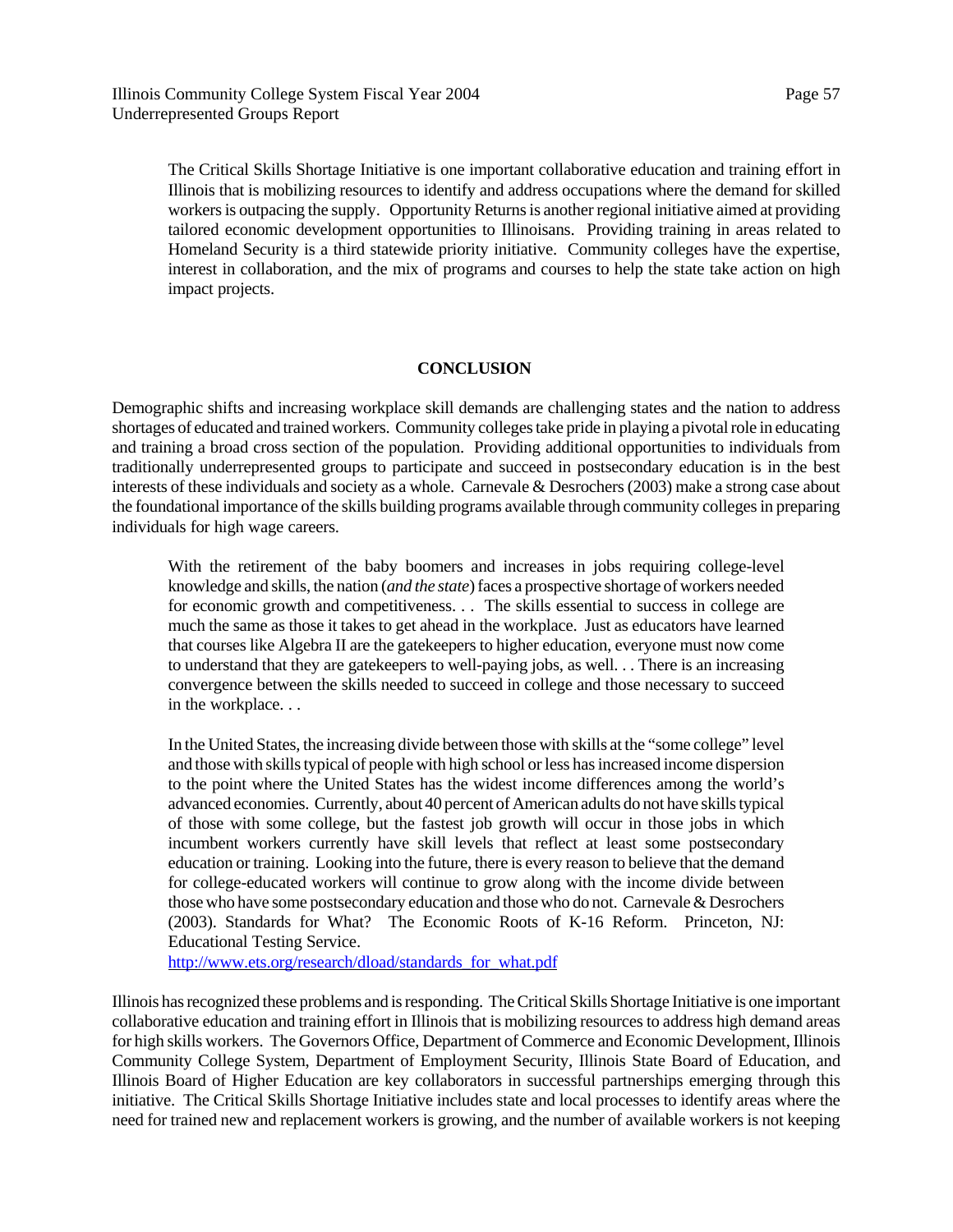pace with demand.

According to the U.S. Department of Labor, Hecker (2004) reports that through 2012 the need for workers will increase most in the service industries and the professions and related occupations. Individuals choosing and succeeding in postsecondary education position themselves for high wage, high skills careers. Individuals choosing to skip college will be limited in their future employment options and are more likely to fill lower compensated service industry positions. Fortunately, community colleges offer flexible training and education opportunities that allow individuals to upgrade their skills on an as-needed basis. According to the Department of Labor, these two broad occupational areas will provide more than half of the job growth through 2012. Individuals and the state as a whole can benefit if more individuals from underrepresented groups enter and succeed in higher education.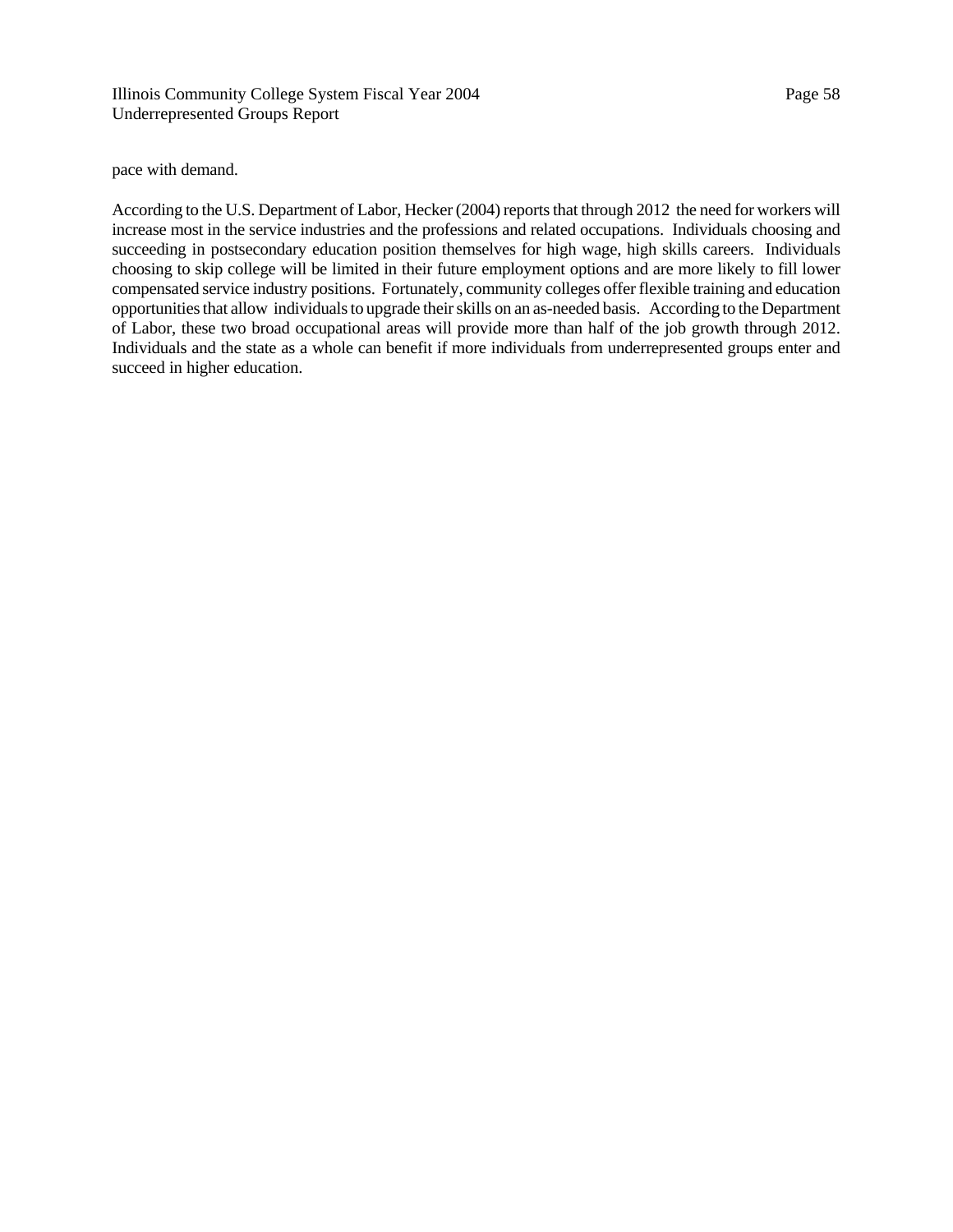# **Bibliography**

- ACT, Inc. (2005). *National Collegiate Retention and Persistence to Degree Rates*. Iowa City, IA: Author. http://www.act.org/path/policy/pdf/retain\_2004.pdf
- Adelman, C. (February 2005). *Moving Into Town And Moving On The Community College in the Lives of Traditional-age Students*. Washington, DC: U.S. Department of Education.
- Adelman, C. (June, 1999). *Answers in the Tool Box: Academic Intensity, Attendance Patterns, and Bachelor's degree Attainment*. Washington, DC: U.S. Department of Education, Office of Educational Research and Improvement. http://www.ed.gov/pubs/Toolbox/index.html
- Barnett, L., & Li, Y. (1997). *Disability Support Services in Community Colleges*. Washington, DC: American Association of Community Colleges.
- Bulu, M. & Yilmaz, H., (Eds). (2004). *The 2004 Illinois Statistical Abstract*. Urbana, IL: The Institute of Government and Public Affairs at the University of Illinois (IGPA) http://www.igpa.uiuc.edu/Abstract/Population/01\_10.htm
- Bureau of Labor Statistics. (2002). *The 2002-03 Career Guide to Industries*. Washington, D.C.: U.S. Department of Labor.
- Campbell, P. R. (1996). *Population Projections for States by Age, Sex, Race, and Hispanic Origin: 1995 to 2025*, U.S. Bureau of the Census, Population Division, PPL-47. http://www.census.gov/ population/www/projections/ppl47.html and http://www.census.gov/population/projections/state/ 9525rank/ilprsrel.txt
- Carnevale, A. & Desrochers, D. (2003). *Standards for What? The Economic Roots of K-16 Reform*. Princeton, NJ: Educational Testing Service. http://www.ets.org/research/dload/standards\_for\_what.pdf
- Centers for Medicare and Medicaid Services. (2000). *Americans with Disabilities Act/Olmstead Decision*. Baltimore, Maryland: Author. http://www.cms.hhs.gov/olmstead/
- Day, J. C. (1996). *Population Projections of the United States by Age, Sex, Race, and Hispanic Origin: 1995 to 2050.* U.S. Bureau of the Census, Current Population Reports, P25-1130. Washington, D.C.: U.S. government Printing Office. Available at http://www.census.gov/prod/1/pop/p25-1130/p251130.pdf
- Ebeling, J. & Van Middlesworth, C. (April, 2003). *Metropolitan Community College (MO) Student Retention Patterns: 1997-98 to 2001-02.* Kansas City, MO: Office of Research, Evaluation and Assessment, The Metropolitan Community Colleges. http://www.kcmetro.edu/research/RETENTION\_REPORT\_2003.pdf
- Engagement By Design: Summary of 2004 Findings. *Community College Survey of Student Engagement (CCSSE)* Austin, TX: Community College Leadership Program, The University of Texas at Austin http://www.ccsse.org/publications/CCSSE\_Highlights2004.pdf

Flick-Hruska, C., & Gretchen, B. (1992)*. Disability Accommodation Handbook*. Kansas City, MO: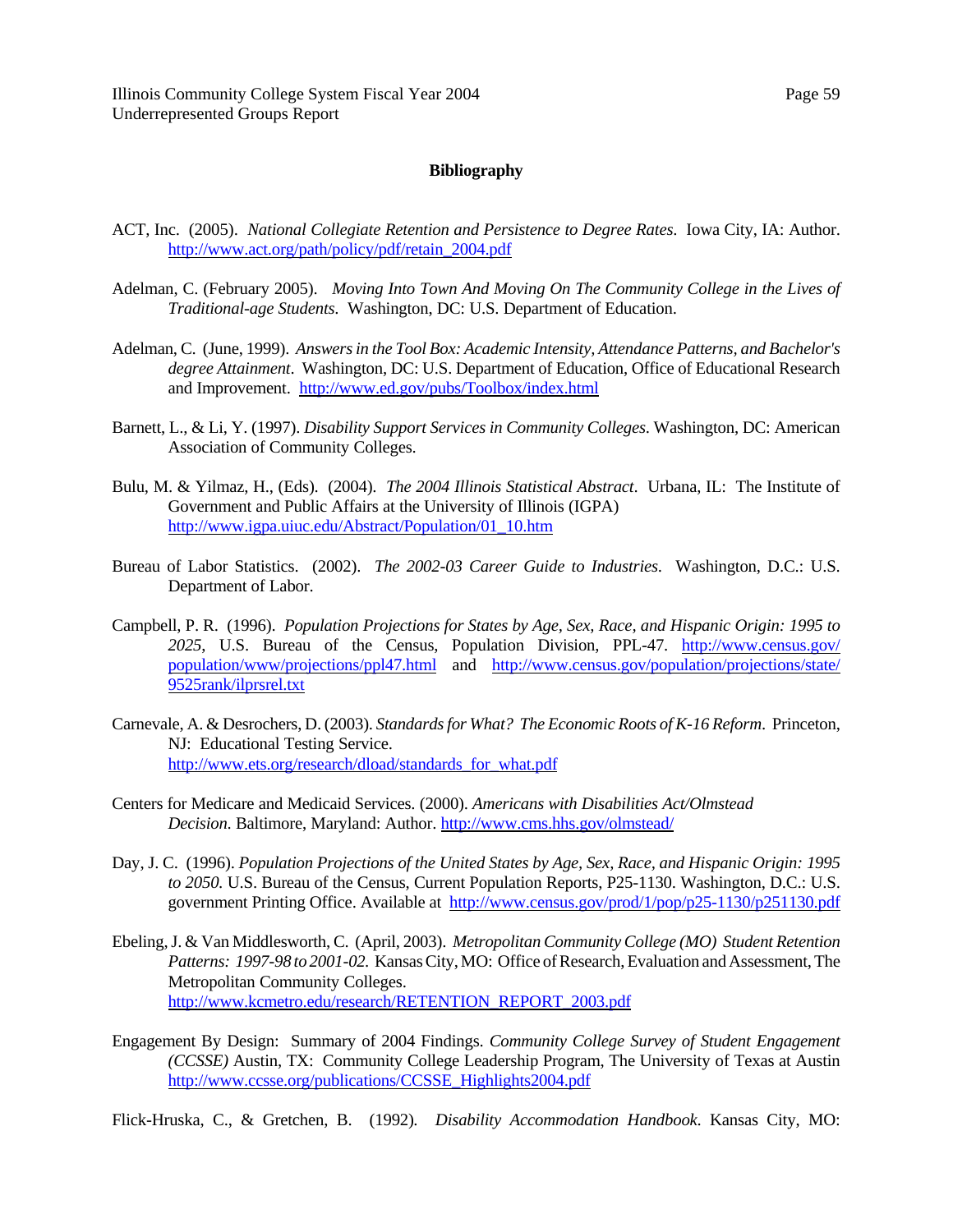Metropolitan Community Colleges.

- Frazier, D. (2004, January 20). Campuses Brace for New Accessibility. *The Forum: To Serve Students with Disabilities in Higher Education*, 1(2). Boulder, CO: Author. http://www.thedisabilitiesforum.com/TheForum012004.pdf
- Greenspan, A. (February 20, 2004). Remarks by Chairman Alan Greenspan on The critical role of education in the nation's economy. At the Greater Omaha Chamber of Commerce 2004 Annual Meeting, Omaha, Nebraska. Washington, D.C.: The Federal Reserve http://www.federalreserve.gov/boarddocs/speeches/2004/200402202/
- Grossman, P. D. (November-December 2001). Making Accommodations: The Legal World with Disabilities, 87 Academe. *Bulletin of the American Association of University Professors*, 41-46. http://www.ahead.org/inform/making.php
- Gurin, P. (Spring, 1999) New Research on The Benefits of Diversity in College and Beyond: An Empirical Analysis. *Diversity Digest.* Washington, D.C.: Author: http://www.diversityweb.org/Digest/ Sp99/benefits.html
- Habley, W. R. & McClanahan, R. (2004). *What Works In Student Retention? Two-Year Public Colleges*. Iowa City, IA: ACT http://www.act.org/path/policy/pdf/retain\_TwoYearPublic.pdf
- Hecker, D. E. (February 2004). Employment outlook: 2002–12: Occupational Employment Projections to 2012. *Monthly Labor Review* (pp 80 - 105). Washington DC: Department of Labor. http://www.bls.gov/opub/mlr/2004/02/art5full.pdf
- Humphreys, D. (1999). Faculty Recruitment in Higher Education: Research Findings on Diversity and Affirmative Action. *Diversity Digest*. Washington, D.C.: Association of American Colleges and Universities. http://www.diversityweb.org/Leadersguide/fsi/faculty\_briefing.html
- Illinois Board of Higher Education (June, 2004). *Report to the Governor and General Assembly on Underrepresented Groups in Illinois Higher Education*. Springfield, IL: Author. http://www.ibhe.state.il.us/Board/Agendas/2004/June/UnderrepGroups2004.pdf
- Illinois Board of Higher Education (December, 2003). *Preliminary Fall 2003 Enrollments in Illinois Higher Education* . Springfield, IL: Author. http://www.ibhe.state.il.us/Board/Agendas/2003/December/ Item%20II-1.pdf
- Illinois Board of Higher Education (November, 2002). *Preliminary Fall 2002 Enrollments in Illinois Higher Education* . Springfield, IL: Author.
- Illinois Community College Board. (January, 2001) *Promise for Illinois: Illinois Community College System Strategic Plan*. Springfield, Illinois: Author. http://www.iccb.state.il.us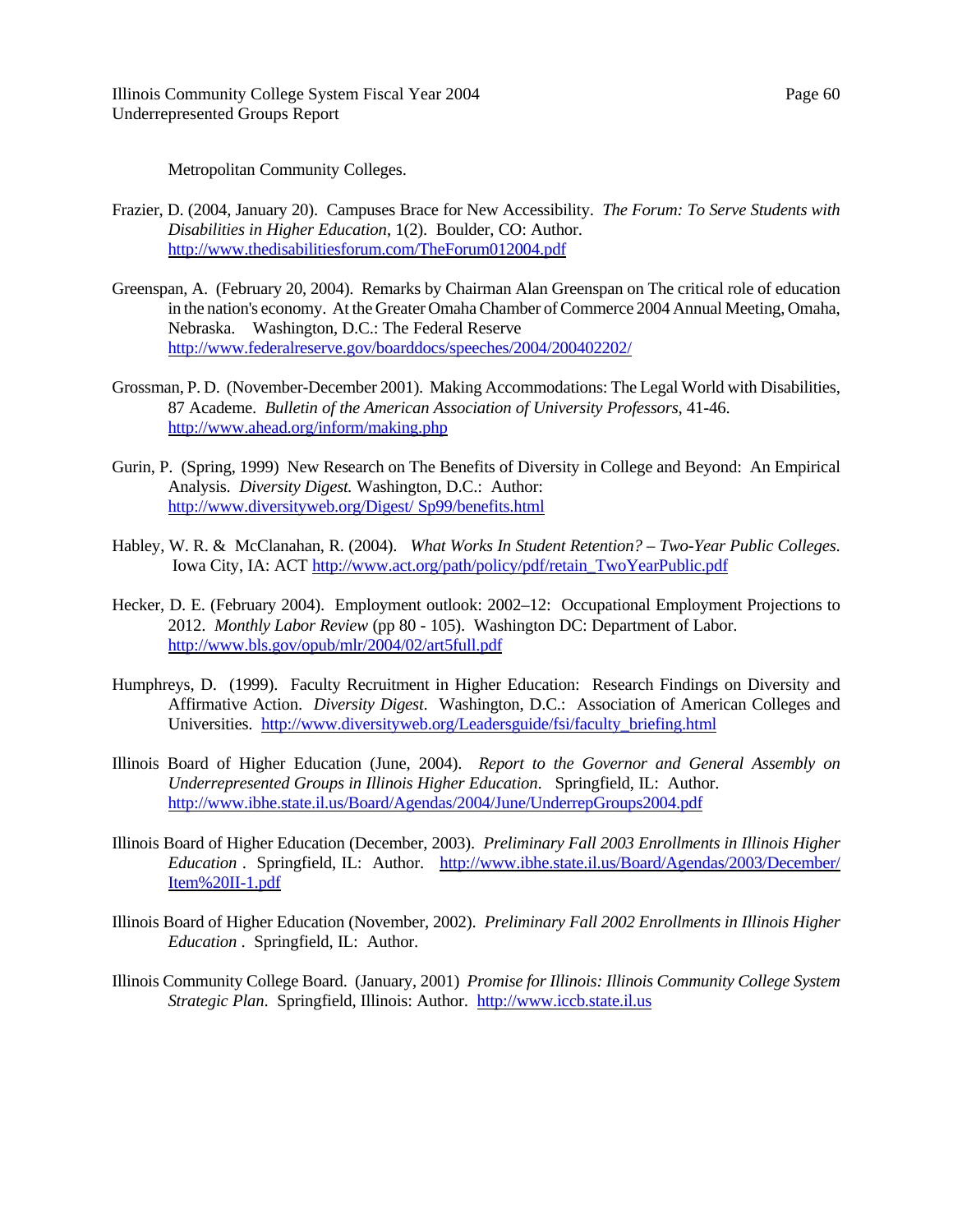- Illinois Department of Commerce and Economic Opportunity. (2001) Illinois Census 2000 Homepage. Springfield: State of Illinois. http://www.state.il.us/2000census /1990\_2000\_IL\_Profile.xls and http://www.illinoisbiz.biz/2000census/04017.pdf
- Illinois Interagency Coordinating Council. (April 2003). *The Status of Transition Services for Secondary Students with Disabilities in Illinois: Illinois Interagency Coordinating Council 2002 Annual Report to the Governor and General Assembly of Illinois*. Springfield, IL. http://www.isbe.state.il.us/spec-ed/PDF/iccAnnualReport2002.pdf
- Kaye, H. S. (May 2003). Improved Employment Opportunities for People with Disabilities. *Disability Statistics Report (17)*. Washington, DC: U.S. Department of Education, National Institute on Disability and Rehabilitation Research.
- Kaye, H. S. (March 2000). Computer and Internet Use Among People with Disabilities. *Disability Statistics Report (13)*. Washington, DC: U.S. Department of Education, National Institute on Disability and Rehabilitation Research. http://www.akmhcweb.org/docs/computerREPORT13.pdf
- Kaye, H. S. (July 2000). Disability and the Digital Divide. *Disability Statistics Abstract # 22*. Washington, DC: National Institute on Disability and Rehabilitation Research. http://www.dsc.ucsf.edu/pdf/abstract22.pdf
- Kelly, P. J. (February, 2005). As America Becomes More Diverse: The Impact of State Higher Education Inequality (D R A F T). Boulder, CO: National Center for Higher Education Management Systems. http://www.higheredinfo.org/raceethnicity/Lumina\_Report\_Feb2005.pdf
- Kincaid, J. (2001). Disability Support Services: How Do They Differ Across the Educational System? Urbana-Champaign, IL: Division of Rehabilitation-Education Services, College of Applied Life Studies, the University of Illinois at Urbana-Champaign. http://www.rehab.uiuc.edu/campuslife/guide2000/support.html
- LaPlante, M. P., Kennedy, J., Kaye, H. S., & Wenger, B. L. ( January 1996). Disability and Employment. *Disability Statistics Abstract # 11*. Washington, DC: National Institute on Disability and Rehabilitation Research. http://www.dsc.ucsf.edu/pdf/abstract11.pdf
- Lord, J. (2004). *SREB Goals for Education: Challenge to Lead How Is Your State Doing?*  Atlanta, GA: Southern Regional Education Board. http://www.sreb.org/main/Goals/Publications/State\_Goals\_Reports\_2004.asp
- Lotkowski, V. A., Robbins, S. B. & Noeth, R. J. (2004). *The Role of Academic and Nonacademic Factors in Improving College Retention. An ACT Policy Report*. Iowa City, IA: ACT Office of Policy Research. http://www.act.org/research/policy/pdf/college\_retention.pdf
- Marks, J. (2004). *SREB State Data Exchange 35 years and still counting*. Atlanta, GA: Southern Regional Education Board.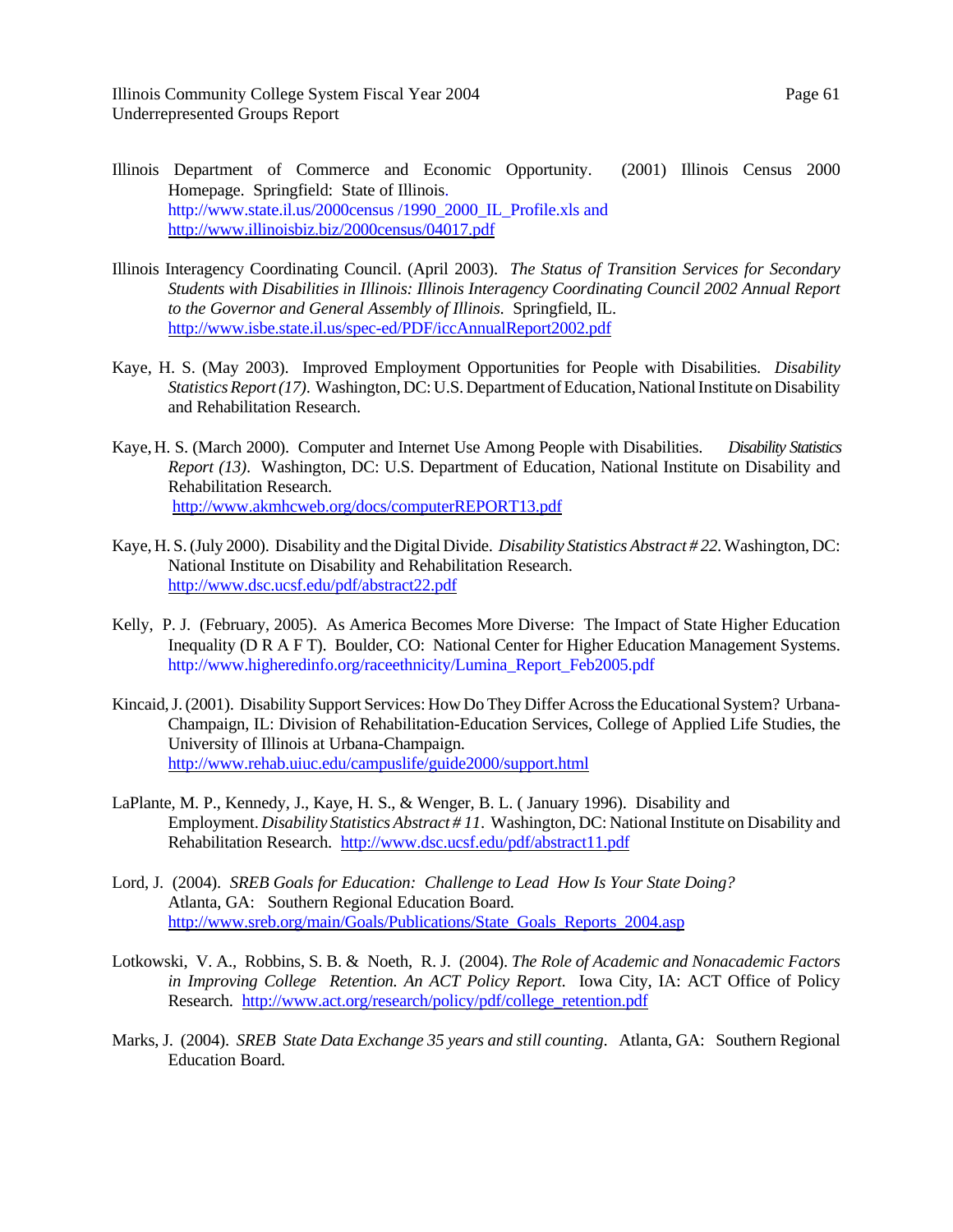- National Center for Higher Education Management Systems (NCHEMS), (2005) *National Information Center for Higher Education Policymaking and Analysis.* Boulder, CO: Author. Internet Resource http://www.higheredinfo.org/#
- Office for Civil Rights. (2002). *Disability Discrimination: Overview of the Laws*. Washington, D.C.: U.S. Department of Education. http://www.ed.gov/offices/OCR/disabilityoverview.html
- Office of Special Education and Rehabilitative Services. (2002). *Individuals with Disabilities Act of 1997. Overview*. Washington, D.C.: U.S. Department of Education. Author: http://www.ed.gov/offices/OSERS/Policy/IDEA/overview.html
- Pierangelo, R. & Crane, R. (1997). *Complete Guide to Special Education Transition Services.* West Nyak, NY: The Center for Applied Research in Education.
- Price, D. V. (July, 2004). "Defining the Gaps: Access and Success at America's Community Colleges," Keeping America's Promise. Denver, CO: A joint publication of *Education Commission of the States and League for Innovation and the Community College*. Education Commission of the States. http://www.ecs.org/ecsmain.asp?page=/search/default.asp
- Rosenbaum, J. (2001) *Beyond College for All: Career Paths for the Forgotten Half*. New York: Russell Sage Foundation (2001).
- US Census. (2004) 2003 American Community Survey Data Profile Highlights for Illinois. *Illinois Fact Sheet*. Washington D.C: Author. http://factfinder.census.gov/servlet/ACSSAFFFacts?event=&geo\_id=04000US17&\_geo Context=01000US%7C04000US17&\_street=&\_county=&\_cityTown=&\_state=04000US1 7&\_zip=&\_lang=en&\_sse=on&ActiveGeoDiv=& useEV=&pctxt=fph&pgsl=040
- US Department of Labor Bureau of Labor Statistics. (2004). *Tomorrow's Jobs. Occupational Outlook Handbook, 2004-05 Edition*. Washington, D.C.: US Department of Labor Bureau of Labor Statistics. http://stats.bls.gov/oco/print/oco2003.htm
- Zhai, L. & Monzon, R. I. (March 2004). *Studying Community College Student Retention: Student Characteristics and Reasons for Withdrawal*. San Diego, CA: San Diego Community College District. http://www.ijournal.us/issue\_07/ij\_issue07\_ZhaiAndMonzon\_01print.htm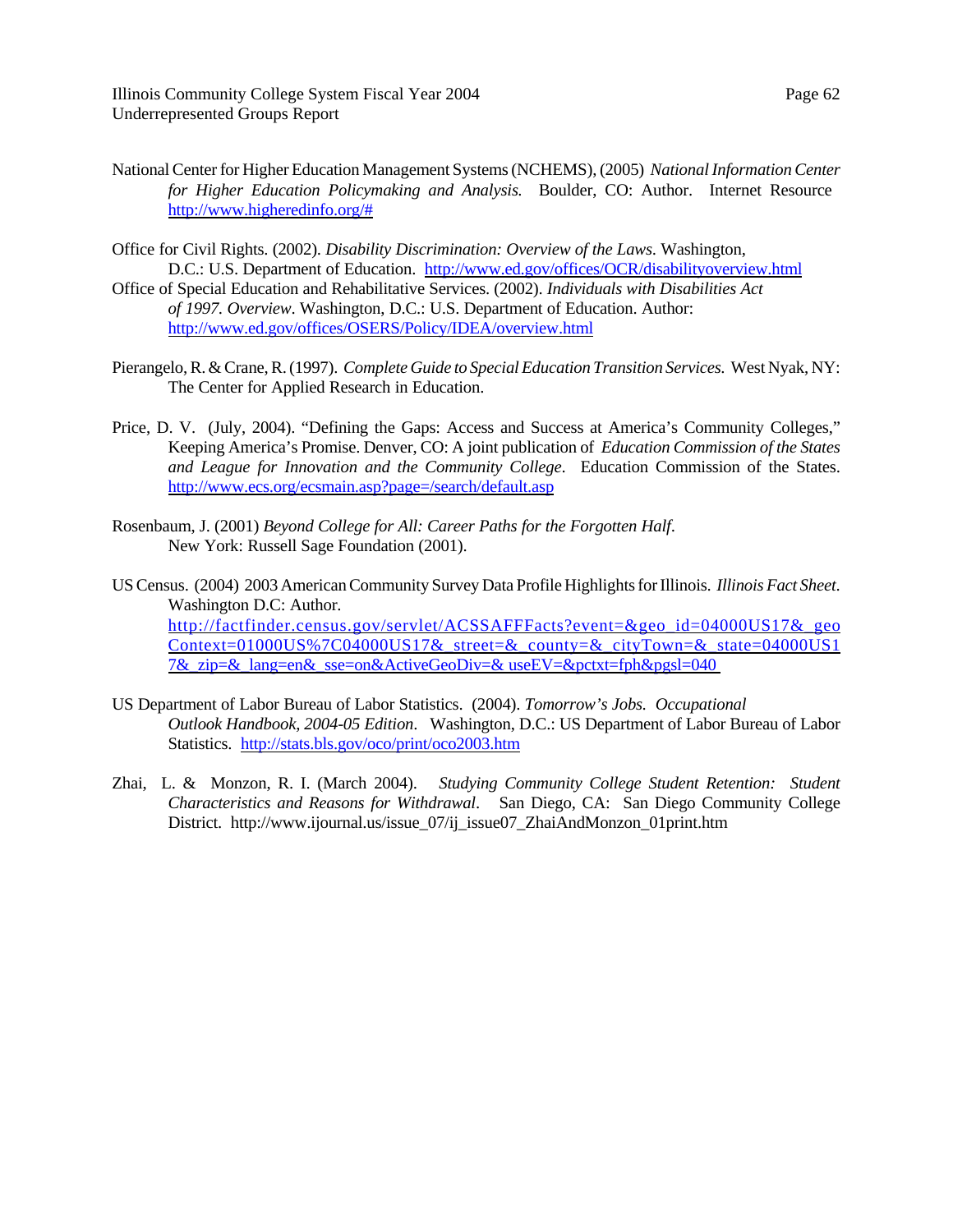## **APPENDIX A**

DOLLARS AND STAFF YEARS BUDGETED TO PROGRAMS SERVING UNDERREPRESENTED STUDENTS AND STAFF AT ILLINOIS COMMUNITY COLLEGES FISCAL YEARS 2003 AND 2004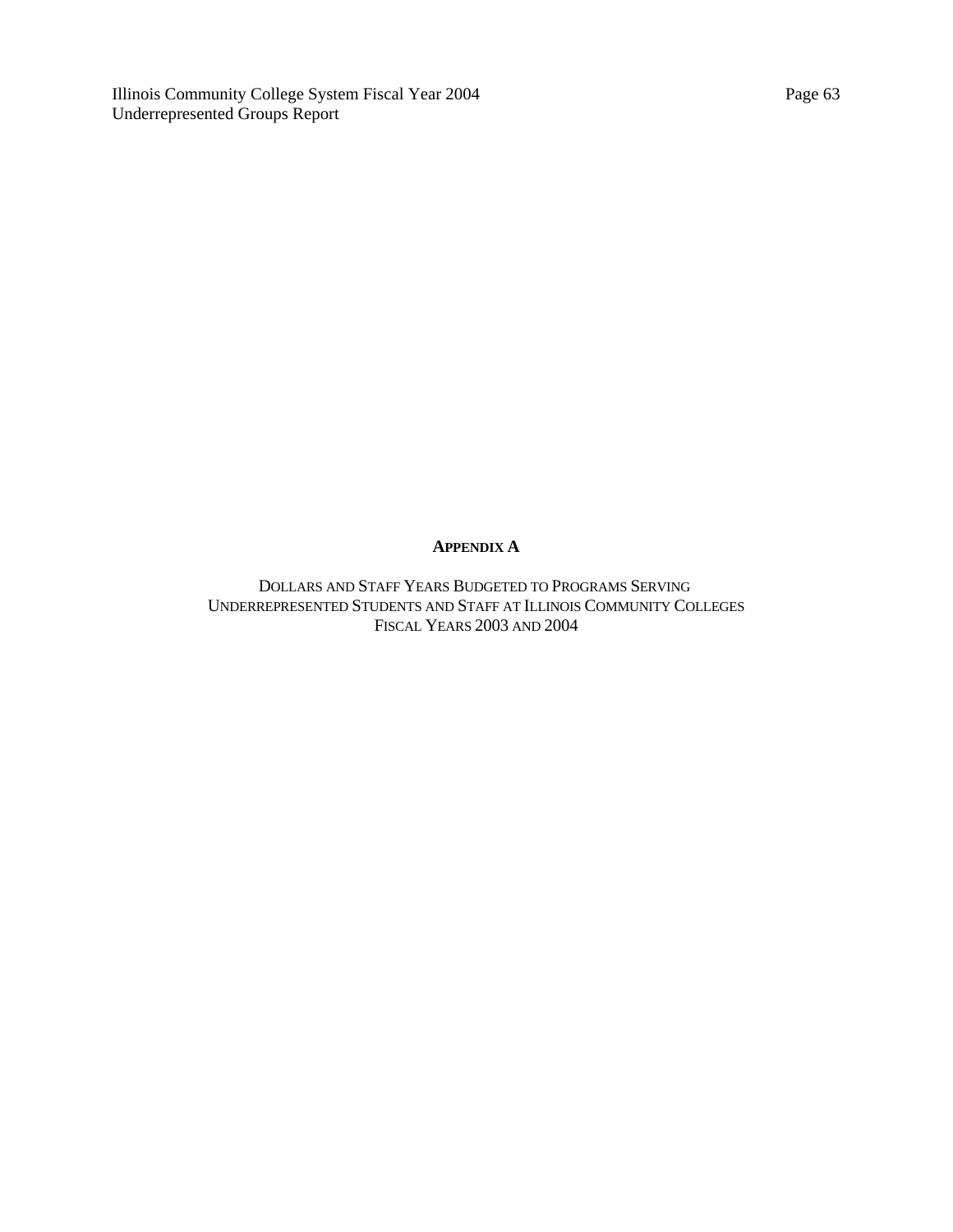### **Illinois Community College Board**

### **Appendix A**

# **DOLLARS AND STAFF YEARS BUDGETED TO PROGRAMS SERVINGUNDERREPRESENTED STUDENTS AND STAFF AT PUBLIC COMMUNITY COLLEGES, FISCAL YEARS 2003 AND 2004**

|                                                                             |                                 |                             |             |                               |                | <b>Breakouts for Total Dollars Budgeted</b> | FY04 Change in |              |             |                         |                |
|-----------------------------------------------------------------------------|---------------------------------|-----------------------------|-------------|-------------------------------|----------------|---------------------------------------------|----------------|--------------|-------------|-------------------------|----------------|
|                                                                             |                                 | <b>Staff Years Budgeted</b> |             | <b>Total Dollars Budgeted</b> |                | <b>State</b>                                |                | Other        |             | <b>Dollars Budgeted</b> |                |
| Program                                                                     |                                 | <b>FY03</b>                 | <b>FY04</b> | <b>FY03</b>                   | <b>FY04</b>    | <b>FY03</b>                                 | <b>FY04</b>    | <b>FY03</b>  | <b>FY04</b> | <b>State</b>            | Other          |
| <b>BLACK HAWK COLLEGE</b>                                                   |                                 |                             |             |                               |                |                                             |                |              |             |                         |                |
| Programs                                                                    |                                 |                             |             |                               |                |                                             |                |              |             |                         |                |
| Access to Education & Employment                                            | **                              | 2.00                        | 2.00        | \$59,462                      | \$47,026       | \$0                                         | \$0            | \$59,462     | \$47,026    | \$0                     | (\$12,436)     |
| English as a Second Language                                                | **                              | 2.50                        | 2.50        | 140,215                       | 138,446        | $\Omega$                                    | $\overline{0}$ | 140,215      | 138,446     | $\overline{0}$          | (1,769)        |
| <b>Bridges Program</b>                                                      |                                 | 0.00                        | 0.00        | $\overline{0}$                | $\overline{0}$ | $\theta$                                    | $\theta$       | $\mathbf{0}$ | $\Omega$    | $\Omega$                | $\mathbf{0}$   |
| Gender Equity Coordinator                                                   |                                 | 1.00                        | 1.00        | 30,511                        | 30,511         | $\theta$                                    | $\Omega$       | 30,511       | 30,511      | $\Omega$                | $\theta$       |
| Adjunct Faculty Job Fair                                                    |                                 | 0.00                        | 0.00        | $\overline{0}$                | $\overline{0}$ |                                             | $\Omega$       | $\mathbf{0}$ |             | $\Omega$                | $\theta$       |
| <b>Minority Transfer Center</b>                                             |                                 | 2.00                        | 2.00        | 36,713                        | 28,330         | $\Omega$                                    | $\Omega$       | 36,713       | 28,330      | $\Omega$                | (8,383)        |
| <b>Disability Service</b>                                                   |                                 | 2.00                        | 2.00        | 81,831                        | 61,124         | $\Omega$                                    | $\Omega$       | 81,831       | 61,124      | $\overline{0}$          | (20,707)       |
| Office of Intercultural & Community Affairs                                 | $\mathbf{r}$                    | 3.00                        | 3.00        | 170,000                       | 138,058        | $\Omega$                                    | $\Omega$       | 170,000      | 138,058     | $\theta$                | (31, 942)      |
| <b>Student Success Center</b>                                               | **                              | 3.00                        | 3.00        | 7,056                         | 86,104         | $\Omega$                                    | $\overline{0}$ | 7,056        | 86,104      | $\mathbf{0}$            | 79,048         |
| <b>TRIO Program</b>                                                         | $\ast\ast$                      | 4.00                        | 4.00        | 213,024                       | 222,217        | $\Omega$                                    | $\overline{0}$ | 213,024      | 222,217     | $\overline{0}$          | 9,193          |
| Scholarships                                                                |                                 |                             |             |                               |                |                                             |                |              |             |                         |                |
| Commitment to Diversity (MLK)                                               |                                 | $- - - - -$                 | $- - - - -$ | 9,341                         | 31,488         | $\Omega$                                    | $\overline{0}$ | 9,341        | 31,488      | $\mathbf{0}$            | 22,147         |
| (1) Bridges Scholarship                                                     |                                 | $- - - - -$                 | 1.1.1.1     | 18,425                        | 16,838         | $\overline{0}$                              | $\overline{0}$ | 18,425       | 16,838      | $\overline{0}$          | (1,587)        |
| NTO Scholarships New in FY2005                                              |                                 | 0.00                        | 0.00        | $\overline{0}$                | $\overline{0}$ | $\Omega$                                    | $\Omega$       | $\Omega$     | $\Omega$    | $\overline{0}$          | $\overline{0}$ |
| (2) International Student Scholarships                                      |                                 | $- - - - -$                 | -----       | 31.845                        | 21,756         | $\Omega$                                    | $\overline{0}$ | 31,845       | 21,756      | $\overline{0}$          | (10,089)       |
| Brotherhood on Campus (BOC)                                                 |                                 | 0.00                        | 0.00        | $\Omega$                      | $\Omega$       | $\Omega$                                    | $\Omega$       | $\Omega$     | $\Omega$    | $\Omega$                | $\theta$       |
| Association of Latin American Students (ALAS)                               |                                 | 0.00                        | 0.00        | $\Omega$                      | $\Omega$       | $\Omega$                                    | $\Omega$       | $\Omega$     | $\Omega$    | $\Omega$                | $\mathbf{0}$   |
| Sisterhood on Campus (SOC)                                                  |                                 | 0.00                        | 0.00        | $\Omega$                      | $\Omega$       |                                             | $\Omega$       |              | $\Omega$    | $\Omega$                | $\theta$       |
| African-American Student Union                                              |                                 | 0.00                        | 0.00        | $\Omega$                      | $\Omega$       | $\Omega$                                    | $\Omega$       |              | $\Omega$    | $\Omega$                | $\theta$       |
| <b>Black Hawk College Soccer Club</b>                                       |                                 | 0.00                        | 0.00        | $\Omega$                      | $\Omega$       | $\Omega$                                    | $\Omega$       |              | $\Omega$    | $\Omega$                | $\theta$       |
| <b>Buddy Mentoring Club</b>                                                 |                                 | 0.00                        | 0.00        | $\Omega$                      | $\Omega$       | $\Omega$                                    | $\Omega$       |              | $\Omega$    | $\Omega$                | $\theta$       |
| Voices on Campus                                                            |                                 | 0.00                        | 0.00        | $\Omega$                      | $\Omega$       | $\Omega$                                    | $\Omega$       |              | $\Omega$    | $\Omega$                | $\theta$       |
| <b>Black Hawk College Bridges Club</b>                                      |                                 | 0.00                        | 0.00        | $\Omega$                      | $\Omega$       | $\Omega$                                    | $\Omega$       |              | $\Omega$    | $\Omega$                | $\theta$       |
| League of Native Americans Club                                             |                                 | 0.00                        | 0.00        | $\Omega$                      | $\overline{0}$ | $\Omega$                                    | $\overline{0}$ | $\Omega$     | $\Omega$    | $\Omega$                | $\overline{0}$ |
| <b>International Student Association</b>                                    |                                 | 0.00                        | 0.00        | $\Omega$                      | $\Omega$       | $\Omega$                                    | $\Omega$       | $\Omega$     | $\Omega$    | $\Omega$                | $\overline{0}$ |
| Students with Disabilities Club                                             |                                 | 0.00                        | 0.00        | $\Omega$                      | $\theta$       | $\Omega$                                    | $\overline{0}$ | $\Omega$     | $\Omega$    | $\theta$                | $\theta$       |
| CHICAGO - DALEY COLLEGE, RICHARD J.                                         |                                 |                             |             |                               |                |                                             |                |              |             |                         |                |
| Adult Education Advisors (reorganized from Adult Ed. Counseling)            | $\divideontimes\thinspace\Bbbk$ | 2.00                        | 2.00        | 85,673                        | 89,982         | $\theta$                                    | $\Omega$       | 85,673       | 89,982      | $\Omega$                | 4,309          |
| CBO-WSTI Advisors (reorganized from CBO Program)                            | **                              | 2.00                        | 2.00        | 73,957                        | 78,455         | $\Omega$                                    | $\Omega$       | 73,957       | 78,455      | $\overline{0}$          | 4,498          |
| College Advisors (reorganized from Faculty Advising)                        | **                              | 4.58                        | 4.66        | 174,537                       | 139,375        | $\Omega$                                    | $\Omega$       | 174,537      | 139,375     | $\overline{0}$          | (35, 162)      |
| National Youth Sports                                                       | **                              | 2.65                        | 2.28        | 56,957                        | 47,697         | $\Omega$                                    | $\Omega$       | 56,957       | 47,697      | $\theta$                | (9,260)        |
| <b>NovaNET</b>                                                              | $\ast\ast$                      | 0.83                        | 2.35        | 21,489                        | 45,712         | $\Omega$                                    | $\Omega$       | 21,489       | 45,712      | $\theta$                | 24,223         |
| Placement & Transfer Services (reported on separate lines prior to in FY03) | $\divideontimes\thinspace\Bbbk$ | 2.21                        | 1.57        | 79,554                        | 39,445         | $\Omega$                                    | $\overline{0}$ | 79,554       | 39,445      | $\theta$                | (40, 109)      |
| Special Needs Services                                                      | $\frac{1}{2}$                   | 1.58                        | 1.00        | 45,818                        | 40,087         | $\Omega$                                    | $\overline{0}$ | 45,818       | 40,087      | $\overline{0}$          | (5,731)        |
| <b>Student Facilitators</b>                                                 | **                              | 3.72                        | 2.13        | 57.353                        | 33,014         | $\Omega$                                    | $\overline{0}$ | 57,353       | 33,014      | $\overline{0}$          | (24, 339)      |
| <b>Upward Bound</b>                                                         | $\ast\ast$                      | 5.64                        | 4.23        | 146,530                       | 139,065        | $\Omega$                                    | $\overline{0}$ | 146,530      | 139,065     | $\mathbf{0}$            | (7, 465)       |
| <b>CHICAGO - KENNEDY-KING COLLEGE</b>                                       |                                 |                             |             |                               |                |                                             |                |              |             |                         |                |
| Project Transfer                                                            | **                              | 1.75                        | 1.75        | 48,500                        | 49,300         | 48,500                                      | 49,300         | $\Omega$     | $\Omega$    | 800                     | $\Omega$       |
| <b>Talents Search</b>                                                       | **                              | 4.00                        | 4.00        | 285,615                       | 285,615        | $\Omega$                                    | $\Omega$       | 285,615      | 285,615     | $\Omega$                | $\theta$       |
| National Youth Sport Program                                                | **                              | 26.50                       | 27.00       | 65,533                        | 80,500         | $\overline{0}$                              | $\Omega$       | 65,533       | 80,500      | $\overline{0}$          | 14,967         |
| Headstart Child Care                                                        | **                              | 13.50                       | 15.00       | 167,960                       | 223,949        | $\Omega$                                    | $\Omega$       | 167,960      | 223,949     | $\Omega$                | 55,989         |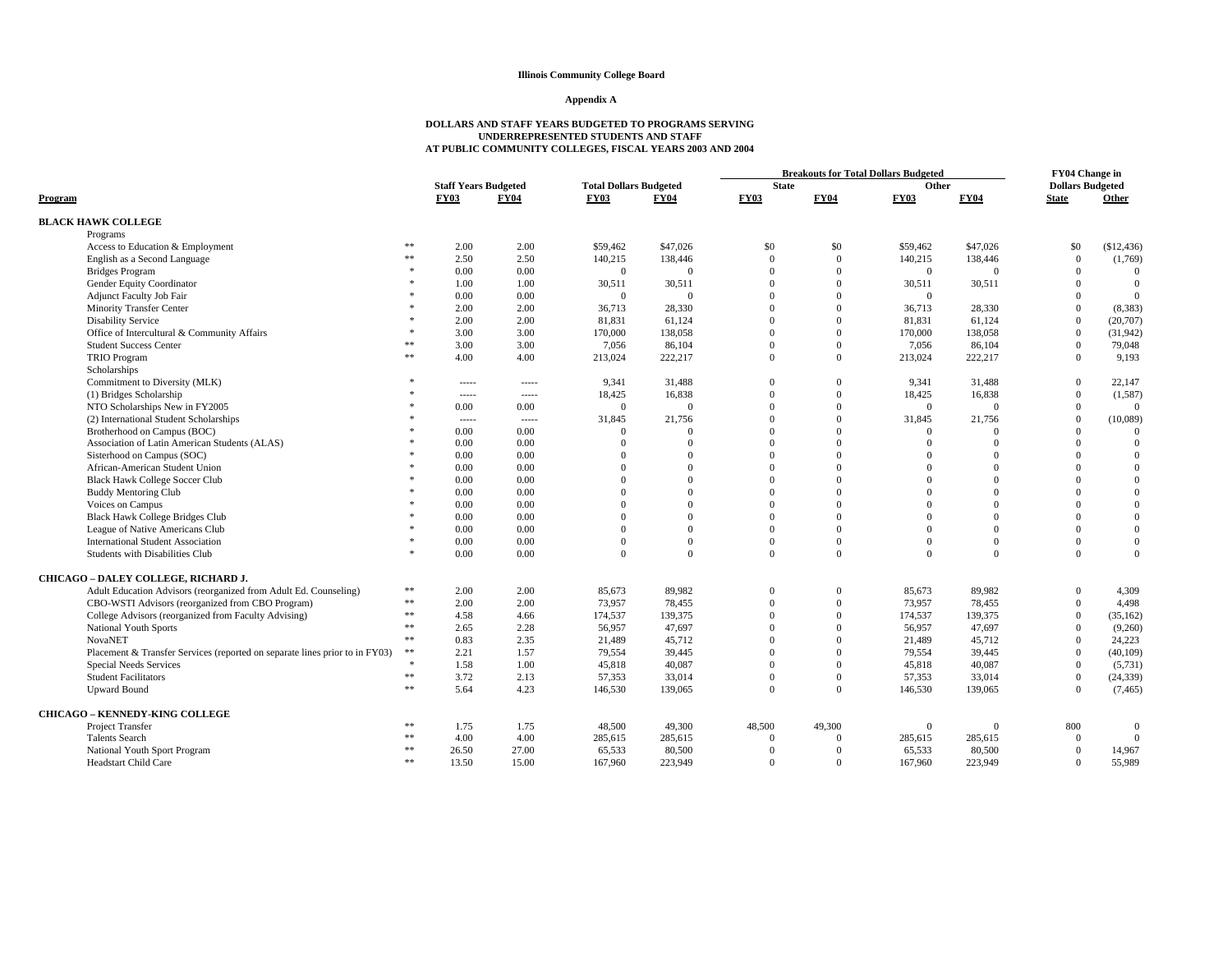### **Illinois Community College Board**

#### **Appendix A**

### **DOLLARS AND STAFF YEARS BUDGETED TO PROGRAMS SERVING UNDERREPRESENTED STUDENTS AND STAFF AT PUBLIC COMMUNITY COLLEGES, FISCAL YEARS 2003 AND 2004**

|                                                              |               |                             |             |                               |                | <b>Breakouts for Total Dollars Budgeted</b> | FY04 Change in    |                            |              |                         |                |
|--------------------------------------------------------------|---------------|-----------------------------|-------------|-------------------------------|----------------|---------------------------------------------|-------------------|----------------------------|--------------|-------------------------|----------------|
|                                                              |               | <b>Staff Years Budgeted</b> |             | <b>Total Dollars Budgeted</b> |                | <b>State</b>                                |                   | Other                      |              | <b>Dollars Budgeted</b> |                |
| Program                                                      |               | <b>FY03</b>                 | <b>FY04</b> | <b>FY03</b>                   | <b>FY04</b>    | <b>FY03</b>                                 | <b>FY04</b>       | <b>FY03</b>                | <b>FY04</b>  | <b>State</b>            | Other          |
| <b>CHICAGO - MALCOLM X COLLEGE</b>                           |               |                             |             |                               |                |                                             |                   |                            |              |                         |                |
| <b>AAWCC</b>                                                 | $\ast$        | 0.10                        | 0.00        | 1,225                         | $\Omega$       | $\mathbf{0}$                                | $\theta$          | 1,225                      | $\Omega$     | $\mathbf{0}$            | (1,225)        |
| Academic Support Center                                      | **            | 13.50                       | 10.80       | 278,087                       | 215,136        | 278,087                                     | $\Omega$          | $\theta$                   | 215,136      | (278,087)               | 215,136        |
| CBO Program                                                  | **            | 0.55                        | 1.45        | 12,000                        | 11,450         | 12,000                                      | 11,450            | $\theta$                   | $\Omega$     | (550)                   | $\Omega$       |
| <b>Future Teachers</b>                                       | $\frac{1}{2}$ | 0.00                        | 0.00        | $\Omega$                      | $\Omega$       | $\Omega$                                    | $\Omega$          | $\theta$                   | $\Omega$     | $\overline{0}$          | $\theta$       |
| Latino Center                                                |               | 0.00                        | 0.00        | $\overline{0}$                | $\Omega$       | $\mathbf{0}$                                | $\Omega$          | $\theta$                   | $\Omega$     | $\overline{0}$          | $\Omega$       |
| <b>NYSP</b>                                                  |               | 3.50                        | 3.62        | 92,500                        | 121,238        | $\Omega$                                    | $\Omega$          | 92,500                     | 121,238      | $\overline{0}$          | 28,738         |
| Placement Center                                             |               | 3.30                        | 4.16        | 112,000                       | 136,843        | 55,000                                      | $\Omega$          | 57,000                     | 136,843      | (55,000)                | 79,843         |
| Special Needs                                                |               | 5.00                        | 2.83        | 140,278                       | 171,155        | 86,278                                      | 109,155           | 54,000                     | 62,000       | 22,877                  | 8,000          |
| <b>Transfer Center</b>                                       |               | 7.50                        | 7.50        | 360,673                       | 376,250        | 170,982                                     | 49,000            | 189,691                    | 327,250      | (121, 982)              | 137,559        |
| TRIO Educational Opportunity Centers (EOC) Program           | 索索            | 4.00                        | 4.00        | 200,000                       | 204,000        | $\mathbf{0}$                                | $\Omega$          | 200,000                    | 204,000      | $\mathbf{0}$            | 4,000          |
| TRIO Talent Search (TS) Program                              | **            | 4.00                        | 4.00        | 200,000                       | 204,000        | $\Omega$                                    | $\Omega$          | 200,000                    | 204,000      | $\overline{0}$          | 4,000          |
| TRIO Upward Bound (UB) Program                               | $\ast\ast$    | 0.00                        | 4.00        | $\overline{0}$                | 220,000        | $\Omega$                                    | $\overline{0}$    | $\mathbf{0}$               | 220,000      | $\mathbf{0}$            | 220,000        |
| Title V Hispanic Serving Institution Development Program     |               | 2.50                        | 2.50        | 441,000                       | 450,000        | $\Omega$                                    | $\overline{0}$    | 441,000                    | 450,000      | $\overline{0}$          | 9,000          |
| Early School Leaver                                          | $\ast\ast$    | 0.00                        | 1.00        | $\Omega$                      | 68,573         | $\Omega$                                    | $\mathbf{0}$      | $\overline{0}$             | 68,573       | $\mathbf{0}$            | 68,573         |
|                                                              |               |                             |             |                               |                |                                             |                   |                            |              |                         |                |
| <b>CHICAGO - OLIVE-HARVEY COLLEGE</b>                        | **            |                             |             |                               |                |                                             |                   |                            |              |                         |                |
| Academic Advisement (1)                                      | **            | 4.50                        | 5.00        | 214,674                       | 228,935        | $- - - - -$                                 | -----             | 214,674                    | 228,935      | $\overline{0}$          | 14,261         |
| Academic Computing Center(2)                                 |               | 1.40                        | 1.40        | 17,216                        | 18,371         | $\cdots$                                    | $100 - 100 - 100$ | 17,216                     | 18,371       | $\mathbf{0}$            | 1,155          |
| AMPS Program(3)                                              |               | 0.30                        | 0.30        | 6,000                         | 6,000          | $- - - - -$                                 | $- - - - -$       | 6,000                      | 6,000        | $\overline{0}$          | $\Omega$       |
| Assessment and Testing(4)                                    | **            | 2.28                        | 2.28        | 63,900                        | 67,840         | $- - - - -$                                 | $- - - - -$       | 63,900                     | 67,840       | $\overline{0}$          | 3,940          |
| CBO Project Grant (5)                                        |               | 0.44                        | 0.44        | 5,000                         | 11,450         | $- - - - -$                                 | $- - - - -$       | 5,000                      | 11,450       | $\overline{0}$          | 6,450          |
| Computerized Tutoring Services(6)                            | **            | 1.10                        | 1.30        | 17,513                        | 22,346         | $1 - 1 - 1 = 1$                             | $- - - - -$       | 17,513                     | 22,346       | $\Omega$                | 4,833          |
| Disability Services(Special needs)(7)                        |               | 1.40                        | 3.23        | 46,874                        | 88,016         | -----                                       | -----             | 46,874                     | 88,016       | $\mathbf{0}$            | 41,142         |
| Middle College(8)                                            |               | 18.09                       | 18.00       | 1,295,000                     | 1,156,777      | $- - - - -$                                 | $100 - 100 - 100$ | 1,295,000                  | 1,156,777    | $\mathbf{0}$            | (138, 223)     |
| Transfer Center(9)                                           |               | 1.75                        | 1.75        | 96,000                        | 89,205         | $1 - 1 - 1 - 1 = 1$                         | -----             | 96,000                     | 89,205       | $\mathbf{0}$            | (6,795)        |
| Tutoring Services(10)                                        | **            | 6.50                        | 8.32        | 234,918                       | 153,330        | $- - - - -$                                 | $- - - - -$       | 234,918                    | 153,330      | $\overline{0}$          | (81,588)       |
| <b>CHICAGO - TRUMAN COLLEGE, HARRY S</b>                     |               |                             |             |                               |                |                                             |                   |                            |              |                         |                |
| Admissions & Advising Center                                 | $\ast\ast$    | 8.00                        | 11.00       | 406,645                       | 621,599        | $- - - - -$                                 | -----             | 406,645                    | 621,599      | $\mathbf{0}$            | 214,954        |
| <b>Computerized Testing Center</b>                           | **            | 5.00                        | 8.00        | 130,495                       | 130,495        | -----                                       | -----             | 130,495                    | 130,495      | $\overline{0}$          | $\mathbf{0}$   |
| Special Services for Disabled Students/Touch Club            |               | 1.00                        | 0.00        | 63,049                        | $\Omega$       | $1 - 1 - 1 - 1 = 1$                         | $\mathbf{0}$      | 63,049                     | $\Omega$     | $\mathbf{0}$            | (63,049)       |
| Career Planning and Placement                                | **            | 3.00                        | 2.00        | 60,734                        | 60,734         | $1 - 1 - 1 - 1 = 0$                         | $100 - 100 - 100$ | 60,734                     | 60,734       | $\overline{0}$          | $\Omega$       |
| College Level Tutoring Services                              | **            | 8.00                        | 8.00        | 231,992                       | 231,992        | $- - - - -$                                 | $- - - - -$       | 231,992                    | 231,992      | $\overline{0}$          | $\overline{0}$ |
| Computerized Tutoring Center                                 | **            | 3.00                        | 1.50        | 155,068                       | 130,940        | $1 - 1 - 1$                                 | $- - - - -$       | 155,068                    | 130,940      | $\mathbf{0}$            | (24, 128)      |
| Lakeview Learning Center                                     |               | 20.00                       | 0.00        | 394,468                       | $\Omega$       | 394,468                                     | $\overline{0}$    | $\mathbf{0}$               | $\Omega$     | (394, 468)              |                |
| Truman Middle College Alternative High School (04 Staff est) | **            | 25.00                       | 20.00       | 746,488                       | 585,169        | $\cdots$                                    | $- - - - -$       | 746,488                    | 585,169      | $\overline{0}$          | (161, 319)     |
| Workforce Development Business and Industry Services         | **            | 3.00                        | 4.00        | 168,690                       | 170,471        | $- - - - -$                                 | $100 - 100 - 100$ | 168,690                    | 170,471      | $\bf{0}$                | 1,781          |
| Title V Hispanic Serving Institution Development Program     |               | 0.00                        | 2.00        | $\theta$                      | 281,079        | $- - - - -$                                 | -----             | $\overline{0}$             | 281,079      | $\overline{0}$          | 281,079        |
| Gear Up                                                      | **            | 0.00                        | 7.00        | $\overline{0}$                | 69,825         | -----                                       | -----             | $\boldsymbol{0}$           | 69,825       | $\overline{0}$          | 69,825         |
|                                                              |               |                             |             |                               |                |                                             |                   |                            |              |                         |                |
| <b>CHICAGO - WASHINGTON COLLEGE, HAROLD</b>                  |               |                             |             |                               |                |                                             |                   |                            |              |                         |                |
| <b>AAWCC</b>                                                 |               | 0.00                        | 0.00        | $\mathbf{0}$                  | $\mathbf{0}$   | $\mathbf{0}$                                | $\mathbf{0}$      | $\overline{0}$<br>$\Omega$ | $\theta$     | $\mathbf{0}$            | $\mathbf{0}$   |
| <b>African Student Association</b>                           |               | 0.50                        | 0.50        | 1,000                         | 1,000          | 1,000                                       | 1,000             |                            | $\Omega$     | $\overline{0}$          | $\overline{0}$ |
| <b>Black Student Union</b>                                   |               | 0.50                        | 0.50        | 500                           | 500            | 500                                         | 500               | $\overline{0}$             | $\mathbf{0}$ | $\mathbf{0}$            | $\mathbf{0}$   |
| <b>Black Women's Caucus</b>                                  | **            | 0.00                        | 0.00        | $\Omega$                      | $\Omega$       | $\mathbf{0}$                                | $\Omega$          | $\theta$                   | $\Omega$     | $\overline{0}$          | $\mathbf{0}$   |
| Career Planning & Placement                                  | **            | 2.50                        | 2.50        | 98,883                        | 104,187        | 98,883                                      | 104,187           | $\Omega$                   | $\theta$     | 5,304                   | $\mathbf{0}$   |
| CBO Program                                                  |               | 1.00                        | 1.00        | 14,000                        | 14,000         | $\mathbf{0}$                                | $\Omega$          | 14,000                     | 14,000       | $\mathbf{0}$            | $\overline{0}$ |
| <b>CLIMB</b>                                                 | 索索            | 0.50                        | 0.50        | $\mathbf{0}$                  | $\overline{0}$ | $\mathbf{0}$                                | $\Omega$          | $\mathbf{0}$               | $\Omega$     | $\Omega$                | $\mathbf{0}$   |
| Common Ground Project (Pluralism)                            | **            | 0.00                        | 0.00        | $\Omega$                      | $\Omega$       | $\Omega$                                    | $\Omega$          | $\Omega$                   | $\Omega$     | $\Omega$                | $\theta$       |
| Computer-Assisted Instruction                                | **            | 7.55                        | 7.55        | 96,000                        | 96,000         | $1 - 1 - 1$                                 | $- - - - -$       | 96,000                     | 96,000       | $\Omega$                | $\mathbf{0}$   |
| Individual Needs (IN) Program                                |               | 0.00                        | 0.00        | $\Omega$                      | $\Omega$       | $\Omega$                                    | $\Omega$          | $\Omega$                   | $\Omega$     | $\Omega$                | $\mathbf{0}$   |
| Organization of Latin American Students                      | **            | 0.50                        | 0.50        | 1,500                         | 1,500          | $\Omega$<br>$\Omega$                        | $\theta$          | 1,500                      | 1,500        | $\Omega$                | $\Omega$       |
| Pre-Collegiate Program                                       |               | 1.00                        | 1.00        | 100,000                       | 100,000        |                                             | $\Omega$          | 100,000                    | 100,000      | $\Omega$                | $\mathbf{0}$   |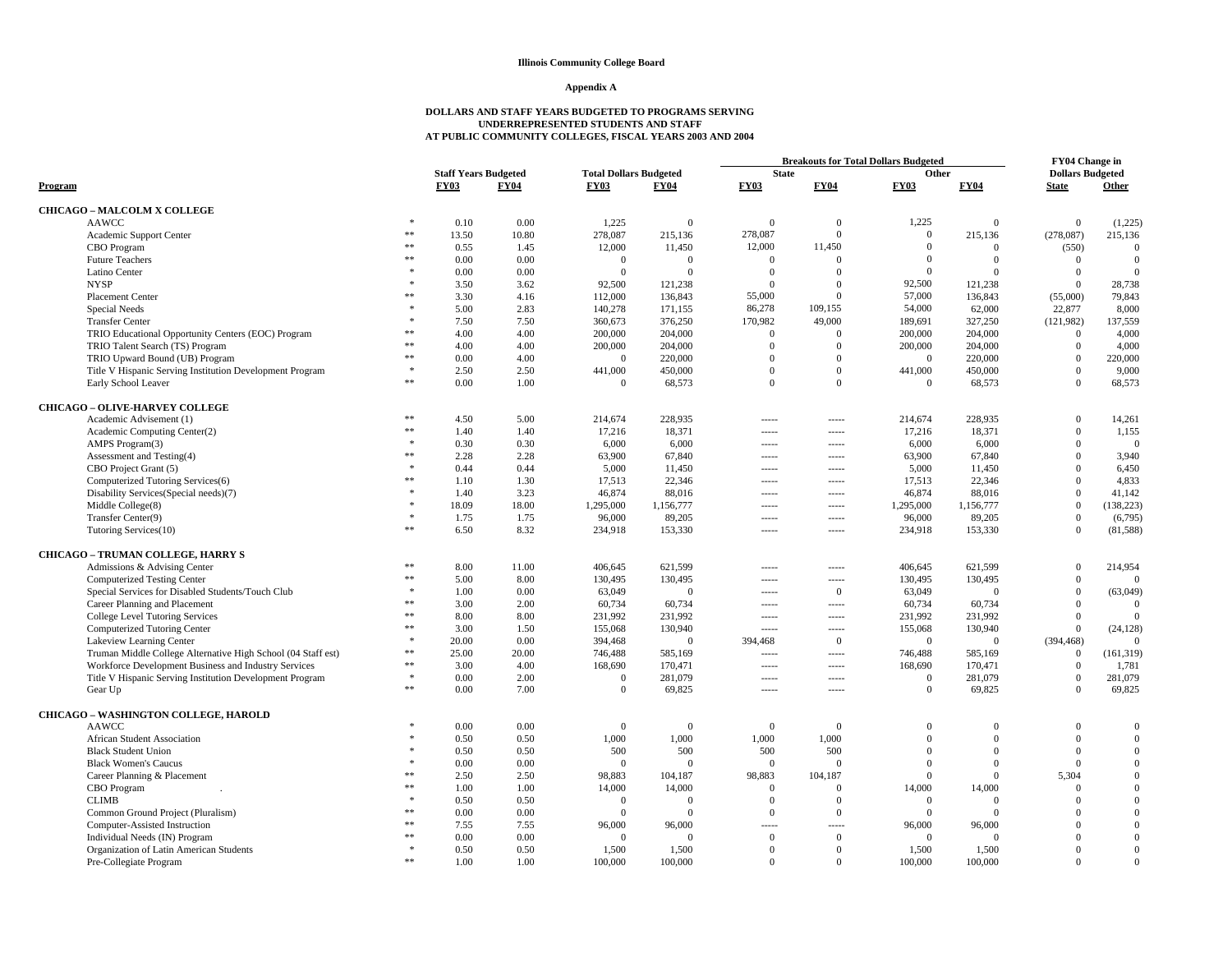#### **Illinois Community College Board**

#### **Appendix A**

### **DOLLARS AND STAFF YEARS BUDGETED TO PROGRAMS SERVING UNDERREPRESENTED STUDENTS AND STAFF AT PUBLIC COMMUNITY COLLEGES, FISCAL YEARS 2003 AND 2004**

|                                                                    |               |                             |             |                               |                |              | Breakouts for Total Dollars Budgeted |                |                |                         |              |
|--------------------------------------------------------------------|---------------|-----------------------------|-------------|-------------------------------|----------------|--------------|--------------------------------------|----------------|----------------|-------------------------|--------------|
|                                                                    |               | <b>Staff Years Budgeted</b> |             | <b>Total Dollars Budgeted</b> |                | <b>State</b> |                                      | Other          |                | <b>Dollars Budgeted</b> |              |
| Program                                                            |               | <b>FY03</b>                 | <b>FY04</b> | <b>FY03</b>                   | <b>FY04</b>    | <b>FY03</b>  | <b>FY04</b>                          | <b>FY03</b>    | <b>FY04</b>    | <b>State</b>            | Other        |
| CHICAGO - WASHINGTON COLLEGE, HAROLD (cont.)                       |               |                             |             |                               |                |              |                                      |                |                |                         |              |
| Supported Employment (IL Dept. of Human Services)                  |               | 6.30                        | 5.25        | 268,195                       | 282,454        | 268,195      | 282,454                              | $\Omega$       | $\overline{0}$ | 14,259                  | $\Omega$     |
| Special Needs Center                                               | $\mathcal{R}$ | 2.98                        | 4.10        | 118,000                       | 100,170        | $\Omega$     | 42,700                               | 118,000        | 57,470         | 42,700                  | (60, 530)    |
| <b>Transfer Center</b>                                             | **            | 1.00                        | 1.00        | 49,300                        | 49,300         | 49,300       | 49,300                               |                | -----          | $\mathbf{0}$            | $\theta$     |
| <b>Tutoring Services</b>                                           | $\pm$         | 13.00                       | 13.00       | 105,000                       | 105,000        | $1 - 1 - 1$  | -----                                | 105,000        | 105,000        | $\mathbf{0}$            | $\theta$     |
| Vocational Development Program, IDHS                               | $\mathcal{R}$ | 3.90                        | 3.05        | 223,934                       | 235,840        | 223,934      | 235,840                              | $\overline{0}$ | $\Omega$       | 11,906                  | $\theta$     |
| <b>CHICAGO - WRIGHT COLLEGE, WILBUR</b>                            |               |                             |             |                               |                |              |                                      |                |                |                         |              |
| African American History Month                                     |               | 0.20                        | 0.20        | 500                           | 2,500          | $\Omega$     | $\Omega$                             | 500            | 2,500          | $\Omega$                | 2,000        |
| Annual African Am Student Awards Luncheon                          |               | 0.10                        | 0.10        | 500                           | $\Omega$       | $\Omega$     | $\Omega$                             | 500            | $\Omega$       | $\theta$                | (500)        |
| Future Teachers of Chicago/Illinois Bilingual Education of Chicago |               | 0.05                        | 0.05        | 2,000                         | 1,000          | $\Omega$     | $\Omega$                             | 2,000          | 1,000          | $\theta$                | (1,000)      |
| Hispanic Heritage Month Activities                                 |               | 1.00                        | 1.00        | 1,000                         | 2,500          | $\Omega$     | $\Omega$                             | 1,000          | 2,500          | $\theta$                | 1,500        |
| Minority Health Programs                                           |               | 0.02                        | 0.02        | 3,000                         | $\Omega$       | $\Omega$     | $\Omega$                             | 3.000          | $\Omega$       | $\theta$                | (3,000)      |
| National Women's History Month Activities                          |               | 0.02                        | 0.02        | 1,000                         | 2,500          | $\Omega$     | $\Omega$                             | 1,000          | 2,500          | $\theta$                | 1,500        |
| Resurrection Minority Scholarship                                  |               | 0.01                        | 0.01        | 25,000                        | 1,500          | $\Omega$     | $\Omega$                             | 25,000         | 1,500          | $\theta$                | (23,500)     |
| Special Needs Office                                               |               | 2.50                        | 2.50        | 45,000                        | 107,700        | $\Omega$     | $\Omega$                             | 45,000         | 107,700        | $\theta$                | 62,700       |
| <b>Teaching Certificate Program</b>                                |               | 2.00                        | 2.00        | 95,000                        | $\Omega$       | $\Omega$     | $\Omega$                             | 95,000         | $\Omega$       | $\theta$                | (95,000)     |
| <b>Adult Education Support Services</b>                            | **            | 3.00                        | 3.00        | 117,100                       | 148,448        | 117,100      | 148,448                              | $\overline{0}$ | $\overline{0}$ | 31,348                  | $\theta$     |
| Annual Ethnic Food Festival                                        |               | 0.00                        | 0.00        | $\overline{0}$                | $\theta$       | $\Omega$     | $\Omega$                             | $\overline{0}$ | $\overline{0}$ | $\mathbf{0}$            | $\mathbf{0}$ |
| Clerical Excellence Awards                                         | **            | 0.05                        | 0.05        | 1,000                         | 1,000          | $\Omega$     | $\Omega$                             | 1,000          | 1,000          | $\theta$                | $\mathbf{0}$ |
| College Bridge Program                                             | $**$          | 3.00                        | 3.00        | 60,000                        | 60,000         | $\Omega$     | $\Omega$                             | 60,000         | 60,000         | $\Omega$                | $\theta$     |
| Displaced Homemaker Program                                        | **            | 4.50                        | 4.50        | 50,000                        | 58,058         | $\Omega$     | $\Omega$                             | 50,000         | 58,058         | $\Omega$                | 8,058        |
| Job Training - Bank Teller                                         | **            | 0.50                        | 0.50        | 20,000                        | $\Omega$       | $\Omega$     | $\Omega$                             | 20,000         | $\Omega$       | $\theta$                | (20,000)     |
| Job Training - Computer Certificates                               | **            | 0.50                        | 0.50        | 30,000                        | 65,936         | $\Omega$     | $\Omega$                             | 30,000         | 65,936         | $\theta$                | 35,936       |
| Multi Cultural Community Events                                    | $\mathcal{R}$ | 0.15                        | 0.15        | 8,400                         | 10,000         | $\Omega$     | $\Omega$                             | 8,400          | 10,000         | $\mathbf{0}$            | 1,600        |
| <b>NovaNET</b>                                                     | **            | 8.00                        | 8.00        | 39,030                        | $\overline{0}$ | 39,030       | $\Omega$                             | $\Omega$       | $\overline{0}$ | (39,030)                | $\Omega$     |
| Project Excel                                                      | **            | 3.50                        | 3.50        | 15,000                        | $\Omega$       | $\Omega$     | $\Omega$                             | 15,000         | $\Omega$       | $\overline{0}$          | (15,000)     |
| Recruitment, Marketing, & Partnering                               | **            | 2.00                        | 2.00        | 225,367                       | 687,000        | $\Omega$     | $\Omega$                             | 225,367        | 687,000        | $\overline{0}$          | 461,633      |
| <b>Sitter Service</b>                                              | **            | 1.00                        | 1.00        | 15,610                        | 36,000         | $\Omega$     | $\Omega$                             | 15,610         | 36,000         | $\theta$                | 20,390       |
| <b>Student Awards</b>                                              | **            | 0.05                        | 0.05        | 1,000                         | 10,000         | $\Omega$     | $\Omega$                             | 1,000          | 10,000         | $\overline{0}$          | 9,000        |
| Student Clubs & Assoc. (SGA)                                       | **            | 0.40                        | 0.40        | 38,000                        | 77,610         | $\Omega$     | $\Omega$                             | 38,000         | 77,610         | $\overline{0}$          | 39,610       |
| <b>Untenured Faculty Dinner</b>                                    | 永永            | 0.04                        | 0.04        | 400                           | 5,000          | $\Omega$     | $\Omega$                             | 400            | 5,000          | $\Omega$                | 4,600        |
| DANVILLE AREA COMMUNITY COLLEGE                                    |               |                             |             |                               |                |              |                                      |                |                |                         |              |
| Diversity Team                                                     | $\frac{1}{2}$ | 0.00                        | 0.00        | 5,375                         | 5,375          | $\Omega$     | $\Omega$                             | 5,375          | 5,375          | $\overline{0}$          | $\Omega$     |
| Minority Scholarship/Foundation                                    | $\frac{1}{2}$ | 0.00                        | 0.00        | 15,000                        | 20,000         | $\Omega$     | $\Omega$                             | 15,000         | 20,000         | $\mathbf{0}$            | 5,000        |
| Perkins III / Special Populations                                  | **            | 1.75                        | 1.50        | 254,624                       | 265,265        | $\Omega$     | $\Omega$                             | 254,624        | 265,265        | $\mathbf{0}$            | 10,641       |
| Project Excel                                                      | **            | 1.50                        | 0.00        | 35,000                        | $\mathbf{0}$   | 35,000       | $\Omega$                             | $\mathbf{0}$   | $\Omega$       | (35,000)                | $\mathbf{0}$ |
| Special Populations / Disabled Students                            | $\ast$        | 0.50                        | 0.00        | 56,054                        | 30,000         | 56,054       | $\Omega$                             | $\overline{0}$ | 30,000         | (56, 054)               | 30,000       |
| Teen Parent Services / IDHS                                        | **            | 1.00                        | 0.00        | 46,000                        | $\mathbf{0}$   | 46,000       | $\Omega$                             | $\mathbf{0}$   | $\overline{0}$ | (46,000)                | $\Omega$     |
| The Learning Community / TRIO                                      | **            | 4.00                        | 3.50        | 260,079                       | 260,181        | $\Omega$     | $\Omega$                             | 260,079        | 260,181        | $\mathbf{0}$            | 102          |
| Welfare-to-Work / ICCB                                             | $\ast$        | 1.40                        | 0.00        | 66,144                        | 40,316         | 66,144       | 40,316                               | $\mathbf{0}$   | $\overline{0}$ | (25, 828)               | $\Omega$     |
| Youth Employment & Education Program / JTP-WIA                     |               | 0.25                        | 0.00        | 15,000                        | $\mathbf{0}$   | 15,000       | $\Omega$                             | $\overline{0}$ | $\overline{0}$ | (15,000)                | $\theta$     |
| <b>DUPAGE, COLLEGE OF</b>                                          |               |                             |             |                               |                |              |                                      |                |                |                         |              |
| Health & Special Services                                          |               | 3.00                        | 3.00        | 287,681                       | 295,603        | 150,231      | 153,653                              | 137,450        | 141,950        | 3,422                   | 4,500        |
| <b>International Student Advising</b>                              |               | 2.50                        | 2.50        | 89,972                        | 86,733         | $\Omega$     | $\Omega$                             | 89,972         | 86,733         | $\mathbf{0}$            | (3,239)      |
| Minority Transfer Program (includes Minority Articulation)         |               | 2.00                        | 0.00        | 116,696                       | $\mathbf{0}$   | 37,000       | $\Omega$                             | 79,696         | $\overline{0}$ | (37,000)                | (79, 696)    |
| Project SELF                                                       |               | 0.00                        | 0.00        | $\overline{0}$                | $\Omega$       | $\Omega$     | $\Omega$                             | $\mathbf{0}$   | $\overline{0}$ | $\mathbf{0}$            | $\Omega$     |
| ABE/ASE/ESL including ESL Development (04 Staff est)               |               | 17.00                       | 17.00       | 2,300,000                     | 2,380,000      | 1,400,000    | 1,400,000                            | 900,000        | 980,000        | $\overline{0}$          | 80,000       |
| <b>CREATE</b>                                                      |               | 0.00                        | 0.00        | $\overline{0}$                | $\overline{0}$ | $\Omega$     | $\Omega$                             | $\mathbf{0}$   | $\Omega$       | $\Omega$                | $\Omega$     |
| Multcultural Center                                                |               | 3.00                        | 5.50        | 166,196                       | 217,398        | $\mathbf{0}$ | 32,000                               | 166,196        | 185,398        | 32,000                  | 19,202       |
| Developmental Edu. Advising & NSO                                  | **            | 3.50                        | 4.00        | 217,141                       | 219,076        | $\mathbf{0}$ | $\mathbf{0}$                         | 217,141        | 219,076        | $\overline{0}$          | 1,935        |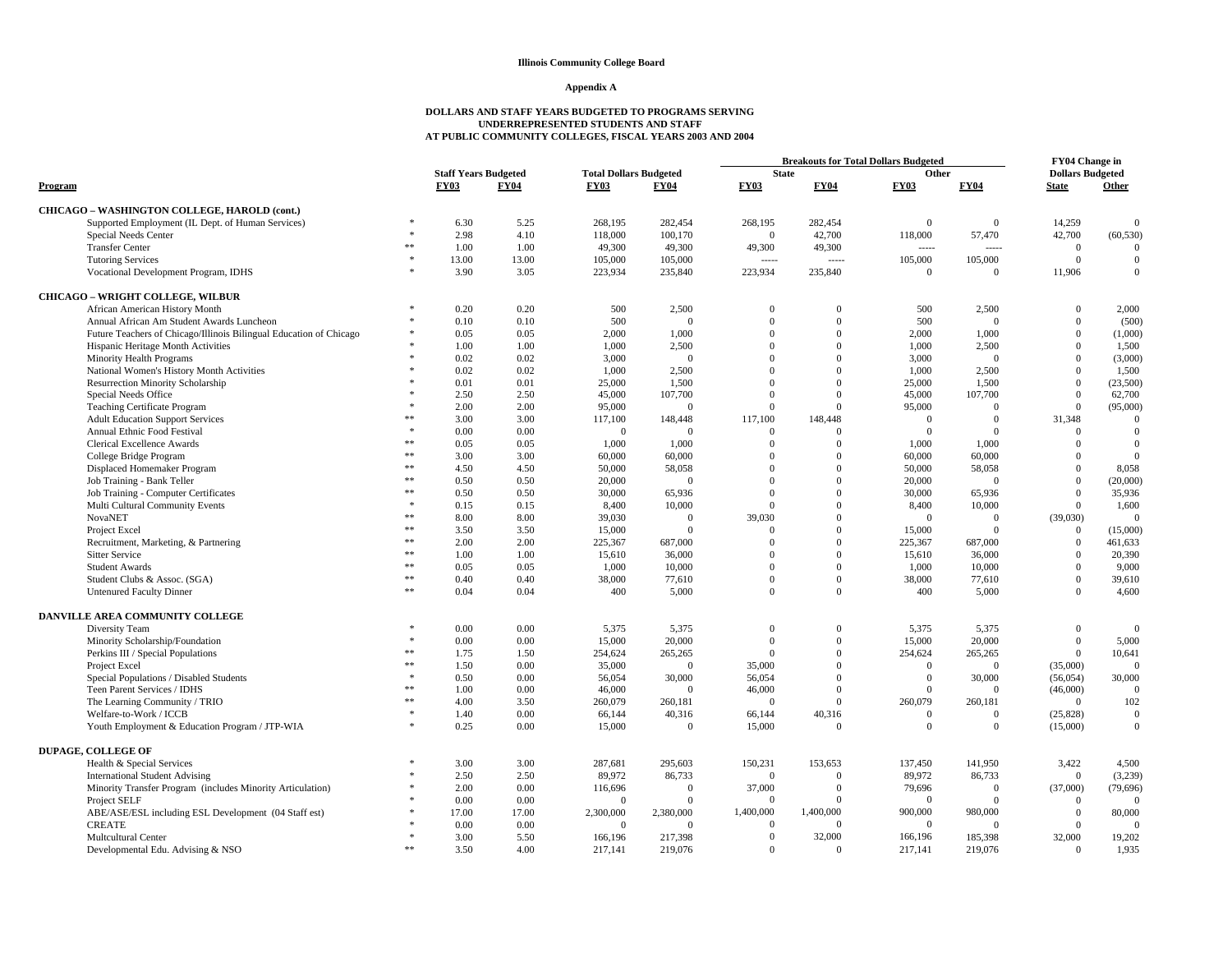### **Appendix A**

|                                                    |               |                             |             |                               |             |              |                   | <b>Breakouts for Total Dollars Budgeted</b> |                | FY04 Change in          |                |
|----------------------------------------------------|---------------|-----------------------------|-------------|-------------------------------|-------------|--------------|-------------------|---------------------------------------------|----------------|-------------------------|----------------|
|                                                    |               | <b>Staff Years Budgeted</b> |             | <b>Total Dollars Budgeted</b> |             | <b>State</b> |                   | Other                                       |                | <b>Dollars Budgeted</b> |                |
| Program                                            |               | <b>FY03</b>                 | <b>FY04</b> | <b>FY03</b>                   | <b>FY04</b> | <b>FY03</b>  | <b>FY04</b>       | <b>FY03</b>                                 | <b>FY04</b>    | <b>State</b>            | Other          |
| <b>ELGIN COMMUNITY COLLEGE</b>                     |               |                             |             |                               |             |              |                   |                                             |                |                         |                |
| ABE/ESL                                            | $\ast$        | 7.00                        | 8.00        | 1,325,364                     | 1,583,162   | 448,841      | 555,943           | 876,523                                     | 1,027,219      | 107,102                 | 150,696        |
| <b>ADAPT</b> (Disabled Student Organization)       | $\ast$        | 0.00                        | 0.00        | 350                           | 300         | $\mathbf{0}$ | $\Omega$          | 350                                         | 300            | $\overline{0}$          | (50)           |
| <b>Affirmative Action</b>                          |               | 0.10                        | 0.10        | 4,979                         | 5,197       | $\mathbf{0}$ | $\Omega$          | 4,979                                       | 5,197          | $\overline{0}$          | 218            |
| <b>BSA</b> (Black Student Association)             |               | 0.25                        | 0.25        | 2,625                         | 2,600       | $\Omega$     | $\Omega$          | 2,625                                       | 2,600          | $\overline{0}$          | (25)           |
| Foundation Minority Scholarships                   |               | 0.10                        | 0.10        | 15,750                        | 20,825      | $\Omega$     | $\overline{0}$    | 15,750                                      | 20,825         | $\overline{0}$          | 5,075          |
| Learning Skills Center                             |               | 4.00                        | 4.00        | 122,955                       | 201,191     | $\Omega$     | $\overline{0}$    | 122,955                                     | 201,191        | $\overline{0}$          | 78,236         |
| <b>Minority Transfer Center</b>                    |               | 1.00                        | 1.00        | 41,600                        | 41,600      | $\Omega$     | $\Omega$          | 41,600                                      | 41,600         | $\mathbf{0}$            | $\Omega$       |
| <b>Muslim Student Association</b>                  |               | 0.00                        | 0.00        | 800                           | 775         | $\Omega$     | $\overline{0}$    | 800                                         | 775            | $\overline{0}$          | (25)           |
| Office of Multi cultural Admissions                |               | 5.00                        | 2.00        | 178,567                       | 110,000     | $\Omega$     | $\Omega$          | 178,567                                     | 110,000        | $\Omega$                | (68, 567)      |
| OLAS (Organization of Latin American Students)     |               | 0.25                        | 0.25        | 5,800                         | 6,200       | $\Omega$     | $\Omega$          | 5,800                                       | 6,200          | $\overline{0}$          | 400            |
| Project STEP/Career Ladder                         | $**$          | 3.00                        | 2.00        | 321.372                       | 232,409     | $\Omega$     | $\Omega$          | 321,372                                     | 232,409        | $\Omega$                | (88,963)       |
| <b>Student Services Support</b>                    | **            | 4.50                        | 5.30        | 386,851                       | 398,156     | $\Omega$     | $\Omega$          | 386,851                                     | 398,156        | $\overline{0}$          | 11,305         |
| United Students of All Cultures                    |               | 0.00                        | 0.00        | 3,675                         | 4,000       | $\Omega$     | $\mathbf{0}$      | 3,675                                       | 4,000          | $\mathbf{0}$            | 325            |
| Welfare to Work                                    | **            | 1.50                        | 1.50        | 86,991                        | 29,308      | 86,991       | 29,308            | $\overline{0}$                              | $\Omega$       | (57, 683)               | $\Omega$       |
| 2000 Intensive English Program                     | $\mathcal{R}$ | 1.00                        | 0.75        | 186,722                       | 102,494     | $\theta$     | $\Omega$          | 186,722                                     | 102,494        | $\mathbf{0}$            | (84, 228)      |
| Perkins                                            | **            | 1.50                        | 0.70        | 205,420                       | 227,266     | $\mathbf{0}$ | $\Omega$          | 205,420                                     | 227,266        | $\overline{0}$          | 21,846         |
| Youth Leadership Academy                           | **            | 0.00                        | 0.00        | 90,000                        | 82,500      | $1 - 1 - 1$  | $- - - - -$       | 90,000                                      | 82,500         | $\Omega$                | (7,500)        |
| <b>Upward Bound</b>                                | **            | 5.00                        | 5.00        | 272,232                       | 277,677     | $- - - - -$  | $- - - - -$       | 272,232                                     | 277,677        | $\overline{0}$          | 5,445          |
| Upward Bound Science/Math                          | **            | 5.00                        | 5.00        | 218,545                       | 222,956     | $1 - 1 - 1$  | $-0.00000$        | 218,545                                     | 222,956        | $\Omega$                | 4,411          |
| WIA LWIB 5 In School & Out of School               | **            | 2.00                        | 2.00        | 131,352                       | 299,250     | -----        | $100 - 100 - 100$ | 131,352                                     | 299,250        | $\mathbf{0}$            | 167,898        |
| WIA LWIB 8 Out of School                           | **            | 1.00                        | 1.00        | 102,998                       | 194,974     | $1 - 1 - 1$  | $- - - - -$       | 102,998                                     | 194,974        | $\overline{0}$          | 91,976         |
| LWIB8 Adult (Workforce Development Council)        | **            |                             | 1.00        | $----$                        | 15,766      | -----        | -----             | -----                                       | 15,766         | $\overline{0}$          | 15,766         |
| HARPER COLLEGE, WILLIAM RAINEY                     |               |                             |             |                               |             |              |                   |                                             |                |                         |                |
| <b>Access and Disabilities</b>                     |               | 23.00                       | 24.00       | 758,111                       | 853,842     | 326,806      | 325,782           | 431,305                                     | 528,060        | (1,024)                 | 96,755         |
| Minority Student Transfer Center                   |               | 1.00                        | 1.50        | 45,500                        | 45,500      | 45,500       | 45,500            | $\Omega$                                    | $\Omega$       | $\overline{0}$          | $\Omega$       |
| Women's Program                                    |               | 5.00                        | 5.00        | 249,911                       | 281,420     | 80,804       | 61,170            | 169,107                                     | 220,250        | (19, 634)               | 51,143         |
| Center for Multicultural Learning                  |               | 9.00                        | 9.00        | 353,795                       | 446,523     | $\theta$     | $\Omega$          | 353,795                                     | 446,523        | $\mathbf{0}$            | 92,728         |
| Admissions Outreach                                | $**$          | 0.50                        | 0.75        | 20,809                        | 32,900      | $\Omega$     | $\Omega$          | 20,809                                      | 32,900         | $\overline{0}$          | 12,091         |
| Diversity and Organizational Development           | **            | 2.00                        | 2.00        | 239,407                       | 239,407     | $\Omega$     | $\Omega$          | 239,407                                     | 239,407        | $\overline{0}$          | $\overline{0}$ |
| <b>Adult Education Development</b>                 | $\ast$        | 15.00                       | 15.00       | 1,155,012                     | 1,334,860   | 446,460      | 405,160           | 708,552                                     | 929,700        | (41,300)                | 221,148        |
| ESL                                                | 永永            | 17.00                       | 15.00       | 1,322,665                     | 1,410,310   | $\Omega$     | $\overline{0}$    | 1,322,665                                   | 1,410,310      | $\Omega$                | 87,645         |
| HEARTLAND COMMUNITY COLLEGE                        |               |                             |             |                               |             |              |                   |                                             |                |                         |                |
| Special Populations (including Disabilty Services) |               | 0.00                        | 0.00        | 100,936                       | $\Omega$    | $\Omega$     | $\Omega$          | 100.936                                     | $\Omega$       | $\overline{0}$          | (100, 936)     |
| <b>Disability Services</b>                         | $\ast$        | 1.00                        | 1.00        | 55,423                        | 51,300      | $\Omega$     | $\mathbf{0}$      | 55,423                                      | 51,300         | $\overline{0}$          | (4,123)        |
| Carl D. Perkins (Student Support Only)             | **            | 0.75                        | 0.60        | 64,500                        | 37.852      | $\Omega$     | $\Omega$          | 64.500                                      | 37.852         | $\overline{0}$          | (26, 648)      |
| <b>Community Action Block</b>                      | **            | $1 - 1 - 1 = 1$             | 0.00        | $\overline{0}$                | 21,072      | $\mathbf{0}$ | $\overline{0}$    | $\overline{0}$                              | 21,072         | $\overline{0}$          | 21,072         |
| <b>Education</b> to Careers                        | $**$          | 2.00                        | 0.50        | 89,270                        | 51,132      | 89,270       | 51,132            | $\Omega$                                    | $\overline{0}$ | (38, 138)               | $\mathbf{0}$   |
| Welfare to Work                                    | **            | 1.00                        | 0.50        | 61,886                        | 40,867      | 61,886       | 40,867            | $\Omega$                                    | $\Omega$       | (21,019)                | $\Omega$       |
| <b>Accelerated College Enrollment</b>              | **            | 0.00                        | 0.00        | 31,569                        | 19,718      | 17,813       | 17,700            | 13,756                                      | 2,018          | (113)                   | (11, 738)      |
| Investing in Child & Parents                       | **            |                             | 0.00        | $\mathbf{0}$                  | 23,225      | $\theta$     | $\Omega$          | $\overline{0}$                              | 23,225         | $\overline{0}$          | 23,225         |
| <b>CAMPIS</b>                                      | 永永            | 1.1.1.1                     | 0.00        | $\Omega$                      | 8.462       | $\Omega$     | $\Omega$          | $\overline{0}$                              | 8.462          | $\overline{0}$          | 8,462          |
| TRIO (SSS Grant) - Project Rise                    | **            | 3.50                        | 3.50        | 195,700                       | 203,404     | $\Omega$     | $\overline{0}$    | 195,700                                     | 203,404        | $\overline{0}$          | 7,704          |
| HIGHLAND COMMUNITY COLLEGE                         |               |                             |             |                               |             |              |                   |                                             |                |                         |                |
| Title IV, Student Support Services                 | **            | $- - - - -$                 | 1.1.1.1     | 263,346                       | 266,652     | $- - - - -$  | $\mathbf{0}$      | 263,346                                     | 266,652        | $\overline{0}$          | 3,306          |
| Title IV, Upward Bound                             | **            | 4.00                        | 4.00        | 293,362                       | 306,407     | -----        | $\overline{0}$    | 293,362                                     | 306,407        | $\mathbf{0}$            | 13,045         |
| <b>ISBE Carl Perkins Grant</b>                     | **            | 1.30                        | 1.50        | 173,424                       | 185,856     | -----        | $\overline{0}$    | 173,424                                     | 185,856        | $\overline{0}$          | 12,432         |
| <b>ICCB</b> Welfare to Work Grant                  | **            | 1.00                        | 1.00        | 49,341                        | 37,942      | $----$       | 37,942            | 49,341                                      | $\Omega$       | 37,942                  | (49, 341)      |
| $P-16$                                             | **            | $1 - 1 - 1 = 1$             | 1.111       | 15,000                        | 15,000      | $1 - 1 - 1$  | 15,000            | 15,000                                      | $\Omega$       | 15,000                  | (15,000)       |
| Dual Credit                                        | **            | 0.10                        | 0.25        | 6,000                         | 6,180       | -----        | $\Omega$          | 6,000                                       | 6,180          | $\overline{0}$          | 180            |
| <b>Affirmative Action/Diversity</b>                | $\mathcal{R}$ | 0.20                        | 0.25        | 12,000                        | 12.360      | $- - - - -$  | $\Omega$          | 12,000                                      | 12.360         | $\Omega$                | 360            |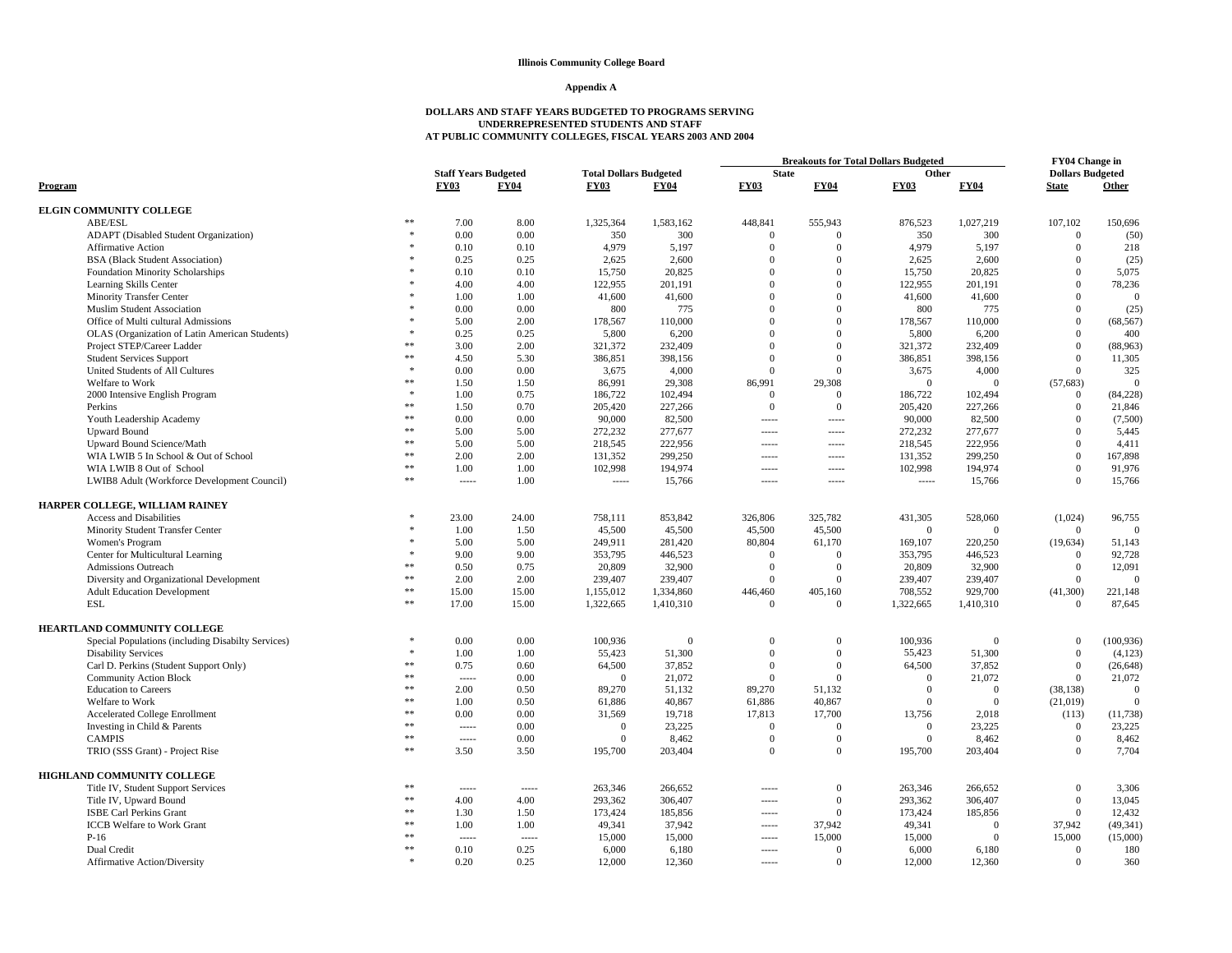#### **Appendix A**

|                                                    |                  |                                            |                 |                                              |              |                             | <b>Breakouts for Total Dollars Budgeted</b> |                      |                |                                         | <b>FY04 Change in</b> |
|----------------------------------------------------|------------------|--------------------------------------------|-----------------|----------------------------------------------|--------------|-----------------------------|---------------------------------------------|----------------------|----------------|-----------------------------------------|-----------------------|
| Program                                            |                  | <b>Staff Years Budgeted</b><br><b>FY03</b> | <b>FY04</b>     | <b>Total Dollars Budgeted</b><br><b>FY03</b> | <b>FY04</b>  | <b>State</b><br><b>FY03</b> | <b>FY04</b>                                 | Other<br><b>FY03</b> | <b>FY04</b>    | <b>Dollars Budgeted</b><br><b>State</b> | Other                 |
| HIGHLAND COMMUNITY COLLEGE (cont.)                 |                  |                                            |                 |                                              |              |                             |                                             |                      |                |                                         |                       |
| African American Scholarships                      |                  | -----                                      | -----           | 13,000                                       | 13.500       | $1 - 1 - 1 - 1 = 0$         | $\mathbf{0}$                                | 13,000               | 13,500         | $\mathbf{0}$                            | 500                   |
| Physically Challenged Student Scholarships         | $\ast$           | -----                                      | -----           | 300                                          | 300          | $- - - - -$                 | $\mathbf{0}$                                | 300                  | 300            | $\mathbf{0}$                            | $\Omega$              |
| <b>ILLINOIS CENTRAL COLLEGE</b>                    |                  |                                            |                 |                                              |              |                             |                                             |                      |                |                                         |                       |
| <b>Disability Services</b>                         |                  | 4.00                                       | $- - - - -$     | 143,522                                      | 145,304      | $\Omega$                    | $\overline{0}$                              | 143,522              | 145,304        | $\mathbf{0}$                            | 1,782                 |
| <b>Minority Transfer Center</b>                    |                  | 2.50                                       |                 | 62,003                                       | 42,200       | $\mathbf{0}$                | $\mathbf{0}$                                | 62,003               | 42,200         | $\mathbf{0}$                            | (19, 803)             |
| Special Academic Services                          | $\ast\ast$       | 1.00                                       | 1.111           | 170,153                                      | 201,430      | $\Omega$                    | $\mathbf{0}$                                | 170,153              | 201,430        | $\mathbf{0}$                            | 31,277                |
| <b>Student Support Services</b>                    | **               | 5.00                                       | -----           | 283,476                                      | 298,584      | $\mathbf{0}$                | $\mathbf{0}$                                | 283,476              | 298,584        | $\mathbf{0}$                            | 15,108                |
| Caterpillar Young Scholars                         | $\ast\ast$       | 0.25                                       | -----           | 21,541                                       | 13,700       | $\Omega$                    | $\overline{0}$                              | 21.541               | 13,700         | $\mathbf{0}$                            | (7, 841)              |
| AES/ CILCO College Yes                             | $**$             | 0.50                                       |                 | 60,000                                       | 30,000       | $\Omega$                    | $\Omega$                                    | 60,000               | 30,000         | $\boldsymbol{0}$                        | (30,000)              |
| <b>Upward Bound</b>                                | $\ast\ast$       | 3.00                                       | $- - - - -$     | 267,381                                      | 279,496      | $\Omega$                    | $\overline{0}$                              | 267,381              | 279,496        | $\mathbf{0}$                            | 12,115                |
| ILLINOIS EASTERN - FRONTIER COMMUNITY COLLEGE      |                  |                                            |                 |                                              |              |                             |                                             |                      |                |                                         |                       |
|                                                    | **               | 3.50                                       | 3.50            | 125,977                                      | 121,914      | 90,797                      |                                             | 35,180               | 33,658         | (2,541)                                 | (1,522)               |
| Adult Basic/Adult Secondary Ed                     | $**$             | 3.50                                       | 3.50            | 47,295                                       | 58,751       | $\overline{0}$              | 88,256<br>$\overline{0}$                    | 47,295               | 58,751         | $\overline{0}$                          | 11.456                |
| Literacy                                           | $**$             | 2.00                                       | 2.00            | 59,136                                       | 60,963       | 30,247                      | 31,217                                      | 28,889               | 29,746         | 970                                     | 857                   |
| Perkins(Disadvantaged Students)                    | $\ast\ast$       |                                            | 1.00            | 20,000                                       | 20,540       | 20,000                      | 20,540                                      | $\overline{0}$       | $\mathbf{0}$   | 540                                     | $\mathbf{0}$          |
| <b>Student Success Network</b>                     | $\ast\ast$       | 1.00<br>1.00                               | 0.00            | 27,200                                       | $\mathbf{0}$ | 27,200                      | $\overline{0}$                              | $\overline{0}$       | $\mathbf{0}$   | (27,200)                                | $\mathbf{0}$          |
| <b>ICCB</b> Restricted Tech Support                |                  |                                            |                 |                                              |              |                             |                                             |                      |                |                                         |                       |
| ILLINOIS EASTERN - LINCOLN TRAIL COMMUNITY COLLEGE |                  |                                            |                 |                                              |              |                             |                                             |                      |                |                                         |                       |
| Adult Basic/Adult Secondary Ed                     | $\ast\ast$       | $- - - - -$                                | $- - - - -$     | $- - - - -$                                  | $- - - - -$  | $- - - - -$                 | $- - - - -$                                 | -----                | -----          | $\Omega$                                | $\Omega$              |
| <b>Education</b> to Careers                        | $**$             | $- - - - -$                                | $- - - - -$     | $- - - - -$                                  | $- - - - -$  | $- - - - -$                 | $- - - - -$                                 | $- - - - -$          | -----          | $\Omega$                                | $\Omega$              |
| IL Employment Training Cntr (IETC)                 | $\divideontimes$ | -----                                      | -----           | -----                                        | -----        | $1 - 1 - 1 - 1 = 0$         | $100 - 100 - 100$                           | $- - - - -$          | -----          | $\Omega$                                | $\mathbf{0}$          |
| International/English as a Sec Lang                | $\ast\ast$       | $- - - - -$                                | 1.111           | $-----$                                      | 1.1.1.1      | $- - - - -$                 | $- - - - -$                                 | $- - - - -$          | -----          | $\mathbf{0}$                            | $\mathbf{0}$          |
| Job Location Development (JLD)                     | $\ast\ast$       | 0.20                                       | 0.20            | 10,000                                       | 10,000       | 10,000                      | 10,000                                      | $\mathbf{0}$         | $\mathbf{0}$   | $\boldsymbol{0}$                        | $\mathbf{0}$          |
| Literacy                                           | 米米               | 1.1.1.1                                    | $\cdots$        | $\cdots$                                     | $100 - 100$  | $\cdots$                    | $- - - - -$                                 | $- - - - -$          | $1 - 1 - 1$    | $\mathbf{0}$                            | $\Omega$              |
| Perkins(Disadvantaged Students)                    | $\ast\ast$       | 1.20                                       | 1.50            | 63,084                                       | 60,550       | 30,827                      | 43,601                                      | 32,257               | 16,949         | 12,774                                  | (15,308)              |
| Single Parent/Displaced Homemaker                  | 米米               | $- - - - -$                                | $- - - - -$     | $- - - - -$                                  | $- - - - -$  | $- - - - -$                 | $- - - - -$                                 | $- - - - -$          | $- - - - -$    | $\mathbf{0}$                            | $\mathbf{0}$          |
| <b>Student Success Network</b>                     | **               | -----                                      | -----           | $---$                                        | -----        | $1 - 1 - 1 - 1 = 0$         | $1 - 1 - 1 - 1 = 0$                         | -----                | -----          | $\mathbf{0}$                            | $\Omega$              |
| <b>Talent Search</b>                               | $\ast\ast$       | 1.1.1.1                                    | -----           | $\cdots$                                     | 1.1.1.1      | $\cdots$                    | $\cdots$                                    | -----                | -----          | $\Omega$                                | $\Omega$              |
| <b>Upward Bound Program</b>                        | **               | -----                                      | 1.1.1.1         | $- - - - -$                                  | $- - - - -$  | $- - - - -$                 | $- - - - -$                                 | -----                | -----          | $\mathbf{0}$                            | $\mathbf{0}$          |
| Welfare to Work                                    | $\ast\ast$       | $- - - - -$                                |                 | $- - - - -$                                  | $- - - - -$  | $- - - - -$                 | $- - - - -$                                 | $- - - - -$          | -----          | $\Omega$                                | $\Omega$              |
| ILLINOIS EASTERN - OLNEY COMMUNITY COLLEGE         |                  |                                            |                 |                                              |              |                             |                                             |                      |                |                                         |                       |
| Adult Basic/Adult Secondary Ed                     |                  | 0.34                                       | 0.43            | 34,097                                       | 31,210       | $\mathbf{0}$                | 31,210                                      | 34,097               | $\overline{0}$ | 31,210                                  | (34,097)              |
| <b>Advanced Technology</b>                         | $\ast\ast$       | 1.00                                       | 0.00            | 89,091                                       | $\mathbf{0}$ | 89,091                      | $\mathbf{0}$                                | $\Omega$             | $\mathbf{0}$   | (89,091)                                | $\mathbf{0}$          |
| Deferred Maintenance                               | $\ast\ast$       | 0.00                                       | 0.00            | 17,500                                       | $\mathbf{0}$ | 17,500                      | $\mathbf{0}$                                | $\overline{0}$       | $\overline{0}$ | (17,500)                                | $\mathbf{0}$          |
| <b>Education to Careers</b>                        | **               | $1 - 1 - 1$                                | $- - - - -$     | $- - - - -$                                  | $- - - - -$  | $- - - - -$                 | $- - - - -$                                 | $- - - - -$          | $1 - 1 - 1$    | $\mathbf{0}$                            | $\Omega$              |
| IL Employment Training Cntr (IETC)                 | **               |                                            | $1 - 1 - 1 = 1$ | $- - - - -$                                  | $100 - 100$  | $- - - - -$                 | $- - - - -$                                 | $- - - - -$          | $1 - 1 - 1$    | $\Omega$                                | $\Omega$              |
| International/English as a Sec Lang                | **               | -----                                      | -----           | -----                                        | -----        | $1 - 1 - 1 - 1 = 0$         | $100 - 100 - 100$                           | $- - - - -$          | -----          | $\mathbf{0}$                            | $\mathbf{0}$          |
| Job Location Development (JLD)                     | **               | -----                                      |                 | $---$                                        | -----        | $1 - 1 - 1 - 1 = 0$         | $1 - 1 - 1 - 1 = 0$                         | -----                | -----          | $\mathbf{0}$                            | $\Omega$              |
| Literacy                                           | **               | -----                                      |                 | $1 - 1 - 1 = 1$                              | 1.1.1.1      | $- - - - -$                 | $- - - - -$                                 | -----                | -----          | $\mathbf{0}$                            | $\Omega$              |
| Perkins(Disadvantaged Students)                    | 宋                | 1.66                                       | 1.69            | 91,793                                       | 87,672       | 91,793                      | 87,672                                      | $\mathbf{0}$         | $\overline{0}$ | (4,121)                                 | $\mathbf{0}$          |
| Single Parent/Displaced Homemaker                  | $\ast$           | 1.00                                       | 0.90            | 60,960                                       | 55,800       | 60,960                      | 55,800                                      | $\Omega$             | $\overline{0}$ | (5,160)                                 | $\Omega$              |
| <b>Student Success Network</b>                     | $\ast\ast$       | $1 - 1 - 1$                                | 1.111           | -----                                        | -----        | $1 - 1 - 1 - 1 = 1$         |                                             | -----                | -----          | $\mathbf{0}$                            | $\Omega$              |
| <b>Talent Search</b>                               | **               | -----                                      |                 | $---$                                        | -----        | $1 - 1 - 1 - 1 = 0$         | $1 - 1 - 1 - 1 = 0$                         | -----                | -----          | $\Omega$                                | $\Omega$              |
| <b>Upward Bound Program</b>                        | $\ast\ast$       | -----                                      | -----           | $\cdots$                                     | 1.1.1.1      | $\cdots$                    | $\cdots$                                    | -----                | -----          | $\Omega$                                | $\Omega$              |
| Welfare to Work                                    | $\ast\ast$       | -----                                      | 1.1.1.1         | $- - - - -$                                  | $- - - - -$  | $- - - - -$                 | $- - - - -$                                 | -----                | -----          | $\Omega$                                | $\mathbf{0}$          |
| ILLINOIS EASTERN - WABASH COMMUNITY COLLEGE        |                  |                                            |                 |                                              |              |                             |                                             |                      |                |                                         |                       |
| Adult Basic/Adult Secondary Ed                     | $\ast\ast$       | -----                                      |                 | $- - - - -$                                  | -----        | $- - - - -$                 | -----                                       |                      |                | $\Omega$                                | $\boldsymbol{0}$      |
| <b>Education</b> to Careers                        | **               | -----                                      | -----           | $---$                                        | -----        | $- - - - -$                 | -----                                       | -----                | -----          | $\mathbf{0}$                            | $\mathbf{0}$          |
| IL Employment Training Cntr (IETC)                 | $\ast\ast$       | $- - - - -$                                | $1 - 1 - 1$     | $- - - - -$                                  | $- - - - -$  | $1 - 1 - 1$                 | $- - - - -$                                 | $---$                | -----          | $\Omega$                                | $\Omega$              |
|                                                    |                  |                                            |                 |                                              |              |                             |                                             |                      |                |                                         |                       |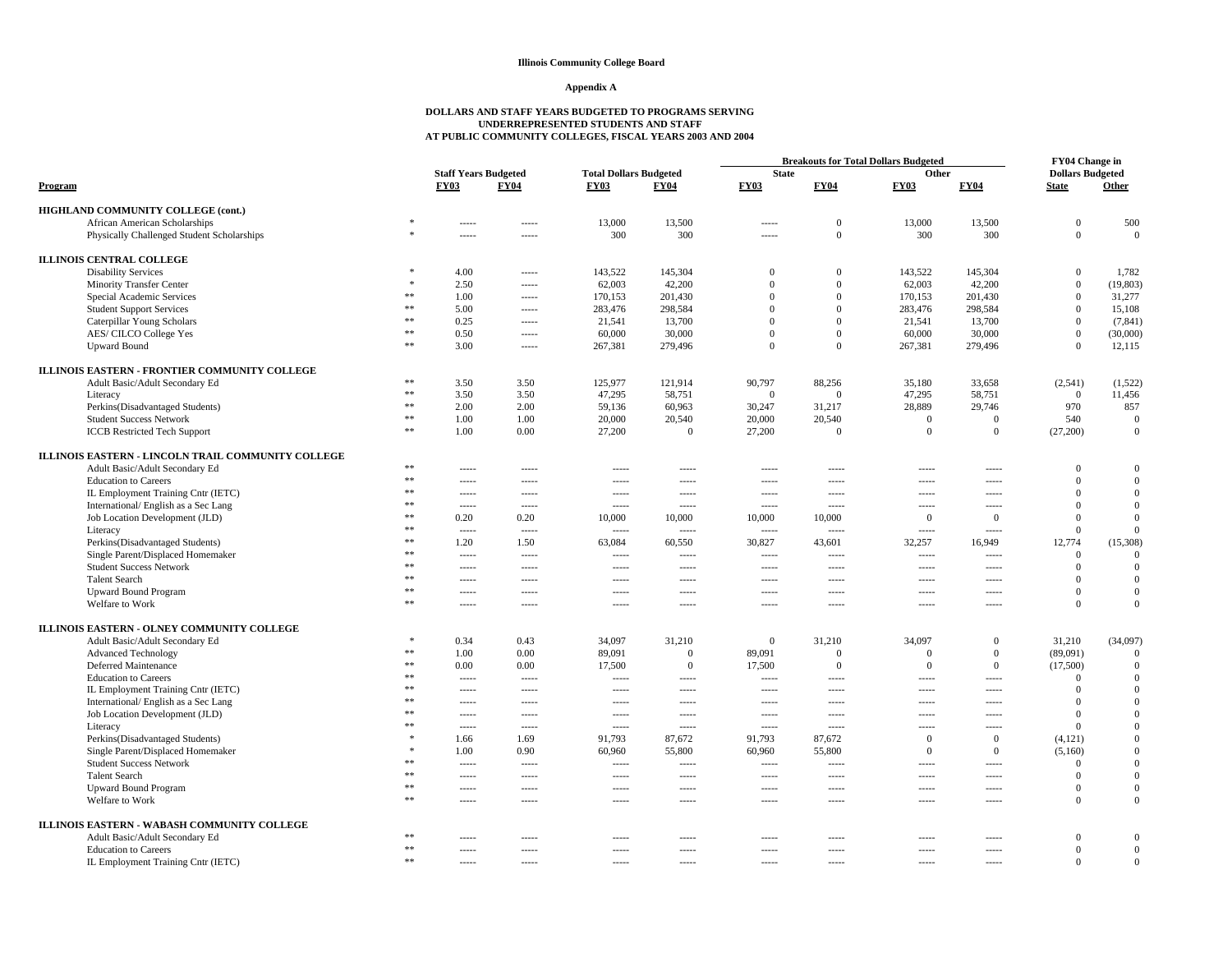#### **Appendix A**

|                                                             |              |                                                           |                 |                                              |                     | <b>Breakouts for Total Dollars Budgeted</b> |                |                      |                | <b>FY04 Change in</b>                   |              |
|-------------------------------------------------------------|--------------|-----------------------------------------------------------|-----------------|----------------------------------------------|---------------------|---------------------------------------------|----------------|----------------------|----------------|-----------------------------------------|--------------|
| Program                                                     |              | <b>Staff Years Budgeted</b><br><b>FY04</b><br><b>FY03</b> |                 | <b>Total Dollars Budgeted</b><br><b>FY03</b> | <b>FY04</b>         | <b>State</b><br><b>FY03</b>                 | <b>FY04</b>    | Other<br><b>FY03</b> | <b>FY04</b>    | <b>Dollars Budgeted</b><br><b>State</b> | Other        |
| ILLINOIS EASTERN - WABASH COMMUNITY COLLEGE (cont.)         |              |                                                           |                 |                                              |                     |                                             |                |                      |                |                                         |              |
| International/English as a Sec Lang                         | $**$         | $- - - - -$                                               | -----           | $---$                                        | $1 - 1 - 1 - 1 = 0$ | $1 - 1 - 1 - 1 = 0$                         | -----          | $1 - 1 - 1$          | -----          | $\mathbf{0}$                            | $\theta$     |
| Job Location Development (JLD)                              | $\ast\ast$   | 1.00                                                      | 1.00            | 10,952                                       | 12,500              | 7,017                                       | 10,000         | 3,935                | 2,500          | 2,983                                   | (1, 435)     |
| Literacy                                                    | $\ast\ast$   | 1.1.1.1                                                   | $1 - 1 - 1$     | $1 - 1 - 1 - 1$                              |                     | $\overline{\phantom{a}}$                    | $- - - - -$    |                      | 1.1.1.1        | $\overline{0}$                          | $\Omega$     |
| Perkins(Disadvantaged Students)                             | $*$          | 2.00                                                      | 2.00            | 58,059                                       | 59,854              | 36,524                                      | 37,687         | 21,535               | 22,167         | 1,163                                   | 632          |
| Single Parent/Displaced Homemaker                           | $**$         | $- - - - -$                                               | $- - - - -$     | $1 - 1 - 1 = 1$                              | $- - - - -$         | $1 - 1 - 1$                                 | $- - - - -$    | $- - - - -$          | $- - - - -$    | $\overline{0}$                          | $\Omega$     |
| <b>Student Success Network</b>                              | $\ast\ast$   | 1.00                                                      | 1.00            | 17,031                                       | 20,105              | 17,031                                      | 20,105         | $\mathbf{0}$         | $\mathbf{0}$   | 3,074                                   | $\mathbf{0}$ |
| <b>Talent Search</b>                                        | $\ast\ast$   | $100 - 100$                                               | -----           | $1 - 1 - 1 - 1$                              | $\cdots$            | $\cdots$                                    | -----          | 1.1.1.1              | 1.1.1.1        | $\overline{0}$                          | $\Omega$     |
| <b>Upward Bound Program</b>                                 | $\pm$ $\pm$  | -----                                                     | -----           | $1 - 1 - 1 - 1 = 0$                          |                     | $1 - 1 - 1 = 1$                             | -----          | -----                | -----          | $\mathbf{0}$                            | $\mathbf{0}$ |
| Welfare to Work                                             | $**$         | $100 - 100 - 100$                                         |                 | $1 - 1 - 1 = 1$                              | $- - - - -$         | $1 - 1 - 1 = 1$                             | -----          | $- - - - -$          | 1.1.1.1        | $\mathbf{0}$                            | $\theta$     |
| <b>ICCB</b> Restricted Tech Support                         | $\ast\ast$   | 1.00                                                      | $1 - 1 - 1 = 1$ | 24,992                                       | 25,879              | 24,992                                      | $\Omega$       | $\Omega$             | 25,879         | (24,992)                                | 25,879       |
| ILLINOIS VALLEY COMMUNITY COLLEGE                           |              |                                                           |                 |                                              |                     |                                             |                |                      |                |                                         |              |
| Student Support Services (TRIO)                             | $\ast\ast$   | 4.00                                                      | 4.00            | 259,389                                      | 259,389             | $\overline{0}$                              | $\overline{0}$ | 259,389              | 259.389        | $\mathbf{0}$                            | $\Omega$     |
| Adult Education (ABE/GED/ESL)                               | $\pm$ $\pm$  | 3.25                                                      | 5.00            | 361,534                                      | 318,032             | $1 - 1 - 1 = 1$                             | $\Omega$       | 361,534              | 318,032        | $\mathbf{0}$                            | (43,502)     |
| Hola, Mendota                                               |              | 0.25                                                      | 0.00            | 3,890                                        | $\Omega$            | $1 - 1 - 1$                                 | $\Omega$       | 3,890                | $\Omega$       | $\mathbf{0}$                            | (3,890)      |
| Alma Latina                                                 |              | 0.25                                                      | 0.00            | 500                                          | $\overline{0}$      | $1 - 1 - 1 - 1 = 0$                         | $\Omega$       | 500                  | $\Omega$       | $\mathbf{0}$                            | (500)        |
| People of the World End Racism (POWER)                      |              | 0.25                                                      | 0.25            | 1,600                                        | 1,700               | -----                                       | $\overline{0}$ | 1,600                | 1,700          | $\overline{0}$                          | 100          |
| Carl Perkins                                                | **           | 1.75                                                      | 1.75            | 44,043                                       | 38,027              | $- - - - -$                                 | $\overline{0}$ | 44,043               | 38,027         | $\mathbf{0}$                            | (6,016)      |
| Academic Dev Center/Special Needs                           | $\ast\ast$   | 7.26                                                      | 8.25            | 76,000                                       | 247,305             | $\mathbf{0}$                                | $\theta$       | 76,000               | 247,305        | $\mathbf{0}$                            | 171,305      |
| <b>JOLIET JUNIOR COLLEGE</b>                                |              |                                                           |                 |                                              |                     |                                             |                |                      |                |                                         |              |
| Multi-Cultural Transfer Center                              | $\ast$       | $- - - - -$                                               | -----           | 84,400                                       | 111,738             | 42,200                                      | 42,000         | 42,200               | 69,738         | (200)                                   | 27,538       |
| Joliet Area Math, Science, & Computer Education             | **           | -----                                                     | -----           | 118,200                                      | 27,373              | 76,000                                      | 27,373         | 42,200               | $\Omega$       | (48, 627)                               | (42,200)     |
| Project Achieve                                             | $\ast\ast$   | -----                                                     | -----           | 363,835                                      | 347,900             | 347,835                                     | $\Omega$       | 16,000               | 347,900        | (347, 835)                              | 331,900      |
| <b>StAR Program</b>                                         | $\ast\ast$   | $- - - - -$                                               |                 | 248,624                                      | 211,822             | 156,989                                     | 178,268        | 91,635               | 33,554         | 21,279                                  | (58,081)     |
| Carl Perkins                                                | 索索           | $- - - - -$                                               |                 | 80,949                                       | 95,094              | 80,949                                      | 95,094         | $\Omega$             | $\Omega$       | 14,145                                  | $\Omega$     |
| Division of Adult and Family Services                       | $**$         | $- - - - -$                                               |                 | 2,209,925                                    | 2,258,487           | 1,176,726                                   | 1,062,041      | 1,033,199            | 1,196,446      | (114, 685)                              | 163,247      |
| <b>Opportunities Program</b>                                | $**$         | $- - - - -$                                               | -----           | 58,510                                       | 58,510              | $\overline{0}$                              | $\overline{0}$ | 58,510               | 58,510         | $\mathbf{0}$                            | $\Omega$     |
| SOS Volunteer Literacy Tutorials                            | $*$          | -----                                                     | -----           | 45,000                                       | 67,618              | 45,000                                      | 45,000         | $\mathbf{0}$         | 22,618         | $\mathbf{0}$                            | 22,618       |
| <b>Special Populations</b>                                  | $**$         | $- - - - -$                                               |                 | 50,000                                       | 130,638             | $\overline{0}$                              | $\Omega$       | 50,000               | 130,638        | $\mathbf{0}$                            | 80,638       |
| Welfare to Work                                             | $**$         | $- - - - -$                                               | $- - - - -$     | 63,030                                       | 44,452              | 63,030                                      | 44,452         | $\Omega$             | $\Omega$       | (18,578)                                | $\Omega$     |
| Learning for Earning                                        | $\ast\ast$   | $- - - - -$                                               | $- - - -$       | $\overline{0}$                               | 52,888              | $\mathbf{0}$                                | 52,888         | $\Omega$             | $\overline{0}$ | 52,888                                  | $\Omega$     |
| Learning for Earning                                        | $**$         | -----                                                     |                 | $\mathbf{0}$                                 | 25,279              | $\mathbf{0}$                                | 25,279         | $\overline{0}$       | $\overline{0}$ | 25,279                                  | $\theta$     |
| Career Planning & Placement (Carl Perkins)                  | $**$         |                                                           | -----           | 55,043                                       | 162,689             | 37,927                                      | 31,851         | 17,116               | 130,838        | (6,076)                                 | 113,722      |
| Tech Prep                                                   | $*$          | $- - - - -$                                               | -----           | 267,737                                      | 311,328             | 267,737                                     | 173,874        | $\mathbf{0}$         | 137,454        | (93, 863)                               | 137,454      |
| <b>Education</b> to Careers                                 | $**$         | $- - - - -$                                               | 1.1.1.1         | 91,908                                       | 59,957              | 91,908                                      | 59,957         | $\Omega$             | $\Omega$       | (31,951)                                | $\Omega$     |
| <b>ENLACE</b>                                               | $*$          | $- - - - -$                                               |                 | 92,528                                       | 36,315              | 46,080                                      | $\Omega$       | 46,448               | 36,315         | (46,080)                                | (10, 133)    |
| <b>Project Success</b>                                      | 索索           | $- - - - -$                                               | $- - - -$       | 24,852                                       | 18,842              | $\Omega$                                    | $\Omega$       | 24,852               | 18,842         | $\overline{0}$                          | (6,010)      |
| <b>Minority Student Affairs</b>                             |              | -----                                                     | -----           | 31,500                                       | 95,294              | $\Omega$                                    | $\overline{0}$ | 31,500               | 95,294         | $\mathbf{0}$                            | 63,794       |
| Family Literacy                                             |              | -----                                                     | -----           | $\overline{0}$                               | 240                 | $\theta$                                    | $\overline{0}$ | $\mathbf{0}$         | 240            | $\mathbf{0}$                            | 240          |
| Women's College                                             | $\ast$       | $- - - - -$                                               | -----           | 27,000                                       | 15,240              | $\Omega$                                    | $\Omega$       | 27,000               | 15,240         | $\mathbf{0}$                            | (11,760)     |
| <b>Diversity Committee</b>                                  | $\mathbf{r}$ | $- - - - -$                                               | $- - - - -$     | $\Omega$                                     | $\overline{0}$      | $\Omega$                                    | $\Omega$       | $\mathbf{0}$         | $\Omega$       | $\overline{0}$                          | $\Omega$     |
| Summer Program                                              | $**$         | $- - - - -$                                               |                 | $\overline{0}$                               | 30,000              | $\Omega$                                    | $\overline{0}$ | $\mathbf{0}$         | 30,000         | $\mathbf{0}$                            | 30,000       |
| <b>Build Success</b>                                        | $\ast\ast$   | $- - - - -$                                               | -----           | $\overline{0}$                               | 104,000             | $\Omega$                                    | $\Omega$       | $\Omega$             | 104,000        | $\mathbf{0}$                            | 104,000      |
| Early School Leavers                                        | $**$         | -----                                                     | -----           | 67,337                                       | 70,772              | 36,362                                      | 38,217         | 30,975               | 32,555         | 1,855                                   | 1,580        |
| KANKAKEE COMMUNITY COLLEGE                                  |              |                                                           |                 |                                              |                     |                                             |                |                      |                |                                         |              |
| <b>Affirmative Action</b>                                   | **           | 0.00                                                      |                 | 2,000                                        | 2,000               | $\overline{0}$                              | $\overline{0}$ | 2,000                | 2,000          | $\mathbf{0}$                            | $\mathbf{0}$ |
| <b>Transfer Center</b>                                      |              | 1.00                                                      | 1.00            | 27,300                                       | 27,300              | $\overline{0}$                              | $\overline{0}$ | 27,300               | 27,300         | $\overline{0}$                          | $\Omega$     |
| <b>Literacy Programs</b>                                    | **           | 3.00                                                      | 3.00            | 115,682                                      | 58,000              | 115,682                                     | 58,000         | $\Omega$             | $\Omega$       | (57,682)                                | $\mathbf{0}$ |
|                                                             | $**$         | 2.00                                                      | 2.00            |                                              | 64,894              | 64,894                                      | 64,894         | $\Omega$             | $\Omega$       | $\overline{0}$                          | $\Omega$     |
| Office of Special Populations<br><b>Ounce of Prevention</b> | $**$         | 4.00                                                      | 4.00            | 64,894<br>191,851                            | 52,000              | $\overline{0}$                              | $\overline{0}$ | 191,851              | 52,000         | $\mathbf{0}$                            | (139, 851)   |
| Parent Support/DFI                                          | $*$          | 2.00                                                      | 2.00            | 40.830                                       | 40.830              | 40.830                                      | 40.830         | $\Omega$             | $\Omega$       | $\theta$                                | $\theta$     |
|                                                             |              |                                                           |                 |                                              |                     |                                             |                |                      |                |                                         |              |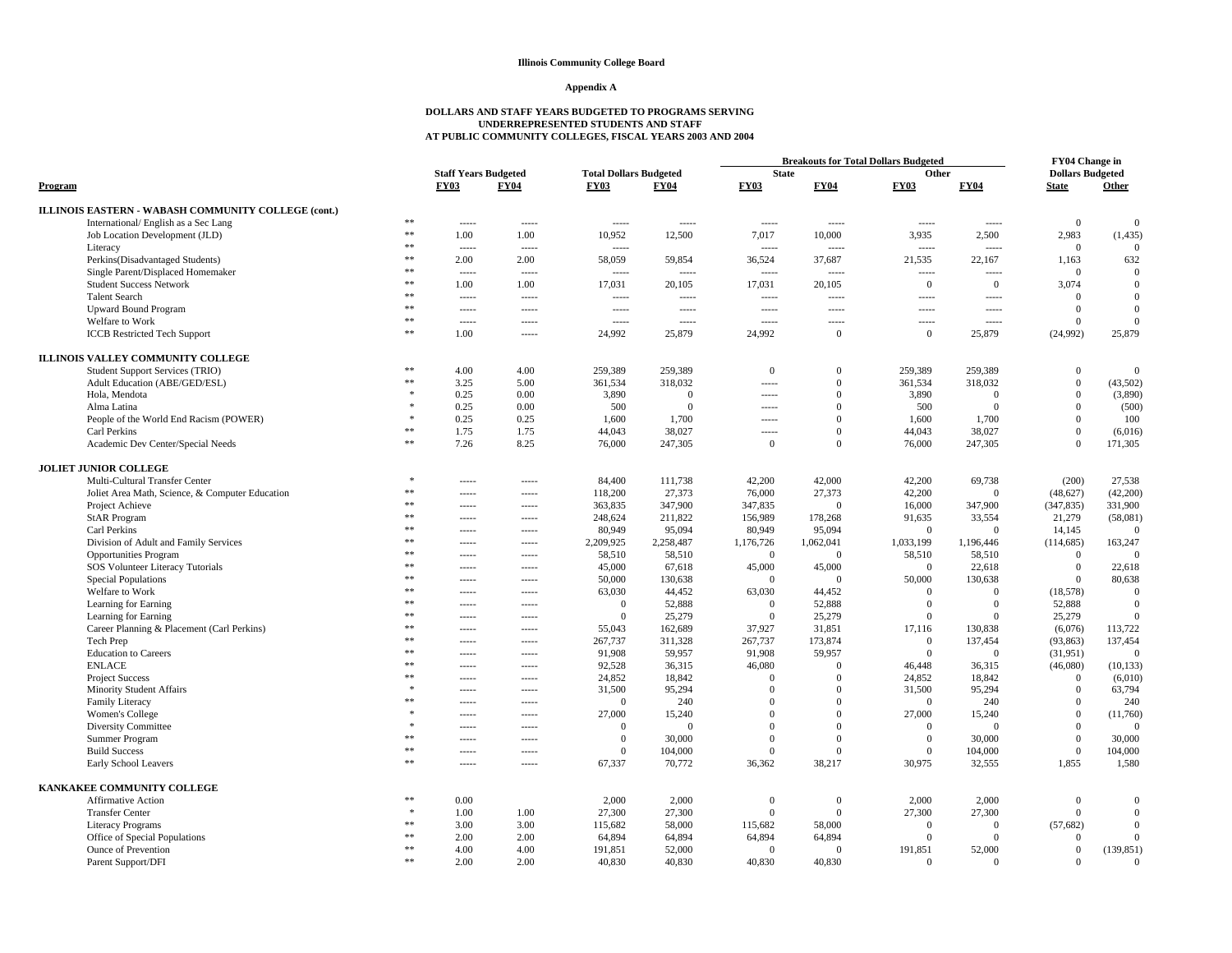#### **Appendix A**

|                                                                      |                  |                             |             |                               |                |                |                | <b>Breakouts for Total Dollars Budgeted</b> |                | <b>FY04 Change in</b>   |              |
|----------------------------------------------------------------------|------------------|-----------------------------|-------------|-------------------------------|----------------|----------------|----------------|---------------------------------------------|----------------|-------------------------|--------------|
|                                                                      |                  | <b>Staff Years Budgeted</b> |             | <b>Total Dollars Budgeted</b> |                | <b>State</b>   |                | Other                                       |                | <b>Dollars Budgeted</b> |              |
| Program                                                              |                  | <b>FY03</b>                 | <b>FY04</b> | <b>FY03</b>                   | <b>FY04</b>    | <b>FY03</b>    | <b>FY04</b>    | <b>FY03</b>                                 | <b>FY04</b>    | <b>State</b>            | Other        |
| <b>KANKAKEE COMMUNITY COLLEGE (cont.)</b>                            |                  |                             |             |                               |                |                |                |                                             |                |                         |              |
| <b>Parent Training Initiative</b>                                    | **               | 2.00                        | 2.00        | 31,000                        | 22,269         | 31,000         | 22,269         | $\mathbf{0}$                                | $\mathbf{0}$   | (8,731)                 | $\theta$     |
| Workforce Prep Liaison; WTW                                          | $\ast$           | 1.00                        | 1.00        | 41,771                        | 41,771         | 41,771         | 41,771         | $\mathbf{0}$                                | $\overline{0}$ | $\overline{0}$          | $\Omega$     |
| <b>Healthy Families</b>                                              | $\ast\ast$       | 3.00                        | 3.00        | 139,851                       | 139,851        | 139,851        | 139,851        | $\mathbf{0}$                                | $\theta$       | $\theta$                | $\theta$     |
| <b>Upward Bound</b>                                                  | $**$             | 4.00                        | 4.00        | 372,875                       | 287,703        | $\mathbf{0}$   | $\Omega$       | 372,875                                     | 287,703        | $\theta$                | (85, 172)    |
| <b>Educational Talent Search</b>                                     | **               | 3.00                        | 3.00        | 245,354                       | 250,261        | $\overline{0}$ | $\overline{0}$ | 245,354                                     | 250,261        | $\Omega$                | 4,907        |
| Youth Program Services                                               |                  | 3.00                        | 3.00        | 121,594                       | 121,594        | $\Omega$       | $\overline{0}$ | 121,594                                     | 121,594        | $\overline{0}$          | $\Omega$     |
| Workforce Investment Act                                             | $**$             | 23.00                       | 21.00       | 3,299,586                     | 2,534,228      | $\mathbf{0}$   | $\mathbf{0}$   | 3,299,586                                   | 2,534,228      | $\mathbf{0}$            | (765, 358)   |
| Workforce Development                                                | **               | 0.00                        | 2.00        | $\mathbf{0}$                  | 153,009        | $\overline{0}$ | 153,009        | $\overline{0}$                              | $\overline{0}$ | 153,009                 | $\Omega$     |
| Young Parents Program                                                | **               | 6.00                        | 6.00        | 168,433                       | 168,433        | 168,433        | 168,433        | $\mathbf{0}$                                | $\Omega$       | $\overline{0}$          | $\Omega$     |
| Gear Up                                                              | **               | 0.00                        | 4.00        | $\overline{0}$                | 144,000        | $\overline{0}$ | $\overline{0}$ | $\Omega$                                    | 144,000        | $\mathbf{0}$            | 144,000      |
| P-16 Initative                                                       | **               | 0.00                        | 1.00        | $\Omega$                      | 15,459         | $\Omega$       | 15,459         | $\Omega$                                    | $\Omega$       | 15,459                  | $\theta$     |
| <b>TRAIN</b>                                                         |                  | 1.00                        | 1.00        | 45,600                        | 45,600         | 45,600         | 45,600         | $\Omega$                                    | $\overline{0}$ | $\mathbf{0}$            | $\theta$     |
| Minority Achievement Experience                                      | **               | 0.00                        | -----       | $\Omega$                      | $\overline{0}$ | $\overline{0}$ | $\mathbf{0}$   | $\Omega$                                    | $\overline{0}$ | $\mathbf{0}$            | $\mathbf{0}$ |
| <b>CITE</b>                                                          | **               | 0.00                        |             | $\Omega$                      | $\Omega$       | $\Omega$       | $\Omega$       | $\Omega$                                    | $\Omega$       | $\theta$                | $\theta$     |
| <b>Bridge to Opportunitiy</b>                                        | $\frac{1}{2}$    | 0.00                        | -----       | $\mathbf{0}$                  | $\Omega$       | $\Omega$       | $\mathbf{0}$   | $\mathbf{0}$                                | $\overline{0}$ | $\mathbf{0}$            | $\theta$     |
|                                                                      |                  |                             |             |                               |                |                |                |                                             |                |                         |              |
| <b>KASKASKIA COLLEGE</b>                                             |                  |                             |             |                               |                |                |                |                                             |                |                         |              |
| <b>Affirmative Action</b>                                            |                  | 0.35                        | 0.35        | 26,000                        | 27,040         | $\mathbf{0}$   | $\overline{0}$ | 26,000                                      | 27,040         | $\mathbf{0}$            | 1,040        |
| <b>Black Student Association</b>                                     |                  | 0.50                        | 0.50        | 2,417                         | 2,363          | $\overline{0}$ | $\mathbf{0}$   | 2,417                                       | 2,363          | $\mathbf{0}$            | (54)         |
| <b>TRIO/Student Success Program</b>                                  |                  | 4.67                        | 4.67        | 247,096                       | 237,607        | $\Omega$       | $\Omega$       | 247,096                                     | 237,607        | $\mathbf{0}$            | (9, 489)     |
| Perkins Special Populations                                          | $\ast$           | 2.25                        | 3.50        | 194,934                       | 237,253        | 194,934        | 237,253        | $\overline{0}$                              | $\Omega$       | 42.319                  | $\mathbf{0}$ |
| Reading Link                                                         | 米米               | 11.00                       | 11.00       | 160,560                       | 180,130        | 160,560        | 180,130        | $\Omega$                                    | $\overline{0}$ | 19,570                  | $\theta$     |
| P-16 Initiative                                                      | 索索               | 0.20                        | 0.02        | 20,000                        | 15,000         | 20,000         | 15,000         | $\Omega$                                    | $\mathbf{0}$   | (5,000)                 | $\Omega$     |
| Dual Credit/Dual Enrollment                                          | **               | 1.50                        | 1.50        | 87,000                        | 90,000         | 12,000         | 12,000         | 75,000                                      | 78,000         | $\overline{0}$          | 3,000        |
| KICK Program (Kids in College at Kaskaskia College)                  | **               | 8.50                        | 8.50        | 11,277                        | 11,728         | $\overline{0}$ | $\overline{0}$ | 11,277                                      | 11,728         | $\mathbf{0}$            | 451          |
| <b>Students with Disabilities</b>                                    | $\frac{1}{2}$    | 0.35                        | 0.35        | 12,450                        | 14,000         | $\overline{0}$ | $\theta$       | 12,450                                      | 14,000         | $\mathbf{0}$            | 1,550        |
| <b>Job Skills</b>                                                    | **               | 5.20                        | 6.00        | 21,654                        | 23,054         | 21,654         | 23,054         | $\mathbf{0}$                                | $\Omega$       | 1,400                   | $\Omega$     |
| <b>Success Center</b>                                                | $\ast\ast$       | $100 - 100$                 | 2.50        | $1 - 1 - 1$                   | 83,118         | $1 - 1 - 1$    | $\overline{0}$ | $\cdots$                                    | 83,118         | $\overline{0}$          | 83,118       |
| <b>KISHWAUKEE COLLEGE</b>                                            |                  |                             |             |                               |                |                |                |                                             |                |                         |              |
| Spanish Gerneral Ed. Development Classes                             | $\mathbf{x}$     | 0.35                        | 0.35        | 5.694                         | 6.054          | 5.694          | 6,054          | $\mathbf{0}$                                | $\overline{0}$ | 360                     | $\Omega$     |
| Spanish Gerneral Ed. Development Testing                             |                  | 0.10                        | 0.05        | 1,949                         | 1,344          | 1,949          | $\overline{0}$ | $\mathbf{0}$                                | 1,344          | (1,949)                 | 1,344        |
| Special Needs Counseling Services                                    |                  | 0.40                        | 0.40        | 24,174                        | 25,140         | $\overline{0}$ | $\Omega$       | 24,174                                      | 25,140         | $\Omega$                | 966          |
| Minority Transfer Center                                             |                  | 2.00                        | 2.00        | 82,560                        | 87,800         | 38,300         | 38,300         | 44,260                                      | 49,500         | $\mathbf{0}$            | 5,240        |
| Assistive Resources Center/Disability Services                       |                  | 1.00                        | 1.00        | 58,240                        | 58,792         | 58,240         | 58,042         | $\overline{0}$                              | 750            | (198)                   | 750          |
| <b>Adult Basic Education Program</b>                                 |                  | 2.00                        | 2.00        | 93,590                        | 103,002        | 93,590         | 103,002        | $\Omega$                                    | $\Omega$       | 9,412                   | $\Omega$     |
| <b>Adult Student Connections</b>                                     |                  | 1.00                        | 0.50        | 44,470                        | 38,214         | 44,470         | 38,214         | $\Omega$                                    | $\overline{0}$ | (6,256)                 | $\mathbf{0}$ |
| Bilingual Counseling/Hispanic Outreach                               |                  | 0.75                        | 1.00        | 25,125                        | 36,001         | 25,125         | 36,001         | $\Omega$                                    | $\Omega$       | 10,876                  | $\mathbf{0}$ |
| English as a Second Language Program                                 | $\mathbf{x}$     | 3.00                        | 3.00        | 127,247                       | 105,898        | 127,247        | 105,898        | $\Omega$                                    | $\Omega$       | (21, 349)               | $\theta$     |
| Family Literacy Program                                              |                  | 2.00                        | 1.50        | 130,000                       | 130,000        | 130,000        | 130,000        | $\Omega$                                    | $\theta$       | $\overline{0}$          | $\mathbf{0}$ |
| <b>Literacy Program</b>                                              | **               | 1.00                        | 1.00        | 45,000                        | 45,000         | 45,000         | 45,000         | $\Omega$                                    | $\Omega$       | $\overline{0}$          | $\theta$     |
| P-16 Initiative (ACE)                                                | $**$             | 0.05                        | 0.05        | 14,250                        | 14.700         | 14,250         | 14,700         | $\Omega$                                    | $\Omega$       | 450                     | $\theta$     |
| Public Assistance Program                                            | **               | 1.00                        | 1.00        | 38,080                        | 35,091         | 38,080         | 35,091         | $\Omega$                                    | $\Omega$       | (2,989)                 | $\mathbf{0}$ |
| Teen Parent Services Program                                         | **               | 0.25                        | 0.15        | 10,000                        | 11,000         | 10,000         | 11,000         | $\Omega$                                    | $\Omega$       | 1,000                   | $\theta$     |
| Welfare to Work                                                      | $**$             | 0.50                        | 0.50        | 60,916                        | 37,589         | 60,916         | 37,589         | $\Omega$                                    | $\overline{0}$ | (23, 327)               | $\theta$     |
| Dekalb County                                                        | **               | 0.63                        | 1.20        | 72,995                        | 103,569        | 72,995         | 103,569        | $\Omega$                                    | $\overline{0}$ | 30,574                  | $\theta$     |
| Ogle County                                                          | **               | 0.63                        | 0.85        | 67,356                        | 55,387         | 67,356         | 55,387         | $\mathbf{0}$                                | $\overline{0}$ | (11,969)                | $\theta$     |
| <b>IETC Services</b>                                                 | $**$             | 0.75                        | 0.50        | 50,090                        | 43,385         | 3,810          | 25,540         | 46,280                                      | 17,845         | 21,730                  | (28, 435)    |
| LAKE COUNTY, COLLEGE OF                                              |                  |                             |             |                               |                |                |                |                                             |                |                         |              |
| <b>ABE/ESL Federal Grant</b>                                         | $\ast\ast$       | 22.00                       | 16.50       | 306,983                       | 275,645        | $\mathbf{0}$   | $\Omega$       | 306,983                                     | 275,645        | $\overline{0}$          | (31, 338)    |
| Mentoring & Retention for Minorities (Academic Support for Athletes) | $\divideontimes$ | 0.05                        | 1.00        | 4,064                         | 39,490         | $\overline{0}$ | $\overline{0}$ | 4,064                                       | 39,490         | $\mathbf{0}$            | 35,426       |
| <b>Adult Education Performance</b>                                   | $\ast$           | 8.00                        | 9.00        | 350,004                       | 309,134        | $\theta$       | $\overline{0}$ | 350,004                                     | 309.134        | $\overline{0}$          | (40, 870)    |
|                                                                      |                  |                             |             |                               |                |                |                |                                             |                |                         |              |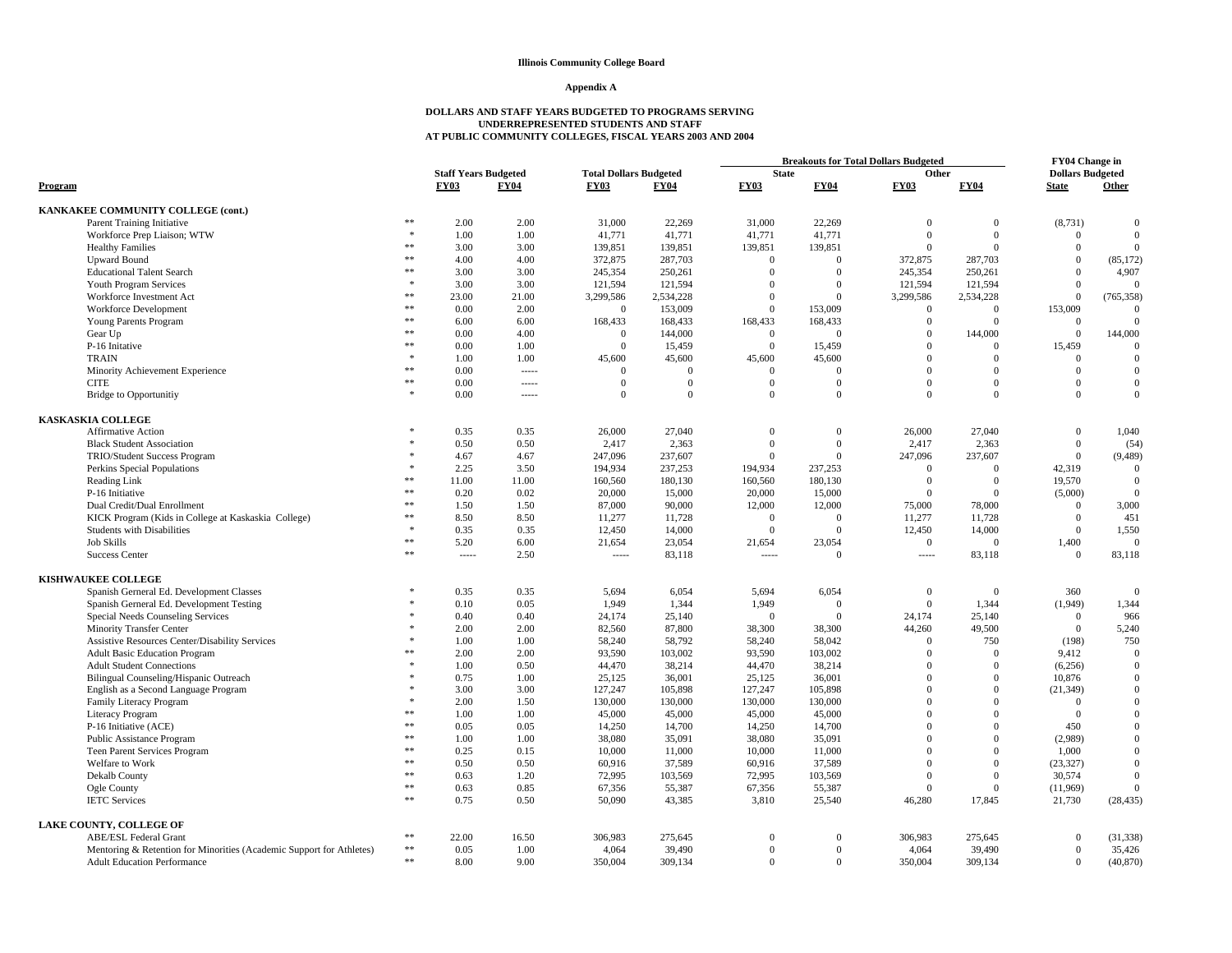### **Appendix A**

|                                                 |               |                             |             |                               |                | <b>Breakouts for Total Dollars Budgeted</b> |              |                |                | FY04 Change in          |              |
|-------------------------------------------------|---------------|-----------------------------|-------------|-------------------------------|----------------|---------------------------------------------|--------------|----------------|----------------|-------------------------|--------------|
|                                                 |               | <b>Staff Years Budgeted</b> |             | <b>Total Dollars Budgeted</b> |                | <b>State</b>                                |              | Other          |                | <b>Dollars Budgeted</b> |              |
| Program                                         |               | <b>FY03</b>                 | <b>FY04</b> | <b>FY03</b>                   | <b>FY04</b>    | <b>FY03</b>                                 | <b>FY04</b>  | <b>FY03</b>    | <b>FY04</b>    | <b>State</b>            | Other        |
| LAKE COUNTY, COLLEGE OF (cont.)                 |               |                             |             |                               |                |                                             |              |                |                |                         |              |
| <b>Adult Education State Grant</b>              | **            | 15.00                       | 15.50       | 261,178                       | 276,768        | $\Omega$                                    | $\Omega$     | 261,178        | 276,768        | $\Omega$                | 15,590       |
| Afro-Fest                                       |               | 0.10                        | 0.10        | 790                           | 800            | $\overline{0}$                              | $\Omega$     | 790            | 800            | $\mathbf{0}$            | 10           |
| Allied Health                                   | 索索            | 1.40                        | 3.00        | 215,753                       | 127,115        | $\Omega$                                    | $\Omega$     | 215,753        | 127,115        | $\mathbf{0}$            | (88, 638)    |
| <b>Back to School Rally</b>                     | **            | 0.10                        | 0.10        | 2,792                         | 3,635          | $\Omega$                                    | $\Omega$     | 2,792          | 3,635          | $\overline{0}$          | 843          |
| <b>Black Diamonds</b>                           | $\mathcal{R}$ | 0.10                        | 0.00        | 4,185                         | $\overline{0}$ | $\Omega$                                    | $\Omega$     | 4,185          | $\overline{0}$ | $\mathbf{0}$            | (4,185)      |
| <b>Black History Month</b>                      |               | 0.10                        | 0.10        | 1,058                         | 1,100          | $\Omega$                                    | $\Omega$     | 1,058          | 1,100          | $\overline{0}$          | 42           |
| <b>Black Student Union</b>                      |               | 0.20                        | 0.20        | 4,115                         | 6,000          | $\Omega$                                    | $\Omega$     | 4,115          | 6,000          | $\mathbf{0}$            | 1,885        |
| Bridges (Combined with Project Win)             | **            | 1.05                        | 0.00        | 45,000                        | $\overline{0}$ | $\Omega$                                    | $\Omega$     | 45,000         | $\overline{0}$ | $\overline{0}$          | (45,000)     |
| <b>Character Matters</b>                        | $\ast$        | 0.10                        | 0.10        | 8,996                         | 8,996          | $\Omega$                                    | $\Omega$     | 8,996          | 8,996          | $\overline{0}$          | $\theta$     |
| Cinco De Mayo                                   |               | 0.00                        | 0.25        | $\overline{0}$                | 2,500          | $\overline{0}$                              | $\Omega$     | $\Omega$       | 2,500          | $\overline{0}$          | 2,500        |
| Common Break                                    | **            | 0.10                        | 0.05        | 1,242                         | 1,560          | $\Omega$                                    | $\Omega$     | 1,242          | 1,560          | $\mathbf{0}$            | 318          |
| Conversation Café                               | **            | 0.25                        | 0.50        | 6,498                         | 4,813          | $\mathbf{0}$                                | $\Omega$     | 6,498          | 4,813          | $\mathbf{0}$            | (1,685)      |
| Diversity Scholarships                          | $\ast$        | 0.00                        | 0.20        | $\Omega$                      | 8,000          | $\Omega$                                    | $\Omega$     | $\theta$       | 8,000          | $\mathbf{0}$            | 8,000        |
| Drop-In Center                                  | **            | 0.10                        | 0.00        | 631                           | $\overline{0}$ | $\Omega$                                    | $\Omega$     | 631            | $\overline{0}$ | $\mathbf{0}$            | (631)        |
| ELCIVICS (New)                                  | **            | 0.50                        | 0.00        | 20,000                        | 18,875         | $\Omega$                                    | $\Omega$     | 20,000         | 18,875         | $\mathbf{0}$            | (1, 125)     |
| <b>ENLACE</b>                                   | $\ast$        | 1.00                        | 1.00        | 53,352                        | 53,352         | $\Omega$                                    | $\Omega$     | 53,352         | 53,352         | $\mathbf{0}$            | $\mathbf{0}$ |
| <b>ESL Vocational Support</b>                   | $\ast$        | 0.75                        | 0.00        | 17,500                        | $\overline{0}$ | $\Omega$                                    | $\Omega$     | 17,500         | $\overline{0}$ | $\mathbf{0}$            | (17,500)     |
| Faculty and Staff Diversity Project             | $\mathcal{R}$ | 1.50                        | 1.50        | 19,395                        | 19,395         | $\Omega$                                    | $\Omega$     | 19,395         | 19,395         | $\mathbf{0}$            |              |
| <b>Future Teachers</b>                          | **            | 0.50                        | 0.00        | 5,273                         | $\overline{0}$ | $\Omega$                                    | $\Omega$     | 5,273          | $\overline{0}$ | $\mathbf{0}$            | (5,273)      |
| Getting it Together / Summer Youth Institute 03 | $\ast$        | 0.50                        | 0.25        | 24,098                        | 5,675          | $\Omega$                                    | $\Omega$     | 24,098         | 5,675          | $\mathbf{0}$            | (18, 423)    |
| Gospel Choir                                    | $\ast\ast$    | 0.25                        | 0.75        | 22,909                        | 21,675         | $\Omega$                                    | $\Omega$     | 22,909         | 21,675         | $\mathbf{0}$            | (1,234)      |
| Grill Day on the Mall                           | $\ast$        | 0.10                        | 0.10        | 938                           | 1,345          | $\Omega$                                    | $\Omega$     | 938            | 1,345          | $\mathbf{0}$            | 407          |
| Harambee Bookshelf & Forum                      | **            | 0.10                        | 0.25        | 8,114                         | 4,000          | $\mathbf{0}$                                | $\mathbf{0}$ | 8,114          | 4,000          | $\mathbf{0}$            | (4, 114)     |
| Hispanic Club                                   | $\mathcal{R}$ | 0.20                        | 0.20        | 6,800                         | 11,000         | $\Omega$                                    | $\Omega$     | 6.800          | 11,000         | $\mathbf{0}$            | 4,200        |
| <b>ESL Vocational Support Courses</b>           | **            | 0.25                        | 0.25        | 5,000                         | 5,000          | $\Omega$                                    | $\Omega$     | 5,000          | 5,000          | $\overline{0}$          | $\mathbf{0}$ |
| Historically Black College Tour                 | 宋             | 0.10                        | 0.00        | 2,616                         | $\Omega$       | $\Omega$                                    | $\Omega$     | 2.616          | $\Omega$       | $\mathbf{0}$            | (2,616)      |
| <b>IETC Services</b>                            | **            | 0.50                        | 0.50        | 30,000                        | 30,000         | $\Omega$                                    | $\Omega$     | 30,000         | 30,000         | $\overline{0}$          | $\theta$     |
| Kwanzaa                                         |               | 0.10                        | 0.25        | 2,601                         | 3,000          | $\Omega$                                    | $\Omega$     | 2,601          | 3,000          | $\mathbf{0}$            | 399          |
| Lakeshore Welcome Week                          | **            | 0.25                        | 0.00        | 1.544                         | $\Omega$       | $\Omega$                                    | $\Omega$     | 1.544          | $\Omega$       | $\Omega$                | (1, 544)     |
| Latino Day on the Mall                          |               | 0.10                        | 0.10        | 3,082                         | 2,100          | $\Omega$                                    | $\Omega$     | 3,082          | 2,100          | $\overline{0}$          | (982)        |
| Learning Assistance Center                      | **            | 1.00                        | 1.00        | 26,000                        | 28,000         | $\Omega$                                    | $\Omega$     | 26,000         | 28,000         | $\mathbf{0}$            | 2,000        |
| Literacy Café                                   | **            | 0.00                        | 0.25        | $\Omega$                      | 8,760          | $\Omega$                                    | $\Omega$     | $\overline{0}$ | 8,760          | $\overline{0}$          | 8,760        |
| Martin Luther King                              |               | 0.05                        | 0.05        | 4,585                         | 5,650          | $\Omega$                                    | $\Omega$     | 4,585          | 5,650          | $\overline{0}$          | 1,065        |
| <b>Minority Teachers</b>                        |               | 0.10                        | 0.10        | 2,024                         | 2,024          | $\Omega$                                    | $\Omega$     | 2,024          | 2,024          | $\overline{0}$          | $\Omega$     |
| <b>Minority Transfer Center</b>                 |               | 0.00                        | 0.50        | $\overline{0}$                | 20,348         | $\Omega$                                    | $\Omega$     | $\overline{0}$ | 20,348         | $\mathbf{0}$            | 20.348       |
| New Student Orientation                         | **            | 2.25                        | 2.25        | 56,872                        | 55,320         | $\Omega$                                    | $\Omega$     | 56,872         | 55,320         | $\mathbf{0}$            | (1, 552)     |
| Perkins Grant                                   | $\ast$        | 2.50                        | 2.50        | 336,899                       | 392,147        | $\Omega$                                    | $\Omega$     | 336,899        | 392,147        | $\mathbf{0}$            | 55,248       |
| Public Assistance                               | **            | 5.00                        | 6.00        | 152,322                       | 155,456        | $\Omega$                                    | $\Omega$     | 152,322        | 155,456        | $\overline{0}$          | 3,134        |
| Red Black Green                                 | **            | 0.00                        | 0.05        | $\overline{0}$                | 3,100          | $\Omega$                                    | $\Omega$     | $\overline{0}$ | 3,100          | $\overline{0}$          | 3,100        |
| Salute to Gospel                                | **            | 0.25                        | 0.15        | 28,312                        | 3,297          | $\Omega$                                    | $\Omega$     | 28,312         | 3,297          | $\mathbf{0}$            | (25,015)     |
| Saturday Youth Institute                        | **            | 0.25                        | 0.25        | 24,098                        | 18,000         | $\Omega$                                    | $\Omega$     | 24,098         | 18,000         | $\overline{0}$          | (6,098)      |
| Special Needs Disabled                          |               | 7.50                        | 7.50        | 212,731                       | 308,715        | $\Omega$                                    | $\Omega$     | 212,731        | 308,715        | $\overline{0}$          | 95,984       |
| <b>Student Retention Program</b>                | **            | 2.00                        | 1.00        | 105,216                       | 40,000         | $\Omega$                                    | $\Omega$     | 105,216        | 40,000         | $\overline{0}$          | (65, 216)    |
| Summer Tech Workshop-Talent Srch                | **            | 0.26                        | 0.26        | 3,000                         | 3,000          | $\Omega$                                    | $\Omega$     | 3,000          | 3,000          | $\overline{0}$          | $\Omega$     |
| <b>Talent Search</b>                            | **            | 5.00                        | 4.00        | 287,147                       | 280,000        | $\Omega$                                    | $\Omega$     | 287,147        | 280,000        | $\mathbf{0}$            | (7, 147)     |
| US Hispanic Leadership Conference               |               | 0.05                        | 0.05        | $\overline{0}$                | 1,550          | $\Omega$                                    | $\Omega$     | $\overline{0}$ | 1,550          | $\mathbf{0}$            | 1,550        |
| Welfare to Work                                 | **            | 2.00                        | 3.00        | 67,848                        | 43,594         | $\Omega$                                    | $\Omega$     | 67,848         | 43,594         | $\Omega$                | (24, 254)    |
| Women's Center                                  |               | 0.00                        | 1.25        | $\overline{0}$                | 59,355         | $\Omega$                                    | $\Omega$     | $\mathbf{0}$   | 59,355         | $\mathbf{0}$            | 59,355       |
| Youth Level Violence                            | $**$          | 0.25                        | 0.75        | 32,812                        | 23,987         | $\Omega$                                    | $\Omega$     | 32,812         | 23,987         | $\Omega$                | (8, 825)     |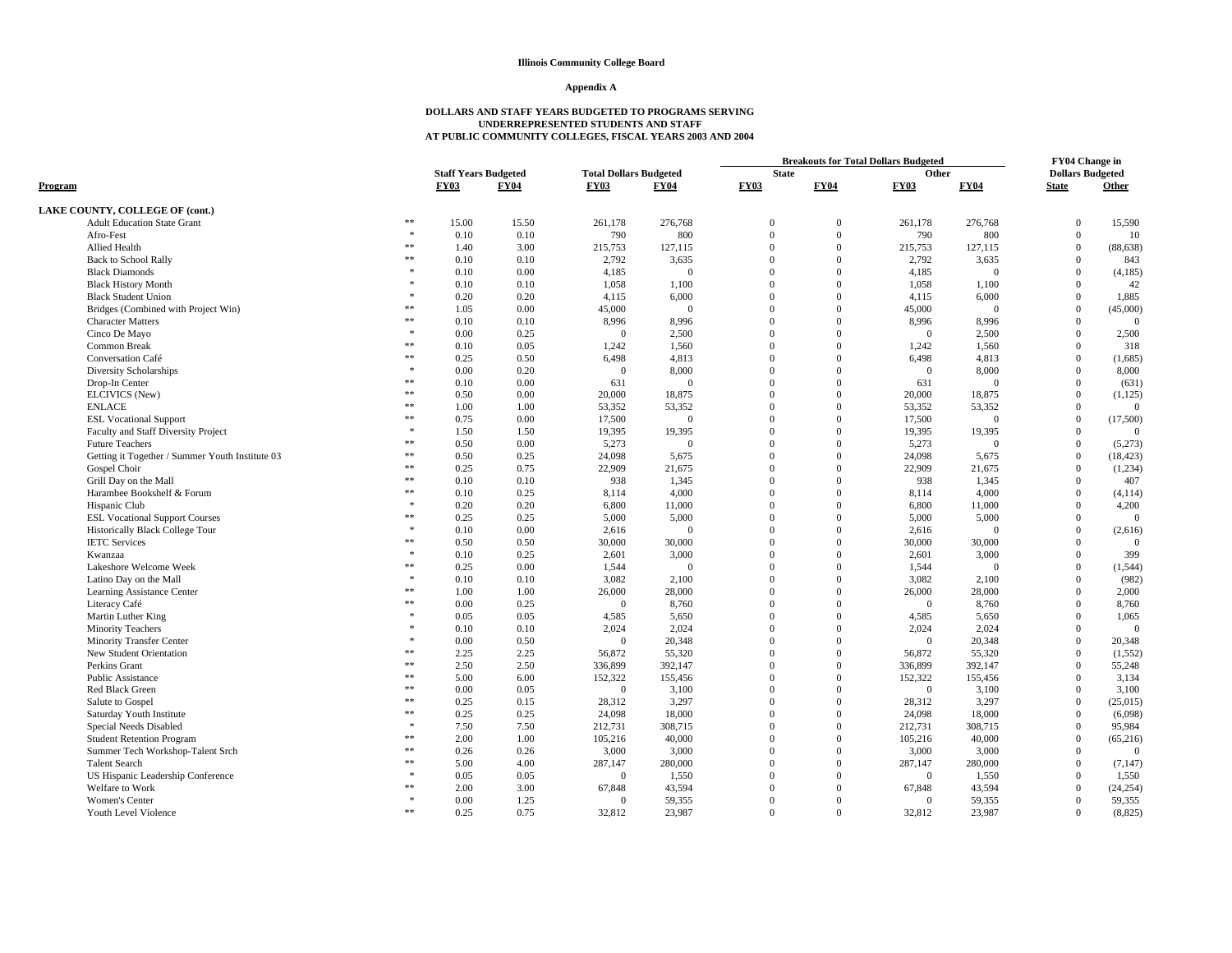#### **Appendix A**

| <b>Staff Years Budgeted</b><br><b>Total Dollars Budgeted</b><br><b>State</b><br><b>Dollars Budgeted</b><br>Other<br><b>FY04</b><br><b>FY03</b><br><b>FY04</b><br><b>FY03</b><br><b>FY03</b><br><b>FY03</b><br><b>FY04</b><br><b>FY04</b><br><b>State</b><br>Other<br>Program<br><b>LAKE LAND COLLEGE</b><br>2.00<br>2.50<br>81,879<br>85,246<br>$\boldsymbol{0}$<br>81,879<br>3,367<br>Special Needs Counselor & Services<br>$\overline{0}$<br>85,246<br>$\mathbf{0}$<br>1.50<br>2.00<br>131,000<br>132,000<br>131,000<br>132,000<br>$\mathbf{0}$<br>1,000<br>Perkins Services<br>$\mathbf{0}$<br>$\mathbf{0}$<br>1.25<br>17,789<br>17,789<br>English as a Second Language<br>1.75<br>16,243<br>$\overline{0}$<br>$\overline{0}$<br>16,243<br>$\Omega$<br>(1, 546)<br><b>International Studies</b><br>1.00<br>1.00<br>74,807<br>83,478<br>74,807<br>83,478<br>$\Omega$<br>$\Omega$<br>$\overline{0}$<br>8,671<br>(2,790)<br>1.00<br>1.00<br>28,390<br>25,600<br>$\Omega$<br>$\mathbf{0}$<br>28,390<br>25,600<br>$\Omega$<br>Intensive English Language<br>**<br>1.00<br>39,989<br>42,089<br>$\mathbf{0}$<br>39,989<br>42,089<br>$\mathbf{0}$<br>2,100<br>Academic Advisement for Athletes<br>1.00<br>$\Omega$<br>$\ast\ast$<br>1.00<br>1.00<br>47,791<br>47,791<br>26,075<br>26,075<br>$\overline{0}$<br>$\theta$<br>Accelerated College Enrollment<br>21,716<br>21,716<br>$\ast\ast$<br>1.50<br>1.50<br>203,954<br>109,241<br>94,713<br>111,179<br>(109, 241)<br>16,466<br>Tech Prep<br>111,179<br>$\Omega$<br>$\ast\ast$<br>Welfare to Work<br>1.00<br>1.00<br>61,024<br>44,069<br>61,024<br>44,069<br>$\mathbf{0}$<br>$\theta$<br>(16,955)<br>$\theta$<br>Career Services (College/Career Day; 8th Grade Career Conference)<br>$**$<br>0.15<br>0.15<br>4,800<br>4,800<br>4,800<br>4,800<br>$\mathbf{0}$<br>$\overline{0}$<br>$\Omega$<br>$\overline{0}$<br>$\ast\ast$<br>0.50<br>0.50<br>9,000<br>9,000<br>$\Omega$<br>$\Omega$<br>9,000<br>9,000<br>$\overline{0}$<br>$\Omega$<br>College for Kids<br>**<br>13.00<br>12.50<br>311,193<br>287,308<br>311,193<br>109,841<br>$\overline{0}$<br>177,467<br>(201, 352)<br>177,467<br>Pathways<br>LEWIS & CLARK COMMUNITY COLLEGE<br>0.00<br>0.00<br>$\mathbf{0}$<br>$\overline{0}$<br>$\Omega$<br><b>Black Student Association</b><br>$\Omega$<br>$\Omega$<br>$\overline{0}$<br>$\Omega$<br>$\mathbf{0}$<br>261,503<br>4.73<br>5.03<br>269,238<br>$\Omega$<br>$\Omega$<br>261,503<br>269,238<br>$\overline{0}$<br>7,735<br><b>Student Support Services</b><br>Supported School-to-Work Transition<br>10.55<br>10.20<br>379,178<br>375,964<br>220,000<br>220,000<br>159,178<br>155,964<br>$\overline{0}$<br>(3,214)<br>S-JET<br>0.00<br>$\mathbf{0}$<br>$\overline{0}$<br>$\overline{0}$<br>$\Omega$<br>$\Omega$<br>1.1.1.1<br>$^{***}$<br>-----<br>-----<br><b>Talent Search</b><br>x<br>4.28<br>276,971<br>276,971<br>$\Omega$<br>9,893<br>4.24<br>286,864<br>$\Omega$<br>$\Omega$<br>286,864<br><b>Upward Bound</b><br>索索<br>4.88<br>5.05<br>264,471<br>286,427<br>$\Omega$<br>$\mathbf{0}$<br>264,471<br>286,427<br>$\overline{0}$<br>21,956<br>sk sk<br><b>Teen Parent</b><br>7.10<br>268,791<br>257,300<br>268,791<br>257,300<br>$\overline{0}$<br>(11, 491)<br>$\Omega$<br>7.60<br><b>Minority Affairs</b><br>1.06<br>0.71<br>41,520<br>34,966<br>$\Omega$<br>$\mathbf{0}$<br>41,520<br>34,966<br>$\overline{0}$<br>(6, 554)<br>3.57<br><b>Student Athletics</b><br>3.55<br>181,440<br>180,131<br>$\mathbf{0}$<br>181,440<br>180,131<br>$\mathbf{0}$<br>(1,309)<br>$\Omega$<br>0.20<br>8,009<br>Special Learning Needs<br>0.20<br>9,345<br>$\Omega$<br>$\Omega$<br>8,009<br>9,345<br>$\overline{0}$<br>1,336<br>4.75<br>$\Omega$<br>$\overline{0}$<br>(31,703)<br>Perkins (Tutoring, Math Lab, Spec Pops)<br>4.75<br>161,848<br>130,145<br>$\mathbf{0}$<br>161,848<br>130,145<br>Online Writing Lab<br>0.25<br>0.40<br>2,167<br>4,934<br>$\mathbf{0}$<br>2,167<br>4,934<br>$\overline{0}$<br>2,767<br>$\Omega$<br>0.00<br>0.00<br>$\Omega$<br>$\Omega$<br><b>Special Populations</b><br>$\theta$<br>$\Omega$<br>$\overline{0}$<br>$\Omega$<br>$\Omega$<br>$\Omega$<br>LINCOLN LAND COMMUNITY COLLEGE<br>LLCC Summer College for Kids<br>**<br>0.50<br>1.00<br>8,325<br>31,500<br>8.325<br>31,500<br>$\overline{0}$<br>23,175<br>$\mathbf{0}$<br>$1 - 1 - 1$<br>**<br>0.00<br>49,470<br>50,893<br>$\Omega$<br>$\mathbf{0}$<br>49,470<br>50,893<br>$\overline{0}$<br>1,423<br><b>LLCC</b> Trustee Tuition Waivers<br>0.00<br>0.00<br>42,200<br>42,200<br>20,000<br>$\overline{0}$<br>$\overline{0}$<br><b>Minority Transfer Center</b><br>1.00<br>20,000<br>(22,200)<br>$\Omega$<br>5.00<br>83,503<br>140,000<br>(65, 872)<br>Special Needs Program<br>6.00<br>149,375<br>140,000<br>65,872<br>$\Omega$<br>56,497<br>Springfield Learning Center<br>2.00<br>300,000<br>100,000<br>300,000<br>100,000<br>(200,000)<br>4.00<br>$\overline{0}$<br>$\Omega$<br>$\Omega$<br>Women's Center<br>1.00<br>0.50<br>5,954<br>9,750<br>$\Omega$<br>$\mathbf{0}$<br>5,954<br>9,750<br>$\overline{0}$<br>3,796<br>0.00<br>0.00<br>57.964<br>56,021<br>57,964<br>56,021<br>$\overline{0}$<br>(1,943)<br><b>Urban League Tuition Waivers</b><br>$\Omega$<br>$\mathbf{0}$<br>ABE/GED (03 est)<br>**<br>26.00<br>261,587<br>$\mathbf{0}$<br>$\mathbf{0}$<br>27.00<br>253,968<br>$\Omega$<br>261,587<br>253,968<br>(7,619)<br>ESL(03est)<br>11.00<br>11.00<br>83,892<br>$\theta$<br>$\mathbf{0}$<br>83,892<br>81,449<br>$\overline{0}$<br>(2, 443)<br>81,449<br><b>LOGAN COLLEGE</b><br><b>Disabled Student Services</b><br>1.00<br>134,063<br>132,059<br>134,063<br>132,059<br>(2,004)<br>1.00<br>$\Omega$<br>$\mathbf{0}$<br>$\Omega$<br>Deaf and Hard of Hearing Services<br>1.00<br>1.00<br>107,631<br>107,631<br>107,631<br>107,631<br>$\mathbf{0}$<br>$\Omega$<br>$\mathbf{0}$<br>$\Omega$<br>2.00<br>2.00<br>32,500<br>32,500<br>32,500<br>32,500<br>$\mathbf{0}$<br>$\mathbf{0}$<br><b>Minority Transfer Center</b><br>$\Omega$<br>$\overline{0}$<br>550<br>0.00<br>550<br>550<br>550<br>$\mathbf{0}$<br>$\boldsymbol{0}$<br><b>Black Student Association</b><br>0.00<br>$\overline{0}$<br>$\Omega$<br><b>International Club</b><br>0.00<br>300<br>300<br>$\Omega$<br>300<br>300<br>$\Omega$<br>$\Omega$<br>0.00<br>$\Omega$<br>MCHENRY COLLEGE<br>2.00<br>200,505<br>206,706<br>36,855<br>37,995<br>163,650<br>168,711<br>1,140<br>Students with disabilities (03 est)<br>2.00<br>5,061<br>20.00<br>21.00<br>116,400<br>120,000<br>50,000<br>50,000<br>66,400<br>70,000<br>$\overline{0}$<br>3,600<br>Multicultural (03 est) |  |  |  | <b>Breakouts for Total Dollars Budgeted</b> |  |  |  | FY04 Change in |  |
|-----------------------------------------------------------------------------------------------------------------------------------------------------------------------------------------------------------------------------------------------------------------------------------------------------------------------------------------------------------------------------------------------------------------------------------------------------------------------------------------------------------------------------------------------------------------------------------------------------------------------------------------------------------------------------------------------------------------------------------------------------------------------------------------------------------------------------------------------------------------------------------------------------------------------------------------------------------------------------------------------------------------------------------------------------------------------------------------------------------------------------------------------------------------------------------------------------------------------------------------------------------------------------------------------------------------------------------------------------------------------------------------------------------------------------------------------------------------------------------------------------------------------------------------------------------------------------------------------------------------------------------------------------------------------------------------------------------------------------------------------------------------------------------------------------------------------------------------------------------------------------------------------------------------------------------------------------------------------------------------------------------------------------------------------------------------------------------------------------------------------------------------------------------------------------------------------------------------------------------------------------------------------------------------------------------------------------------------------------------------------------------------------------------------------------------------------------------------------------------------------------------------------------------------------------------------------------------------------------------------------------------------------------------------------------------------------------------------------------------------------------------------------------------------------------------------------------------------------------------------------------------------------------------------------------------------------------------------------------------------------------------------------------------------------------------------------------------------------------------------------------------------------------------------------------------------------------------------------------------------------------------------------------------------------------------------------------------------------------------------------------------------------------------------------------------------------------------------------------------------------------------------------------------------------------------------------------------------------------------------------------------------------------------------------------------------------------------------------------------------------------------------------------------------------------------------------------------------------------------------------------------------------------------------------------------------------------------------------------------------------------------------------------------------------------------------------------------------------------------------------------------------------------------------------------------------------------------------------------------------------------------------------------------------------------------------------------------------------------------------------------------------------------------------------------------------------------------------------------------------------------------------------------------------------------------------------------------------------------------------------------------------------------------------------------------------------------------------------------------------------------------------------------------------------------------------------------------------------------------------------------------------------------------------------------------------------------------------------------------------------------------------------------------------------------------------------------------------------------------------------------------------------------------------------------------------------------------------------------------------------------------------------------------------------------------------------------------------------------------------------------------------------------------------------------------------------------------------------------------------------------------------------------------------------------------------------------------------------------------------------------------------------------------------------------------------------------------------------------------------------------------------------------------------------------------------------------------------------------------------------------------------------------------------------------------------------------------------------------------------------------------------------------------------------------------------------------------------------------------------------------------------------------------------------------------------------------------------------------------------------------------------------------------------------------------------------------------------------------------------------------------------------------------------------------------------------------------------------------------------------------------------------------------------------------------------------|--|--|--|---------------------------------------------|--|--|--|----------------|--|
|                                                                                                                                                                                                                                                                                                                                                                                                                                                                                                                                                                                                                                                                                                                                                                                                                                                                                                                                                                                                                                                                                                                                                                                                                                                                                                                                                                                                                                                                                                                                                                                                                                                                                                                                                                                                                                                                                                                                                                                                                                                                                                                                                                                                                                                                                                                                                                                                                                                                                                                                                                                                                                                                                                                                                                                                                                                                                                                                                                                                                                                                                                                                                                                                                                                                                                                                                                                                                                                                                                                                                                                                                                                                                                                                                                                                                                                                                                                                                                                                                                                                                                                                                                                                                                                                                                                                                                                                                                                                                                                                                                                                                                                                                                                                                                                                                                                                                                                                                                                                                                                                                                                                                                                                                                                                                                                                                                                                                                                                                                                                                                                                                                                                                                                                                                                                                                                                                                                                                                                                                                                                                                                                                                                                                                                                                                                                                                                                                                                                                                                                                                       |  |  |  |                                             |  |  |  |                |  |
|                                                                                                                                                                                                                                                                                                                                                                                                                                                                                                                                                                                                                                                                                                                                                                                                                                                                                                                                                                                                                                                                                                                                                                                                                                                                                                                                                                                                                                                                                                                                                                                                                                                                                                                                                                                                                                                                                                                                                                                                                                                                                                                                                                                                                                                                                                                                                                                                                                                                                                                                                                                                                                                                                                                                                                                                                                                                                                                                                                                                                                                                                                                                                                                                                                                                                                                                                                                                                                                                                                                                                                                                                                                                                                                                                                                                                                                                                                                                                                                                                                                                                                                                                                                                                                                                                                                                                                                                                                                                                                                                                                                                                                                                                                                                                                                                                                                                                                                                                                                                                                                                                                                                                                                                                                                                                                                                                                                                                                                                                                                                                                                                                                                                                                                                                                                                                                                                                                                                                                                                                                                                                                                                                                                                                                                                                                                                                                                                                                                                                                                                                                       |  |  |  |                                             |  |  |  |                |  |
|                                                                                                                                                                                                                                                                                                                                                                                                                                                                                                                                                                                                                                                                                                                                                                                                                                                                                                                                                                                                                                                                                                                                                                                                                                                                                                                                                                                                                                                                                                                                                                                                                                                                                                                                                                                                                                                                                                                                                                                                                                                                                                                                                                                                                                                                                                                                                                                                                                                                                                                                                                                                                                                                                                                                                                                                                                                                                                                                                                                                                                                                                                                                                                                                                                                                                                                                                                                                                                                                                                                                                                                                                                                                                                                                                                                                                                                                                                                                                                                                                                                                                                                                                                                                                                                                                                                                                                                                                                                                                                                                                                                                                                                                                                                                                                                                                                                                                                                                                                                                                                                                                                                                                                                                                                                                                                                                                                                                                                                                                                                                                                                                                                                                                                                                                                                                                                                                                                                                                                                                                                                                                                                                                                                                                                                                                                                                                                                                                                                                                                                                                                       |  |  |  |                                             |  |  |  |                |  |
|                                                                                                                                                                                                                                                                                                                                                                                                                                                                                                                                                                                                                                                                                                                                                                                                                                                                                                                                                                                                                                                                                                                                                                                                                                                                                                                                                                                                                                                                                                                                                                                                                                                                                                                                                                                                                                                                                                                                                                                                                                                                                                                                                                                                                                                                                                                                                                                                                                                                                                                                                                                                                                                                                                                                                                                                                                                                                                                                                                                                                                                                                                                                                                                                                                                                                                                                                                                                                                                                                                                                                                                                                                                                                                                                                                                                                                                                                                                                                                                                                                                                                                                                                                                                                                                                                                                                                                                                                                                                                                                                                                                                                                                                                                                                                                                                                                                                                                                                                                                                                                                                                                                                                                                                                                                                                                                                                                                                                                                                                                                                                                                                                                                                                                                                                                                                                                                                                                                                                                                                                                                                                                                                                                                                                                                                                                                                                                                                                                                                                                                                                                       |  |  |  |                                             |  |  |  |                |  |
|                                                                                                                                                                                                                                                                                                                                                                                                                                                                                                                                                                                                                                                                                                                                                                                                                                                                                                                                                                                                                                                                                                                                                                                                                                                                                                                                                                                                                                                                                                                                                                                                                                                                                                                                                                                                                                                                                                                                                                                                                                                                                                                                                                                                                                                                                                                                                                                                                                                                                                                                                                                                                                                                                                                                                                                                                                                                                                                                                                                                                                                                                                                                                                                                                                                                                                                                                                                                                                                                                                                                                                                                                                                                                                                                                                                                                                                                                                                                                                                                                                                                                                                                                                                                                                                                                                                                                                                                                                                                                                                                                                                                                                                                                                                                                                                                                                                                                                                                                                                                                                                                                                                                                                                                                                                                                                                                                                                                                                                                                                                                                                                                                                                                                                                                                                                                                                                                                                                                                                                                                                                                                                                                                                                                                                                                                                                                                                                                                                                                                                                                                                       |  |  |  |                                             |  |  |  |                |  |
|                                                                                                                                                                                                                                                                                                                                                                                                                                                                                                                                                                                                                                                                                                                                                                                                                                                                                                                                                                                                                                                                                                                                                                                                                                                                                                                                                                                                                                                                                                                                                                                                                                                                                                                                                                                                                                                                                                                                                                                                                                                                                                                                                                                                                                                                                                                                                                                                                                                                                                                                                                                                                                                                                                                                                                                                                                                                                                                                                                                                                                                                                                                                                                                                                                                                                                                                                                                                                                                                                                                                                                                                                                                                                                                                                                                                                                                                                                                                                                                                                                                                                                                                                                                                                                                                                                                                                                                                                                                                                                                                                                                                                                                                                                                                                                                                                                                                                                                                                                                                                                                                                                                                                                                                                                                                                                                                                                                                                                                                                                                                                                                                                                                                                                                                                                                                                                                                                                                                                                                                                                                                                                                                                                                                                                                                                                                                                                                                                                                                                                                                                                       |  |  |  |                                             |  |  |  |                |  |
|                                                                                                                                                                                                                                                                                                                                                                                                                                                                                                                                                                                                                                                                                                                                                                                                                                                                                                                                                                                                                                                                                                                                                                                                                                                                                                                                                                                                                                                                                                                                                                                                                                                                                                                                                                                                                                                                                                                                                                                                                                                                                                                                                                                                                                                                                                                                                                                                                                                                                                                                                                                                                                                                                                                                                                                                                                                                                                                                                                                                                                                                                                                                                                                                                                                                                                                                                                                                                                                                                                                                                                                                                                                                                                                                                                                                                                                                                                                                                                                                                                                                                                                                                                                                                                                                                                                                                                                                                                                                                                                                                                                                                                                                                                                                                                                                                                                                                                                                                                                                                                                                                                                                                                                                                                                                                                                                                                                                                                                                                                                                                                                                                                                                                                                                                                                                                                                                                                                                                                                                                                                                                                                                                                                                                                                                                                                                                                                                                                                                                                                                                                       |  |  |  |                                             |  |  |  |                |  |
|                                                                                                                                                                                                                                                                                                                                                                                                                                                                                                                                                                                                                                                                                                                                                                                                                                                                                                                                                                                                                                                                                                                                                                                                                                                                                                                                                                                                                                                                                                                                                                                                                                                                                                                                                                                                                                                                                                                                                                                                                                                                                                                                                                                                                                                                                                                                                                                                                                                                                                                                                                                                                                                                                                                                                                                                                                                                                                                                                                                                                                                                                                                                                                                                                                                                                                                                                                                                                                                                                                                                                                                                                                                                                                                                                                                                                                                                                                                                                                                                                                                                                                                                                                                                                                                                                                                                                                                                                                                                                                                                                                                                                                                                                                                                                                                                                                                                                                                                                                                                                                                                                                                                                                                                                                                                                                                                                                                                                                                                                                                                                                                                                                                                                                                                                                                                                                                                                                                                                                                                                                                                                                                                                                                                                                                                                                                                                                                                                                                                                                                                                                       |  |  |  |                                             |  |  |  |                |  |
|                                                                                                                                                                                                                                                                                                                                                                                                                                                                                                                                                                                                                                                                                                                                                                                                                                                                                                                                                                                                                                                                                                                                                                                                                                                                                                                                                                                                                                                                                                                                                                                                                                                                                                                                                                                                                                                                                                                                                                                                                                                                                                                                                                                                                                                                                                                                                                                                                                                                                                                                                                                                                                                                                                                                                                                                                                                                                                                                                                                                                                                                                                                                                                                                                                                                                                                                                                                                                                                                                                                                                                                                                                                                                                                                                                                                                                                                                                                                                                                                                                                                                                                                                                                                                                                                                                                                                                                                                                                                                                                                                                                                                                                                                                                                                                                                                                                                                                                                                                                                                                                                                                                                                                                                                                                                                                                                                                                                                                                                                                                                                                                                                                                                                                                                                                                                                                                                                                                                                                                                                                                                                                                                                                                                                                                                                                                                                                                                                                                                                                                                                                       |  |  |  |                                             |  |  |  |                |  |
|                                                                                                                                                                                                                                                                                                                                                                                                                                                                                                                                                                                                                                                                                                                                                                                                                                                                                                                                                                                                                                                                                                                                                                                                                                                                                                                                                                                                                                                                                                                                                                                                                                                                                                                                                                                                                                                                                                                                                                                                                                                                                                                                                                                                                                                                                                                                                                                                                                                                                                                                                                                                                                                                                                                                                                                                                                                                                                                                                                                                                                                                                                                                                                                                                                                                                                                                                                                                                                                                                                                                                                                                                                                                                                                                                                                                                                                                                                                                                                                                                                                                                                                                                                                                                                                                                                                                                                                                                                                                                                                                                                                                                                                                                                                                                                                                                                                                                                                                                                                                                                                                                                                                                                                                                                                                                                                                                                                                                                                                                                                                                                                                                                                                                                                                                                                                                                                                                                                                                                                                                                                                                                                                                                                                                                                                                                                                                                                                                                                                                                                                                                       |  |  |  |                                             |  |  |  |                |  |
|                                                                                                                                                                                                                                                                                                                                                                                                                                                                                                                                                                                                                                                                                                                                                                                                                                                                                                                                                                                                                                                                                                                                                                                                                                                                                                                                                                                                                                                                                                                                                                                                                                                                                                                                                                                                                                                                                                                                                                                                                                                                                                                                                                                                                                                                                                                                                                                                                                                                                                                                                                                                                                                                                                                                                                                                                                                                                                                                                                                                                                                                                                                                                                                                                                                                                                                                                                                                                                                                                                                                                                                                                                                                                                                                                                                                                                                                                                                                                                                                                                                                                                                                                                                                                                                                                                                                                                                                                                                                                                                                                                                                                                                                                                                                                                                                                                                                                                                                                                                                                                                                                                                                                                                                                                                                                                                                                                                                                                                                                                                                                                                                                                                                                                                                                                                                                                                                                                                                                                                                                                                                                                                                                                                                                                                                                                                                                                                                                                                                                                                                                                       |  |  |  |                                             |  |  |  |                |  |
|                                                                                                                                                                                                                                                                                                                                                                                                                                                                                                                                                                                                                                                                                                                                                                                                                                                                                                                                                                                                                                                                                                                                                                                                                                                                                                                                                                                                                                                                                                                                                                                                                                                                                                                                                                                                                                                                                                                                                                                                                                                                                                                                                                                                                                                                                                                                                                                                                                                                                                                                                                                                                                                                                                                                                                                                                                                                                                                                                                                                                                                                                                                                                                                                                                                                                                                                                                                                                                                                                                                                                                                                                                                                                                                                                                                                                                                                                                                                                                                                                                                                                                                                                                                                                                                                                                                                                                                                                                                                                                                                                                                                                                                                                                                                                                                                                                                                                                                                                                                                                                                                                                                                                                                                                                                                                                                                                                                                                                                                                                                                                                                                                                                                                                                                                                                                                                                                                                                                                                                                                                                                                                                                                                                                                                                                                                                                                                                                                                                                                                                                                                       |  |  |  |                                             |  |  |  |                |  |
|                                                                                                                                                                                                                                                                                                                                                                                                                                                                                                                                                                                                                                                                                                                                                                                                                                                                                                                                                                                                                                                                                                                                                                                                                                                                                                                                                                                                                                                                                                                                                                                                                                                                                                                                                                                                                                                                                                                                                                                                                                                                                                                                                                                                                                                                                                                                                                                                                                                                                                                                                                                                                                                                                                                                                                                                                                                                                                                                                                                                                                                                                                                                                                                                                                                                                                                                                                                                                                                                                                                                                                                                                                                                                                                                                                                                                                                                                                                                                                                                                                                                                                                                                                                                                                                                                                                                                                                                                                                                                                                                                                                                                                                                                                                                                                                                                                                                                                                                                                                                                                                                                                                                                                                                                                                                                                                                                                                                                                                                                                                                                                                                                                                                                                                                                                                                                                                                                                                                                                                                                                                                                                                                                                                                                                                                                                                                                                                                                                                                                                                                                                       |  |  |  |                                             |  |  |  |                |  |
|                                                                                                                                                                                                                                                                                                                                                                                                                                                                                                                                                                                                                                                                                                                                                                                                                                                                                                                                                                                                                                                                                                                                                                                                                                                                                                                                                                                                                                                                                                                                                                                                                                                                                                                                                                                                                                                                                                                                                                                                                                                                                                                                                                                                                                                                                                                                                                                                                                                                                                                                                                                                                                                                                                                                                                                                                                                                                                                                                                                                                                                                                                                                                                                                                                                                                                                                                                                                                                                                                                                                                                                                                                                                                                                                                                                                                                                                                                                                                                                                                                                                                                                                                                                                                                                                                                                                                                                                                                                                                                                                                                                                                                                                                                                                                                                                                                                                                                                                                                                                                                                                                                                                                                                                                                                                                                                                                                                                                                                                                                                                                                                                                                                                                                                                                                                                                                                                                                                                                                                                                                                                                                                                                                                                                                                                                                                                                                                                                                                                                                                                                                       |  |  |  |                                             |  |  |  |                |  |
|                                                                                                                                                                                                                                                                                                                                                                                                                                                                                                                                                                                                                                                                                                                                                                                                                                                                                                                                                                                                                                                                                                                                                                                                                                                                                                                                                                                                                                                                                                                                                                                                                                                                                                                                                                                                                                                                                                                                                                                                                                                                                                                                                                                                                                                                                                                                                                                                                                                                                                                                                                                                                                                                                                                                                                                                                                                                                                                                                                                                                                                                                                                                                                                                                                                                                                                                                                                                                                                                                                                                                                                                                                                                                                                                                                                                                                                                                                                                                                                                                                                                                                                                                                                                                                                                                                                                                                                                                                                                                                                                                                                                                                                                                                                                                                                                                                                                                                                                                                                                                                                                                                                                                                                                                                                                                                                                                                                                                                                                                                                                                                                                                                                                                                                                                                                                                                                                                                                                                                                                                                                                                                                                                                                                                                                                                                                                                                                                                                                                                                                                                                       |  |  |  |                                             |  |  |  |                |  |
|                                                                                                                                                                                                                                                                                                                                                                                                                                                                                                                                                                                                                                                                                                                                                                                                                                                                                                                                                                                                                                                                                                                                                                                                                                                                                                                                                                                                                                                                                                                                                                                                                                                                                                                                                                                                                                                                                                                                                                                                                                                                                                                                                                                                                                                                                                                                                                                                                                                                                                                                                                                                                                                                                                                                                                                                                                                                                                                                                                                                                                                                                                                                                                                                                                                                                                                                                                                                                                                                                                                                                                                                                                                                                                                                                                                                                                                                                                                                                                                                                                                                                                                                                                                                                                                                                                                                                                                                                                                                                                                                                                                                                                                                                                                                                                                                                                                                                                                                                                                                                                                                                                                                                                                                                                                                                                                                                                                                                                                                                                                                                                                                                                                                                                                                                                                                                                                                                                                                                                                                                                                                                                                                                                                                                                                                                                                                                                                                                                                                                                                                                                       |  |  |  |                                             |  |  |  |                |  |
|                                                                                                                                                                                                                                                                                                                                                                                                                                                                                                                                                                                                                                                                                                                                                                                                                                                                                                                                                                                                                                                                                                                                                                                                                                                                                                                                                                                                                                                                                                                                                                                                                                                                                                                                                                                                                                                                                                                                                                                                                                                                                                                                                                                                                                                                                                                                                                                                                                                                                                                                                                                                                                                                                                                                                                                                                                                                                                                                                                                                                                                                                                                                                                                                                                                                                                                                                                                                                                                                                                                                                                                                                                                                                                                                                                                                                                                                                                                                                                                                                                                                                                                                                                                                                                                                                                                                                                                                                                                                                                                                                                                                                                                                                                                                                                                                                                                                                                                                                                                                                                                                                                                                                                                                                                                                                                                                                                                                                                                                                                                                                                                                                                                                                                                                                                                                                                                                                                                                                                                                                                                                                                                                                                                                                                                                                                                                                                                                                                                                                                                                                                       |  |  |  |                                             |  |  |  |                |  |
|                                                                                                                                                                                                                                                                                                                                                                                                                                                                                                                                                                                                                                                                                                                                                                                                                                                                                                                                                                                                                                                                                                                                                                                                                                                                                                                                                                                                                                                                                                                                                                                                                                                                                                                                                                                                                                                                                                                                                                                                                                                                                                                                                                                                                                                                                                                                                                                                                                                                                                                                                                                                                                                                                                                                                                                                                                                                                                                                                                                                                                                                                                                                                                                                                                                                                                                                                                                                                                                                                                                                                                                                                                                                                                                                                                                                                                                                                                                                                                                                                                                                                                                                                                                                                                                                                                                                                                                                                                                                                                                                                                                                                                                                                                                                                                                                                                                                                                                                                                                                                                                                                                                                                                                                                                                                                                                                                                                                                                                                                                                                                                                                                                                                                                                                                                                                                                                                                                                                                                                                                                                                                                                                                                                                                                                                                                                                                                                                                                                                                                                                                                       |  |  |  |                                             |  |  |  |                |  |
|                                                                                                                                                                                                                                                                                                                                                                                                                                                                                                                                                                                                                                                                                                                                                                                                                                                                                                                                                                                                                                                                                                                                                                                                                                                                                                                                                                                                                                                                                                                                                                                                                                                                                                                                                                                                                                                                                                                                                                                                                                                                                                                                                                                                                                                                                                                                                                                                                                                                                                                                                                                                                                                                                                                                                                                                                                                                                                                                                                                                                                                                                                                                                                                                                                                                                                                                                                                                                                                                                                                                                                                                                                                                                                                                                                                                                                                                                                                                                                                                                                                                                                                                                                                                                                                                                                                                                                                                                                                                                                                                                                                                                                                                                                                                                                                                                                                                                                                                                                                                                                                                                                                                                                                                                                                                                                                                                                                                                                                                                                                                                                                                                                                                                                                                                                                                                                                                                                                                                                                                                                                                                                                                                                                                                                                                                                                                                                                                                                                                                                                                                                       |  |  |  |                                             |  |  |  |                |  |
|                                                                                                                                                                                                                                                                                                                                                                                                                                                                                                                                                                                                                                                                                                                                                                                                                                                                                                                                                                                                                                                                                                                                                                                                                                                                                                                                                                                                                                                                                                                                                                                                                                                                                                                                                                                                                                                                                                                                                                                                                                                                                                                                                                                                                                                                                                                                                                                                                                                                                                                                                                                                                                                                                                                                                                                                                                                                                                                                                                                                                                                                                                                                                                                                                                                                                                                                                                                                                                                                                                                                                                                                                                                                                                                                                                                                                                                                                                                                                                                                                                                                                                                                                                                                                                                                                                                                                                                                                                                                                                                                                                                                                                                                                                                                                                                                                                                                                                                                                                                                                                                                                                                                                                                                                                                                                                                                                                                                                                                                                                                                                                                                                                                                                                                                                                                                                                                                                                                                                                                                                                                                                                                                                                                                                                                                                                                                                                                                                                                                                                                                                                       |  |  |  |                                             |  |  |  |                |  |
|                                                                                                                                                                                                                                                                                                                                                                                                                                                                                                                                                                                                                                                                                                                                                                                                                                                                                                                                                                                                                                                                                                                                                                                                                                                                                                                                                                                                                                                                                                                                                                                                                                                                                                                                                                                                                                                                                                                                                                                                                                                                                                                                                                                                                                                                                                                                                                                                                                                                                                                                                                                                                                                                                                                                                                                                                                                                                                                                                                                                                                                                                                                                                                                                                                                                                                                                                                                                                                                                                                                                                                                                                                                                                                                                                                                                                                                                                                                                                                                                                                                                                                                                                                                                                                                                                                                                                                                                                                                                                                                                                                                                                                                                                                                                                                                                                                                                                                                                                                                                                                                                                                                                                                                                                                                                                                                                                                                                                                                                                                                                                                                                                                                                                                                                                                                                                                                                                                                                                                                                                                                                                                                                                                                                                                                                                                                                                                                                                                                                                                                                                                       |  |  |  |                                             |  |  |  |                |  |
|                                                                                                                                                                                                                                                                                                                                                                                                                                                                                                                                                                                                                                                                                                                                                                                                                                                                                                                                                                                                                                                                                                                                                                                                                                                                                                                                                                                                                                                                                                                                                                                                                                                                                                                                                                                                                                                                                                                                                                                                                                                                                                                                                                                                                                                                                                                                                                                                                                                                                                                                                                                                                                                                                                                                                                                                                                                                                                                                                                                                                                                                                                                                                                                                                                                                                                                                                                                                                                                                                                                                                                                                                                                                                                                                                                                                                                                                                                                                                                                                                                                                                                                                                                                                                                                                                                                                                                                                                                                                                                                                                                                                                                                                                                                                                                                                                                                                                                                                                                                                                                                                                                                                                                                                                                                                                                                                                                                                                                                                                                                                                                                                                                                                                                                                                                                                                                                                                                                                                                                                                                                                                                                                                                                                                                                                                                                                                                                                                                                                                                                                                                       |  |  |  |                                             |  |  |  |                |  |
|                                                                                                                                                                                                                                                                                                                                                                                                                                                                                                                                                                                                                                                                                                                                                                                                                                                                                                                                                                                                                                                                                                                                                                                                                                                                                                                                                                                                                                                                                                                                                                                                                                                                                                                                                                                                                                                                                                                                                                                                                                                                                                                                                                                                                                                                                                                                                                                                                                                                                                                                                                                                                                                                                                                                                                                                                                                                                                                                                                                                                                                                                                                                                                                                                                                                                                                                                                                                                                                                                                                                                                                                                                                                                                                                                                                                                                                                                                                                                                                                                                                                                                                                                                                                                                                                                                                                                                                                                                                                                                                                                                                                                                                                                                                                                                                                                                                                                                                                                                                                                                                                                                                                                                                                                                                                                                                                                                                                                                                                                                                                                                                                                                                                                                                                                                                                                                                                                                                                                                                                                                                                                                                                                                                                                                                                                                                                                                                                                                                                                                                                                                       |  |  |  |                                             |  |  |  |                |  |
|                                                                                                                                                                                                                                                                                                                                                                                                                                                                                                                                                                                                                                                                                                                                                                                                                                                                                                                                                                                                                                                                                                                                                                                                                                                                                                                                                                                                                                                                                                                                                                                                                                                                                                                                                                                                                                                                                                                                                                                                                                                                                                                                                                                                                                                                                                                                                                                                                                                                                                                                                                                                                                                                                                                                                                                                                                                                                                                                                                                                                                                                                                                                                                                                                                                                                                                                                                                                                                                                                                                                                                                                                                                                                                                                                                                                                                                                                                                                                                                                                                                                                                                                                                                                                                                                                                                                                                                                                                                                                                                                                                                                                                                                                                                                                                                                                                                                                                                                                                                                                                                                                                                                                                                                                                                                                                                                                                                                                                                                                                                                                                                                                                                                                                                                                                                                                                                                                                                                                                                                                                                                                                                                                                                                                                                                                                                                                                                                                                                                                                                                                                       |  |  |  |                                             |  |  |  |                |  |
|                                                                                                                                                                                                                                                                                                                                                                                                                                                                                                                                                                                                                                                                                                                                                                                                                                                                                                                                                                                                                                                                                                                                                                                                                                                                                                                                                                                                                                                                                                                                                                                                                                                                                                                                                                                                                                                                                                                                                                                                                                                                                                                                                                                                                                                                                                                                                                                                                                                                                                                                                                                                                                                                                                                                                                                                                                                                                                                                                                                                                                                                                                                                                                                                                                                                                                                                                                                                                                                                                                                                                                                                                                                                                                                                                                                                                                                                                                                                                                                                                                                                                                                                                                                                                                                                                                                                                                                                                                                                                                                                                                                                                                                                                                                                                                                                                                                                                                                                                                                                                                                                                                                                                                                                                                                                                                                                                                                                                                                                                                                                                                                                                                                                                                                                                                                                                                                                                                                                                                                                                                                                                                                                                                                                                                                                                                                                                                                                                                                                                                                                                                       |  |  |  |                                             |  |  |  |                |  |
|                                                                                                                                                                                                                                                                                                                                                                                                                                                                                                                                                                                                                                                                                                                                                                                                                                                                                                                                                                                                                                                                                                                                                                                                                                                                                                                                                                                                                                                                                                                                                                                                                                                                                                                                                                                                                                                                                                                                                                                                                                                                                                                                                                                                                                                                                                                                                                                                                                                                                                                                                                                                                                                                                                                                                                                                                                                                                                                                                                                                                                                                                                                                                                                                                                                                                                                                                                                                                                                                                                                                                                                                                                                                                                                                                                                                                                                                                                                                                                                                                                                                                                                                                                                                                                                                                                                                                                                                                                                                                                                                                                                                                                                                                                                                                                                                                                                                                                                                                                                                                                                                                                                                                                                                                                                                                                                                                                                                                                                                                                                                                                                                                                                                                                                                                                                                                                                                                                                                                                                                                                                                                                                                                                                                                                                                                                                                                                                                                                                                                                                                                                       |  |  |  |                                             |  |  |  |                |  |
|                                                                                                                                                                                                                                                                                                                                                                                                                                                                                                                                                                                                                                                                                                                                                                                                                                                                                                                                                                                                                                                                                                                                                                                                                                                                                                                                                                                                                                                                                                                                                                                                                                                                                                                                                                                                                                                                                                                                                                                                                                                                                                                                                                                                                                                                                                                                                                                                                                                                                                                                                                                                                                                                                                                                                                                                                                                                                                                                                                                                                                                                                                                                                                                                                                                                                                                                                                                                                                                                                                                                                                                                                                                                                                                                                                                                                                                                                                                                                                                                                                                                                                                                                                                                                                                                                                                                                                                                                                                                                                                                                                                                                                                                                                                                                                                                                                                                                                                                                                                                                                                                                                                                                                                                                                                                                                                                                                                                                                                                                                                                                                                                                                                                                                                                                                                                                                                                                                                                                                                                                                                                                                                                                                                                                                                                                                                                                                                                                                                                                                                                                                       |  |  |  |                                             |  |  |  |                |  |
|                                                                                                                                                                                                                                                                                                                                                                                                                                                                                                                                                                                                                                                                                                                                                                                                                                                                                                                                                                                                                                                                                                                                                                                                                                                                                                                                                                                                                                                                                                                                                                                                                                                                                                                                                                                                                                                                                                                                                                                                                                                                                                                                                                                                                                                                                                                                                                                                                                                                                                                                                                                                                                                                                                                                                                                                                                                                                                                                                                                                                                                                                                                                                                                                                                                                                                                                                                                                                                                                                                                                                                                                                                                                                                                                                                                                                                                                                                                                                                                                                                                                                                                                                                                                                                                                                                                                                                                                                                                                                                                                                                                                                                                                                                                                                                                                                                                                                                                                                                                                                                                                                                                                                                                                                                                                                                                                                                                                                                                                                                                                                                                                                                                                                                                                                                                                                                                                                                                                                                                                                                                                                                                                                                                                                                                                                                                                                                                                                                                                                                                                                                       |  |  |  |                                             |  |  |  |                |  |
|                                                                                                                                                                                                                                                                                                                                                                                                                                                                                                                                                                                                                                                                                                                                                                                                                                                                                                                                                                                                                                                                                                                                                                                                                                                                                                                                                                                                                                                                                                                                                                                                                                                                                                                                                                                                                                                                                                                                                                                                                                                                                                                                                                                                                                                                                                                                                                                                                                                                                                                                                                                                                                                                                                                                                                                                                                                                                                                                                                                                                                                                                                                                                                                                                                                                                                                                                                                                                                                                                                                                                                                                                                                                                                                                                                                                                                                                                                                                                                                                                                                                                                                                                                                                                                                                                                                                                                                                                                                                                                                                                                                                                                                                                                                                                                                                                                                                                                                                                                                                                                                                                                                                                                                                                                                                                                                                                                                                                                                                                                                                                                                                                                                                                                                                                                                                                                                                                                                                                                                                                                                                                                                                                                                                                                                                                                                                                                                                                                                                                                                                                                       |  |  |  |                                             |  |  |  |                |  |
|                                                                                                                                                                                                                                                                                                                                                                                                                                                                                                                                                                                                                                                                                                                                                                                                                                                                                                                                                                                                                                                                                                                                                                                                                                                                                                                                                                                                                                                                                                                                                                                                                                                                                                                                                                                                                                                                                                                                                                                                                                                                                                                                                                                                                                                                                                                                                                                                                                                                                                                                                                                                                                                                                                                                                                                                                                                                                                                                                                                                                                                                                                                                                                                                                                                                                                                                                                                                                                                                                                                                                                                                                                                                                                                                                                                                                                                                                                                                                                                                                                                                                                                                                                                                                                                                                                                                                                                                                                                                                                                                                                                                                                                                                                                                                                                                                                                                                                                                                                                                                                                                                                                                                                                                                                                                                                                                                                                                                                                                                                                                                                                                                                                                                                                                                                                                                                                                                                                                                                                                                                                                                                                                                                                                                                                                                                                                                                                                                                                                                                                                                                       |  |  |  |                                             |  |  |  |                |  |
|                                                                                                                                                                                                                                                                                                                                                                                                                                                                                                                                                                                                                                                                                                                                                                                                                                                                                                                                                                                                                                                                                                                                                                                                                                                                                                                                                                                                                                                                                                                                                                                                                                                                                                                                                                                                                                                                                                                                                                                                                                                                                                                                                                                                                                                                                                                                                                                                                                                                                                                                                                                                                                                                                                                                                                                                                                                                                                                                                                                                                                                                                                                                                                                                                                                                                                                                                                                                                                                                                                                                                                                                                                                                                                                                                                                                                                                                                                                                                                                                                                                                                                                                                                                                                                                                                                                                                                                                                                                                                                                                                                                                                                                                                                                                                                                                                                                                                                                                                                                                                                                                                                                                                                                                                                                                                                                                                                                                                                                                                                                                                                                                                                                                                                                                                                                                                                                                                                                                                                                                                                                                                                                                                                                                                                                                                                                                                                                                                                                                                                                                                                       |  |  |  |                                             |  |  |  |                |  |
|                                                                                                                                                                                                                                                                                                                                                                                                                                                                                                                                                                                                                                                                                                                                                                                                                                                                                                                                                                                                                                                                                                                                                                                                                                                                                                                                                                                                                                                                                                                                                                                                                                                                                                                                                                                                                                                                                                                                                                                                                                                                                                                                                                                                                                                                                                                                                                                                                                                                                                                                                                                                                                                                                                                                                                                                                                                                                                                                                                                                                                                                                                                                                                                                                                                                                                                                                                                                                                                                                                                                                                                                                                                                                                                                                                                                                                                                                                                                                                                                                                                                                                                                                                                                                                                                                                                                                                                                                                                                                                                                                                                                                                                                                                                                                                                                                                                                                                                                                                                                                                                                                                                                                                                                                                                                                                                                                                                                                                                                                                                                                                                                                                                                                                                                                                                                                                                                                                                                                                                                                                                                                                                                                                                                                                                                                                                                                                                                                                                                                                                                                                       |  |  |  |                                             |  |  |  |                |  |
|                                                                                                                                                                                                                                                                                                                                                                                                                                                                                                                                                                                                                                                                                                                                                                                                                                                                                                                                                                                                                                                                                                                                                                                                                                                                                                                                                                                                                                                                                                                                                                                                                                                                                                                                                                                                                                                                                                                                                                                                                                                                                                                                                                                                                                                                                                                                                                                                                                                                                                                                                                                                                                                                                                                                                                                                                                                                                                                                                                                                                                                                                                                                                                                                                                                                                                                                                                                                                                                                                                                                                                                                                                                                                                                                                                                                                                                                                                                                                                                                                                                                                                                                                                                                                                                                                                                                                                                                                                                                                                                                                                                                                                                                                                                                                                                                                                                                                                                                                                                                                                                                                                                                                                                                                                                                                                                                                                                                                                                                                                                                                                                                                                                                                                                                                                                                                                                                                                                                                                                                                                                                                                                                                                                                                                                                                                                                                                                                                                                                                                                                                                       |  |  |  |                                             |  |  |  |                |  |
|                                                                                                                                                                                                                                                                                                                                                                                                                                                                                                                                                                                                                                                                                                                                                                                                                                                                                                                                                                                                                                                                                                                                                                                                                                                                                                                                                                                                                                                                                                                                                                                                                                                                                                                                                                                                                                                                                                                                                                                                                                                                                                                                                                                                                                                                                                                                                                                                                                                                                                                                                                                                                                                                                                                                                                                                                                                                                                                                                                                                                                                                                                                                                                                                                                                                                                                                                                                                                                                                                                                                                                                                                                                                                                                                                                                                                                                                                                                                                                                                                                                                                                                                                                                                                                                                                                                                                                                                                                                                                                                                                                                                                                                                                                                                                                                                                                                                                                                                                                                                                                                                                                                                                                                                                                                                                                                                                                                                                                                                                                                                                                                                                                                                                                                                                                                                                                                                                                                                                                                                                                                                                                                                                                                                                                                                                                                                                                                                                                                                                                                                                                       |  |  |  |                                             |  |  |  |                |  |
|                                                                                                                                                                                                                                                                                                                                                                                                                                                                                                                                                                                                                                                                                                                                                                                                                                                                                                                                                                                                                                                                                                                                                                                                                                                                                                                                                                                                                                                                                                                                                                                                                                                                                                                                                                                                                                                                                                                                                                                                                                                                                                                                                                                                                                                                                                                                                                                                                                                                                                                                                                                                                                                                                                                                                                                                                                                                                                                                                                                                                                                                                                                                                                                                                                                                                                                                                                                                                                                                                                                                                                                                                                                                                                                                                                                                                                                                                                                                                                                                                                                                                                                                                                                                                                                                                                                                                                                                                                                                                                                                                                                                                                                                                                                                                                                                                                                                                                                                                                                                                                                                                                                                                                                                                                                                                                                                                                                                                                                                                                                                                                                                                                                                                                                                                                                                                                                                                                                                                                                                                                                                                                                                                                                                                                                                                                                                                                                                                                                                                                                                                                       |  |  |  |                                             |  |  |  |                |  |
|                                                                                                                                                                                                                                                                                                                                                                                                                                                                                                                                                                                                                                                                                                                                                                                                                                                                                                                                                                                                                                                                                                                                                                                                                                                                                                                                                                                                                                                                                                                                                                                                                                                                                                                                                                                                                                                                                                                                                                                                                                                                                                                                                                                                                                                                                                                                                                                                                                                                                                                                                                                                                                                                                                                                                                                                                                                                                                                                                                                                                                                                                                                                                                                                                                                                                                                                                                                                                                                                                                                                                                                                                                                                                                                                                                                                                                                                                                                                                                                                                                                                                                                                                                                                                                                                                                                                                                                                                                                                                                                                                                                                                                                                                                                                                                                                                                                                                                                                                                                                                                                                                                                                                                                                                                                                                                                                                                                                                                                                                                                                                                                                                                                                                                                                                                                                                                                                                                                                                                                                                                                                                                                                                                                                                                                                                                                                                                                                                                                                                                                                                                       |  |  |  |                                             |  |  |  |                |  |
|                                                                                                                                                                                                                                                                                                                                                                                                                                                                                                                                                                                                                                                                                                                                                                                                                                                                                                                                                                                                                                                                                                                                                                                                                                                                                                                                                                                                                                                                                                                                                                                                                                                                                                                                                                                                                                                                                                                                                                                                                                                                                                                                                                                                                                                                                                                                                                                                                                                                                                                                                                                                                                                                                                                                                                                                                                                                                                                                                                                                                                                                                                                                                                                                                                                                                                                                                                                                                                                                                                                                                                                                                                                                                                                                                                                                                                                                                                                                                                                                                                                                                                                                                                                                                                                                                                                                                                                                                                                                                                                                                                                                                                                                                                                                                                                                                                                                                                                                                                                                                                                                                                                                                                                                                                                                                                                                                                                                                                                                                                                                                                                                                                                                                                                                                                                                                                                                                                                                                                                                                                                                                                                                                                                                                                                                                                                                                                                                                                                                                                                                                                       |  |  |  |                                             |  |  |  |                |  |
|                                                                                                                                                                                                                                                                                                                                                                                                                                                                                                                                                                                                                                                                                                                                                                                                                                                                                                                                                                                                                                                                                                                                                                                                                                                                                                                                                                                                                                                                                                                                                                                                                                                                                                                                                                                                                                                                                                                                                                                                                                                                                                                                                                                                                                                                                                                                                                                                                                                                                                                                                                                                                                                                                                                                                                                                                                                                                                                                                                                                                                                                                                                                                                                                                                                                                                                                                                                                                                                                                                                                                                                                                                                                                                                                                                                                                                                                                                                                                                                                                                                                                                                                                                                                                                                                                                                                                                                                                                                                                                                                                                                                                                                                                                                                                                                                                                                                                                                                                                                                                                                                                                                                                                                                                                                                                                                                                                                                                                                                                                                                                                                                                                                                                                                                                                                                                                                                                                                                                                                                                                                                                                                                                                                                                                                                                                                                                                                                                                                                                                                                                                       |  |  |  |                                             |  |  |  |                |  |
|                                                                                                                                                                                                                                                                                                                                                                                                                                                                                                                                                                                                                                                                                                                                                                                                                                                                                                                                                                                                                                                                                                                                                                                                                                                                                                                                                                                                                                                                                                                                                                                                                                                                                                                                                                                                                                                                                                                                                                                                                                                                                                                                                                                                                                                                                                                                                                                                                                                                                                                                                                                                                                                                                                                                                                                                                                                                                                                                                                                                                                                                                                                                                                                                                                                                                                                                                                                                                                                                                                                                                                                                                                                                                                                                                                                                                                                                                                                                                                                                                                                                                                                                                                                                                                                                                                                                                                                                                                                                                                                                                                                                                                                                                                                                                                                                                                                                                                                                                                                                                                                                                                                                                                                                                                                                                                                                                                                                                                                                                                                                                                                                                                                                                                                                                                                                                                                                                                                                                                                                                                                                                                                                                                                                                                                                                                                                                                                                                                                                                                                                                                       |  |  |  |                                             |  |  |  |                |  |
|                                                                                                                                                                                                                                                                                                                                                                                                                                                                                                                                                                                                                                                                                                                                                                                                                                                                                                                                                                                                                                                                                                                                                                                                                                                                                                                                                                                                                                                                                                                                                                                                                                                                                                                                                                                                                                                                                                                                                                                                                                                                                                                                                                                                                                                                                                                                                                                                                                                                                                                                                                                                                                                                                                                                                                                                                                                                                                                                                                                                                                                                                                                                                                                                                                                                                                                                                                                                                                                                                                                                                                                                                                                                                                                                                                                                                                                                                                                                                                                                                                                                                                                                                                                                                                                                                                                                                                                                                                                                                                                                                                                                                                                                                                                                                                                                                                                                                                                                                                                                                                                                                                                                                                                                                                                                                                                                                                                                                                                                                                                                                                                                                                                                                                                                                                                                                                                                                                                                                                                                                                                                                                                                                                                                                                                                                                                                                                                                                                                                                                                                                                       |  |  |  |                                             |  |  |  |                |  |
|                                                                                                                                                                                                                                                                                                                                                                                                                                                                                                                                                                                                                                                                                                                                                                                                                                                                                                                                                                                                                                                                                                                                                                                                                                                                                                                                                                                                                                                                                                                                                                                                                                                                                                                                                                                                                                                                                                                                                                                                                                                                                                                                                                                                                                                                                                                                                                                                                                                                                                                                                                                                                                                                                                                                                                                                                                                                                                                                                                                                                                                                                                                                                                                                                                                                                                                                                                                                                                                                                                                                                                                                                                                                                                                                                                                                                                                                                                                                                                                                                                                                                                                                                                                                                                                                                                                                                                                                                                                                                                                                                                                                                                                                                                                                                                                                                                                                                                                                                                                                                                                                                                                                                                                                                                                                                                                                                                                                                                                                                                                                                                                                                                                                                                                                                                                                                                                                                                                                                                                                                                                                                                                                                                                                                                                                                                                                                                                                                                                                                                                                                                       |  |  |  |                                             |  |  |  |                |  |
|                                                                                                                                                                                                                                                                                                                                                                                                                                                                                                                                                                                                                                                                                                                                                                                                                                                                                                                                                                                                                                                                                                                                                                                                                                                                                                                                                                                                                                                                                                                                                                                                                                                                                                                                                                                                                                                                                                                                                                                                                                                                                                                                                                                                                                                                                                                                                                                                                                                                                                                                                                                                                                                                                                                                                                                                                                                                                                                                                                                                                                                                                                                                                                                                                                                                                                                                                                                                                                                                                                                                                                                                                                                                                                                                                                                                                                                                                                                                                                                                                                                                                                                                                                                                                                                                                                                                                                                                                                                                                                                                                                                                                                                                                                                                                                                                                                                                                                                                                                                                                                                                                                                                                                                                                                                                                                                                                                                                                                                                                                                                                                                                                                                                                                                                                                                                                                                                                                                                                                                                                                                                                                                                                                                                                                                                                                                                                                                                                                                                                                                                                                       |  |  |  |                                             |  |  |  |                |  |
|                                                                                                                                                                                                                                                                                                                                                                                                                                                                                                                                                                                                                                                                                                                                                                                                                                                                                                                                                                                                                                                                                                                                                                                                                                                                                                                                                                                                                                                                                                                                                                                                                                                                                                                                                                                                                                                                                                                                                                                                                                                                                                                                                                                                                                                                                                                                                                                                                                                                                                                                                                                                                                                                                                                                                                                                                                                                                                                                                                                                                                                                                                                                                                                                                                                                                                                                                                                                                                                                                                                                                                                                                                                                                                                                                                                                                                                                                                                                                                                                                                                                                                                                                                                                                                                                                                                                                                                                                                                                                                                                                                                                                                                                                                                                                                                                                                                                                                                                                                                                                                                                                                                                                                                                                                                                                                                                                                                                                                                                                                                                                                                                                                                                                                                                                                                                                                                                                                                                                                                                                                                                                                                                                                                                                                                                                                                                                                                                                                                                                                                                                                       |  |  |  |                                             |  |  |  |                |  |
|                                                                                                                                                                                                                                                                                                                                                                                                                                                                                                                                                                                                                                                                                                                                                                                                                                                                                                                                                                                                                                                                                                                                                                                                                                                                                                                                                                                                                                                                                                                                                                                                                                                                                                                                                                                                                                                                                                                                                                                                                                                                                                                                                                                                                                                                                                                                                                                                                                                                                                                                                                                                                                                                                                                                                                                                                                                                                                                                                                                                                                                                                                                                                                                                                                                                                                                                                                                                                                                                                                                                                                                                                                                                                                                                                                                                                                                                                                                                                                                                                                                                                                                                                                                                                                                                                                                                                                                                                                                                                                                                                                                                                                                                                                                                                                                                                                                                                                                                                                                                                                                                                                                                                                                                                                                                                                                                                                                                                                                                                                                                                                                                                                                                                                                                                                                                                                                                                                                                                                                                                                                                                                                                                                                                                                                                                                                                                                                                                                                                                                                                                                       |  |  |  |                                             |  |  |  |                |  |
|                                                                                                                                                                                                                                                                                                                                                                                                                                                                                                                                                                                                                                                                                                                                                                                                                                                                                                                                                                                                                                                                                                                                                                                                                                                                                                                                                                                                                                                                                                                                                                                                                                                                                                                                                                                                                                                                                                                                                                                                                                                                                                                                                                                                                                                                                                                                                                                                                                                                                                                                                                                                                                                                                                                                                                                                                                                                                                                                                                                                                                                                                                                                                                                                                                                                                                                                                                                                                                                                                                                                                                                                                                                                                                                                                                                                                                                                                                                                                                                                                                                                                                                                                                                                                                                                                                                                                                                                                                                                                                                                                                                                                                                                                                                                                                                                                                                                                                                                                                                                                                                                                                                                                                                                                                                                                                                                                                                                                                                                                                                                                                                                                                                                                                                                                                                                                                                                                                                                                                                                                                                                                                                                                                                                                                                                                                                                                                                                                                                                                                                                                                       |  |  |  |                                             |  |  |  |                |  |
|                                                                                                                                                                                                                                                                                                                                                                                                                                                                                                                                                                                                                                                                                                                                                                                                                                                                                                                                                                                                                                                                                                                                                                                                                                                                                                                                                                                                                                                                                                                                                                                                                                                                                                                                                                                                                                                                                                                                                                                                                                                                                                                                                                                                                                                                                                                                                                                                                                                                                                                                                                                                                                                                                                                                                                                                                                                                                                                                                                                                                                                                                                                                                                                                                                                                                                                                                                                                                                                                                                                                                                                                                                                                                                                                                                                                                                                                                                                                                                                                                                                                                                                                                                                                                                                                                                                                                                                                                                                                                                                                                                                                                                                                                                                                                                                                                                                                                                                                                                                                                                                                                                                                                                                                                                                                                                                                                                                                                                                                                                                                                                                                                                                                                                                                                                                                                                                                                                                                                                                                                                                                                                                                                                                                                                                                                                                                                                                                                                                                                                                                                                       |  |  |  |                                             |  |  |  |                |  |
|                                                                                                                                                                                                                                                                                                                                                                                                                                                                                                                                                                                                                                                                                                                                                                                                                                                                                                                                                                                                                                                                                                                                                                                                                                                                                                                                                                                                                                                                                                                                                                                                                                                                                                                                                                                                                                                                                                                                                                                                                                                                                                                                                                                                                                                                                                                                                                                                                                                                                                                                                                                                                                                                                                                                                                                                                                                                                                                                                                                                                                                                                                                                                                                                                                                                                                                                                                                                                                                                                                                                                                                                                                                                                                                                                                                                                                                                                                                                                                                                                                                                                                                                                                                                                                                                                                                                                                                                                                                                                                                                                                                                                                                                                                                                                                                                                                                                                                                                                                                                                                                                                                                                                                                                                                                                                                                                                                                                                                                                                                                                                                                                                                                                                                                                                                                                                                                                                                                                                                                                                                                                                                                                                                                                                                                                                                                                                                                                                                                                                                                                                                       |  |  |  |                                             |  |  |  |                |  |
|                                                                                                                                                                                                                                                                                                                                                                                                                                                                                                                                                                                                                                                                                                                                                                                                                                                                                                                                                                                                                                                                                                                                                                                                                                                                                                                                                                                                                                                                                                                                                                                                                                                                                                                                                                                                                                                                                                                                                                                                                                                                                                                                                                                                                                                                                                                                                                                                                                                                                                                                                                                                                                                                                                                                                                                                                                                                                                                                                                                                                                                                                                                                                                                                                                                                                                                                                                                                                                                                                                                                                                                                                                                                                                                                                                                                                                                                                                                                                                                                                                                                                                                                                                                                                                                                                                                                                                                                                                                                                                                                                                                                                                                                                                                                                                                                                                                                                                                                                                                                                                                                                                                                                                                                                                                                                                                                                                                                                                                                                                                                                                                                                                                                                                                                                                                                                                                                                                                                                                                                                                                                                                                                                                                                                                                                                                                                                                                                                                                                                                                                                                       |  |  |  |                                             |  |  |  |                |  |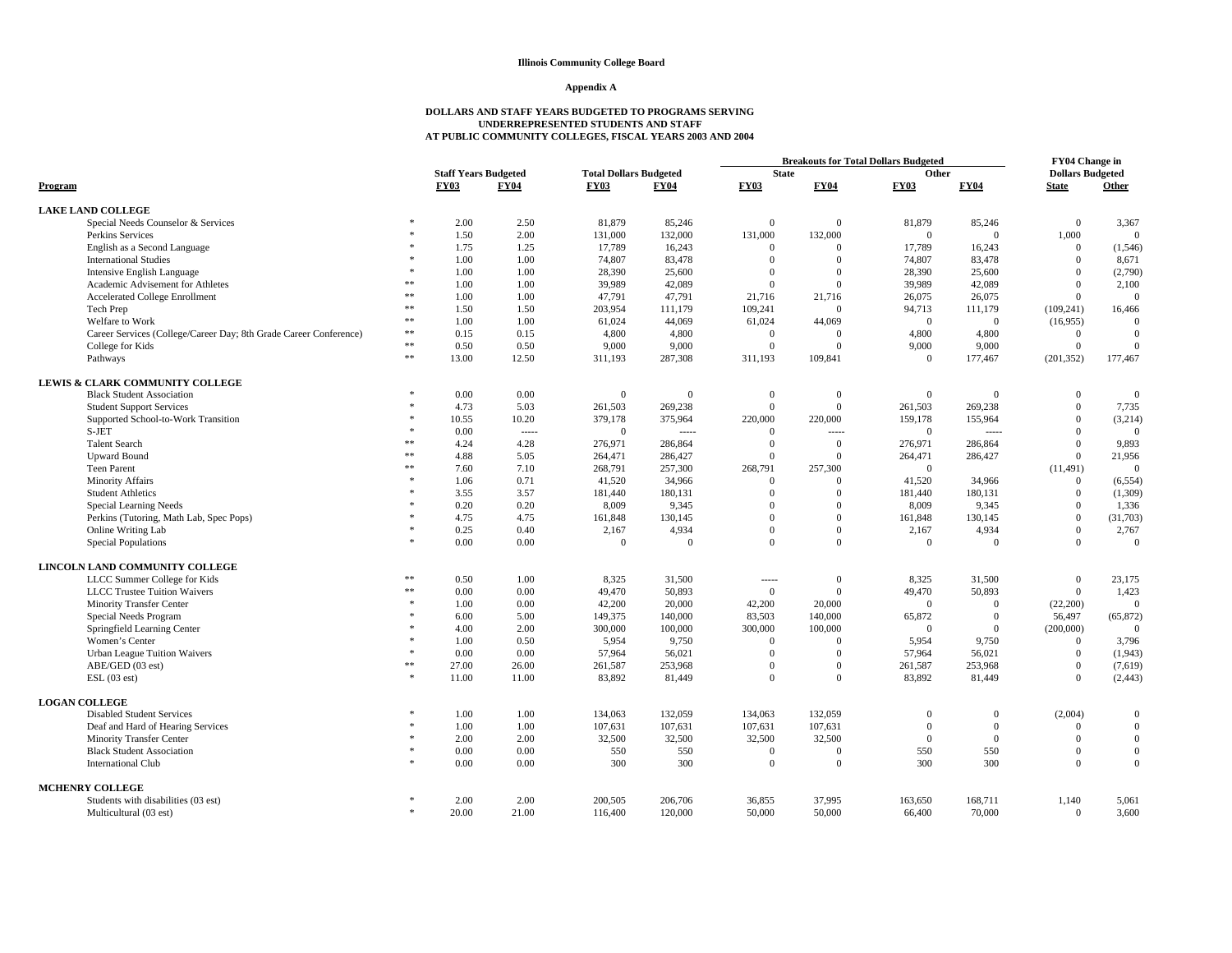#### **Appendix A**

|                                                                   |                    |                             |             |                               |                 | <b>Breakouts for Total Dollars Budgeted</b> |                      |                |                     | FY04 Change in          |                          |
|-------------------------------------------------------------------|--------------------|-----------------------------|-------------|-------------------------------|-----------------|---------------------------------------------|----------------------|----------------|---------------------|-------------------------|--------------------------|
|                                                                   |                    | <b>Staff Years Budgeted</b> |             | <b>Total Dollars Budgeted</b> |                 | <b>State</b>                                |                      | Other          |                     | <b>Dollars Budgeted</b> |                          |
| Program                                                           |                    | <b>FY03</b>                 | <b>FY04</b> | <b>FY03</b>                   | <b>FY04</b>     | <b>FY03</b>                                 | <b>FY04</b>          | <b>FY03</b>    | <b>FY04</b>         | <b>State</b>            | Other                    |
| MORAINE VALLEY COMMUNITY COLLEGE                                  |                    |                             |             |                               |                 |                                             |                      |                |                     |                         |                          |
| ABE/GED/ESL/Literacy                                              | **                 | 10.00                       | 10.00       | 715,706                       | 725,077         | $\mathbf{0}$                                | $\Omega$             | 715,706        | 725,077             | $\overline{0}$          | 9,371                    |
| African American History Month                                    | $\ast$             | 0.00                        | 0.00        | $\mathbf{0}$                  | $\mathbf{0}$    | $\Omega$                                    | $\Omega$             | $\mathbf{0}$   | $\Omega$            | $\mathbf{0}$            | $\mathbf{0}$             |
| Alliance of African American Students                             |                    | 0.00                        | 0.00        | 500                           | 500             | $\Omega$                                    | $\Omega$             | 500            | 500                 | $\overline{0}$          | $\overline{0}$           |
| Alliance of Latin American Students                               |                    | 0.00                        | 0.00        | 500                           | 500             | $\Omega$                                    | $\Omega$             | 500            | 500                 | $\Omega$                | $\mathbf{0}$             |
| Arab Student Union                                                |                    | 0.00                        | 0.00        | 500                           | 500             | $\Omega$                                    | $\Omega$             | 500            | 500                 | $\Omega$                | $\theta$                 |
| College Prep Workshops at High Schools                            | **                 | 0.00                        | 0.00        | $\mathbf{0}$                  | $\overline{0}$  | $\Omega$                                    | $\Omega$             | $\overline{0}$ | $\theta$            | $\Omega$                | $\mathbf{0}$             |
| <b>Community Nights/Information Sessions</b>                      | **                 | 0.00                        | 0.00        | $\Omega$                      | $\Omega$        | $\Omega$                                    | $\Omega$             | $\Omega$       | $\Omega$            | $\Omega$                | $\mathbf{0}$             |
| <b>Cultural Diversity Programs: College Activities</b>            | $\mathbf{x}$       | 0.00                        | 0.00        | $\theta$                      | $\Omega$        | $\Omega$                                    | $\Omega$             | $\Omega$       | $\Omega$            | $\Omega$                | $\mathbf{0}$             |
| <b>Cultural Diversity Center</b>                                  |                    | 0.00                        | 0.00        | $\Omega$                      | $\overline{0}$  | $\Omega$                                    | $\Omega$             | $\mathbf{0}$   | $\Omega$            | $\Omega$                | $\mathbf{0}$             |
| Developmental Education/Academic Skills Center                    | **                 | 16.00                       | 18.00       | 1,354,336                     | 1.433.595       | $\Omega$                                    | $\Omega$             | 1,354,336      | 1.433.595           | $\theta$                | 79.259                   |
| Special Service Coordinator for WIA                               | 索索                 | 7.00                        | 0.00        | 93,916                        | $\overline{0}$  | $\Omega$                                    | $\Omega$             | 93,916         | $\Omega$            | $\mathbf{0}$            | (93, 916)                |
| Higher Education Issues for Latin American Students               |                    | 0.00                        | 0.00        | $\overline{0}$                | $1 - 1 - 1 = 0$ | $\Omega$                                    | $\Omega$             | $\mathbf{0}$   | $\theta$            | $\overline{0}$          | $\mathbf{0}$             |
| Displaced Homemaker                                               | $\ast$             | 0.00                        | 1.00        | $^{***}$                      | 61,170          | $\Omega$                                    | $\Omega$             | $\mathbf{0}$   | 61,170              | $\overline{0}$          | 61,170                   |
| Indian/Pakistani Student Union                                    |                    | 0.00                        | 0.00        | $\overline{0}$                | $- - - - -$     | $\Omega$                                    | $\Omega$             | $\Omega$       | $\Omega$            | $\overline{0}$          | $\Omega$                 |
| JTPA Title-3A (WIA Title 1D)                                      | **                 | 1.90                        | 1.90        | 100,000                       | 106,667         | $\Omega$                                    | $\Omega$             | 100,000        | 106,667             | $\mathbf{0}$            | 6,667                    |
| JTPA Title-2A (WIA Title 1A)                                      | **                 | 1.50                        | 1.20        | 80,000                        | 85,333          | $\Omega$                                    | $\Omega$             | 80,000         | 85,333              | $\mathbf{0}$            | 5,333                    |
| Jump Start                                                        | **                 | 0.00                        | 0.00        | 58,287                        | 59,206          | $\Omega$                                    | $\Omega$             | 58,287         | 59,206              | $\Omega$                | 919                      |
| Latin Cultural Awareness Month                                    |                    | 0.00                        | 0.00        | 500                           | 500             | $\Omega$                                    | $\Omega$             | 500            | 500                 | $\overline{0}$          | $\overline{0}$           |
| LEAP                                                              |                    | 1.00                        | 1.00        | 65,000                        | 45,000          | $\Omega$                                    | $\Omega$             | 65,000         | 45,000              | $\overline{0}$          | (20,000)                 |
| Learning Development Support System                               |                    | 0.00                        | 0.00        | $\cdots$                      | $\sim$          | $\Omega$                                    | $\Omega$             | $\mathbf{0}$   | $\Omega$            | $\overline{0}$          | $\Omega$                 |
| Minority Student Achievement                                      |                    | 0.50                        | 0.50        | 29,735                        | 29,448          | $\Omega$                                    | $\Omega$             | 29,735         | 29,448              | $\mathbf{0}$            | (287)                    |
| Minority Student Transfer Center                                  |                    | 1.00                        | 1.00        | 16,365                        | 16.652          | $\Omega$                                    | $\Omega$             | 16,365         | 16,652              | $\Omega$                | 287                      |
| Multicultural Student Affairs                                     |                    | 1.50                        | 1.50        | 114,311                       | 125,860         | $\Omega$                                    | $\Omega$             | 114,311        | 125,860             | $\mathbf{0}$            | 11,549                   |
| Nursing (Mentoring Program/Tutoring)                              | **                 | 1.00                        | 0.00        | 22,000                        | 22,000          | $\mathbf{0}$                                | $\Omega$             | 22,000         | 22,000              | $\mathbf{0}$            | $\mathbf{0}$             |
| Off-Campus, Eisenhower Center                                     | **                 | 1.00                        | 1.00        | 21,000                        | 21,000          | $\Omega$                                    | $\Omega$             | 21,000         | 21,000              | $\Omega$                | $\theta$                 |
|                                                                   |                    | 2.00                        | 0.00        | 89,565                        | 113,516         | $\Omega$                                    | $\Omega$             | 89,565         |                     | $\theta$                |                          |
| <b>Physically Handicapped Support Services</b><br>Returning Woman |                    | 0.00                        | 0.00        | 1,465                         |                 | $\mathbf{0}$                                | $\Omega$             | 1,465          | 113,516             | $\overline{0}$          | 23,951<br>$\overline{0}$ |
|                                                                   |                    | 0.00                        | 0.00        | $\overline{0}$                | 1,465           | $\Omega$                                    | $\Omega$             | $\overline{0}$ | 1,465<br>$\Omega$   | $\overline{0}$          | $\mathbf{0}$             |
| Sensitivity to Diversity Workshop                                 |                    | 4.00                        |             |                               | $1 - 1 - 1 = 0$ | $\Omega$                                    | $\Omega$             |                |                     | $\theta$                | $\theta$                 |
| Student Support Services/Trio                                     |                    |                             | 4.00        | 199,614                       | 199,614         | $\Omega$                                    | $\Omega$             | 199,614        | 199,614<br>$\Omega$ | $\mathbf{0}$            | $\mathbf{0}$             |
| Summer Youth Training program (see next row)                      | **                 | 1.1.1.1                     |             | $---$                         | $1 - 1 - 1 = 0$ | $\Omega$                                    | $\Omega$             | $\overline{0}$ |                     |                         |                          |
| WIA Youth Training Program                                        | $\ast$             | 7.00                        | 7.00        | 116,390                       | 116,039         |                                             |                      | 116,390        | 116,039             | $\overline{0}$          | (351)                    |
| Welfare to Work                                                   |                    | 1.00                        | 1.00        | 46,704                        | 54,819          | $\Omega$                                    | $\Omega$<br>$\Omega$ | 46,704         | 54,819              | $\mathbf{0}$            | 8,115                    |
| Women's History Month Program                                     |                    | 1.1.1.1                     |             | 300                           | 300             | $\Omega$                                    |                      | 300            | 300                 | $\Omega$                | $\overline{0}$           |
| <b>MORTON COLLEGE</b>                                             |                    |                             |             |                               |                 |                                             |                      |                |                     |                         |                          |
| Hispanic American Leadership Organization                         |                    | 0.25                        | $0.00\,$    | 1,500                         | $\overline{0}$  | $\overline{0}$                              | $\mathbf{0}$         | 1,500          | $\overline{0}$      | $\bf{0}$                | (1,500)                  |
| Arab American Diversity                                           | $\ast\ast$         | 1.00                        | 0.00        | 400                           | $\theta$        | $\Omega$                                    | $\Omega$             | 400            | $\Omega$            | $\theta$                | (400)                    |
| Campus Activity Board                                             | 索索                 | 1.00                        | 1.00        | 19,000                        | 19,000          | $\Omega$                                    | $\Omega$             | 19,000         | 19,000              | $\overline{0}$          | $\overline{0}$           |
| Soccer Club                                                       | **                 | 1.00                        | 1.00        | 400                           | 400             | $\Omega$                                    | $\Omega$             | 400            | 400                 | $\mathbf{0}$            | $\mathbf{0}$             |
| Lillian Baar Scholarship                                          | $\ast$             | $- - - - -$                 | 0.25        | 1.110                         | 1.600           | $\Omega$                                    | $\theta$             | 1.110          | 1.600               | $\theta$                | 490                      |
| Mid America Bank                                                  | 索索                 | 1.1.1.1                     | 0.25        | 961                           | 1,422           | $\Omega$                                    | $\Omega$             | 961            | 1,422               | $\theta$                | 461                      |
| SOS Volunteer Adult Literacy                                      | **                 | 0.50                        |             | 44,000                        | $\theta$        | 44,000                                      | $\Omega$             | $\theta$       | $\theta$            | (44,000)                | $\boldsymbol{0}$         |
| Special Populations Coordinator                                   | $\frac{1}{2}$      | 1.00                        | 1.00        | 35,422                        | 36,734          | 35,422                                      | 36,734               | $\Omega$       | $\Omega$            | 1,312                   | $\boldsymbol{0}$         |
| Title V Student Support-Hispanic- Serving Institution             | $\ast$             | 2.00                        | 2.00        | 350,000                       | 350,957         | 350,000                                     | 350,957              | $\Omega$       | $\Omega$            | 957                     | $\Omega$                 |
| <b>ACS/ESL Specialist</b>                                         | **                 | 1.00                        |             | 20,712                        | $\overline{0}$  | 20,712                                      | $\Omega$             | $\theta$       | $\theta$            | (20, 712)               | $\mathbf{0}$             |
| ABE/ESL/GED Specialist                                            | **                 | 1.1.1.1                     | 1.00        | $\overline{0}$                | 44,200          | $\Omega$                                    | $\Omega$             | $\theta$       | 44,200              | $\mathbf{0}$            | 44,200                   |
| Carl Perkins Bilingual Students Services                          | $\ast$             | 1.00                        | 1.00        | 17,950                        | 12,740          | 17,950                                      | 12,740               | $\overline{0}$ | $\Omega$            | (5,210)                 | $\overline{0}$           |
| Peer Tutors/Math-Writing Lab Tutors                               | **                 | 1.50                        | 1.00        | 69,199                        | 71,923          | $\Omega$                                    | $\Omega$             | 69.199         | 71,923              | $\overline{0}$          | 2,724                    |
| <b>Public Assistance</b>                                          | $\dot{\mathbf{x}}$ | 1.00                        | 1.00        | 20,800                        | 30,624          | 20,800                                      | 30,624               | $\overline{0}$ | $\Omega$            | 9,824                   | $\mathbf{0}$             |
| Special Needs Academic Advisor                                    | **                 | 1.00                        | 1.00        | 36,774                        | 37,877          | 36,774                                      | 37,877               | $\overline{0}$ | $\Omega$            | 1,103                   | $\Omega$                 |
| Special Needs Testing Specialist                                  | **                 | 1.00                        | 1.00        | 36,422                        | 37,150          | 36,422                                      | 37,150               | $\overline{0}$ | $\Omega$            | 728                     | $\mathbf{0}$             |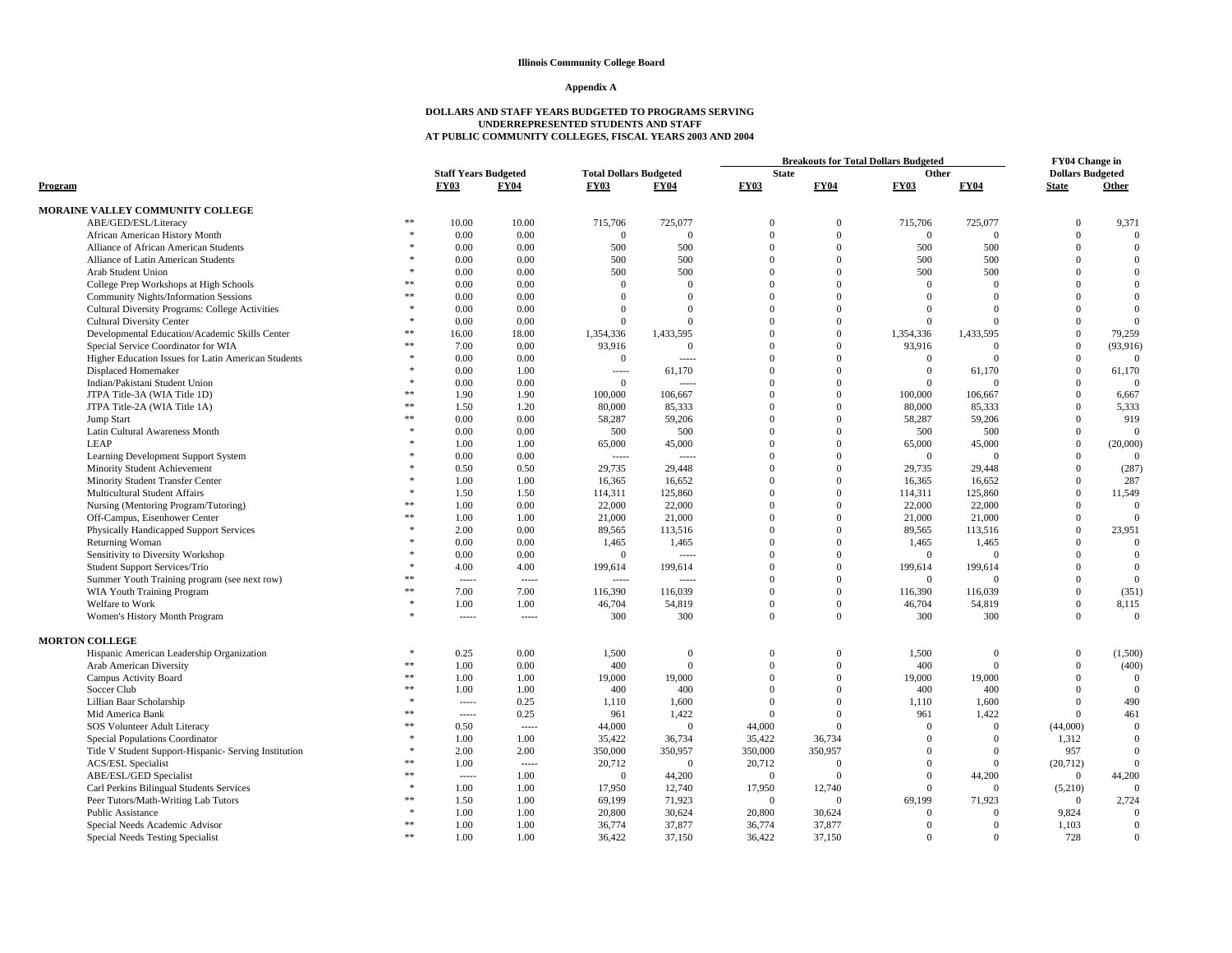#### **Appendix A**

|                                                                 |             |                                            |               |                               | <b>Breakouts for Total Dollars Budgeted</b> |                                  |                            |                    | <b>FY04 Change in</b> |                                |                          |
|-----------------------------------------------------------------|-------------|--------------------------------------------|---------------|-------------------------------|---------------------------------------------|----------------------------------|----------------------------|--------------------|-----------------------|--------------------------------|--------------------------|
|                                                                 |             | <b>Staff Years Budgeted</b><br><b>FY03</b> |               | <b>Total Dollars Budgeted</b> |                                             | <b>State</b><br><b>FY03</b>      | <b>FY04</b>                | Other              |                       | <b>Dollars Budgeted</b>        |                          |
| Program                                                         |             |                                            | <b>FY04</b>   | <b>FY03</b>                   | <b>FY04</b>                                 |                                  |                            | <b>FY03</b>        | <b>FY04</b>           | <b>State</b>                   | Other                    |
| <b>MORTON COLLEGE (cont.)</b>                                   |             |                                            |               |                               |                                             |                                  |                            |                    |                       |                                |                          |
| <b>Adult Education Testing Specialist</b>                       |             | 0.00                                       | 0.00          | 35,022                        | $\Omega$                                    | 35,022                           | $\Omega$                   | $\theta$           | $\overline{0}$        | (35,022)                       | $\mathbf{0}$             |
| <b>Adult Education Program Specialist</b>                       |             | 1.00                                       | 1.00          | 29,311                        | 31,950                                      | 29,311                           | 31,950                     | $\mathbf{0}$       | $\mathbf{0}$          | 2,639                          | $\theta$                 |
| Women/Minority Scholarships                                     |             | 1.1.1.1                                    |               | 14,450                        | $\mathbf{0}$                                | $\overline{0}$                   | $\overline{0}$             | 14,450             | $\overline{0}$        | $\mathbf{0}$                   | (14, 450)                |
| <b>OAKTON COLLEGE</b>                                           |             |                                            |               |                               |                                             |                                  |                            |                    |                       |                                |                          |
| ASSIST Services for students with disabilities                  |             | 2.00                                       | 2.00          | 127,456                       | 131,050                                     | $\overline{0}$                   | $\mathbf{0}$               | 127,456            | 131,050               | $\mathbf{0}$                   | 3,594                    |
| <b>Black Student Union</b>                                      |             | 0.00                                       | 0.00          | $\overline{0}$                | $\Omega$                                    | $\theta$                         | $\mathbf{0}$               | $\Omega$           | $\Omega$              | $\mathbf{0}$                   | $\Omega$                 |
| BN/AT (Basic Nurse Assistant Training Program)                  |             | 3.50                                       | 0.50          | 110,000                       | 39,036                                      | $\Omega$                         | $\mathbf{0}$               | 110,000            | 39,036                | $\mathbf{0}$                   | (70, 964)                |
| <b>Cultures Week</b>                                            | $**$        | 0.00                                       | 0.00          | 6,775                         | 2,284                                       | $\Omega$                         | $\overline{0}$             | 6,775              | 2,284                 | $\overline{0}$                 | (4,491)                  |
| <b>Educational Programming</b>                                  | $*$         | 0.40                                       | 0.40          | 22,360                        | 22,155                                      | $\Omega$                         | $\Omega$                   | 22,360             | 22,155                | $\theta$                       | (205)                    |
| Family Literacy                                                 | **          | 0.25                                       | 0.25          | 32                            | 32,065                                      | $\Omega$                         | $\mathbf{0}$               | 32                 | 32,065                | $\mathbf{0}$                   | 32,033                   |
| Futures                                                         | **          | 0.15                                       | 0.15          | 5,000                         | 5,000                                       | $\Omega$                         | $\mathbf{0}$               | 5,000              | 5,000                 | $\mathbf{0}$                   | $\theta$                 |
| <b>High Risk Nursing Program</b>                                | $\ast\ast$  | 1.50                                       | 0.75          | 24,000                        | 9,359                                       | $\Omega$                         | $\Omega$                   | 24,000             | 9.359                 | $\overline{0}$                 | (14, 641)                |
| HCOP (Health Career Opportunity Program)                        | $\pm$ $\pm$ | 3.00                                       | 2.00          | 156,000                       | 47,494                                      | $\Omega$                         | $\Omega$                   | 156,000            | 47,494                | $\overline{0}$                 | (108, 506)               |
| <b>JVS</b> Medical Billing                                      | $**$        | 0.00                                       | 0.00          | $\overline{0}$                | $\theta$                                    | $\Omega$                         | $\Omega$                   | $\overline{0}$     | $\Omega$              | $\overline{0}$                 | $\Omega$                 |
| Japanese Club                                                   |             | 0.00                                       | 0.00          | 1,962                         | $\Omega$                                    | $\Omega$                         | $\overline{0}$             | 1,962              | $\Omega$              | $\mathbf{0}$                   | (1,962)                  |
| SOS/Library Literacy                                            | **          | 1.30                                       | 1.30          | 70,000                        | 70,000                                      | $\Omega$                         | $\mathbf{0}$               | 70,000             | 70,000                | $\mathbf{0}$                   | $\theta$                 |
| STEPS (Services to Establish Patterns of Success)               | **          | 3.50                                       | 3.50          | 206,665                       | 206,665                                     | $\Omega$                         | $\overline{0}$             | 206,665            | 206,665               | $\overline{0}$                 | $\overline{0}$           |
| Transit                                                         | 索索          | 0.00                                       | 0.00          | $\overline{0}$                | $\Omega$                                    | $\Omega$                         | $\Omega$                   | $\overline{0}$     | $\Omega$              | $\theta$                       | $\theta$                 |
| Middle Eastern Club                                             |             | 0.00                                       | 0.00          | $\overline{0}$                | $\Omega$                                    | $\Omega$                         | $\Omega$                   | $\mathbf{0}$       | $\Omega$              | $\theta$                       | $\mathbf{0}$             |
| Minority Leadership Conference                                  |             | 0.00                                       | 0.00          | $\overline{0}$                | $\Omega$                                    | $\Omega$                         | $\Omega$                   | $\overline{0}$     | $\Omega$              | $\Omega$                       | $\theta$                 |
| <b>Minority Transfer Center</b>                                 |             | 1.25                                       | 1.25          | 70,043                        | 107,743                                     | $\Omega$                         | $\Omega$                   | 70,043             | 107,743               | $\mathbf{0}$                   | 37,700                   |
| Pnyozone (Filipino club)                                        |             | 0.00                                       | 0.00          | $\mathbf{0}$                  | $\overline{0}$                              | $\Omega$                         | $\mathbf{0}$               | $\mathbf{0}$       | $\Omega$              | $\overline{0}$                 | $\mathbf{0}$             |
| South Asian Association                                         |             | 0.00                                       | 0.00          | 2,692                         | $\overline{0}$                              | $\Omega$                         | $\mathbf{0}$               | 2,692              | $\Omega$              | $\theta$                       | (2,692)                  |
| Spanish Club                                                    |             | 0.00                                       | 0.00          | 680                           | 800                                         | $\Omega$                         | $\mathbf{0}$               | 680                | 800                   | $\theta$                       | 120                      |
| <b>Transfer Club</b>                                            |             | 0.00                                       | 0.00          | $\overline{0}$                | 1,628                                       | $\Omega$                         | $\mathbf{0}$               | $\overline{0}$     | 1,628                 | $\mathbf{0}$                   | 1,628                    |
| Women's Day                                                     |             | 0.20                                       | 0.20          | 9,900                         | 9,900                                       | $\Omega$                         | $\overline{0}$             | 9,900              | 9,900                 | $\mathbf{0}$                   | $\Omega$                 |
| French Club                                                     |             | 0.00                                       | 0.00          | 522                           | 402                                         | $\Omega$                         | $\mathbf{0}$               | 522                | 402                   | $\mathbf{0}$                   | (120)                    |
| <b>International Students</b>                                   |             | 0.00                                       | 0.00          | 525                           | 2,047                                       | $\Omega$                         | $\mathbf{0}$               | 525                | 2,047                 | $\mathbf{0}$                   | 1,522                    |
| Oakton Pride                                                    | **          | 0.00                                       | 0.00          | 100                           | $\Omega$                                    | $\Omega$                         | $\mathbf{0}$               | 100                | $\Omega$              | $\mathbf{0}$                   | (100)                    |
| <b>Todos Unidos</b>                                             |             | 0.00                                       | 0.00          | 100                           | $\Omega$                                    | $\Omega$                         | $\Omega$                   | 100                | $\Omega$              | $\mathbf{0}$                   | (100)                    |
| <b>PARKLAND COLLEGE***</b>                                      |             |                                            |               |                               |                                             |                                  |                            |                    |                       |                                |                          |
| Center for Excellence in Teaching and Learning                  |             | 1.00                                       | 8.00          | 58,118                        | 121,503                                     | $\Omega$                         |                            | 58,118             | 121,503               | $\mathbf{0}$                   | 63,385                   |
| Disability Services (Student Support/Counseling)                |             | 2.50                                       | 2.50          | 63,891                        | 73,874                                      | $\mathbf 0$                      |                            | 63,891             | 73,874                | $\mathbf{0}$                   | 9,983                    |
| Diversity/Prof Scholar (Faculty Hiring Initiative)              |             | 4.00                                       | 3.00          | 153,112                       | 112,656                                     | $\mathbf 0$                      |                            | 153,112            | 112,656<br>$\Omega$   | $\overline{0}$                 | (40, 456)                |
| Transfer Center (HECA Grant)<br>Voc Ed - Perkins                | 索索          | 1.00<br>3.00                               | 1.00<br>3.40  | 40,900                        | 40,900<br>485,225                           | 40,900<br>$\mathbf 0$            | 40,900                     | $\mathbf{0}$       |                       | $\mathbf{0}$<br>$\theta$       | $\Omega$                 |
|                                                                 |             |                                            |               | 464,077                       |                                             |                                  |                            | 464,077            | 485,225               |                                | 21,148                   |
| Women's Program/Services                                        |             | 0.50<br>12.80                              | 0.10          | 24,650                        | 6,800                                       | $\Omega$<br>$\Omega$             |                            | 24,650             | 6,800                 | $\mathbf{0}$<br>$\theta$       | (17, 850)                |
| Cooperative Learning Center<br>Intensive English Program        | $\ast$      | 6.60                                       | 13.50<br>6.40 | 164,140                       | 180,374                                     | $\Omega$                         |                            | 164,140<br>251.739 | 180,374               | $\mathbf{0}$                   | 16,234                   |
| <b>TRIO/Student Support Services</b>                            | **          |                                            |               | 251,739                       | 307,657                                     | $\mathbf 0$                      |                            | 222,948            | 307,657               | $\mathbf{0}$                   | 55,918                   |
| College For Kids program ***                                    | $**$        | 4.00<br>2.75                               | 4.00<br>2.00  | 222,948<br>107,171            | 260,181<br>98,408                           | $\Omega$                         |                            | 107,171            | 260,181<br>98,408     | $\mathbf{0}$                   | 37,233                   |
| TRIO/Educational Talent Search ***                              | $\ast\ast$  | 5.00                                       | 5.00          | 245,354                       | 250,261                                     | $\Omega$                         |                            | 245,354            | 250,261               | $\mathbf{0}$                   | (8,763)<br>4,907         |
| Academic Development Center                                     | $\ast\ast$  | 2.50                                       | 6.50          | 101,304                       | 84,374                                      | 0                                |                            | 101,304            | 84,374                | $\overline{0}$                 |                          |
|                                                                 |             |                                            |               |                               |                                             |                                  |                            |                    |                       |                                | (16,930)                 |
| PRAIRIE STATE COLLEGE                                           |             |                                            |               |                               |                                             |                                  |                            |                    |                       |                                |                          |
| Affirmative Action/Equal Opportunity                            |             | 0.10                                       | 0.10          | 7,653                         | 7,883                                       | $\mathbf{0}$                     | $\theta$                   | 7,653              | 7,883                 | $\mathbf{0}$                   | 230                      |
| <b>Disabled Student Services</b>                                |             | 0.30                                       | 1.00          | 65,037                        | 68,289                                      | $\overline{0}$                   | $\mathbf{0}$               | 65,037             | 68,289                | $\overline{0}$                 | 3,252                    |
| <b>Student Success Center</b>                                   |             | 4.00                                       | 4.00          | 205,886                       | 227,251                                     | 205,886                          | 227,251                    | $\overline{0}$     | $\Omega$              | 21,365                         | $\mathbf{0}$<br>$\Omega$ |
| <b>HECA Transfer Center</b>                                     |             | 2.00<br>1.00                               | 1.00<br>1.00  | 46,800                        | 46,800<br>63,081                            | $\overline{0}$<br>$\overline{0}$ | $\Omega$<br>$\overline{0}$ | 46,800             | 46,800<br>63,081      | $\mathbf{0}$<br>$\overline{0}$ |                          |
| Office of Minority Student Affairs<br>Returning Woman's Program | ž.          | 0.20                                       | 0.20          | 66,019<br>9.236               | 9.513                                       | $\Omega$                         | $\theta$                   | 66,019<br>9.236    | 9.513                 | $\Omega$                       | (2,938)<br>277           |
|                                                                 |             |                                            |               |                               |                                             |                                  |                            |                    |                       |                                |                          |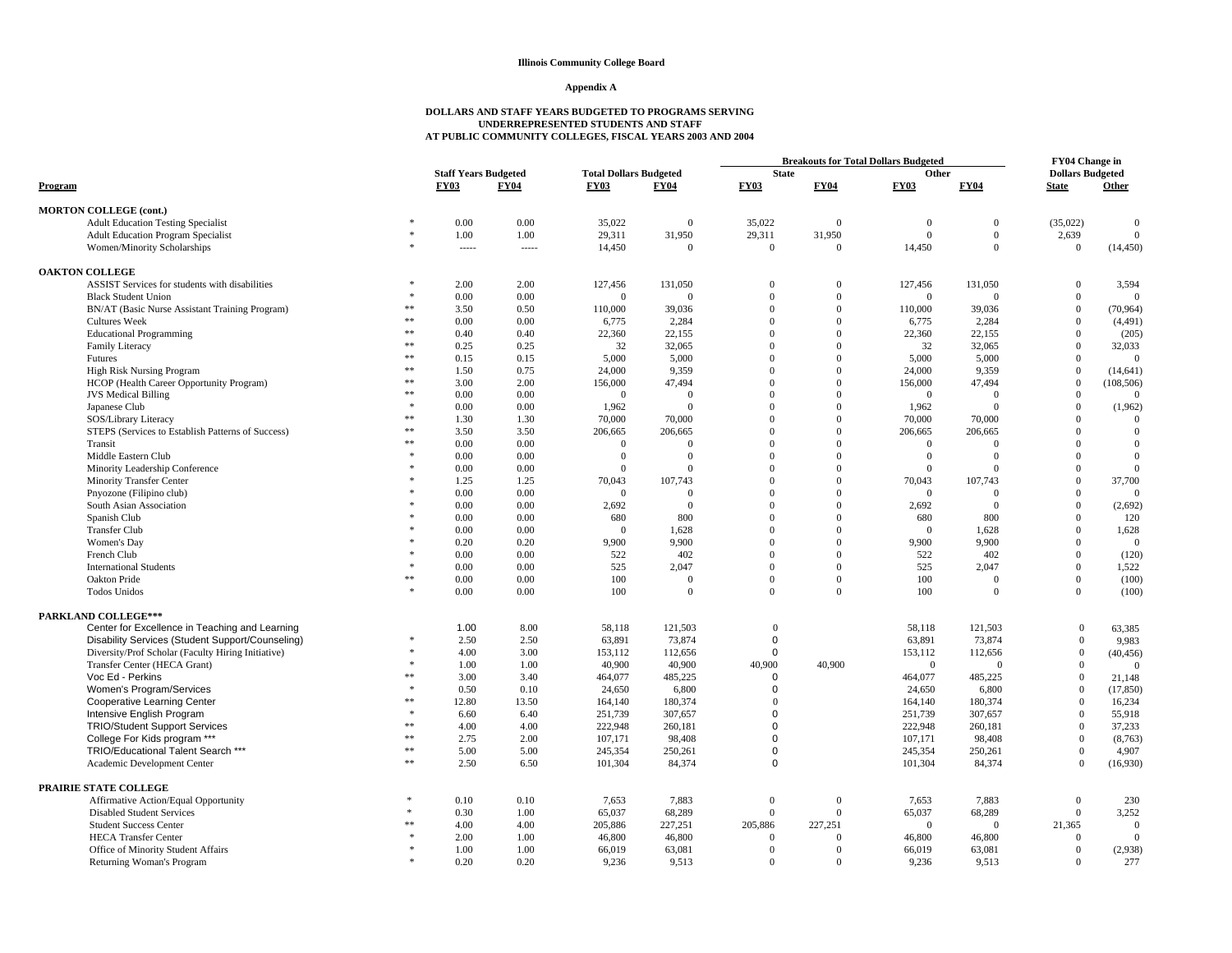#### **Appendix A**

|                                                         |               |                             |             |                               |                | <b>Breakouts for Total Dollars Budgeted</b> |                  |                |                | FY04 Change in          |                |
|---------------------------------------------------------|---------------|-----------------------------|-------------|-------------------------------|----------------|---------------------------------------------|------------------|----------------|----------------|-------------------------|----------------|
|                                                         |               | <b>Staff Years Budgeted</b> |             | <b>Total Dollars Budgeted</b> |                | <b>State</b>                                |                  | Other          |                | <b>Dollars Budgeted</b> |                |
| Program                                                 |               | <b>FY03</b>                 | <b>FY04</b> | <b>FY03</b>                   | <b>FY04</b>    | <b>FY03</b>                                 | <b>FY04</b>      | <b>FY03</b>    | <b>FY04</b>    | <b>State</b>            | Other          |
| PRAIRIE STATE COLLEGE (cont.)                           |               |                             |             |                               |                |                                             |                  |                |                |                         |                |
| Workforce Training and Services (WIA)                   | **            | 6.00                        | 6.00        | 283,345                       | 308,782        | 283,345                                     | 308,782          | $\overline{0}$ | $\overline{0}$ | 25,437                  | $\mathbf{0}$   |
| <b>Student Activities</b>                               | **            | 1.00                        | 1.00        | 99,567                        | 97,319         | $\theta$                                    | $\theta$         | 99,567         | 97,319         | $\mathbf{0}$            | (2, 248)       |
| Learning In Context                                     | **            | 0.25                        | 0.25        | 40,000                        | 38,800         | $\Omega$                                    | $\Omega$         | 40,000         | 38,800         | $\overline{0}$          | (1,200)        |
| Early Alert                                             | **            | 0.25                        | 0.25        | 9,962                         | 10,260         | $\Omega$                                    | $\Omega$         | 9,962          | 10,260         | $\overline{0}$          | 298            |
| <b>Outcomes Assessment Initiative</b>                   | 索索            | 0.50                        | 0.50        | 23,500                        | 24.500         | $\Omega$                                    | $\Omega$         | 23.500         | 24,500         | $\Omega$                | 1,000          |
| Diversity Learning Circle                               | **            | 0.10                        | 0.10        | 4,769                         | 5,007          | $\Omega$                                    | $\Omega$         | 4,769          | 5,007          | $\Omega$                | 238            |
| Kids@ College                                           | **            | 4.00                        | 4.00        | 28,720                        | 28,142         | $\Omega$                                    | $\mathbf{0}$     | 28,720         | 28,142         | $\overline{0}$          | (578)          |
| Child Care Center                                       | **            | 5.50                        | 5.50        | 266,607                       | 299,632        | $\Omega$                                    | $\Omega$         | 266,607        | 299,632        | $\overline{0}$          | 33,025         |
| Displaced Homemakers Grant                              |               | 1.00                        | 1.00        | 61,170                        | 61,170         | 61,170                                      | 61,170           | $\mathbf{0}$   | $\Omega$       | $\mathbf{0}$            | $\overline{0}$ |
| Developmental Studies Dean                              | **            | 1.00                        | 1.00        | 72,120                        | 74,284         | $\Omega$                                    | $\Omega$         | 72,120         | 74,284         | $\overline{0}$          | 2,164          |
| <b>International Students</b>                           | **            | 0.10                        | 0.10        | 4,690                         | 4,363          | $\theta$                                    | $\mathbf{0}$     | 4,690          | 4,363          | $\mathbf{0}$            | (327)          |
| Adult Education (ABE/GED, ESL)                          | $\ast\ast$    | 15.00                       | 15.00       | 245,395                       | 141,325        | $\Omega$                                    | $\Omega$         | 245,395        | 141,325        | $\overline{0}$          | (104,070)      |
| <b>Intercollegiate Athletics</b>                        | $\ast\ast$    | 2.00                        | 2.00        | 300,727                       | 294,063        | $\Omega$                                    | $\mathbf{0}$     | 300,727        | 294,063        | $\mathbf{0}$            | (6, 664)       |
| <b>Extracurricular Activities</b>                       | $\frac{1}{2}$ | 0.50                        | 0.50        | 18,000                        | 26,800         | $\Omega$                                    | $\mathbf{0}$     | 18,000         | 26,800         | $\overline{0}$          | 8,800          |
| <b>REND LAKE COLLEGE</b>                                |               |                             |             |                               |                |                                             |                  |                |                |                         |                |
| <b>Affirmative Action Office</b>                        |               | 0.00                        | 0.00        | $\mathbf{0}$                  | 1,600          | $\Omega$                                    | $\overline{0}$   | $\overline{0}$ | 1,600          | $\overline{0}$          | 1,600          |
| STARS (TRIO)                                            | $\ast\ast$    | 1.50                        | 1.50        | 88,525                        | 203,435        | $\theta$                                    | $\boldsymbol{0}$ | 88,525         | 203,435        | $\mathbf{0}$            | 114,910        |
| <b>Teen Parent Services</b>                             | **            | 2.75                        | 2.75        | 181,000                       | 177,000        | $\Omega$                                    | $\Omega$         | 181,000        | 177,000        | $\overline{0}$          | (4,000)        |
| Vocational Special Pop/Tutoring                         |               | 0.00                        | 0.00        | 20,000                        | 177,901        | $\theta$                                    | $\mathbf{0}$     | 20,000         | 177,901        | $\overline{0}$          | 157,901        |
| Skills Center-Adult Ed                                  | 索索            | 0.00                        | 0.00        | $\Omega$                      | 287,740        | $\Omega$                                    | $\Omega$         | $\overline{0}$ | 287,740        | $\Omega$                | 287,740        |
| Even Start-Family Literacy                              | **            | 2.00                        | 2.00        | 110,000                       | 110,000        | 110,000                                     | 110,000          | $\Omega$       | $\Omega$       | $\overline{0}$          | $\Omega$       |
| SOS-Literacy                                            | **            | 0.00                        | 0.00        | $\Omega$                      | 65,000         | $\Omega$                                    | $\Omega$         | $\overline{0}$ | 65,000         | $\overline{0}$          | 65,000         |
| Welfare to Work                                         | **            | 0.33                        | 0.33        | 13,685                        | $\overline{0}$ | 13,685                                      | $\Omega$         | $\overline{0}$ | $\Omega$       | (13,685)                | $\Omega$       |
| Counseling-Special Needs                                |               | 0.10                        | 0.10        | 5,650                         | 500            | $\Omega$                                    | $\overline{0}$   | 5,650          | 500            | $\mathbf{0}$            | (5,150)        |
| <b>Alternative Education</b>                            | **            | 0.00                        | 0.00        | $\Omega$                      | 53,440         | $\Omega$                                    | $\Omega$         | $\theta$       | 53,440         | $\overline{0}$          | 53,440         |
| <b>Future Focus</b>                                     | **            | 2.00                        | 2.00        | 126,000                       | 115,500        | $\theta$                                    | $\mathbf{0}$     | 126,000        | 115,500        | $\mathbf{0}$            | (10, 500)      |
| Upward Bound (TRIO)                                     | **            | 2.00                        | 1.00        | 76,486                        | 180,095        | $\Omega$                                    | $\mathbf{0}$     | 76.486         | 180,095        | $\overline{0}$          | 103,609        |
| In-Focus (Abstinence)                                   | $\ast\ast$    | 0.00                        | 1.50        | $\Omega$                      | 272,693        | $\Omega$                                    | $\Omega$         | $\overline{0}$ | 272,693        | $\overline{0}$          | 272,693        |
| Youth Enhancement Services                              | **            | 0.00                        | 1.50        | $\Omega$                      | 58,575         | $\Omega$                                    | $\Omega$         | $\Omega$       | 58,575         | $\Omega$                | 58,575         |
| RICHLAND COMMUNITY COLLEGE                              |               |                             |             |                               |                |                                             |                  |                |                |                         |                |
| <b>Black Student Association</b>                        | **            | 0.00                        | 0.00        | 2,300                         | 825            | $\Omega$                                    | $\Omega$         | 2,300          | 825            | $\overline{0}$          | (1, 475)       |
| <b>Displaced Homemakers</b>                             | **            | 2.00                        | 1.50        | 68,000                        | 61,000         | 68,000                                      | 61,000           | $\mathbf{0}$   | $\overline{0}$ | (7,000)                 | $\overline{0}$ |
| <b>Transfer Center</b>                                  |               | 2.00                        | 2.00        | 68,000                        | 44,800         | 68,000                                      | 44,800           | $\overline{0}$ | $\Omega$       | (23,200)                | $\theta$       |
| <b>Disability Accommodations Services</b>               |               | 1.50                        | 2.00        | 72,000                        | 100,950        | $\Omega$                                    | $\Omega$         | 72,000         | 100,950        | $\Omega$                | 28,950         |
| <b>NAACP</b> College Chapter                            |               | 0.00                        | 0.00        | 1,200                         | 2,800          | $\Omega$                                    | $\Omega$         | 1,200          | 2,800          | $\overline{0}$          | 1,600          |
| <b>Black Drama Club</b>                                 |               | 0.00                        | 0.00        | $\Omega$                      | 600            | $\Omega$                                    | $\Omega$         | $\overline{0}$ | 600            | $\overline{0}$          | 600            |
| <b>ROCK VALLEY COLLEGE</b>                              |               |                             |             |                               |                |                                             |                  |                |                |                         |                |
| Adult Education Center (ABE/GED/ESL)                    | **            | 8.50                        | 7.00        | 583,286                       | 415,848        | 248,148                                     | 178,364          | 335,138        | 237,484        | (69, 784)               | (97, 654)      |
| <b>Association for Asian Students</b>                   |               | 0.00                        | 0.00        | $\Omega$                      | $\Omega$       | $\Omega$                                    | $\Omega$         | $\overline{0}$ | $\Omega$       | $\overline{0}$          | $\Omega$       |
| Association for Latin American Students                 |               | 0.00                        | 0.00        | 7,300                         | 4,426          | $\Omega$                                    | $\Omega$         | 7,300          | 4,426          | $\overline{0}$          | (2,874)        |
| <b>Black Student Alliance</b>                           |               | 0.00                        | 0.00        | 11,600                        | 11,195         | $\Omega$                                    | $\Omega$         | 11,600         | 11,195         | $\overline{0}$          | (405)          |
| <b>Disability Support Services</b>                      |               | 1.00                        | 1.00        | 105,911                       | 126,400        | $\Omega$                                    | $\mathbf{0}$     | 105,911        | 126,400        | $\overline{0}$          | 20,489         |
| <b>High School Connections</b>                          | **            | 0.00                        | 3.00        | $\Omega$                      | 167,000        | $\Omega$                                    | $\Omega$         | $\overline{0}$ | 167,000        | $\overline{0}$          | 167,000        |
| <b>International Program</b>                            |               | 0.50                        | 0.75        | 17,378                        | 22,677         | $\Omega$                                    | $\Omega$         | 17,378         | 22,677         | $\overline{0}$          | 5,299          |
| <b>Minority Transfer Center</b>                         |               | 1.00                        | 1.00        | 50,000                        | 31,802         | $\theta$                                    | $\mathbf{0}$     | 50,000         | 31,802         | $\mathbf{0}$            | (18, 198)      |
| Perkins Support Services                                | **            | 2.25                        | 2.00        | 251,129                       | 60,000         | $\Omega$                                    | $\Omega$         | 251,129        | 60,000         | $\overline{0}$          | (191, 129)     |
| Services to Women (Displaced Homemaker, Advancing Opps) |               | 6.00                        | 17.00       | 390,352                       | 763,047        | 31,604                                      | $\mathbf{0}$     | 358,748        | 763,047        | (31, 604)               | 404,299        |
| <b>Upward Bound</b>                                     | $\ast\ast$    | 3.00                        | 3.00        | 234,600                       | 284,624        | $\Omega$                                    | $\Omega$         | 234,600        | 284,624        | $\overline{0}$          | 50,024         |
| Refugee and Immigrant Services                          | $\ast$        | 10.50                       | 9.00        | 401,552                       | 371,830        | $\Omega$                                    | $\Omega$         | 401,552        | 371,830        | $\overline{0}$          | (29, 722)      |
| <b>Multicultural Initiatives</b>                        | $\frac{1}{2}$ | 1.00                        | 1.00        | 46.327                        | 48.411         | $\Omega$                                    | $\Omega$         | 46.327         | 48.411         | $\Omega$                | 2.084          |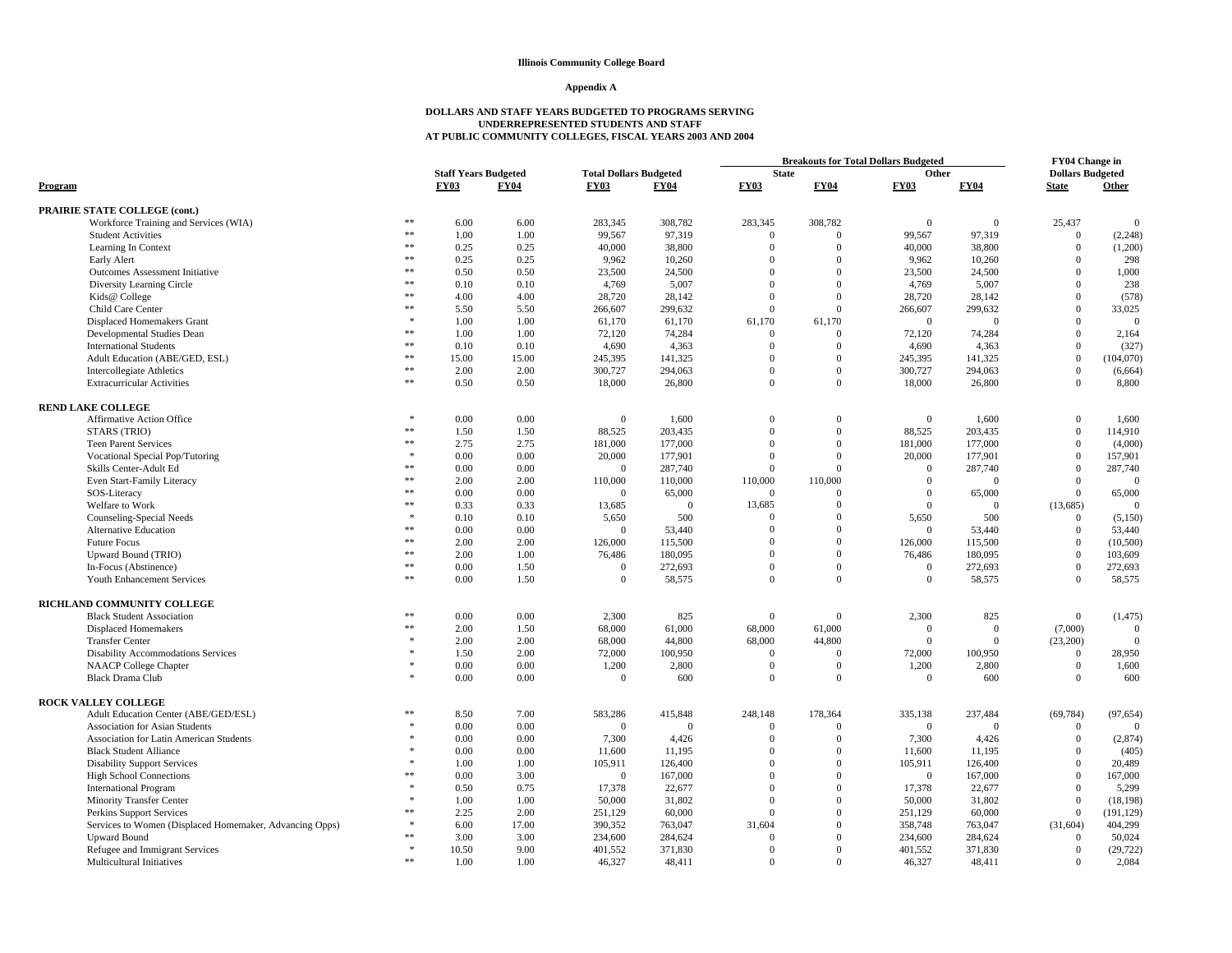#### **Appendix A**

|                                                                                            |                  |                             |                  |                               |                 |                     |                 | <b>Breakouts for Total Dollars Budgeted</b> |                            | <b>FY04 Change in</b>   |                          |
|--------------------------------------------------------------------------------------------|------------------|-----------------------------|------------------|-------------------------------|-----------------|---------------------|-----------------|---------------------------------------------|----------------------------|-------------------------|--------------------------|
|                                                                                            |                  | <b>Staff Years Budgeted</b> |                  | <b>Total Dollars Budgeted</b> |                 | <b>State</b>        |                 | Other                                       |                            | <b>Dollars Budgeted</b> |                          |
| Program                                                                                    |                  | <b>FY03</b>                 | <b>FY04</b>      | <b>FY03</b>                   | <b>FY04</b>     | <b>FY03</b>         | <b>FY04</b>     | <b>FY03</b>                                 | <b>FY04</b>                | <b>State</b>            | Other                    |
| SANDBURG COLLEGE, CARL                                                                     |                  |                             |                  |                               |                 |                     |                 |                                             |                            |                         |                          |
| Disabilities Support Services/Student Peer Tutor                                           | **               | 2.00                        | 2.00             | 114,000                       | 120,000         | 114,000             | 120,000         | $\Omega$                                    | $\Omega$                   | 6,000                   | $\Omega$                 |
| GED, ABE                                                                                   | **               | 7.00                        | 7.00             | 372,542                       | 349,060         | 327,542             | 294,060         | 45,000                                      | 55,000                     | (33, 482)               | 10,000                   |
| <b>ESL</b>                                                                                 |                  | 0.50                        | 0.50             | 24,000                        | 22,800          | 20,000              | 18,800          | 4,000                                       | 4,000                      | (1,200)                 | $\theta$                 |
|                                                                                            | **               | 1.1.1.1                     |                  | $\overline{0}$                | $\overline{0}$  | $\mathbf{0}$        | $\overline{0}$  | $\overline{0}$                              | $\Omega$                   | $\overline{0}$          | $\theta$                 |
| Gale Scholars Program (partnership with public schools)<br>TRIO (Student Support Services) | **               | 3.00                        | 3.00             | 164,354                       | 167,641         | $\overline{0}$      | $\mathbf{0}$    | 164,354                                     | 167,641                    | $\mathbf{0}$            | 3,287                    |
| <b>Upward Bound</b>                                                                        | $\ast\ast$       | 3.00                        | 3.00             | 234,624                       | 239,316         | $\Omega$            | $\overline{0}$  | 234,624                                     | 239,316                    | $\theta$                | 4,692                    |
|                                                                                            |                  |                             |                  |                               |                 |                     |                 |                                             |                            |                         |                          |
| SAUK VALLEY COMMUNITY COLLEGE                                                              |                  |                             |                  |                               |                 |                     |                 |                                             |                            |                         |                          |
| Special Needs Coordinator                                                                  | $\divideontimes$ | 1.00                        | 1.00             | 78,295                        | 78,295          | $\theta$            | $\Omega$        | 78,295                                      | 78,295                     | $\overline{0}$          | $\mathbf{0}$             |
| Title IV, Student Support Services                                                         | **               | 4.00                        | 4.00             | 240,262                       | 240,262         | $\Omega$            | $\overline{0}$  | 240,262                                     | 240,262                    | $\mathbf{0}$            | $\theta$                 |
| Peer Tutors (Sp. Pops & Perkins)                                                           | **               | 1.1.1.1                     | 1.1.1.1          | 28,000                        | 39,500          | $\theta$            | $\overline{0}$  | 28,000                                      | 39,500                     | $\mathbf{0}$            | 11,500                   |
| Coordinator (Peer Tutors)                                                                  | **               | 1.25                        | 0.50             | 65,000                        | 15,000          | $\Omega$            | $\overline{0}$  | 65,000                                      | 15,000                     | $\mathbf{0}$            | (50,000)                 |
| <b>SHAWNEE COMMUNITY COLLEGE</b>                                                           |                  |                             |                  |                               |                 |                     |                 |                                             |                            |                         |                          |
| Academic Enhancement                                                                       |                  | 6.00                        | 6.00             | 263,293                       | 263,179         | $\Omega$            | $\Omega$        | 263,293                                     | 263,179                    | $\overline{0}$          | (114)                    |
| Carl Perkins Special Needs                                                                 |                  | 6.00                        | 6.00             | 219,197                       | 226,963         | $\theta$            | $\Omega$        | 219,197                                     | 226,963                    | $\mathbf{0}$            | 7,766                    |
| <b>Minority Transfer Center</b>                                                            |                  | 1.00                        | 1.00             | 29,200                        | 29,200          | $\theta$            | $\overline{0}$  | 29,200                                      | 29,200                     | $\mathbf{0}$            | $\Omega$                 |
| Gear UP                                                                                    | **               | 5.00                        | 5.00             | 436,946                       | 413,916         | $\overline{0}$      | $\overline{0}$  | 436,946                                     | 413,916                    | $\mathbf{0}$            | (23,030)                 |
| <b>ETC</b>                                                                                 | $\ast\ast$       | 3.00                        | 3.00             | 91,256                        |                 | 91,256              | -----           | $1 - 1 - 1 - 1 = 0$                         | $---$                      | (91, 256)               | $\Omega$                 |
| <b>Talent Search</b>                                                                       | $\ast\ast$       | 4.00                        | 4.00             | 200,000                       | 229,045         | $\overline{0}$      | $\overline{0}$  | 200,000                                     | 229,045                    | $\overline{0}$          | 29,045                   |
| SOUTH SUBURBAN COLLEGE OF COOK COUNTY                                                      |                  |                             |                  |                               |                 |                     |                 |                                             |                            |                         |                          |
| Academic Assistance Center                                                                 | $\ast\ast$       | 5.00                        | 5.00             | 427,599                       | 435,579         | 42,935              | 48,833          | 384,664                                     | 386,746                    | 5,898                   | 2,082                    |
| <b>LS-AMP</b> Grant                                                                        |                  | 2.00                        | 2.00             | 6,479                         | 6,654           | 6,479               | 6,654           | $\overline{0}$                              | $\theta$                   | 175                     | $\mathbf{0}$             |
| <b>Cultural Diversity</b>                                                                  |                  | 0.50                        | 0.50             | 35,599                        | 36,560          | $\Omega$            | $\Omega$        | 35,599                                      | 36,560                     | $\Omega$                | 961                      |
| <b>Disabled Student Services</b>                                                           |                  | 2.00                        | 2.00             | 136,220                       | 139,898         | $\mathbf{0}$        | $\Omega$        | 136,220                                     | 139,898                    | $\theta$                | 3,678                    |
| Returning Adult Programming                                                                | 索索               | 1.20                        | 1.20             | 37,812                        | 38,838          | $\Omega$            | $\Omega$        | 37,812                                      | 38,838                     | $\theta$                | 1,026                    |
| Special Needs                                                                              |                  | 2.50                        | 2.50             | 147,411                       | 151,391         | 147,411             | 151,391         | $\overline{0}$                              | $\Omega$                   | 3.980                   | $\Omega$                 |
| <b>Student Support Services</b>                                                            | 26.26            | 5.25                        | 5.25             | 292,174                       | 300,063         | 292,174             | 300,063         | $\Omega$                                    | $\Omega$                   | 7,889                   | $\Omega$                 |
| <b>Minority Transfer Center</b>                                                            |                  | 2.00                        | 2.00             | 129,751                       | 133,254         | 42,900              | 44,054          | 86,851                                      | 89,200                     | 1,154                   | 2,349                    |
| <b>Job Training</b>                                                                        | sk sk            | 8.00                        | 8.00             | 526,663                       | 540,882         | 526,663             | 540,882         | $\overline{0}$                              | $\Omega$                   | 14,219                  | $\Omega$                 |
| New Student Center                                                                         | **               | 6.00                        | 6.00             | 347,992                       | 357,388         | $\overline{0}$      | $\Omega$        | 347,992                                     | 357,388                    | $\Omega$                | 9,396                    |
| <b>Educational Talent Search</b>                                                           | **               | 4.25                        | 4.25             | 251,518                       | 258,309         | 251,518             | 258,309         | $\overline{0}$                              | $\Omega$                   | 6,791                   | $\mathbf{0}$             |
|                                                                                            |                  |                             |                  |                               |                 |                     |                 |                                             |                            |                         |                          |
| SOUTHEASTERN ILLINOIS COLLEGE                                                              | **               |                             |                  |                               |                 |                     |                 |                                             |                            |                         |                          |
| <b>Developmental Studies</b>                                                               | $\ast\ast$       | 0.00                        | $0.00\,$         | 52,651                        | $\overline{0}$  | $\overline{0}$      | $\overline{0}$  | 52,651<br>$\Omega$                          | $\Omega$<br>$\Omega$       | $\mathbf{0}$            | (52, 651)                |
| <b>Education</b> to Careers                                                                | $\ast\ast$       | 1.50                        | 1.00             | 90,740                        | 52,013          | 90,740              | 52,013          |                                             | $\Omega$                   | (38, 727)               | $\Omega$                 |
| Welfare to Work                                                                            | **               | 1.50                        | 1.00             | 60,350                        | 39,121          | 60,350              | 39,121          | $\Omega$<br>$\Omega$                        | $\Omega$                   | (21,229)                | $\mathbf{0}$<br>$\Omega$ |
| Special Needs (Perkins)                                                                    | **               | 3.00                        | 3.00             | 190,632                       | 170,842         | 190,632             | 170,842         | $\Omega$                                    | $\Omega$                   | (19,790)                | $\Omega$                 |
| <b>Student Support Services</b>                                                            |                  | 4.00                        | 4.00             | 295,514                       | 264,609         | 295,514<br>$\Omega$ | 264,609         |                                             |                            | (30,905)                |                          |
| ADA<br>P-16 Initiative                                                                     | $\ast\ast$       | 0.00<br>0.00                | $0.00\,$<br>0.00 | 866<br>15,000                 | 2,300<br>15,000 | 15,000              | 2,300<br>15,000 | 866<br>$\Omega$                             | $\overline{0}$<br>$\Omega$ | 2,300<br>$\overline{0}$ | (866)<br>$\mathbf{0}$    |
|                                                                                            |                  |                             |                  |                               |                 |                     |                 |                                             |                            |                         |                          |
| SOUTHWESTERN ILLINOIS COLLEGE                                                              |                  |                             |                  |                               |                 |                     |                 |                                             |                            |                         |                          |
| <b>Minority Transfer Center</b>                                                            | $\ast$           | 2.25                        | 3.00             | 102,262                       | 101,068         | 37,700              | 37,700          | 64,562                                      | 63,368                     | $\mathbf{0}$            | (1, 194)                 |
| Special Services Center                                                                    |                  | 7.00                        | 7.00             | 285,270                       | 297,680         | 225,270             | 135,383         | 60,000                                      | 162,297                    | (89, 887)               | 102,297                  |
| Career Center                                                                              | **               | 7.50                        | 9.00             | 351,537                       | 348,721         | 296,537             | 209,931         | 55,000                                      | 138,790                    | (86, 606)               | 83,790                   |
| Personal Advocate Program                                                                  | **               | 3.50                        | 3.50             | 137,247                       | 137,247         | 137,247             | 137,247         | $\overline{0}$                              |                            | $\overline{0}$          | $\mathbf{0}$             |
| Minority Science Program                                                                   |                  | 0.00                        |                  | $\overline{0}$                | $1 - 1 - 1 = 1$ | $\overline{0}$      | -----           | $\overline{0}$                              | $1 - 1 - 1$                | $\mathbf{0}$            | $\Omega$                 |
| <b>Adult Basic Education</b>                                                               | **               | 53.00                       | 53.00            | 1,530,117                     | 2,283,467       | 793,272             | 1,325,467       | 736,845                                     | 958,000                    | 532,195                 | 221,155                  |
| East St. Louis Success Center                                                              | $\divideontimes$ | 1.38                        | -----            | 39,410                        | $- - - - -$     | $\overline{0}$      | -----           | 39,410                                      | $- - - - -$                | $\overline{0}$          | (39, 410)                |
| East St. Louis One-Stop                                                                    | **               | 0.25                        | -----            | 11,875                        | $1 - 1 - 1 = 1$ | 11,875              | -----           | $\overline{0}$                              | $1 - 1 - 1$                | (11, 875)               | $\mathbf{0}$             |
| Success Centers (4 locations - Belleville, Granite City, Red Bud, E. St. Loui              | **               | 1.1.1.1                     | 16.95            | $1 - 1 - 1$                   | 444,323         | $1 - 1 - 1$         | $\overline{0}$  | $\Omega$                                    | 444,323                    | $\overline{0}$          | 444,323                  |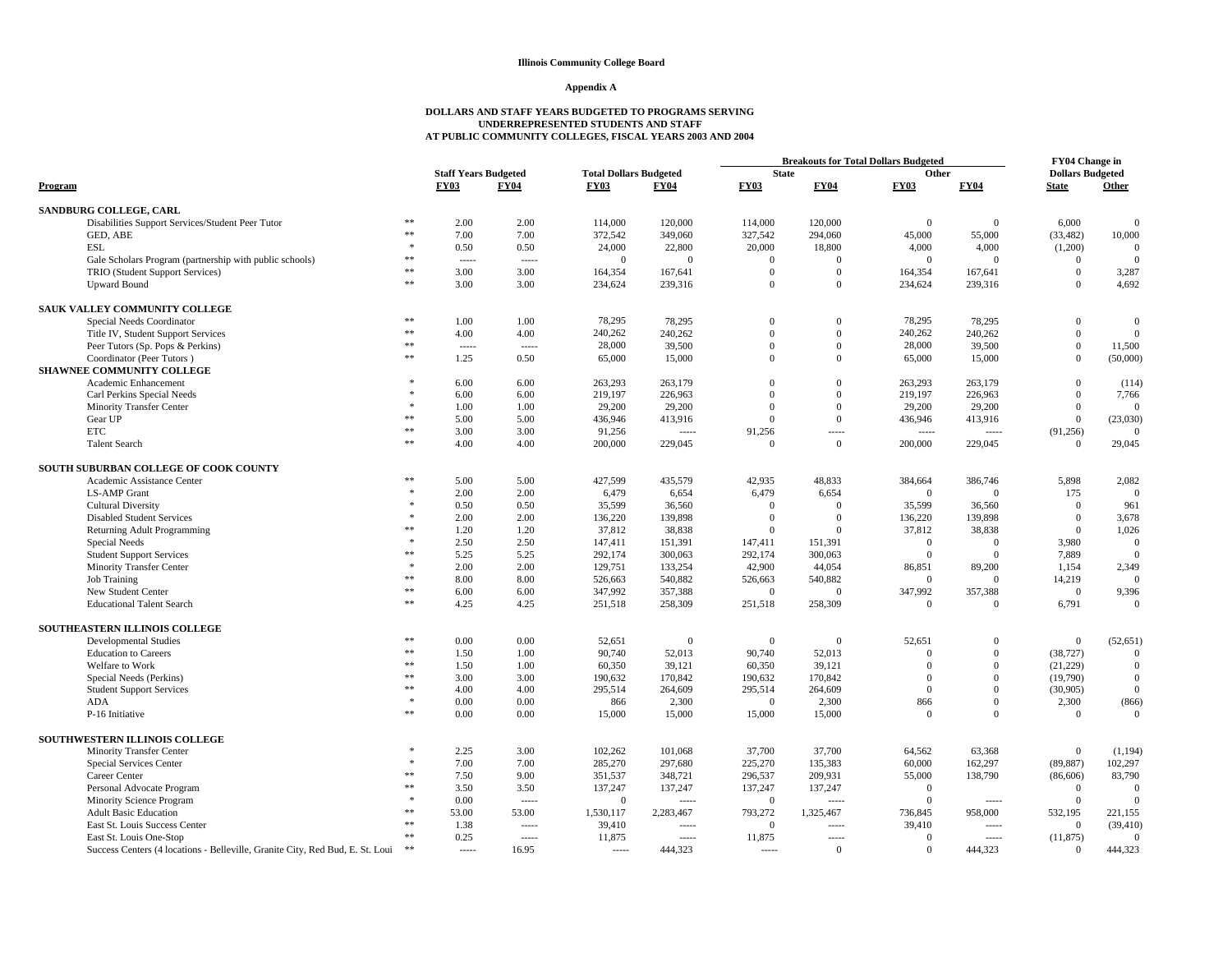#### **Appendix A**

|                                                                      |                     |                             |             |                               |                | <b>Breakouts for Total Dollars Budgeted</b> |                 |                |                    | FY04 Change in          |                 |
|----------------------------------------------------------------------|---------------------|-----------------------------|-------------|-------------------------------|----------------|---------------------------------------------|-----------------|----------------|--------------------|-------------------------|-----------------|
|                                                                      |                     | <b>Staff Years Budgeted</b> |             | <b>Total Dollars Budgeted</b> |                | <b>State</b>                                |                 | Other          |                    | <b>Dollars Budgeted</b> |                 |
| Program                                                              |                     | <b>FY03</b>                 | <b>FY04</b> | <b>FY03</b>                   | <b>FY04</b>    | <b>FY03</b>                                 | <b>FY04</b>     | <b>FY03</b>    | <b>FY04</b>        | <b>State</b>            | Other           |
| <b>SPOON RIVER COLLEGE</b>                                           |                     |                             |             |                               |                |                                             |                 |                |                    |                         |                 |
| Welfare-to-Work                                                      | $* *$               | 1.50                        | 1.00        | 61,967                        | 38,339         | 61,967                                      | 38.339          | $\mathbf{0}$   | $\overline{0}$     | (23, 628)               | $\theta$        |
| <b>Disability Support Services</b>                                   | $\ast$              | 0.70                        | 0.70        | 28,912                        | 33,771         | $\theta$                                    | $\Omega$        | 28.912         | 33,771             | $\overline{0}$          | 4,859           |
| <b>Education</b> to Careers                                          | **                  | 1.70                        | 1.50        | 90,147                        | 51,818         | 90,147                                      | 51,818          | $\overline{0}$ | $\Omega$           | (38, 329)               | $\theta$        |
| ABE/ASE/ESL                                                          | $\frac{1}{2^k}$     | 6.40                        | 6.00        | 317,707                       | 289,370        | 317,707                                     | 289,370         | $\Omega$       | $\Omega$           | (28, 337)               | $\mathbf{0}$    |
| <b>Teen Services</b>                                                 | **                  | 0.60                        | 0.80        | 36,000                        | 47,236         | 36,000                                      | 47,236          | $\theta$       | $\Omega$           | 11,236                  | $\mathbf{0}$    |
| Literacy Program                                                     | **                  | 2.00                        | 1.50        | 105,000                       | 74,800         | 105,000                                     | 74,800          | $\Omega$       | $\Omega$           | (30, 200)               | $\mathbf{0}$    |
| <b>TRITON COLLEGE</b>                                                |                     |                             |             |                               |                |                                             |                 |                |                    |                         |                 |
| <b>ABE Job Placement Services</b>                                    | **                  | 1.00                        | 1.00        | 34,193                        | 37,119         | 34,193                                      | 37,119          | $\theta$       | $\mathbf{0}$       | 2,926                   | $\mathbf{0}$    |
| Academic Success Center                                              | **                  | 8.00                        | 10.00       | 300,198                       | 439,993        | $\Omega$                                    | $\Omega$        | 300,198        | 439,993            | $\mathbf{0}$            | 139,795         |
| Access to Allied Health Careers                                      | $\frac{1}{2}$       | 1.00                        | 0.00        | 120,000                       | $\Omega$       | $\Omega$                                    | $\Omega$        | 120,000        | $\overline{0}$     | $\mathbf{0}$            | (120,000)       |
| <b>Black Academic Student Association</b>                            | $\frac{1}{2}$       | 0.00                        | 0.00        | 500                           | 500            | $\theta$                                    | $\Omega$        | 500            | 500                | $\mathbf{0}$            | $\Omega$        |
| Center for Students with Disabilities                                | $\mathbf{x}$        | 2.00                        | 2.00        | 226,534                       | 233,815        | $\Omega$                                    | $\Omega$        | 226,534        | 233,815            | $\Omega$                | 7,281           |
| English as a Second Language, GED and High School Completion Program | $\ast\ast$          | 4.00                        |             | 1,025,190                     | 1,815,528      | 604,337                                     | 739,446         | 420,853        | 1,076,082          | 135,109                 | 655,229         |
| Latin American Club                                                  |                     | 0.00                        | 0.00        | 500                           | 500            | $\mathbf{0}$                                | $\Omega$        | 500            | 500                | $\mathbf{0}$            | $\mathbf{0}$    |
| <b>Literacy Program</b>                                              | $\ast\ast$          | 1.00                        | 1.00        | 68,813                        | 68,813         | 68,813                                      | 68,813          | $\overline{0}$ | $\overline{0}$     | $\overline{0}$          | $\mathbf{0}$    |
| MathPower Headquarters (Merged with the Academic Success Center)     | $\ast\ast$          | 2.00                        | 0.00        | 98,000                        | $\overline{0}$ | $\Omega$                                    | $\Omega$        | 98,000         | $\overline{0}$     | $\Omega$                | (98,000)        |
| Minority Transfer Center and Transfer Center                         | $\frac{1}{2}$       | 3.00                        | 3.00        | 125,240                       | 153,014        | $\theta$                                    | $\Omega$        | 125,240        | 153,014            | $\mathbf{0}$            | 27,774          |
| Multi cultural Center                                                | $\frac{1}{2}$       | 1.00                        | 1.00        | 13,395                        | 13,395         | $\Omega$                                    | $\Omega$        | 13,395         | 13,395             | $\mathbf{0}$            | $\Omega$        |
| <b>Nuevos Horizontes</b>                                             |                     | 6.00                        | 6.00        | 125,624                       | 128,830        | $\Omega$                                    | $\Omega$        | 125,624        | 128,830            | $\overline{0}$          | 3,206           |
| Pre-Nursing Learning Community                                       | $**$                | 0.00                        | 0.00        | 12,000                        | $\overline{0}$ | 12,000                                      | $\Omega$        | $\Omega$       | $\Omega$           | (12,000)                | $\Omega$        |
| <b>Project Student Success</b>                                       |                     | 0.25                        | 0.25        | 9,535                         | 9,535          | 9,535                                       | 9,535           | $\theta$       | $\overline{0}$     | $\overline{0}$          | $\mathbf{0}$    |
| Public Assistance Coordination Special Project                       | **                  | 1.00                        | 1.00        | 59,010                        | 77,725         | 59,010                                      | 77,725          | $\Omega$       | $\overline{0}$     | 18,715                  | $\mathbf{0}$    |
| Spanish Literacy/ESL Preparation                                     | $\frac{1}{2}$       | 0.75                        | 0.75        | 18,551                        | 18,551         | 13,371                                      | 13,371          | 5,180          | 5,180              | $\overline{0}$          | $\mathbf{0}$    |
| Summer Bridge/Tech-Prep Bridge Program                               | $**$                | 0.00                        | 2.00        | 119,534                       | 99,297         | 111,534                                     | 38,125          | 8,000          | 61,172             | (73, 409)               | 53,172          |
| Triton College/Westlake Hospital Scholarship Program.                | **                  | 1.50                        | 2.00        | 140,678                       | 140,667        | $\Omega$                                    | $\Omega$        | 140,678        | 140,667            | $\Omega$                | (11)            |
| <b>Upward Bound</b>                                                  | **                  | 4.00                        | 4.00        | 287,705                       | 287,705        | $\Omega$                                    | $\Omega$        | 287,705        | 287,705            | $\overline{0}$          | $\mathbf{0}$    |
| Workforce Development Center/Welfare to Work                         | **                  | 1.50                        | 0.00        | 91,853                        | $\mathbf{0}$   | 91,853                                      | $\mathbf{0}$    | $\mathbf{0}$   | $\overline{0}$     | (91, 853)               | $\mathbf{0}$    |
| <b>WAUBONSEE COMMUNITY COLLEGE</b>                                   |                     |                             |             |                               |                |                                             |                 |                |                    |                         |                 |
| Learning Enhancement Center                                          | **                  | 8.73                        | 9.00        | 435,378                       | 545,337        | $\Omega$                                    | $\mathbf{0}$    | 435,378        | 545,337            | $\mathbf{0}$            | 109,959         |
| Access Center for Disabled Students                                  | $\frac{1}{2}$       | 10.00                       | 10.00       | 354,501                       | 354,501        | 247,426                                     | 247,426         | 107,075        | 107,075            | $\overline{0}$          | $\Omega$        |
| <b>Adult Education</b>                                               | **                  | 10.00                       | 10.00       | 432,719                       | 432,719        | $\theta$                                    | $\Omega$        | 432,719        | 432,719            | $\overline{0}$          | $\theta$        |
| <b>Career Services</b>                                               | $\frac{1}{2}$       | 1.50                        | 1.50        | 99,275                        | 63,275         | 99,275                                      | 54,125          | $\overline{0}$ | 9,150              | (45, 150)               | 9,150           |
| Innovative Tech Design Center                                        | **                  | 1.50                        | 1.00        | 61,752                        | 38,983         | 61,752                                      | 38,983          | $\mathbf{0}$   | $\Omega$           | (22,769)                | $\mathbf{0}$    |
| <b>Student Support Services</b>                                      | $\frac{1}{2}$       | 12.00                       | 12.00       | 263,858                       | 268,278        | 232,652                                     | $\overline{0}$  | 31,206         | 268,278            | (232, 652)              | 237,072         |
| <b>Transfer Center</b>                                               | $\frac{1}{2^k}$     | 1.00                        | 0.75        | 47,941                        | 38,200         | 43,119                                      | 37,700          | 4,822          | 500                | (5, 419)                | (4, 322)        |
| <b>Transition Program</b>                                            | **                  | 1.50                        | 1.50        | 127,446                       | $\mathbf{0}$   | 127,446                                     | $\overline{0}$  | $\overline{0}$ | $\overline{0}$     | (127, 446)              | $\theta$        |
| Youth Services                                                       | **                  | 2.00                        | 1.50        | 92,350                        | 104,177        | 92,350                                      | $\Omega$        | $\Omega$       | 104,177            | (92, 350)               | 104,177         |
| Literacy                                                             | **                  | 2.00                        | 2.00        | 70,000                        | 70,000         | 70,000                                      | 70,000          | $\Omega$       | $\overline{0}$     | $\overline{0}$          | $\mathbf{0}$    |
| Mutual Learning                                                      | **                  | 0.25                        | 0.25        | 10,000                        | 10,000         | 10,000                                      | 10,000          | $\Omega$       | $\theta$           | $\mathbf{0}$            | $\Omega$        |
|                                                                      | **                  | 1.50                        | 1.50        | 116,922                       | $\Omega$       | $\Omega$                                    | $\Omega$        | 116,922        | $\Omega$           | $\Omega$                |                 |
| Cultural Events/Student Organization                                 | **                  |                             |             |                               |                |                                             |                 |                |                    |                         | (116, 922)      |
| Family Literacy                                                      | $\frac{1}{2}$       | 0.50                        | 0.50        | 19,000                        | 19,447         | $\Omega$<br>$\Omega$                        | $\overline{0}$  | 19,000         | 19,447<br>$\Omega$ | $\overline{0}$          | 447<br>$\Omega$ |
| Latino Youth                                                         | **                  | 0.00                        | 0.25        | $\overline{0}$                | 920            | $\Omega$                                    | 920<br>$\theta$ | $\overline{0}$ |                    | 920                     |                 |
| ESL Apprent/Parapro Test Prep                                        |                     | 0.00                        | 0.25        | $\mathbf{0}$                  | 15,000         |                                             |                 | $\mathbf{0}$   | 15,000             | $\Omega$                | 15,000          |
| WOOD COMMUNITY COLLEGE, JOHN                                         |                     |                             |             |                               |                |                                             |                 |                |                    |                         |                 |
| Perkins III                                                          | **<br>$\frac{1}{2}$ | 3.95                        | 4.20        | 261,346                       | 265,486        | $\Omega$                                    | $\Omega$        | 261,346        | 265,486            | $\mathbf{0}$            | 4,140           |
| <b>Educational Talent Search</b>                                     |                     | 5.50                        | 5.50        | 294,450                       | 294,450        | $\Omega$                                    | $\mathbf{0}$    | 294,450        | 294,450            | $\overline{0}$          | $\Omega$        |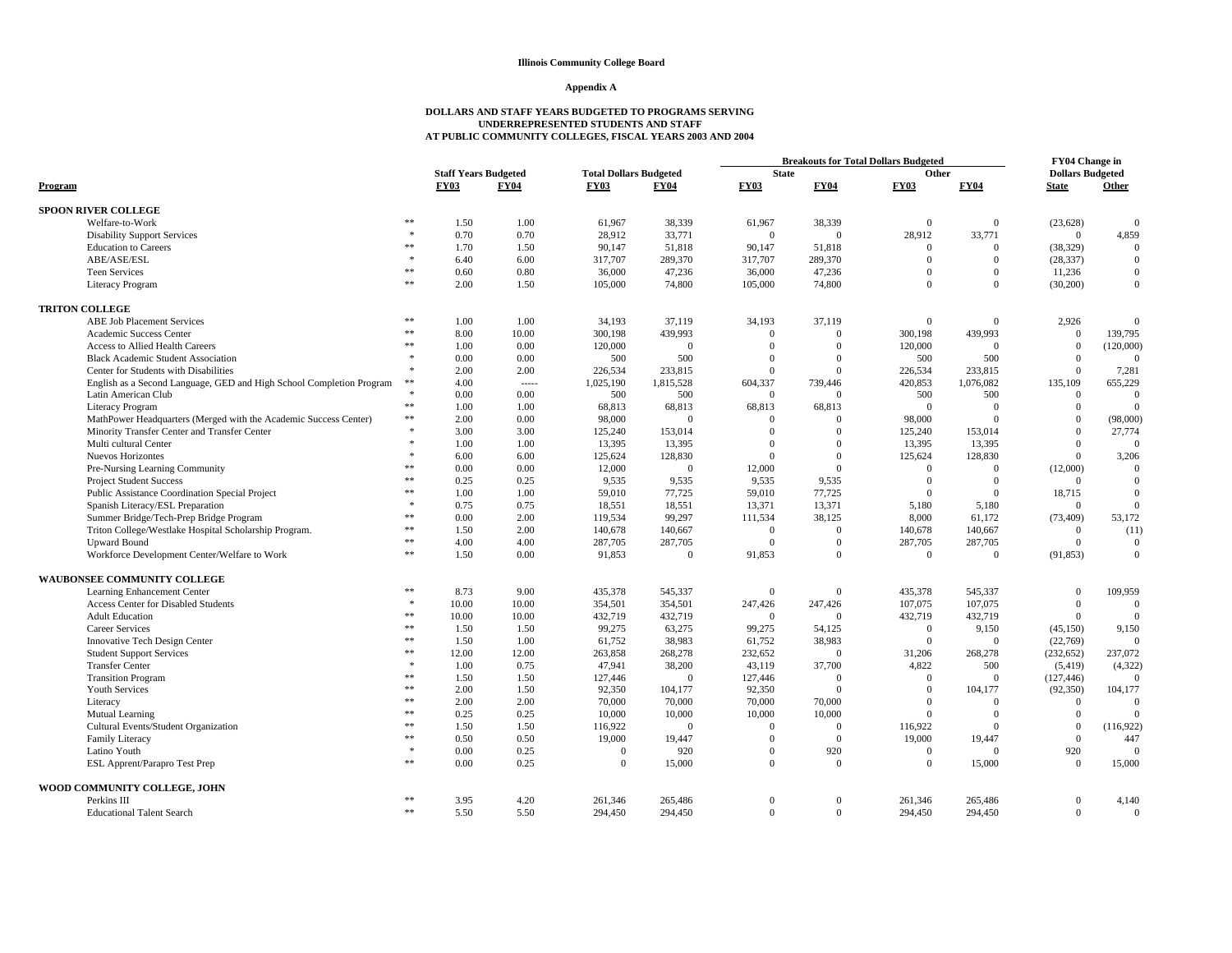#### **Appendix A**

# **DOLLARS AND STAFF YEARS BUDGETED TO PROGRAMS SERVING UNDERREPRESENTED STUDENTS AND STAFF AT PUBLIC COMMUNITY COLLEGES, FISCAL YEARS 2003 AND 2004**

|                                      |    |                             |             |              |                               |              |                 | <b>Breakouts for Total Dollars Budgeted</b> |              | FY04 Change in          |              |
|--------------------------------------|----|-----------------------------|-------------|--------------|-------------------------------|--------------|-----------------|---------------------------------------------|--------------|-------------------------|--------------|
|                                      |    | <b>Staff Years Budgeted</b> |             |              | <b>Total Dollars Budgeted</b> |              | <b>State</b>    | Other                                       |              | <b>Dollars Budgeted</b> |              |
| Program                              |    | <b>FY03</b>                 | <b>FY04</b> | <b>FY03</b>  | <b>FY04</b>                   | <b>FY03</b>  | <b>FY04</b>     | <b>FY03</b>                                 | <b>FY04</b>  | <b>State</b>            | <b>Other</b> |
| WOOD COMMUNITY COLLEGE, JOHN (cont.) |    |                             |             |              |                               |              |                 |                                             |              |                         |              |
| <b>Student Support Services</b>      | ** | 5.80                        | 5.75        | 291,314      | 291.314                       |              |                 | 291.314                                     | 291.314      |                         |              |
| <b>Upward Bound</b>                  | ** | 0.00                        | 2.70        |              | \$220,000                     | SO.<br>--    | \$0<br><u>—</u> | <u>\$0</u>                                  | \$220,000    | \$0                     | \$220,000    |
| $Total***$                           |    | 1.402                       | 1,393       | \$69,620,234 | \$72,981,071                  | \$20,453,380 | \$17,761,049    | \$49,166,854                                | \$55,220,022 | $(\$2,692,331)$         | \$6,053,168  |

\* Programs whose primary purpose is to serve a specific race/ethnic group, gender, or persons with disabilities to further advance the goal of diversity.<br>\*\* Programs not specifically targeted for minorities, women, and per

**\*\*\* Reflects updated information. ----- Data Not Available**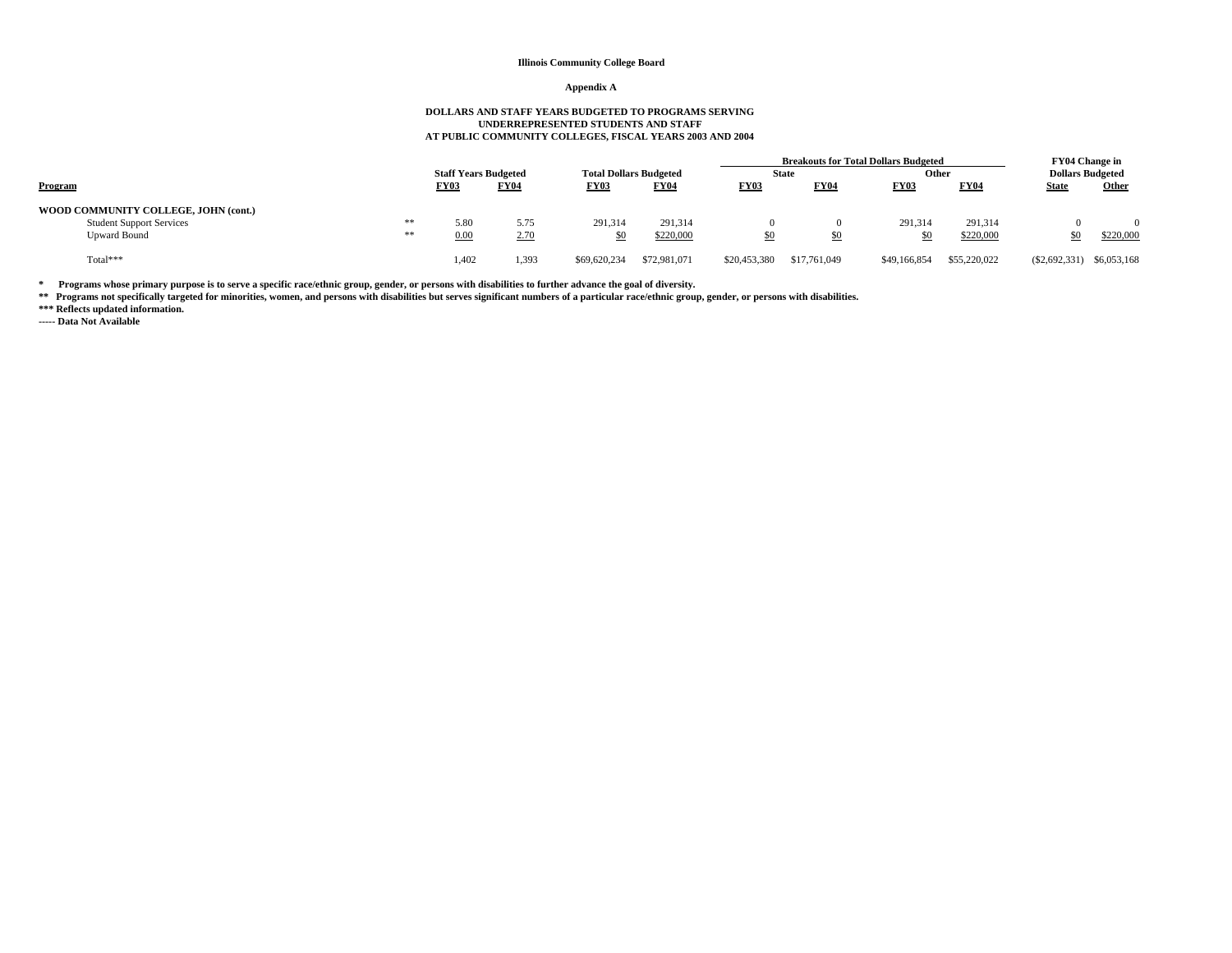Illinois Community College System Fiscal Year 2004 Underrepresented Groups Report

# **APPENDIX B**

STUDENTS WITH DISABILITIES TABLES FOR INDIVIDUALS IN ILLINOIS COMMUNITY COLLEGES FISCAL YEAR 2004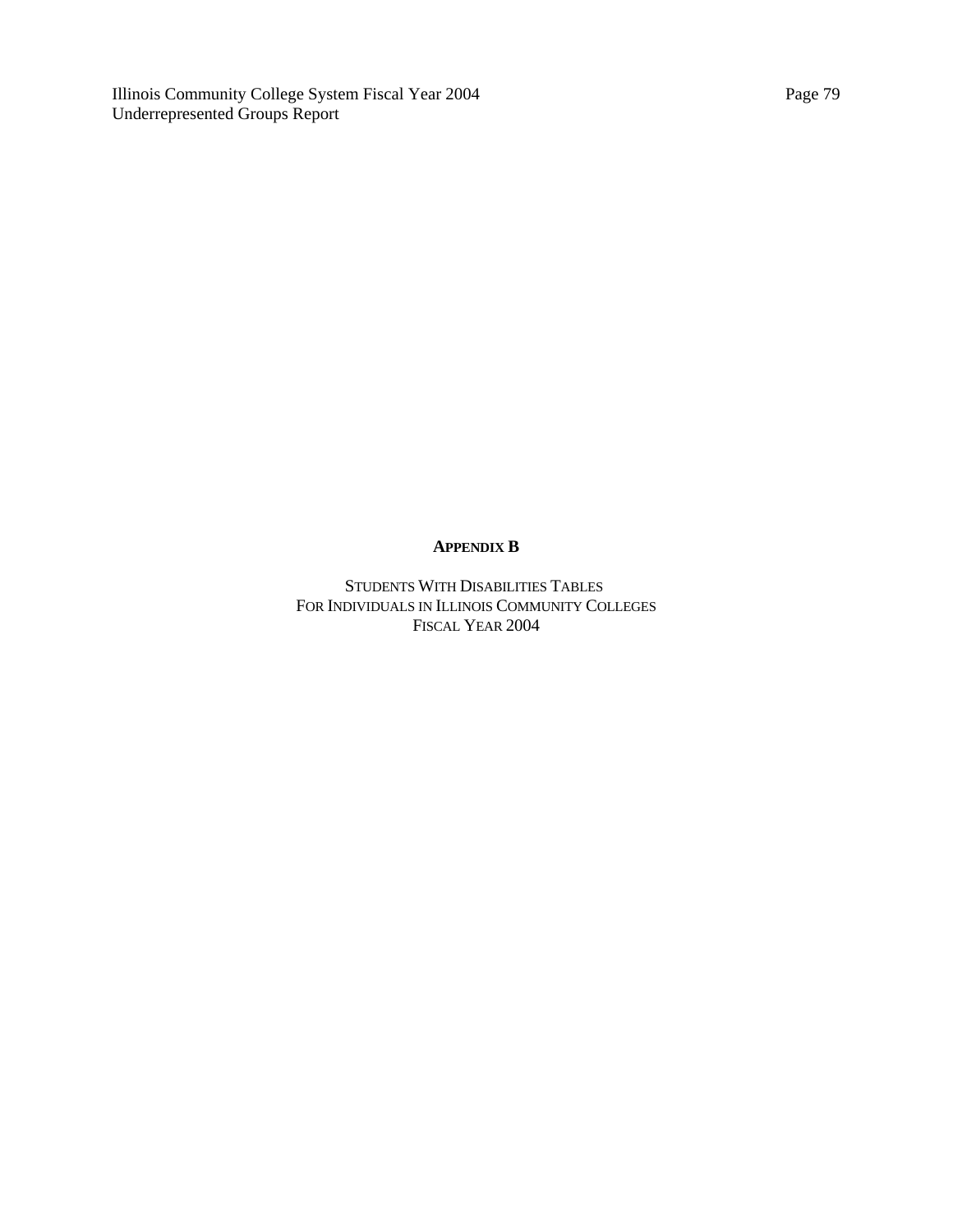# FISCAL YEAR 2004 **UNDUPLICATED** COUNT OF STUDENTS WITH DISABILITIES

| Dist.<br>No.   | College                                  | Unduplicated |
|----------------|------------------------------------------|--------------|
| 50301          | <b>Black Hawk</b>                        | 96           |
| 50800          | Chicago                                  | (2, 415)     |
| 50806          | Daley*<br>Chicago                        | 335          |
| 50801          | Kennedy-King*<br>Chicago                 | 102          |
| 50803          | Malcolm X <sup>*</sup><br>Chicago        | 224          |
| 50805          | Chicago<br>Olive-Harvey*                 | 224          |
| 50804          | Chicago<br>Truman*                       | 358          |
| 50802          | Chicago<br>Washington*                   | 162          |
| 50807          | Wright*<br>Chicago                       | 1,010        |
| 50701          | Danville                                 | 66           |
| 50201          | DuPage                                   | 1,237        |
| 50901          | Elgin                                    | 252          |
| 51201          | Harper                                   | 601          |
| 54001          | Heartland                                | 145          |
| 51901          | Highland*                                | 144          |
| 51401          | <b>Illinois Central</b>                  | 256          |
| 52900          | Illinois Eastern                         | (169)        |
| 52904          | Illinois Eastern<br>Frontier             | 13           |
| 52901          | Lincoln Trail<br>Illinois Eastern        | 7            |
| 52902          | Illinois Eastern<br><b>Olney Central</b> | 125          |
| 52903          | Illinois Eastern<br>Wabash Valley        | 24           |
| 51301          | <b>Illinois Valley</b>                   | 24           |
| 52501          | Joliet                                   | 422          |
| 52001          | Kankakee*                                | 175          |
| 50101          | Kaskaskia                                | 104          |
| 52301          | Kishwaukee                               | 135          |
| 53201          | Lake County                              | 352          |
| 51701          | Lake Land                                | 171          |
| 53601          | Lewis & Clark                            | 389          |
| 52601          | Lincoln Land*                            | 214          |
| 53001          | Logan*                                   | 124          |
| 52801          | McHenry                                  | 373          |
| 52401          | <b>Moraine Valley</b>                    | 427          |
| 52701          | Morton                                   | 5            |
| 53501          | Oakton                                   | 436          |
| 50501          | Parkland                                 | 522          |
| 51501          | <b>Prairie State</b>                     | 111          |
| 52101          | Rend Lake*                               | 65           |
| 53701          | Richland*                                | 257          |
| 51101          | <b>Rock Valley</b>                       | 201          |
| 51801          | Sandburg                                 | 56           |
| 50601          | Sauk Valley*                             | 119          |
| 53101          | Shawnee                                  | 16           |
| 51001          | South Suburban*                          | 345          |
| 53301          | Southeastern                             | 38           |
| 52201          | Southwestern**                           | 737          |
| 53401          | Spoon River<br>Triton                    | 57           |
| 50401<br>51601 | Waubonsee                                | 9<br>317     |
| 53901          | Wood*                                    | <u>57</u>    |
|                |                                          |              |
|                | <b>Totals</b>                            | 11,639       |

\*\* Formerly Belleville Area College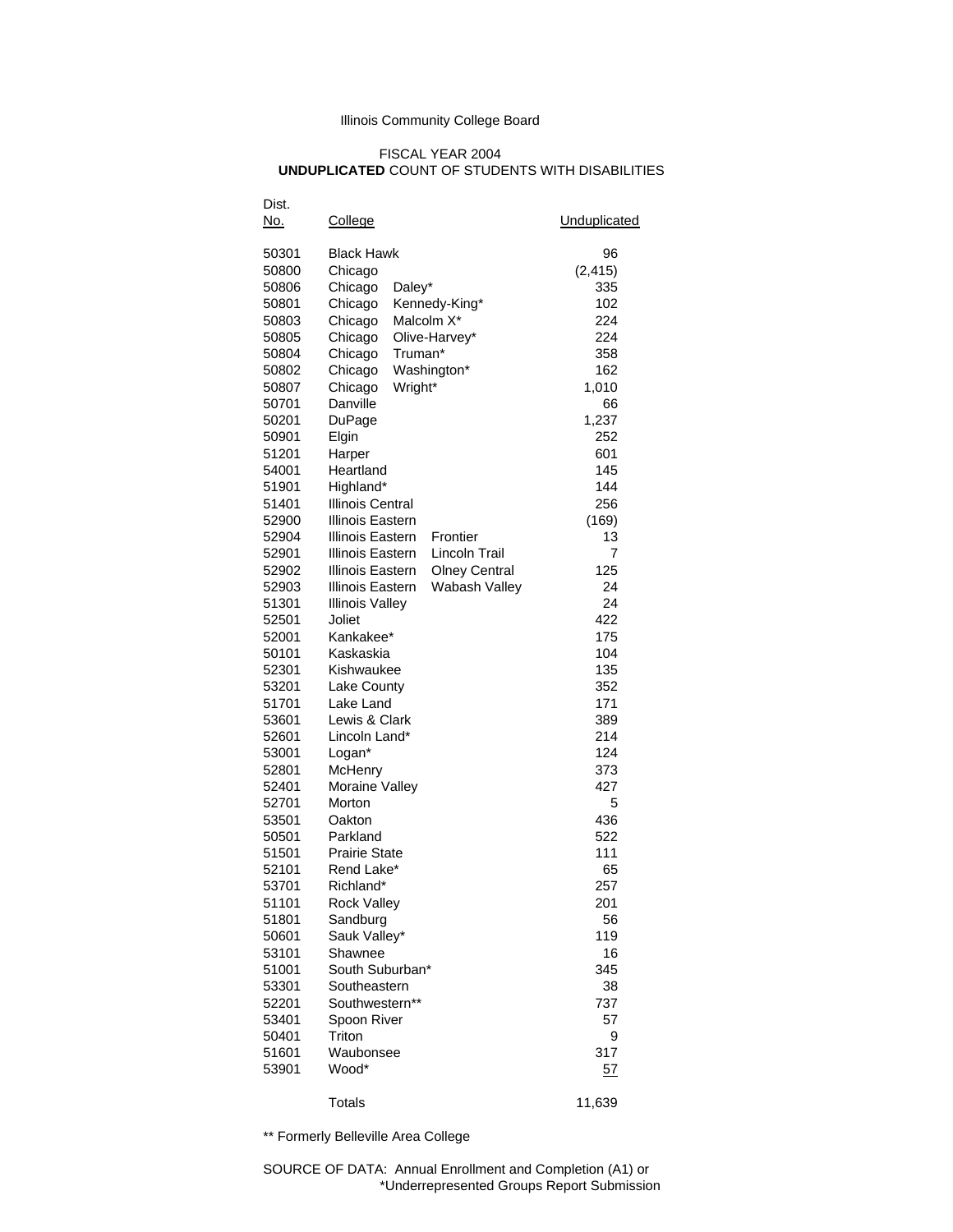# Underrepresented Groups Report Students With Disabilities Duplicated Count of Unregistered Students Who Self-Reported Fiscal Year 2004

|                     |                                       | <b>Type of Disability</b>  |                |                            |                  |                |                      |                            |                                            |                     |                            |  |
|---------------------|---------------------------------------|----------------------------|----------------|----------------------------|------------------|----------------|----------------------|----------------------------|--------------------------------------------|---------------------|----------------------------|--|
| Dist.<br><u>No.</u> | College                               | Learning                   | <b>ADHD</b>    | Psychological              | Developmental    | Mobility       | Blind/<br>Low Vision | Deaf/Hard<br>of Hearing    | Systemic/Chronic<br><b>Health Problems</b> | Other               | Duplicated<br>Total        |  |
| 50301               | Black Hawk (2)                        | 35                         | 0              | 3                          | $\overline{1}$   | 5              | 3                    | 3                          | $\mathbf 0$                                | 5                   | 55                         |  |
| 50800               | Chicago                               | (448)                      | (0)            | (1)                        | (9)              | (164)          | (232)                | (686)                      | (230)                                      | (645)               | (2, 415)                   |  |
| 50806               | Chicago<br>Daley (2)                  | 61                         | 0              | $\pmb{0}$                  | 0                | 23             | 34                   | 72                         | $\mathbf 0$                                | 145                 | 335                        |  |
| 50801               | Chicago<br>Kennedy-King (2)           | 36                         | 0              | 1                          | 9                | 8              | $\overline{4}$       | 11                         | 26                                         | $\overline{7}$      | 102                        |  |
| 50803               | Chicago<br>Malcolm X (2)              | 32                         | 0              | $\mathbf 0$                | 0                | 19             | 19                   | 38                         | 62                                         | 54                  | 224                        |  |
| 50805               | Olive-Harvey (2)<br>Chicago           | 33                         | $\mathbf 0$    | $\mathbf 0$                | $\mathbf 0$      | 18             | 24                   | 58                         | 52                                         | 39                  | 224                        |  |
| 50804               | Chicago<br>Truman (2)                 | 80                         | $\mathbf 0$    | $\mathbf 0$                | 0                | 13             | 36                   | 69                         | 43                                         | 117                 | 358                        |  |
| 50802               | Washington (2)<br>Chicago             | 23                         | 0              | $\mathbf 0$                | 0                | 12             | 35                   | 25                         | 47                                         | 20                  | 162                        |  |
| 50807               | Chicago Wright (2)                    | 183<br>$\mathbf 0$         | 0<br>0         | $\pmb{0}$<br>$\mathbf 0$   | 0<br>$\mathbf 0$ | 71<br>0        | 80<br>$\mathbf 0$    | 413<br>$\mathbf 0$         | $\mathbf 0$                                | 263<br>0            | 1,010                      |  |
| 50701               | Danville (2)                          | $\mathbf 0$                | $\mathbf 0$    | $\pmb{0}$                  | $\mathbf 0$      | 0              | 0                    | $\mathbf 0$                | $\mathbf 0$<br>$\mathbf 0$                 | $\mathbf 0$         | $\mathbf 0$<br>0           |  |
| 50201<br>50901      | DuPage (2)                            | $\mathbf 0$                | $\mathbf 0$    | $\mathbf 0$                | $\mathbf 0$      | $\mathbf 0$    | 0                    | $\mathbf 0$                | $\mathbf 0$                                | 0                   | $\mathbf 0$                |  |
| 51201               | Elgin $(2)$<br>Harper (2)             | $\mathbf 0$                | $\mathbf 0$    | $\mathbf 0$                | 0                | 0              | 0                    | $\mathbf 0$                | $\mathbf 0$                                | 0                   | $\mathbf 0$                |  |
| 54001               | Heartland (2)                         | $\mathbf 0$                | $\mathbf 0$    | $\mathbf 0$                | $\mathbf 0$      | 0              | 0                    | $\mathbf 0$                | $\Omega$                                   | 0                   | $\mathbf 0$                |  |
| 51901               | Highland (2)                          | 5                          | $\overline{2}$ | $\mathbf 0$                | $\mathbf 0$      | $\overline{2}$ | 0                    | $\mathbf{1}$               | $\mathbf 0$                                | 0                   | 10                         |  |
| 51401               | <b>Illinois Central</b>               | $\mathbf 0$                | $\mathbf 0$    | $\mathbf 0$                | $\mathbf 0$      | 0              | $\mathbf 0$          | $\mathbf 0$                | $\mathbf 0$                                | $\mathbf 0$         | $\mathbf 0$                |  |
| 52900               | Illinois Eastern                      | (12)                       | (0)            | (1)                        | (1)              | (3)            | (0)                  | (1)                        | (1)                                        | (0)                 | (19)                       |  |
| 52904               | Illinois Eastern<br>Frontier          | $\mathbf 0$                | $\mathbf 0$    | $\mathbf 0$                | $\mathbf 0$      | 0              | 0                    | $\mathbf 0$                | $\mathbf 0$                                | 0                   | $\mathbf 0$                |  |
| 52901               | Illinois Eastern<br>Lincoln Trail (2) | $\overline{2}$             | $\mathbf 0$    | $\mathbf{1}$               | $\mathbf 0$      | 3              | $\Omega$             | $\mathbf 0$                | 1                                          | 0                   | $\overline{7}$             |  |
| 52902               | Olney Central (2)<br>Illinois Eastern | $\mathbf{1}$               | 0              | $\mathbf 0$                | $\mathbf 0$      | 0              | $\mathbf 0$          | $\mathbf 0$                | $\mathbf 0$                                | 0                   | $\mathbf{1}$               |  |
| 52903               | Illinois Eastern<br>Wabash Valley (2) | 9                          | 0              | 0                          | 1                | 0              | 0                    | 1                          | $\mathbf 0$                                | 0                   | 11                         |  |
| 51301               | Illinois Valley (2)                   | 37                         | $\mathbf 0$    | 12                         | $\mathbf 0$      | 9              | 13                   | 14                         | $\Omega$                                   | 16                  | 101                        |  |
| 52501               | Joliet (2)                            | 195                        | 79             | 58                         | 33               | 24             | 13                   | 20                         | 31                                         | 187                 | 640                        |  |
| 52001               | Kankakee                              | $\mathbf 0$                | $\mathbf 0$    | $\pmb{0}$                  | $\mathbf 0$      | 0              | $\mathbf 0$          | $\mathbf 0$                | $\mathbf 0$                                | $\mathbf 0$         | $\mathbf 0$                |  |
| 50101               | Kaskaskia (2)                         | $\Omega$                   | $\mathbf 0$    | $\mathbf 0$                | $\Omega$         | $\mathbf 0$    | $\Omega$             | $\Omega$                   | $\Omega$                                   | $\Omega$            | $\mathbf 0$                |  |
| 52301               | Kishwaukee (2)                        | 81                         |                | $\overline{4}$             | 14               | 6              | 27                   | 49                         | $\mathbf 0$                                | 31                  | 212                        |  |
| 53201               | Lake County (2)                       | 81                         | 16             | 11                         | $\overline{4}$   | 1              | $\mathbf 0$          | 1                          | 14                                         | 0                   | 128                        |  |
| 51701               | Lake Land (2)                         | $\mathbf 0$                | $\mathbf 0$    | $\mathbf 0$                | $\mathbf 0$      | 0              | $\mathbf 0$          | $\mathbf 0$                | $\mathbf 0$                                | $\mathbf 0$         | $\mathbf 0$                |  |
| 53601               | Lewis & Clark (2)                     | 59                         | $\mathbf 0$    | $\mathbf 0$                | $\Omega$         | $\overline{2}$ | 11                   | 1                          | 10                                         | 36                  | 119                        |  |
| 52601               | Lincoln Land (2)                      | $\mathbf 0$                | $\mathbf 0$    | $\pmb{0}$                  | $\mathbf 0$      | 0              | $\mathbf 0$          | $\mathbf 0$                | $\mathbf 0$                                | 0                   | $\mathbf 0$                |  |
| 53001               | Logan (2)                             | $\mathbf 0$                | $\mathbf 0$    | 0                          | $\mathbf 0$      | 0              | 0                    | 0                          | 0                                          | 0                   | $\mathbf 0$                |  |
| 52801               | McHenry                               | 213                        | 58             | 65                         | 11               | 17             | 16                   | 10                         | 26                                         | 0                   | 416                        |  |
| 52401               | Moraine Valley (2)                    | $\mathbf 0$                | $\mathbf 0$    | 0                          | $\mathbf 0$      | 0              | 0                    | 0                          | 0                                          | 0                   | $\mathbf 0$                |  |
| 52701               | Morton (2)                            | 13                         | $\mathbf 0$    | $\overline{4}$             | $\mathbf 0$      | $\mathbf{1}$   | 0                    | $\mathbf 0$                | $\overline{2}$                             | 0                   | 20                         |  |
| 53501               | Oakton (1)                            | $\mathbf 0$                | 0              | $\mathbf 0$                | $\Omega$         | 0              | 0                    | $\mathbf 0$                | $\Omega$                                   | 0                   | 0                          |  |
| 50501               | Parkland                              | $\mathbf 0$                | $\mathbf 0$    | $\pmb{0}$                  | $\mathbf 0$      | 0              | 0                    | $\mathbf 0$                | $\mathbf 0$                                | 0                   | $\mathbf 0$                |  |
| 51501               | Prairie State (2)                     | 6                          | $\Omega$       | 4                          | 6                | 1              | 1                    | $\mathbf 0$                | 5<br>$\Omega$                              | $\overline{7}$<br>0 | 30                         |  |
| 52101               | Rend Lake (2)                         | $\mathbf 0$<br>$\mathbf 0$ | 0<br>0         | $\mathbf 0$<br>$\mathbf 0$ | 0<br>0           | 0<br>0         | 0<br>0               | $\mathbf 0$<br>$\mathbf 0$ | $\mathbf 0$                                | 0                   | $\mathbf 0$<br>$\mathbf 0$ |  |
| 53701<br>51101      | Richland (2)<br>Rock Valley (2)       | $\mathbf 0$                | $\mathbf 0$    | $\mathbf 0$                | $\mathbf 0$      | 0              | 0                    | $\mathbf 0$                | $\mathbf 0$                                | 0                   | $\mathbf 0$                |  |
| 51801               | Sandburg (2)                          | $\mathbf 0$                | 3              | 1                          | 0                | 0              | 0                    | $\mathbf 0$                | $\Omega$                                   | 0                   | $\overline{4}$             |  |
| 50601               | Sauk Valley (2)                       | 14                         | 3              | 0                          | 0                | 0              | 0                    | $\mathbf 0$                | $\mathbf 0$                                | 0                   | 17                         |  |
| 53101               | Shawnee                               | $\mathbf 0$                | 0              | 0                          | 0                | 0              | 0                    | $\mathbf 0$                | $\mathbf 0$                                | 0                   | 0                          |  |
| 51001               | South Suburban (2)                    | $\mathbf 0$                | $\mathbf 0$    | $\mathbf 0$                | 0                | 0              | 0                    | $\mathbf 0$                | $\mathbf 0$                                | 0                   | $\mathbf 0$                |  |
| 53301               | Southeastern (2)                      | 58                         | $\overline{1}$ | $\mathbf 0$                | $\mathbf 0$      | $\overline{2}$ | $\mathbf{1}$         | $\mathbf 0$                | $\overline{1}$                             | $\overline{4}$      | 67                         |  |
| 52201               | Southwestern* (2)                     | 137                        | $\mathbf 0$    | 33                         | 68               | 57             | 61                   | 73                         | 70                                         | 49                  | 548                        |  |
| 53401               | Spoon River (2)                       | 21                         | $\mathbf 0$    | $\overline{2}$             | $\mathsf 0$      | 1              | $\mathbf 0$          | $\mathbf 0$                | $\overline{2}$                             | 0                   | 26                         |  |
| 50401               | Triton                                | 17                         | 11             | $\overline{c}$             | $\overline{4}$   | 1              | $\mathbf{1}$         | $\mathbf 0$                | $\overline{2}$                             | 0                   | 38                         |  |
| 51601               | Waubonsee                             | $\mathbf 0$                | $\mathbf 0$    | $\pmb{0}$                  | $\mathbf 0$      | 0              | 0                    | 0                          | $\mathbf 0$                                | 0                   | $\mathbf 0$                |  |
| 53901               | Wood (2)                              | $\overline{0}$             | $\overline{0}$ | $\overline{0}$             | $\overline{0}$   | $\overline{0}$ | $\underline{0}$      | $\underline{0}$            | $\overline{0}$                             | $\overline{0}$      | $\Omega$                   |  |
|                     | Totals                                | 1,432                      | 173            | 201                        | 151              | 296            | 379                  | 859                        | 394                                        | 980                 | 4,865                      |  |

\* Formerly Belleville Area College (1) Data based on A1 submission unduplicated count.

(2) Data based on reported number of students who used services. SOURCE OF DATA: Underrepresented Groups Report Submission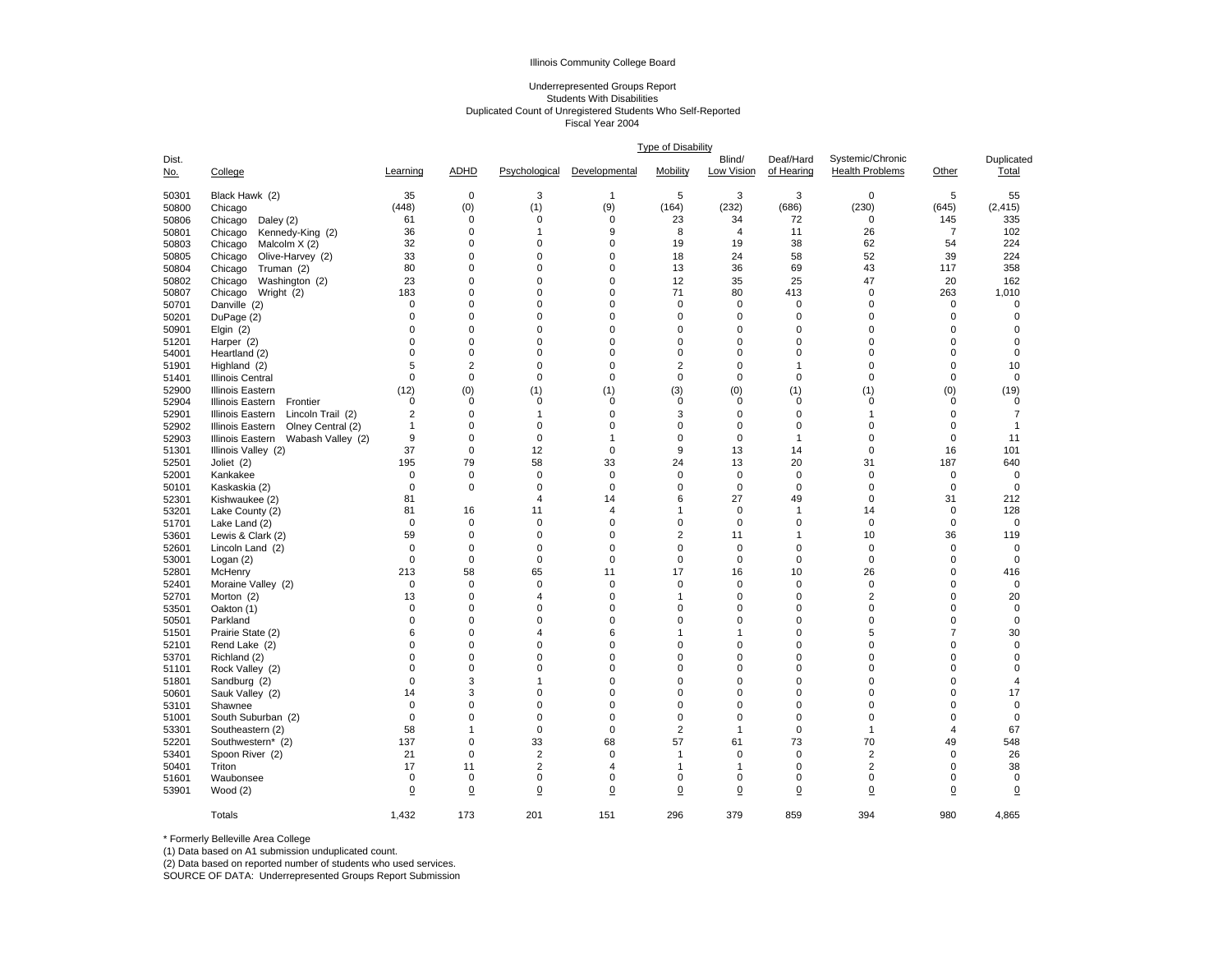## Underrepresented Groups Report Students With DisabilitiesDuplicated Count of Unregistered and Registered Students Who Self-Reported Fiscal Year 2004

|                     |                                       |                |                |                |                | Type of Disability |                         |                      |                                            |                |                        |
|---------------------|---------------------------------------|----------------|----------------|----------------|----------------|--------------------|-------------------------|----------------------|--------------------------------------------|----------------|------------------------|
| Dist.<br><u>No.</u> | College                               | Learning       | <b>ADHD</b>    | Psychological  | Developmental  | Mobility           | <b>Blind/Low Vision</b> | Deaf/Hard of Hearing | Systemic/Chronic<br><b>Health Problems</b> | Other          | <b>Duplicated Tota</b> |
|                     |                                       |                |                |                |                |                    |                         |                      |                                            |                |                        |
| 50301               | Black Hawk (2)                        | 143            | 15             | 12             | 3              | 20                 | 8                       | 8                    | 3                                          | 5              | 217                    |
| 50800               | Chicago                               | (844)          | (30)           | (48)           | (54)           | (229)              | (312)                   | (770)                | (326)                                      | (834)          | (3, 447)               |
| 50806               | Chicago Daley (2)                     | 134            | $\mathbf{0}$   | $\Omega$       | $\mathbf{0}$   | 27                 | 37                      | 76                   | $\Omega$                                   | 255            | 529                    |
| 50801               | Chicago Kennedy-King (2)              | 64             | $\mathbf 0$    | 3              | 34             | 23                 | 17                      | 34                   | 62                                         | 33             | 270                    |
| 50803               | Chicago<br>Malcolm X (2)              | 50             | -1             | 2              | $\overline{2}$ | 22                 | 23                      | 51                   | 62                                         | 60             | 273                    |
| 50805               | Olive-Harvey (2)<br>Chicago           | 125            | 13             | 15             | $\overline{2}$ | 28                 | 33                      | 69                   | 86                                         | 59             | 430                    |
| 50804               | Chicago<br>Truman (2)                 | 111            | 8              | $\Omega$       | $\mathbf{0}$   | 19                 | 41                      | 75                   | 55                                         | 131            | 440                    |
| 50802               | Chicago Washington (2)                | 85             | $\overline{1}$ | 6              | $\overline{2}$ | 27                 | 61                      | 39                   | 52                                         | 31             | 304                    |
| 50807               | Chicago Wright (2)                    | 275            | $\overline{7}$ | 22             | 14             | 83                 | 100                     | 426                  | 9                                          | 265            | 1,201                  |
| 50701               | Danville (2)                          | 46             | -6             | $\overline{7}$ | 11             | 8                  | 3                       | 8                    | $\mathsf{R}$                               | 3              | 100                    |
| 50201               | DuPage (2)                            | 400            | 250            | 100            | 100            | 200                | 20                      | 25                   | 100                                        | 46             | 1,241                  |
| 50901               | Elgin $(2)$                           | 139            | $\mathbf{0}$   | 32             | 14             | 13                 | 6                       | 11                   | 16                                         | 21             | 252                    |
| 51201               | Harper (2)                            | 329            | 145            | 73             | $\mathbf 0$    | 30                 | 14                      | 59                   | 39                                         | 52             | 741                    |
| 54001               | Heartland (2)                         | 83             | 25             | 16             | $\overline{1}$ | 21                 | $\overline{7}$          | 6                    | 9                                          | $\mathbf 0$    | 168                    |
| 51901               | Highland (2)                          | 44             | 31             | 9              | 10             | 14                 | $\overline{7}$          | 3                    | 19                                         | $\overline{7}$ | 144                    |
| 51401               | <b>Illinois Central</b>               | 312            | $\mathbf{0}$   | $\Omega$       | $\mathbf{0}$   | 46                 | 15                      | 41                   | 26                                         | $\mathbf 0$    | 440                    |
| 52900               | Illinois Eastern                      | (167)          | (4)            | (14)           | (13)           | (11)               | (9)                     | (9)                  | (13)                                       | (20)           | (260)                  |
| 52904               | Illinois Eastern<br>Frontier          | 13             | $\mathbf{0}$   | $\Omega$       | $\mathbf{0}$   | $\overline{2}$     | $\mathbf 0$             | $\mathbf 0$          | $\Omega$                                   | $\overline{2}$ | 17                     |
| 52901               | Illinois Eastern<br>Lincoln Trail (2) | $\overline{4}$ |                | -1             | -1             | 3                  | $\mathbf 0$             | $\mathbf 0$          | -1                                         | $\mathbf 0$    | 11                     |
| 52902               | Olney Central (2)<br>Illinois Eastern | 134            | $\mathbf 0$    | 13             | 9              | 5                  | $\overline{7}$          | $\overline{7}$       | 10                                         | $\overline{1}$ | 186                    |
| 52903               | Illinois Eastern Wabash Valley (2)    | 16             | 3              | $\Omega$       | 3              | -1                 | $\overline{2}$          | $\overline{2}$       | $\overline{2}$                             | 17             | 46                     |
| 51301               | Illinois Valley (2)                   | 77             | 3              | 21             | $\overline{4}$ | 13                 | 15                      | 16                   | 5                                          | 60             | 214                    |
| 52501               | Joliet (2)                            | 412            | 173            | 148            | 69             | 49                 | 27                      | 44                   | 67                                         | 610            | 1,599                  |
| 52001               | Kankakee                              | 61             | $\mathbf 0$    | 21             | $\mathbf 0$    | 13                 | 27                      | 14                   | $\mathbf{0}$                               | 39             | 175                    |
| 50101               | Kaskaskia (2)                         | 50             | 8              | 14             | $\mathbf 0$    | 8                  | $\overline{4}$          | 6                    | 19                                         | 31             | 140                    |
| 52301               | Kishwaukee (2)                        | 121            | 11             | 21             | 21             | 9                  | 32                      | 54                   | $\Omega$                                   | 41             | 310                    |
| 53201               | Lake County (2)                       | 285            | 54             | 66             | 26             | 18                 | 19                      | 26                   | 56                                         | 10             | 560                    |
| 51701               | Lake Land (2)                         | 122            | $\overline{7}$ | 21             | $\mathbf 0$    | 9                  | $\overline{7}$          | 6                    | 5                                          | 22             | 199                    |
| 53601               | Lewis & Clark (2)                     | 265            | $\mathbf 0$    | $\Omega$       | 55             | 24                 | 21                      | 19                   | 10                                         | 96             | 490                    |
| 52601               | Lincoln Land (2)                      | 101            | 20             | 16             | 5              | 33                 | 10                      | 19                   | $\Omega$                                   | 10             | 214                    |
| 53001               | Logan (2)                             | 78             | $\mathbf 0$    | 9              | $\mathsf 0$    | $\overline{2}$     | $\overline{4}$          | 5                    | 23                                         | 3              | 124                    |
| 52801               | McHenry                               | 426            | 116            | 130            | 22             | 34                 | 32                      | 20                   | 52                                         | $\mathbf 0$    | 832                    |
| 52401               | Moraine Valley (2)                    | 229            | 46             | 49             | 24             | 42                 | 19                      | 24                   | 25                                         | 21             | 479                    |
| 52701               | Morton (2)                            | 45             | $\overline{2}$ | 9              | $\mathbf 0$    | $\overline{4}$     | 0                       | $\overline{2}$       | $\overline{4}$                             | $\overline{2}$ | 68                     |
| 53501               | Oakton (1)                            | $\mathbf{0}$   | $\Omega$       | $\Omega$       | $\mathbf 0$    | $\Omega$           | $\mathbf 0$             | $\mathbf 0$          | $\Omega$                                   | 436            | 436                    |
| 50501               | Parkland                              | 320            | 46             | 36             | $\Omega$       | 18                 | 19                      | 17                   | 33                                         | 34             | 523                    |
| 51501               | Prairie State (2)                     | 35             | 3              | 14             | 9              | 16                 | 5                       | $\overline{7}$       | 19                                         | 12             | 120                    |
| 52101               | Rend Lake (2)                         | 31             | 8              | 3              | $\overline{1}$ | 3                  | $\overline{1}$          | $\overline{2}$       | $\overline{4}$                             | 12             | 65                     |
| 53701               | Richland (2)                          | 85             | 36             | 61             | 5              | $\overline{2}$     | 6                       | 10                   | 44                                         | 8              | 257                    |
| 51101               | Rock Valley (2)                       | 101            | $\overline{7}$ | 14             | $\mathbf 0$    | 38                 | 12                      | 30                   | 54                                         | 17             | 273                    |
| 51801               | Sandburg (2)                          | 24             | $\overline{7}$ | 14             | 3              | 3                  | 4                       | $\mathbf 0$          | 3                                          | $\overline{2}$ | 60                     |
| 50601               | Sauk Valley (2)                       | 59             | 9              | 3              | $\mathbf 0$    | 24                 | $\overline{7}$          | 6                    | 11                                         | $\mathbf 0$    | 119                    |
| 53101               | Shawnee                               | 15             | $\Omega$       | 0              | $\mathsf 0$    | $\overline{1}$     | $\mathbf 0$             | $\mathbf 0$          | $\mathbf 0$                                | $\mathbf 0$    | 16                     |
| 51001               | South Suburban (2)                    | 74             | 5              | 24             | 35             | 37                 | 8                       | 15                   | 32                                         | 115            | 345                    |
| 53301               | Southeastern (2)                      | 69             |                | $\overline{2}$ | $\mathbf{0}$   | $\overline{7}$     | $\overline{4}$          | $\overline{1}$       | $\overline{2}$                             | 5              | 91                     |
| 52201               | Southwestern* (2)                     | 348            | $\Omega$       | 57             | 104            | 92                 | 77                      | 107                  | 138                                        | 154            | 1,077                  |
| 53401               | Spoon River (2)                       | 50             | $\overline{2}$ | $\overline{7}$ | $\mathbf 0$    | 5                  | $\overline{1}$          | $\overline{2}$       | $\mathbf{Q}$                               | $\mathbf 0$    | 76                     |
| 50401               | Triton                                | 109            | 57             | 23             | 15             | 15                 | 10                      | 9                    | <sub>9</sub>                               | $\mathbf 0$    | 247                    |
| 51601               | Waubonsee                             | 167            | 40             | 79             | 11             | 41                 | 8                       | 20                   | 15                                         | $\mathbf 0$    | 381                    |
| 53901               | Wood (2)                              | 15             | 1              | 8              | $\mathbf{1}$   | 16                 | $\overline{3}$          | $\overline{2}$       | 9                                          | $\overline{2}$ | 57                     |
|                     | Totals                                | 6,281          | 1,168          | 1,181          | 616            | 1,168              | 783                     | 1,423                | 1,207                                      | 2,730          | 16,557                 |
|                     |                                       |                |                |                |                |                    |                         |                      |                                            |                |                        |

\* Formerly Belleville Area College<br>(1) Data based on A1 submission unduplicated count.<br>(2) Data based on reported number of students who used services.<br>SOURCE OF DATA: Underrepresented Groups Report Submission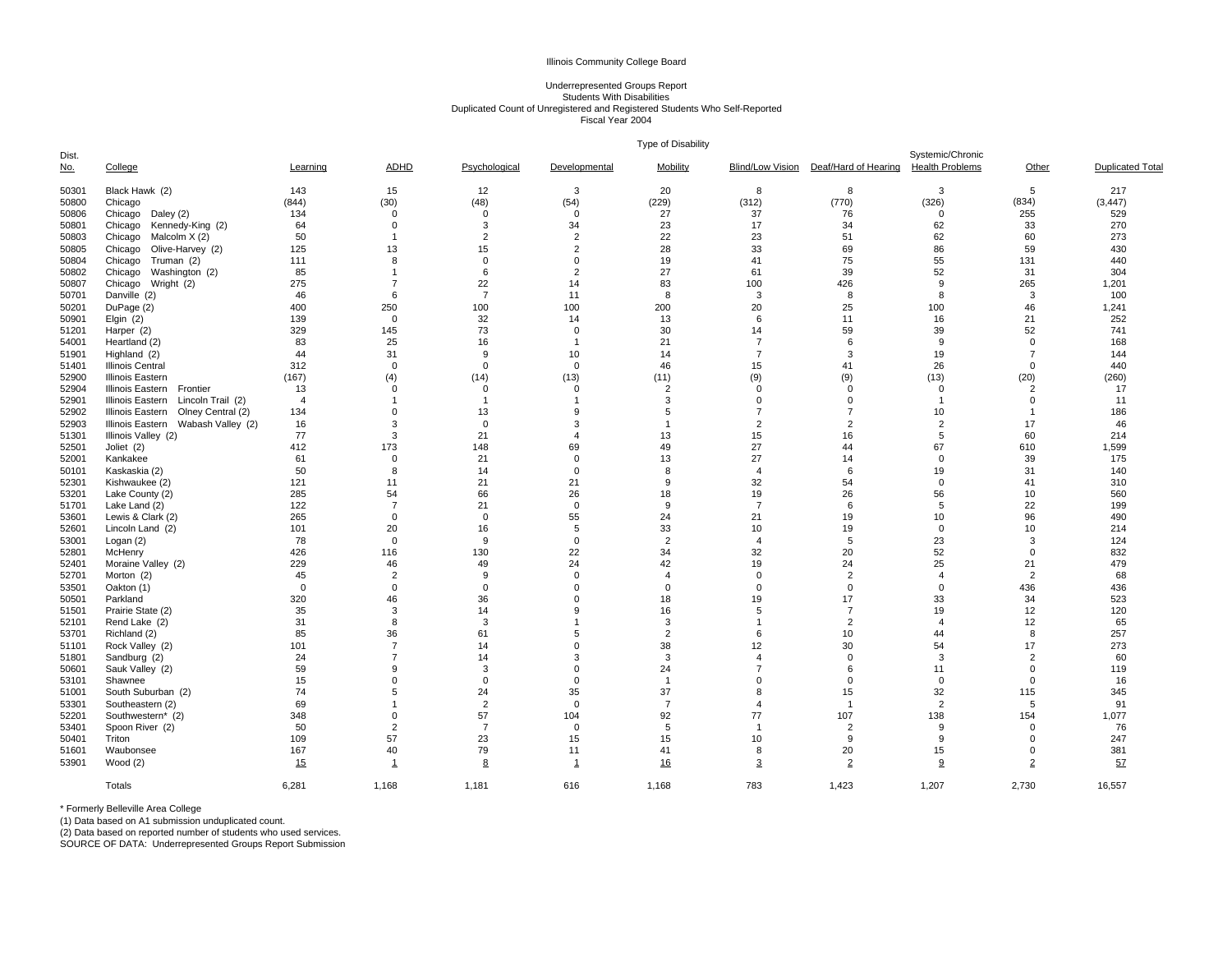#### Underrepresented Groups Report Students With Disabilities Duplicated Count of Students Who Used Special Support Services Fiscal Year 2004

|                     |                                       | <b>Type of Disability</b> |                               |                |                  |                |                      |                         |                                            |                |                     |  |
|---------------------|---------------------------------------|---------------------------|-------------------------------|----------------|------------------|----------------|----------------------|-------------------------|--------------------------------------------|----------------|---------------------|--|
| Dist.<br><u>No.</u> | College                               | Learning                  | <b>ADHD</b>                   | Psychological  | Developmental    | Mobility       | Blind/<br>Low Vision | Deaf/Hard<br>of Hearing | Systemic/Chronic<br><b>Health Problems</b> | Other          | Duplicated<br>Total |  |
| 50301               | Black Hawk (2)                        | 108                       | 15                            | 9              | $\overline{2}$   | 15             | 5                    | 5                       | 3                                          | $\Omega$       | 162                 |  |
| 50800               | Chicago                               | (332)                     | (26)                          | (34)           | (39)             | (55)           | (67)                 | (78)                    | (70)                                       | (181)          | (882)               |  |
| 50806               | Chicago<br>Daley $(2)$                | 73                        | $\mathbf 0$                   | 0              | $\mathbf 0$      | 4              | 3                    | 4                       | $\mathbf 0$                                | 110            | 194                 |  |
| 50801               | Chicago<br>Kennedy-King (2)           | 28                        | $\mathbf 0$                   | $\overline{2}$ | 25               | 15             | 13                   | 23                      | 36                                         | 26             | 168                 |  |
| 50803               | Malcolm X (2)<br>Chicago              | 17                        | $\overline{1}$                | $\overline{2}$ | $\overline{1}$   | 3              | $\overline{4}$       | 13                      | $\mathbf 0$                                | 5              | 46                  |  |
| 50805               | Olive-Harvey (2)<br>Chicago           | 75                        | 11                            | 10             | $\overline{2}$   | 5              | 9                    | 11                      | 22                                         | 13             | 158                 |  |
| 50804               | Chicago<br>Truman (2)                 | 15                        | 8                             | 0              | $\mathbf 0$      | $\overline{4}$ | $\mathbf 0$          | $\overline{4}$          | $\mathbf 0$                                | 14             | 45                  |  |
| 50802               | Chicago<br>Washington (2)             | 62                        | $\overline{1}$                | 6              | 2                | 15             | 26                   | 14                      | 5                                          | 11             | 142                 |  |
| 50807               | Wright (2)<br>Chicago                 | 62                        | 5                             | 14             | 9                | 9              | 12                   | 9                       | $\overline{7}$                             | $\overline{2}$ | 129                 |  |
| 50701               | Danville (2)                          | 43                        | 6                             | $\overline{7}$ | 11               | 8              | 3                    | 8                       | 8                                          | 3              | 97                  |  |
| 50201               | DuPage (2)                            | 400                       | 250                           | 100            | 100              | 200            | 20                   | 25                      | 100                                        | 46             | 1,241               |  |
| 50901               | Elgin $(2)$                           | 139                       | $\mathbf 0$                   | 32             | 14               | 13             | 6                    | 11                      | 16                                         | 21             | 252                 |  |
| 51201               | Harper (2)                            | 262                       | 117                           | 58             | 0                | 24             | 13                   | 59                      | 30                                         | 42             | 605                 |  |
| 54001               | Heartland (2)                         | 83                        | 25                            | 16             | $\overline{1}$   | 21             | $\overline{7}$       | 6                       | 9                                          | $\mathbf 0$    | 168                 |  |
| 51901               | Highland (2)                          | 16                        | 10                            | $\mathbf{1}$   | $\overline{1}$   | 8              | 3                    | $\mathbf 0$             | 8                                          | $\mathbf 0$    | 47                  |  |
| 51401               | <b>Illinois Central</b>               | 312                       | $\mathbf 0$                   | $\mathbf 0$    | $\mathbf 0$      | 46             | 15                   | 41                      | 26                                         | $\Omega$       | 440                 |  |
| 52900               | <b>Illinois Eastern</b>               | (154)                     | (4)                           | (8)            | (10)             | (6)            | (6)                  | (7)                     | (10)                                       | (18)           | (223)               |  |
| 52904               | Illinois Eastern<br>Frontier          | 12                        | $\mathbf 0$                   | 0              | $\mathbf 0$      | $\overline{2}$ | $\mathbf 0$          | $\mathbf 0$             | 0                                          | 0              | 14                  |  |
| 52901               | Illinois Eastern<br>Lincoln Trail (2) | 2                         | $\overline{1}$                | 0              | $\overline{1}$   | $\pmb{0}$      | 0                    | $\mathbf 0$             | $\Omega$                                   | $\mathbf 0$    | $\overline{4}$      |  |
| 52902               | Illinois Eastern<br>Olney Central (2) | 133                       | $\mathbf 0$                   | 8              | $\overline{7}$   | 3              | 5                    | 6                       | 8                                          | $\mathbf{1}$   | 171                 |  |
| 52903               | Illinois Eastern<br>Wabash Valley (2) | $\overline{7}$            | 3                             | $\mathbf 0$    | $\overline{2}$   | $\mathbf{1}$   | $\mathbf{1}$         | $\mathbf{1}$            | $\overline{2}$                             | 17             | 34                  |  |
| 51301               | Illinois Valley (2)                   | 40                        | $\ensuremath{\mathsf{3}}$     | 9              | $\overline{4}$   | 4              | $\overline{2}$       | $\overline{c}$          | 5                                          | 44             | 113                 |  |
| 52501               | Joliet (2)                            | 217                       | 94                            | 90             | 36               | 25             | 14                   | 24                      | 36                                         | 423            | 959                 |  |
| 52001               | Kankakee                              | 23                        | $\mathbf 0$                   | 10             | $\mathbf 0$      | 6              | $\overline{7}$       | 8                       | $\mathbf 0$                                | 17             | 71                  |  |
| 50101               | Kaskaskia (2)                         | 50                        | 8                             | 14             | $\mathbf 0$      | 8              | $\overline{4}$       | 6                       | 19                                         | 31             | 140                 |  |
| 52301               | Kishwaukee (2)                        | 35                        | 8                             | 16             | $\overline{7}$   | 3              | 5                    | 5                       | $\mathbf 0$                                | $\overline{7}$ | 86                  |  |
| 53201               | Lake County (2)                       | 181                       | 34                            | 47             | 21               | 17             | 19                   | 23                      | 38                                         | 9              | 389                 |  |
| 51701               | Lake Land (2)                         | 122                       | $\overline{7}$<br>$\mathbf 0$ | 21             | 0                | 9<br>22        | $\overline{7}$       | 6                       | 5<br>0                                     | 22             | 199                 |  |
| 53601               | Lewis & Clark (2)                     | 206                       |                               | $\mathbf 0$    | 55               |                | 10                   | 18                      |                                            | 60             | 371                 |  |
| 52601<br>53001      | Lincoln Land (2)                      | 101<br>78                 | 20<br>$\mathbf 0$             | 16<br>9        | 5<br>$\mathbf 0$ | 33<br>2        | 10<br>$\overline{4}$ | 19<br>5                 | $\mathbf 0$<br>23                          | 10<br>3        | 214<br>124          |  |
| 52801               | Logan $(2)$                           | 111                       | 30                            | 34             | $9\,$            | 10             | 9                    | $\overline{7}$          | 14                                         | $\mathbf 0$    | 224                 |  |
|                     | McHenry                               | 229                       |                               |                | 24               |                | 19                   |                         |                                            | 21             | 479                 |  |
| 52401<br>52701      | Moraine Valley (2)<br>Morton (2)      | 32                        | 46<br>2                       | 49<br>5        | $\mathbf 0$      | 42<br>3        | $\mathbf 0$          | 24<br>$\overline{2}$    | 25<br>$\overline{2}$                       | $\overline{2}$ | 48                  |  |
| 53501               | Oakton (2)                            | $\mathbf 0$               | $\mathbf 0$                   | $\mathbf 0$    | $\mathbf 0$      | $\mathbf 0$    | $\mathbf 0$          | $\mathbf 0$             | $\mathbf 0$                                | 436            | 436                 |  |
| 50501               | Parkland                              | 134                       | 20                            | 15             | $\mathbf 0$      | 3              | 9                    | $\overline{4}$          | 15                                         | 10             | 210                 |  |
| 51501               | Prairie State (2)                     | 25                        | 3                             | 9              | 2                | 13             | 3                    | 6                       | 12                                         | $\overline{2}$ | 75                  |  |
| 52101               | Rend Lake (2)                         | 25                        | 6                             | 3              | $\mathbf 0$      | 3              | 1                    | $\sqrt{2}$              | $\overline{2}$                             | 5              | 47                  |  |
| 53701               | Richland (2)                          | 39                        | 12                            | 22             | 3                | $\overline{2}$ | 3                    | 6                       | 26                                         | $\overline{7}$ | 120                 |  |
| 51101               | Rock Valley (2)                       | 101                       | $\overline{7}$                | 14             | $\mathbf 0$      | 38             | 12                   | 30                      | 54                                         | 17             | 273                 |  |
| 51801               | Sandburg (2)                          | 24                        | $\overline{4}$                | 13             | 3                | 3              | $\overline{4}$       | $\mathbf 0$             | 3                                          | $\overline{2}$ | 56                  |  |
| 50601               | Sauk Valley (2)                       | 45                        | 6                             | 3              | $\mathbf 0$      | 3              | $\overline{7}$       | 6                       | 11                                         | $\mathbf 0$    | 81                  |  |
| 53101               | Shawnee                               | 15                        | $\mathbf 0$                   | 0              | $\mathbf 0$      | 1              | 0                    | $\mathbf 0$             | $\mathbf 0$                                | 0              | 16                  |  |
| 51001               | South Suburban (2)                    | 74                        | 5                             | 24             | 35               | 37             | 8                    | 15                      | 32                                         | 115            | 345                 |  |
| 53301               | Southeastern (2)                      | 11                        | $\mathbf 0$                   | $\overline{2}$ | $\mathbf 0$      | 5              | 3                    | $\mathbf{1}$            | $\mathbf{1}$                               | $\overline{1}$ | 24                  |  |
| 52201               | Southwestern* (2)                     | 211                       | $\mathbf 0$                   | 24             | 36               | 35             | 16                   | 34                      | 68                                         | 105            | 529                 |  |
| 53401               | Spoon River (2)                       | 29                        | $\overline{c}$                | 5              | $\mathbf 0$      | $\overline{4}$ | $\mathbf{1}$         | $\sqrt{2}$              | $\overline{7}$                             | 0              | 50                  |  |
| 50401               | Triton                                | 88                        | 42                            | 17             | 8                | 11             | $\overline{7}$       | 8                       | 5                                          | 0              | 186                 |  |
| 51601               | Waubonsee                             | 167                       | 40                            | 79             | 11               | 41             | 8                    | 20                      | 15                                         | 0              | 381                 |  |
| 53901               | Wood(2)                               | 11                        | $\mathbf{1}$                  | $\overline{I}$ | $\mathbf{1}$     | 14             | $\overline{2}$       | $\overline{2}$          | 6                                          | $\mathbf{1}$   | 45                  |  |
|                     | Totals                                | 4.273                     | 853                           | 822            | 438              | 793            | 339                  | 525                     | 704                                        | 1.661          | 10.408              |  |
|                     |                                       |                           |                               |                |                  |                |                      |                         |                                            |                |                     |  |

\* Formerly Belleville Area College

(1) Data based on A1 submission unduplicated count.

(2) Data based on reported number of students who used services.

SOURCE OF DATA: Underrepresented Groups Report Submission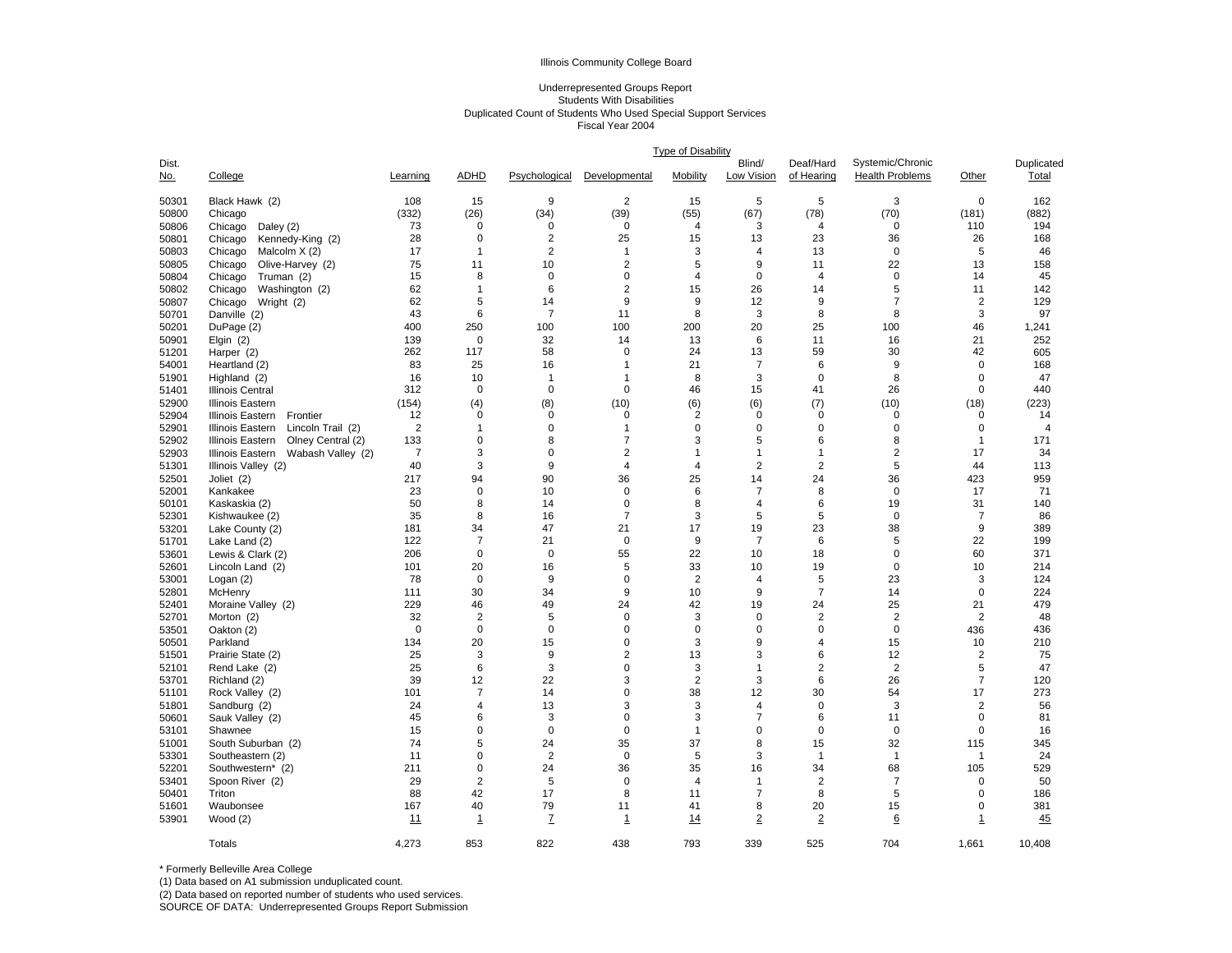Illinois Community College System Fiscal Year 2004 Underrepresented Groups Report

# **APPENDIX C**

DEFINITIONS FOR THE ANNUAL REPORT ON UNDERREPRESENTED GROUPS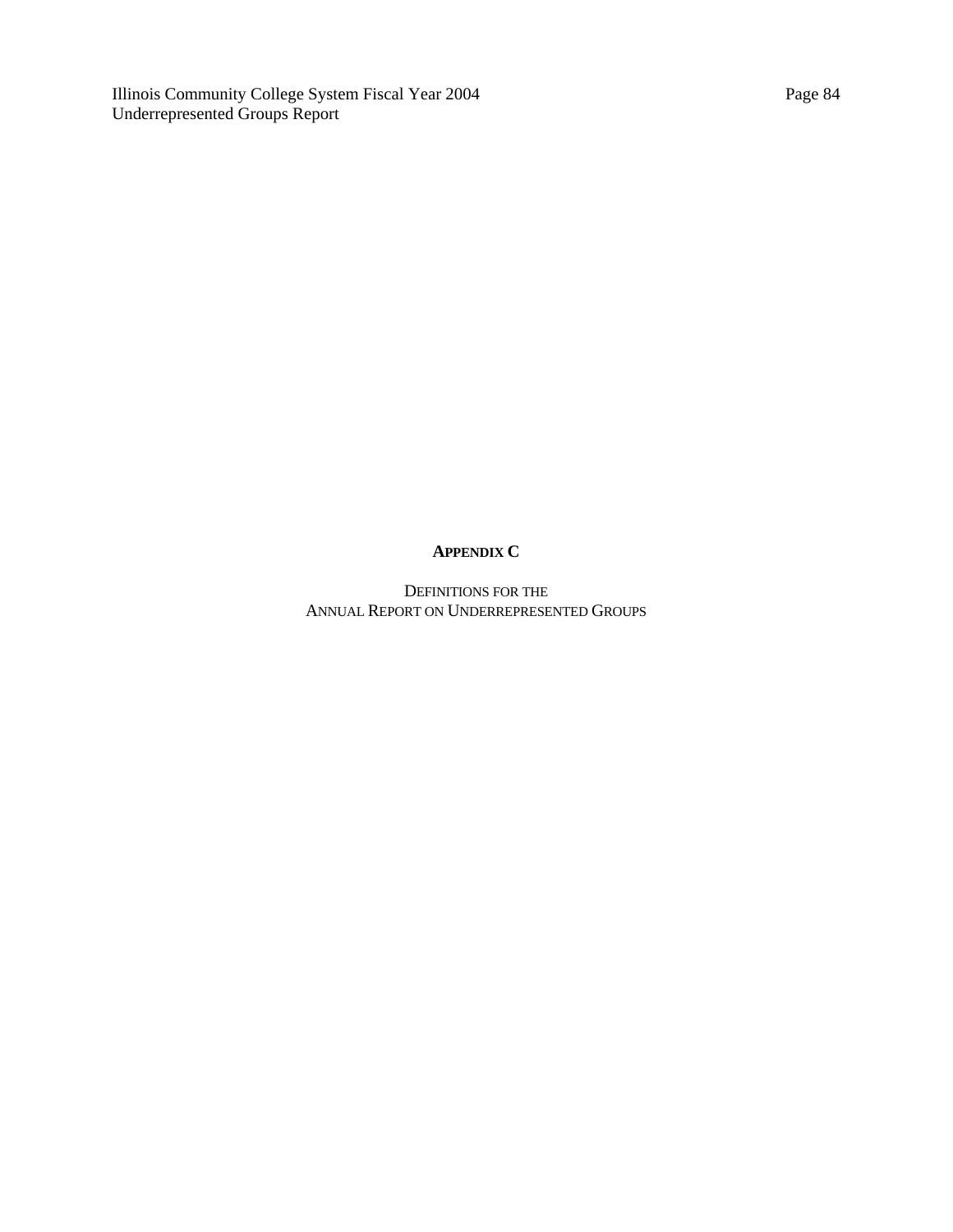**Staff-Year**: A staff year is defined as a 12-month contract providing for at least one month of vacation.

**Caucasian/White (not of Latino origin)**: A person having origins in any of the original peoples of Europe, North Africa, or the Middle East.

**African American/Black (not of Latino origin)**: A person having origins in any of the Black racial groups of Africa. African American.

**Latino/Hispanic**: A person of Mexican, Puerto Rican, Cuban, Central or South American or other Spanish culture or origin regardless of race.

**Asian or Pacific Islander** : A person having origins in any of the original peoples of the Far East, Southeast Asia, the Indian subcontinent, or the Pacific Islands. The area includes, for example, China, Japan, Korea, the Philippine Islands, and Samoa.

**Native American/American Indian/Alaskan Native:** A person having origins in any of the original peoples of North America, and who maintains cultural identification through tribal affiliation or community recognition.

**Attention Deficit Disorder**: A neurological disorder or syndrome of disordered learning that is not caused by any serious underlying physical or mental disorder and that has several subtypes characterized primarily by inattentiveness or primarily by hyperactivity and impulsive behavior or by the significant expression of both; ADD may produce symptoms such as destructibility, forgetfulness, inability to concentrate, and poor attention span; students with ADD (without hyperactivity) can be shy, withdrawn, overly quiet and obedient.

**Attention Deficit Hyperactive Disorder:** A subtype of ADD usually characterized by impulsiveness and hyperactivity; ADHD.

**Blind:** Sightless, having less than 1/10 of normal vision in the more effective eye when refractive defects are fully corrected by lenses; included under visual impairment; eligible for Social Security Income or Social Security Disability Insurance as determined by the Social Security Administration.

**Deaf:** A hearing impairment so severe or profound that the individual experiences difficulty in processing speech through hearing, with or without amplification, that affects a student's educational performance; eligible for Social Security Income or Social Security Disability Insurance as determined by the Social Security Administration.

**Deaf-blindness:** Concomitant hearing and visual impairments, the combination of which causes such severe communication and other developmental and educational needs that cannot be accommodated in programs solely for students with deafness or students with blindness.

**Department of Human Services:** An Illinois state agency established to oversee and administer (in partnership with community agencies and others) human services programs for persons meeting established eligibility criteria through a family-focused, integrated approach; DHS.

**Developmental Disability:** Mental retardation or a related condition.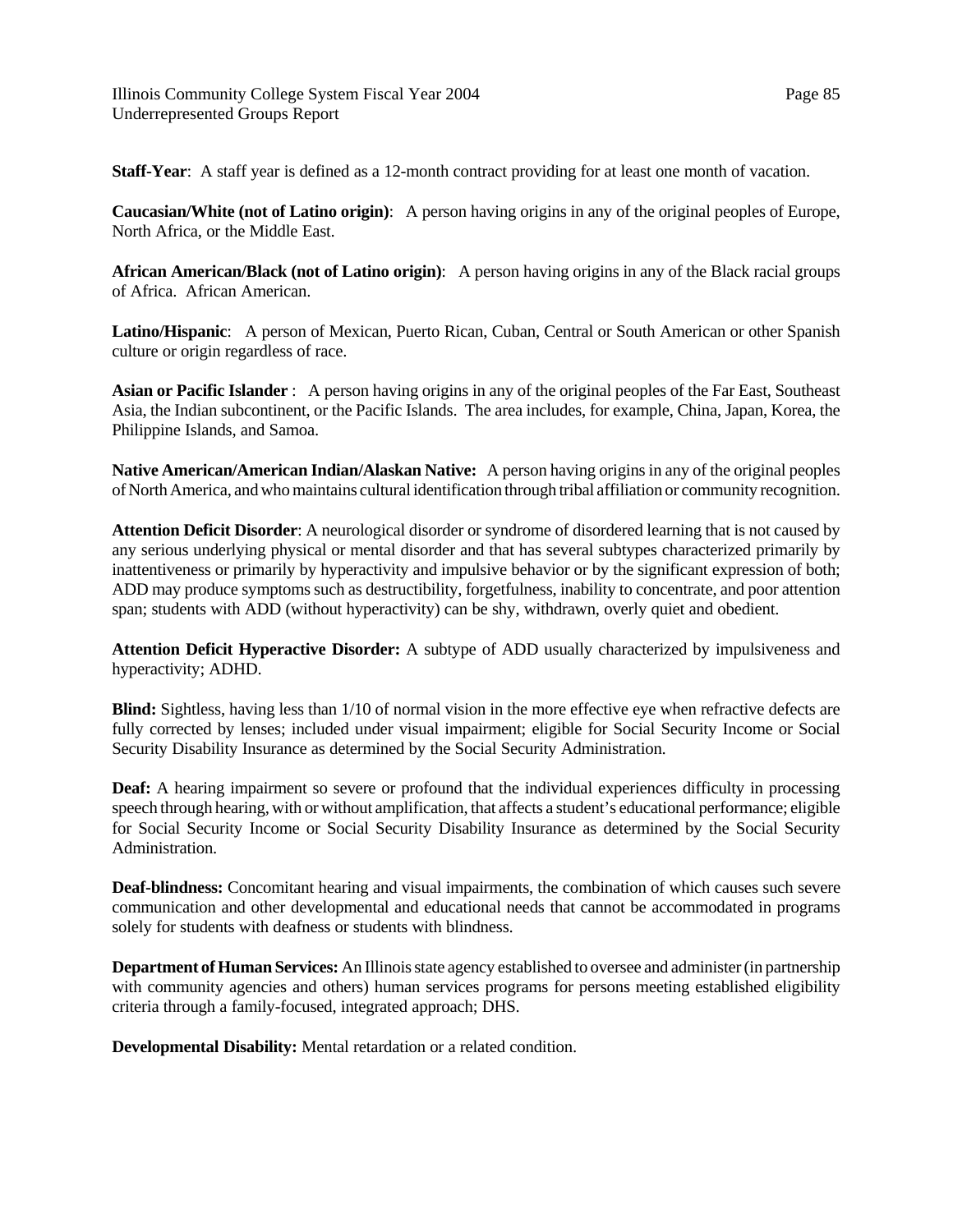Illinois Community College System Fiscal Year 2004 Underrepresented Groups Report

**Division of Rehabilitation Services**: One of the divisions of the Department of Human Services responsible for overseeing and administering programs for persons with disabilities, including but not limited to, programs under the federal Vocational Rehabilitation Act; DHS-DRS.

**Duplicated Count:** Total number of Students with Disabilities, who may have multiple disabilities, requiring more than one type of service.

**Hard of Hearing:** A hearing impairment which falls in the mild to moderately severe range and may prevent development of full awareness of environmental sounds and spoken language, with or without a hearing aid. Normal language acquisition and reading achievement may be limited; eligible for Social Security Income or Social Security Disability Insurance as determined by the Social Security Administration.

**Individual Education Program:** A written plan developed by parents and school's special education team that specifies a student's academic goals and methods to obtain these goals.

**Learning Disabilities:** Difficulty in learning a basic scholastic skill because of a disorder (i.e., dyslexia) that interferes with the learning process.

**Medical Disabilities:** A medical disability means having limited strength, vitality or alertness due to chronic or acute health problems, such as asthma, diabetes, epilepsy, hemophilia, lead poisoning or sicke cell anemia.

**Mental Illness:** A mental or emotional disorder that substantially impairs a person's thought, perception of reality, emotional process, judgment, behavior or ability to cope with the ordinary demands of life, but does not include a developmental disability, dementia or Alzheimer's disease absent psychosis, a substance abuse disorder, or an abnormality manifested only by repeated criminal or otherwise antisocial conduct.

**Mental Retardation:** Significantly sub-average general intellectual functioning existing concurrently with deficits in adaptive behavior and manifested before the age of 18 years. Significantly sub-average is defined as an intelligence quotient of 70 or below on standardized measures of intelligence. This upper limit could be extended upward, depending upon the reliability of the intelligence test used.

**Multiple Disabilities:** Concomitant impairments (such as mental retardation-blindness, mental retardationorthopedic impairments, etc.) the combination of which causes such severe educational needs that they cannot be accommodated in programs or services solely designed for one of the impairments. The term does not include deaf-blindness.

**One-Stop Career Center:** Employment and training centers established by private and public sector partners as per the requirements of the federal Workforce Investment Act to improve access to education, training, career and labor market information, job development and job placement, and other workforce development activities.

**Other** : A disability due to a factor not identified among the listed items which requires support to fully participate in major life activities (e.g., domestic, leisure, community use, vocational).